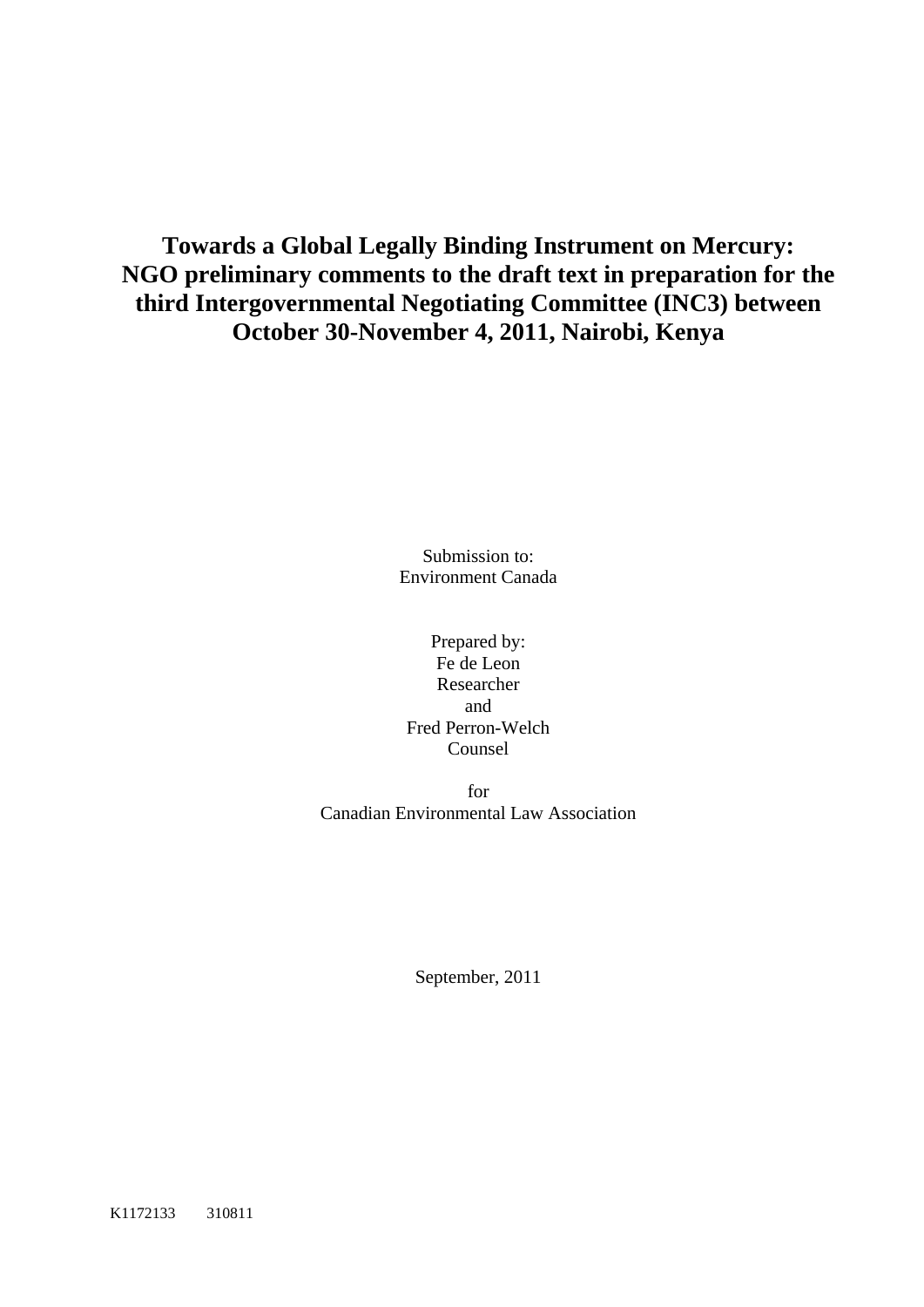# **UNITED**  UNITED<br>NATIONS **EP**

**UNEP**(DTIE)/Hg/INC.3/3

Distr.: General 27 June 2011

Original: English



# **United Nations Environment Programme**

**Intergovernmental negotiating committee to prepare a global legally binding instrument on mercury Third session** Nairobi, 31 October–4 November 2011 Item 3 of the provisional agenda[\\*](#page-1-0)

**Preparation of a global legally binding instrument on mercury** 

# **New draft text for a comprehensive and suitable approach to a global legally binding instrument on mercury**

# **Note by the secretariat**

1. At its second session, held in Chiba, Japan, from 24 to 28 January 2011, the intergovernmental negotiating committee to prepare a global legally binding instrument on mercury agreed that the secretariat would:

Prepare for consideration by the committee at its third session a new draft text of the comprehensive and suitable approach to mercury called for by Governing Council decision 25/5. The new text would be based upon the draft elements paper (UNEP(DTIE)/Hg.INC.2/3) and would reflect the views on the possible content of the mercury instrument expressed by parties at the current session and submitted by parties to the secretariat in writing in the weeks after the session. The full range of party views could be indicated in the new draft text through the use of brackets, multiple options or other appropriate means. Any written views submitted to the secretariat would be posted on the UNEP mercury programme website.<sup>[1](#page-1-1)</sup>

2. Accordingly, the secretariat has prepared for the committee's consideration a new draft text of a comprehensive and suitable approach to a global legally binding instrument on mercury, as set out in the annex to the present note.

3. The secretariat has sought to prepare a party-driven draft text that reflects the full range of views expressed by parties at the committee's second session and submitted in writing afterwards. The secretariat has endeavoured to ensure that all textual proposals from parties, and all proposals that could readily be converted into text drafted by the secretariat, are reflected in the new draft. In some cases, proposals that could not readily be converted into text have been noted in the form of comments. The secretariat has taken care to avoid developing general proposals into text when doing so would require it to introduce its own views into the new draft text. Comments and explanatory notes within the new draft always appear in italics.

<span id="page-1-1"></span><span id="page-1-0"></span> $\overline{a}$ 

<sup>\*</sup> UNEP(DTIE)/Hg/INC.3/1.

Report of the intergovernmental negotiating committee to prepare a global legally binding instrument on mercury on the work of its second session (UNEP(DTIE)/Hg/INC.2/20), para. 261.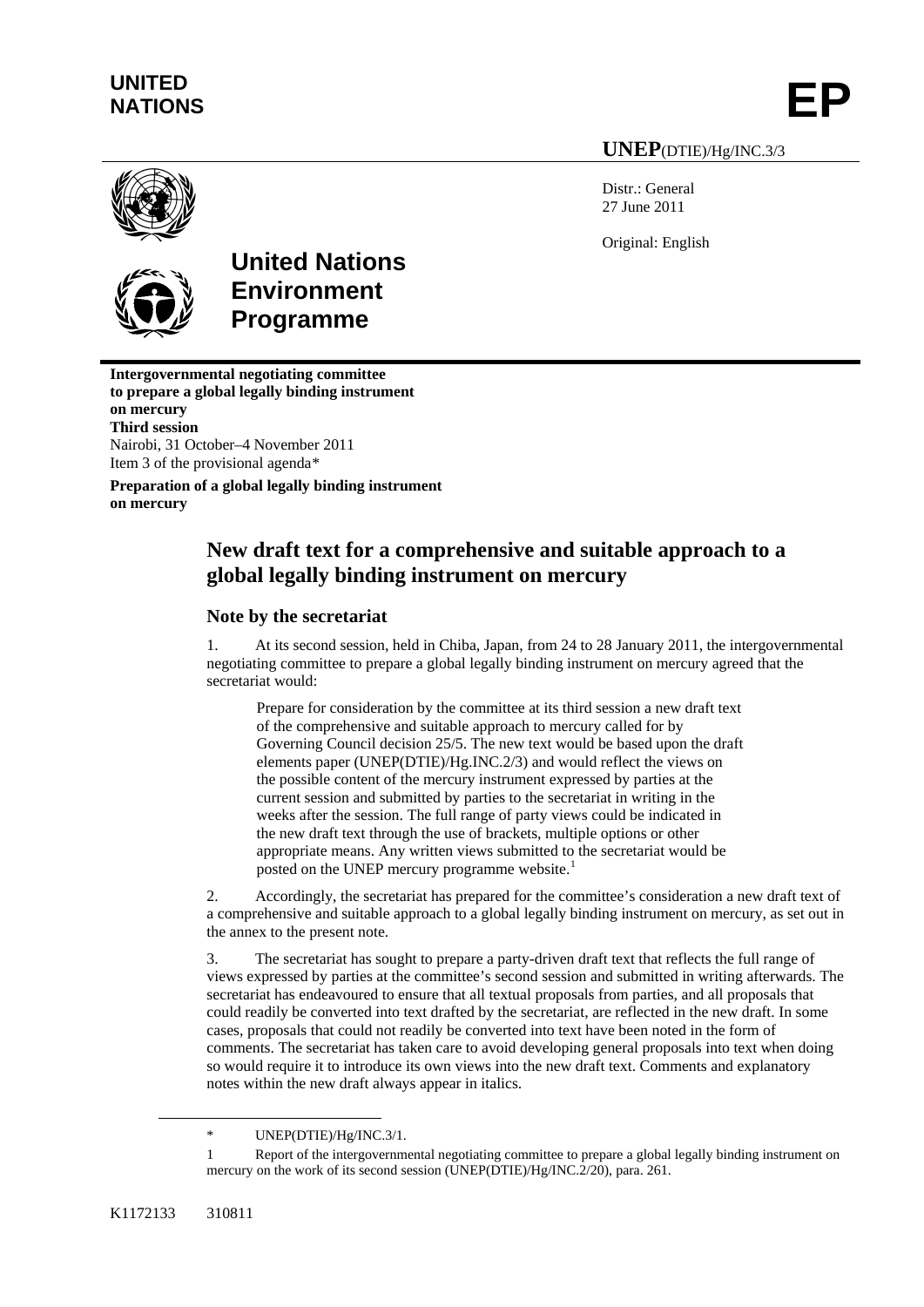4. All proposals have been integrated into the draft text without attribution to their proponents. Where possible, similar proposals have been synthesized and combined. Some proposals have been modified to render them consistent with legal practice under existing multilateral environmental agreements; in all instances, however, the secretariat has endeavoured to present the substance and intent of the proposals as they were expressed or submitted by the parties. Proposals and party views submitted in writing are available at

http://www.unep.org/hazardoussubstances/Mercury/Negotiations/INC3/INC3Submissions/tabid/29919 /Default.aspx.

5. The provisions in the new draft text are intended to strike a balance between the need for clarity and the need to reflect the full range of party views. When such a balance has not been possible, the secretariat has favoured inclusiveness of party views over brevity.

6. Square brackets are used in the new draft to indicate that a party has proposed the deletion or alteration of text that was in the draft elements paper, that text appears only as a placeholder, or to present two or more approaches that are alternatives to one another.

7. In some situations, for clarity the text presents two or more approaches to a phrase or passage as "alternative 1," "alternative 2" and so on. Such alternative phrases or passages should be treated as though they were bracketed.

8. The secretariat has presented the new draft text in the form of unified articles and paragraphs when possible. Nevertheless, some party proposals represent fundamentally different policy approaches that could not be effectively combined. Such approaches are identified in the text as options. For example, parties submitted four fundamentally different approaches for Article 6 on mercury-added products. Accordingly, the text contains four separate options for that article. Three of those include their own versions of Annex C, while the fourth does not.

9. Atmospheric emissions and releases to water and land are presented in two options. The first option presents them in two separate articles (Article 10 for atmospheric emissions and Article 11 for releases to water and land), each with its corresponding annex, while the second option combines them in a single article and a single annex, as suggested by some parties at the committee's second session. The new single article and annex are referred to respectively as "Article 11.alt" and "Annex G.alt".

10. The order in which options, alternatives or bracketed passages appear should not be interpreted to suggest any priority among them. Where new text has been proposed that would require the deletion of a passage from the original elements paper, the bracketed elements text appears first, followed by the new, bracketed proposal or proposals.

11. In two cases, articles appear in different parts of the new draft text than they did in the original elements paper. Thus, the former Article 4 on storage is grouped with the articles on wastes and contaminated sites, while the former Article 14 on allowable-use exemptions is grouped with the articles on products and processes. This reordering adheres to how these articles were discussed in the contact groups during the committee's second session. The article numbers and annex letters in the new draft have been revised to make them sequential throughout the text. Annex II to the present note sets out a table that cross-references the article and annex designations used in the elements paper with those that appear in the new draft text.

12. Some new articles have been added to the text in response to party proposals. They are indicated by brackets and the use of "bis" following the article number.

13. Lastly, there appeared to be consensus at the committee's second session that some definitions in Article 2 could be improved by deleting or changing particular words. The secretariat has made these few changes, which are indicated with "strike-through" text (e.g., informally).

14. The committee may wish to use the new draft text set out in annex I to the present note as the basis for its work in developing a global legally binding instrument on mercury.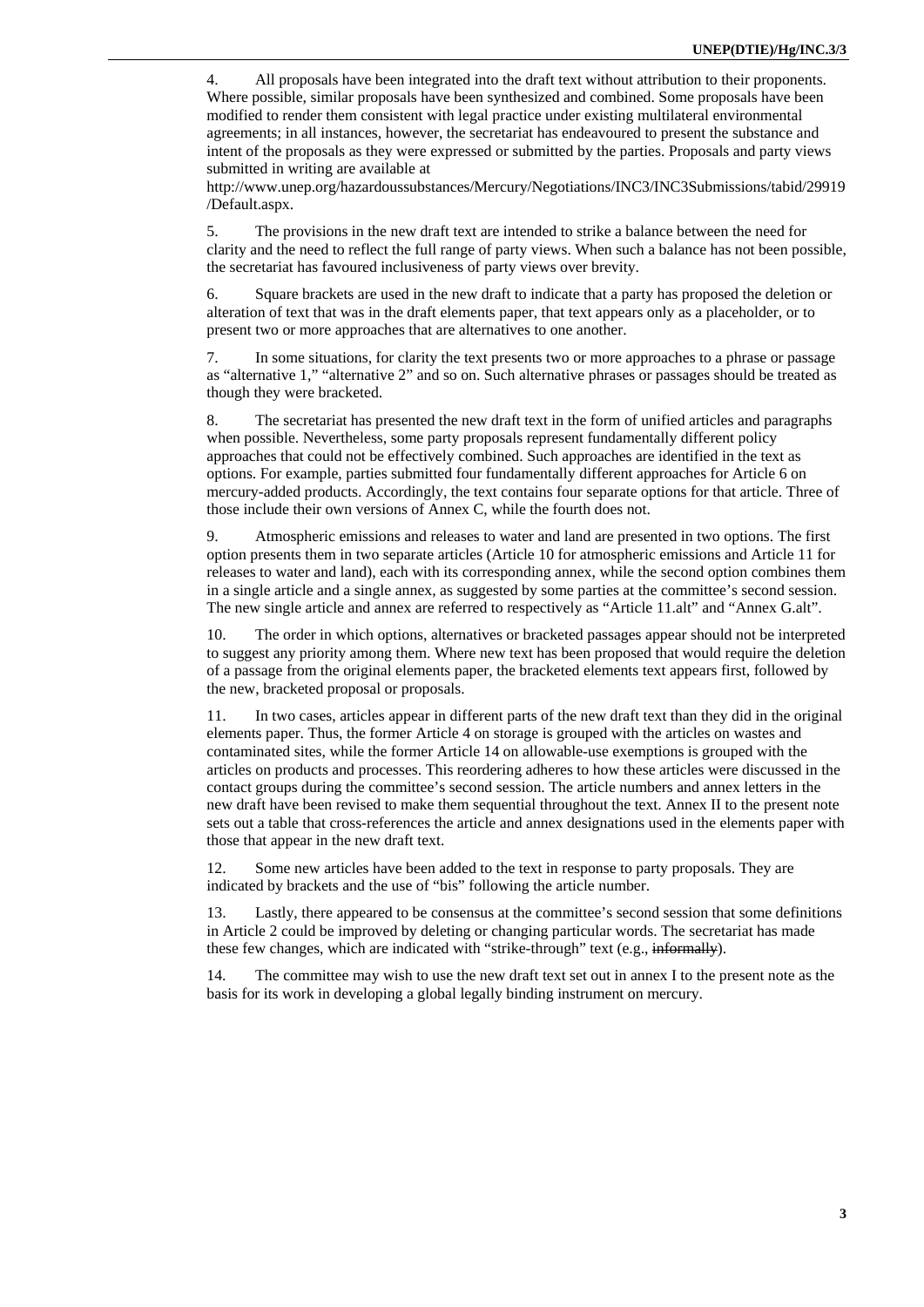# **Annex I**

# New draft text for a comprehensive and suitable approach to a global legally binding instrument on mercury

# **Contents**

| A.          |                                                                                 |                                                                                  |  |  |
|-------------|---------------------------------------------------------------------------------|----------------------------------------------------------------------------------|--|--|
| <b>B.</b>   |                                                                                 |                                                                                  |  |  |
|             | 1.                                                                              |                                                                                  |  |  |
|             |                                                                                 |                                                                                  |  |  |
|             | 2.                                                                              |                                                                                  |  |  |
| C.          |                                                                                 |                                                                                  |  |  |
|             | 3.                                                                              |                                                                                  |  |  |
| D.          |                                                                                 |                                                                                  |  |  |
|             | $\overline{4}$ .                                                                | International trade [with Parties] in mercury [or mercury compounds] 14          |  |  |
|             | 5.                                                                              | International trade with non-Parties in mercury [or mercury compounds] 16        |  |  |
| Е.          |                                                                                 |                                                                                  |  |  |
|             | 6.                                                                              |                                                                                  |  |  |
|             | 7.                                                                              |                                                                                  |  |  |
|             | 8.                                                                              |                                                                                  |  |  |
|             |                                                                                 |                                                                                  |  |  |
| $F_{\cdot}$ |                                                                                 |                                                                                  |  |  |
|             | 9.                                                                              |                                                                                  |  |  |
| G.          |                                                                                 |                                                                                  |  |  |
|             | 10.                                                                             |                                                                                  |  |  |
|             | 11.                                                                             |                                                                                  |  |  |
|             |                                                                                 |                                                                                  |  |  |
| H.          |                                                                                 |                                                                                  |  |  |
|             | 12.                                                                             |                                                                                  |  |  |
|             | 13.                                                                             |                                                                                  |  |  |
|             | 14.                                                                             |                                                                                  |  |  |
| L.          |                                                                                 |                                                                                  |  |  |
|             | 15.                                                                             |                                                                                  |  |  |
|             | 16.                                                                             |                                                                                  |  |  |
|             |                                                                                 |                                                                                  |  |  |
|             | 17.                                                                             | [[Implementation] [Compliance] committee] [Committee[s] on financial assistance, |  |  |
| J.          | Awareness-raising, research and monitoring, and communication of information 42 |                                                                                  |  |  |
|             | 18.                                                                             |                                                                                  |  |  |
|             | 19.                                                                             |                                                                                  |  |  |
|             | 20.                                                                             |                                                                                  |  |  |
|             |                                                                                 |                                                                                  |  |  |
|             | 21.                                                                             |                                                                                  |  |  |
|             | 22.                                                                             |                                                                                  |  |  |
|             | 23.                                                                             |                                                                                  |  |  |
| K.          |                                                                                 |                                                                                  |  |  |
|             | 24.                                                                             |                                                                                  |  |  |
|             | 25.                                                                             |                                                                                  |  |  |
|             |                                                                                 |                                                                                  |  |  |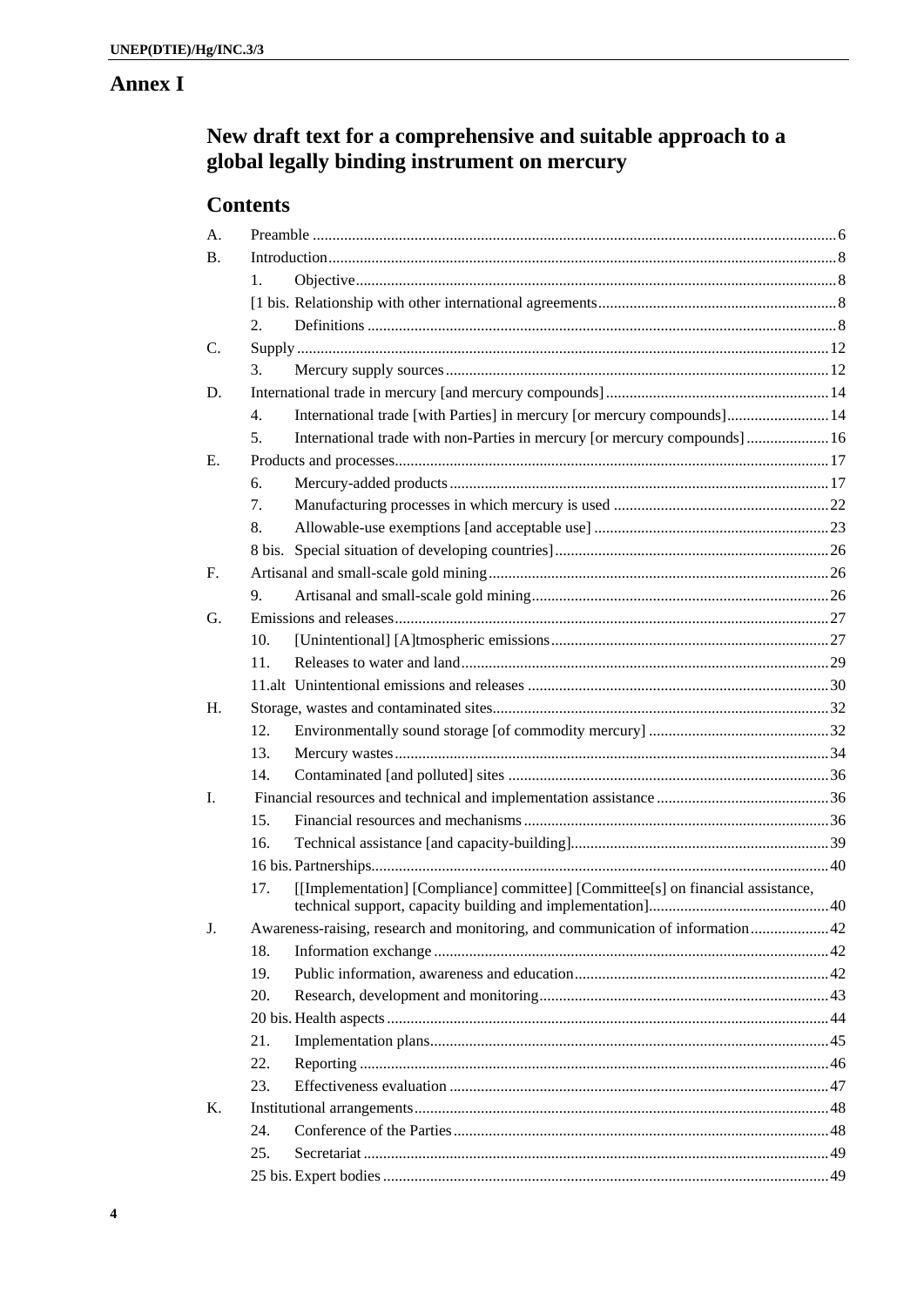| L.                                                                                     |     |  |  |  |
|----------------------------------------------------------------------------------------|-----|--|--|--|
|                                                                                        | 26. |  |  |  |
| $M_{\cdot}$                                                                            |     |  |  |  |
|                                                                                        | 27. |  |  |  |
|                                                                                        | 28. |  |  |  |
| N.                                                                                     |     |  |  |  |
|                                                                                        | 29. |  |  |  |
|                                                                                        | 30. |  |  |  |
|                                                                                        | 31. |  |  |  |
|                                                                                        | 32. |  |  |  |
|                                                                                        | 33. |  |  |  |
|                                                                                        | 34. |  |  |  |
|                                                                                        | 35. |  |  |  |
|                                                                                        | 36. |  |  |  |
|                                                                                        |     |  |  |  |
| Annex B: Mercury and mercury compounds subject to international trade measures 55      |     |  |  |  |
|                                                                                        |     |  |  |  |
| Annex D: Manufacturing processes in which mercury or mercury compounds are used 58     |     |  |  |  |
|                                                                                        |     |  |  |  |
|                                                                                        |     |  |  |  |
|                                                                                        |     |  |  |  |
|                                                                                        |     |  |  |  |
| Annex H: [Guidance] [Development of requirements] on environmentally sound storage  66 |     |  |  |  |
|                                                                                        |     |  |  |  |
|                                                                                        |     |  |  |  |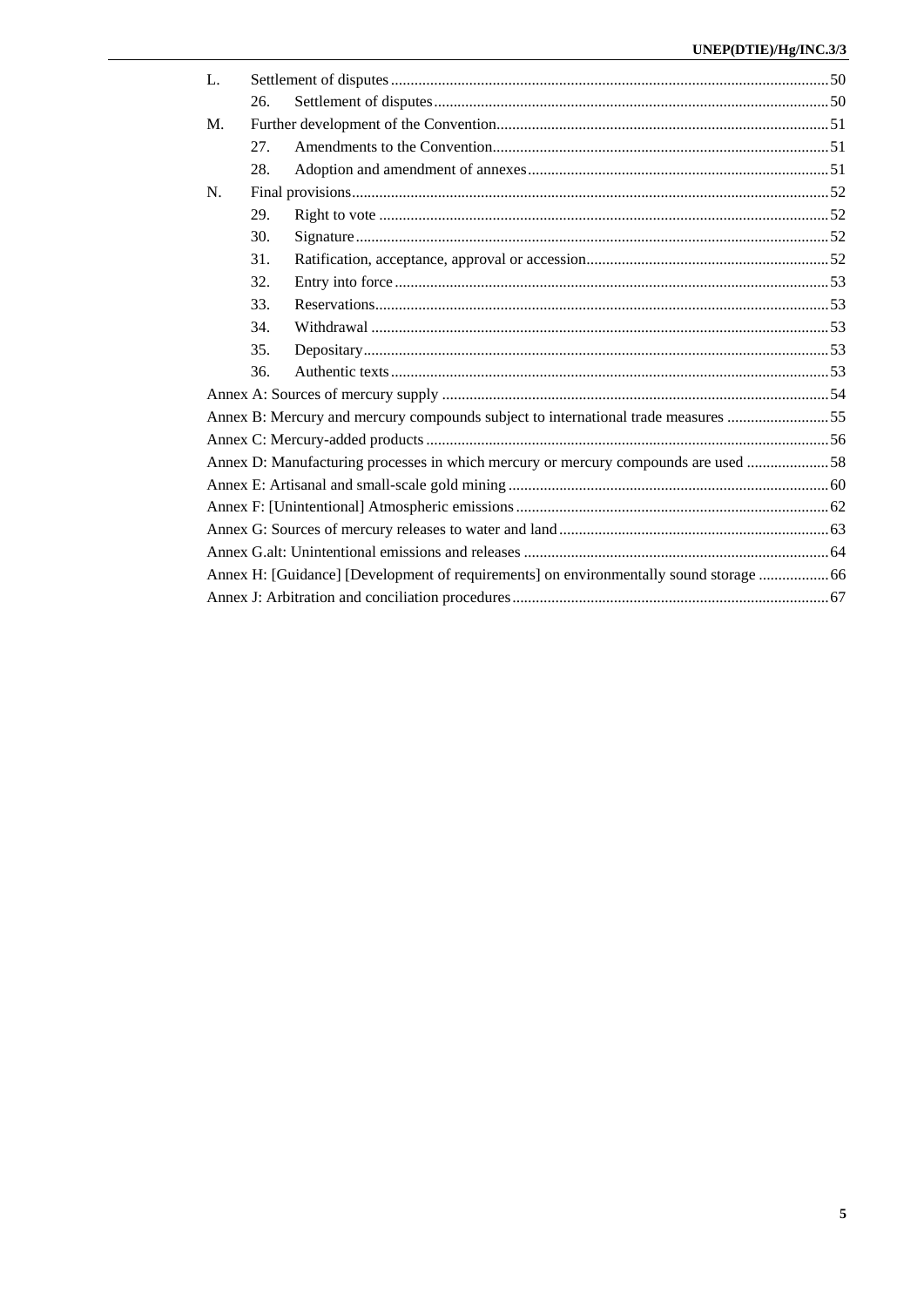# <span id="page-5-0"></span>**NOTE: CELA commentary is provided in blue font throughout the draft text.**

# **New draft text for a comprehensive and suitable approach to a global legally binding instrument on mercury**

# **A. Preamble**

*Comment: Many parties<sup>[2](#page-5-1)</sup> stated at the Committee's second session and in their written submissions that any preambular text should be considered closer to the end of the negotiations. Accordingly, they did not submit proposals for the preamble. Parties that consider it premature to discuss a preamble have reserved the right to make proposals for it at a later stage.* 

The Parties to this Convention,

[*Reaffirming* the principles of the Rio Declaration on Environment and Development, in particular principles 6, 7, 15 and 16,

# CELA Commentary:

CELA supports the reference made to the Rio Declaration as it provides specific recognition of key principles such as the precautionary principle (Principle 15), acknowledgement of the vulnerabilities of developing countries (Principle 6), common but differentiated responsibilities (Principle 7), and the internalisation of environmental costs and the polluter pays principle (Principle 16). Specifically,

Principle 6: The special situation and needs of developing countries, particularly the least developed and those most environmentally vulnerable, shall be given special priority. International actions in the field of environment and development should also address the interests and needs of all countries.

Principle 7: States shall cooperate in a spirit of global partnership to conserve, protect and restore the health and integrity of the Earth's ecosystem. In view of the different contributions to global environmental degradation, States have common but differentiated responsibilities. The developed countries acknowledge the responsibility that they bear in the international pursuit of sustainable development in view of the pressures their societies place on the global environment and of the technologies and financial resources they command.

Principle 15: In order to protect the environment, the precautionary approach shall be widely applied by States according to their capabilities. Where there are threats of serious or irreversible damage, lack of full scientific certainty shall not be used as a reason for postponing cost-effective measures to prevent environmental degradation.

Principle 16: National authorities should endeavour to promote the internalization of environmental costs and the use of economic instruments, taking into account the approach that the polluter should, in principle, bear the cost of pollution, with due regard to the public interest and without distorting international trade and investment.

The inclusion and application of these principles is integral to the success of this legally binding instrument on mercury.

> *Recognizing* the importance of common but differentiated responsibilities in addressing environmental and human-health problems associated with the improper handling of mercury,

<span id="page-5-1"></span> $\overline{a}$ 

<sup>2</sup> Following the practice in other multilateral environmental agreements, the words "party" or "parties" are capitalized in this draft text when they refer to a Party to the mercury instrument. In contrast, the words are not capitalized when they refer to a member or members of the intergovernmental negotiating committee.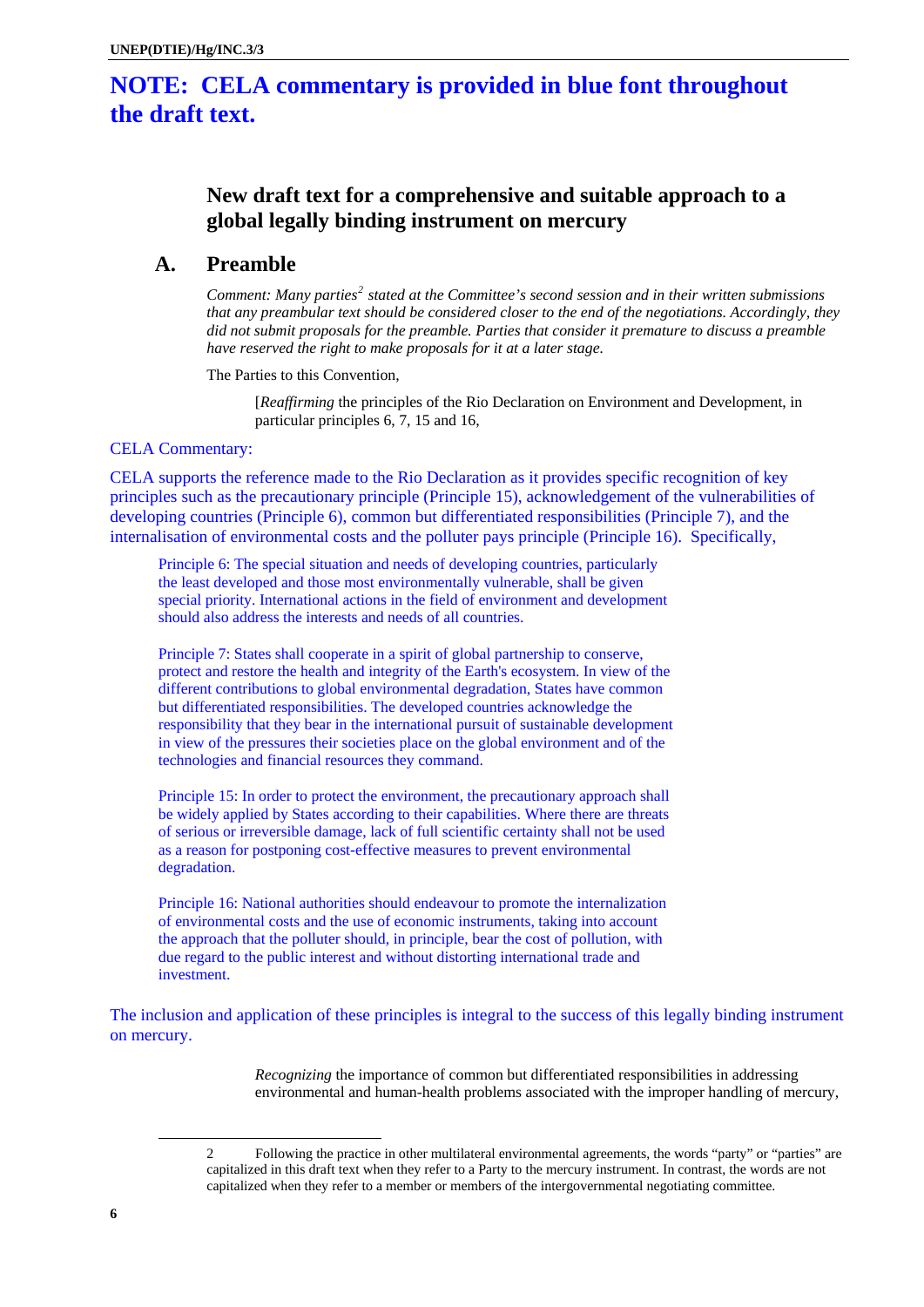*Recognizing also* that the improper handling of mercury has adverse impacts on the environment and human health and that international cooperation through the mobilization of sufficient, predictable and appropriate financial resources and transfer of technology to developing countries and countries with economies in transition is essential to ensure that they are in a position to meet their obligations under this Convention,

*Reaffirming* the urgent need to adopt special measures to meet the needs of developing countries and countries with economies in transition, including the provision of additional financial resources,

*Recognizing* that the provision of timely and sufficient technical cooperation and the transfer of technologies to address the needs and priorities of developing-country Parties and Parties with economies in transition are necessary for the effective implementation of this Convention,

*Reaffirming* that it is necessary to provide for the mobilization of sufficient funds for the implementation of the provisions of this Convention by all Parties,]

*Having agreed* that the financial mechanism shall be funded by contributions from developed countries to support capacity-building and the requirements of developing countries regarding compliance with the provisions of this Convention, including by means of technology transfer,

*Taking account* of Parties' obligation to protect human health and the environment against damage caused by mercury and acknowledging the work of the World Health Organization to cooperate with Parties on mercury control and to promote a gradual reduction in its use in the health sector,

# CELA Commentary:

This preambular paragraph should include "ultimate elimination" after the "…gradual reduction" to be consistent with the objectives outlined in Option 1 of the Introduction of the Elements Paper.

> *Recognizing* the activities of the World Health Organization on the protection of human health in relation to the adverse effects associated with the improper handling of mercury and the role of the Basel Convention on the Control of Transboundary Movements of Hazardous Wastes and Their Disposal in relation to transboundary movements of mercury wastes and their final disposal, and that the contribution of both must be taken into account to achieve the objective and apply the provisions of this Convention,

> *Recognizing also* the underlying synergies between the measures intended in this Convention relating to the reduction of the use of mercury in artisanal and small-scale gold mining and the policies and actions oriented towards the eradication of extreme poverty and hunger, both at the national and global levels, in accordance with the Millennium Development Goals and principles 5 and 6 of the Rio Declaration on Environment and Development,]

## CELA Commentary:

Specific vulnerable populations including children, developing foetuses, pregnant women, workers and indigenous communities are especially impacted by mercury exposure. The proposed Preamble does not include language that recognizes the impacts to vulnerable populations. CELA would urge negotiating countries to consider reviewing language in the Preamble of the Stockholm Convention on Persistent Organic Pollutants (POPs) as it pertains to the recognition of these vulnerable populations for adoption by negotiating countries at INC3.

> *Aware of the health concerns, especially in developing countries, resulting from local exposure to persistent organic pollutants, in particular impacts upon women and, through them, upon future generations,*

*Acknowledging that the Arctic ecosystems and indigenous communities are particularly at risk because of the biomagnification of persistent organic pollutants and that contamination of their traditional foods is a public health issue,* 

Have agreed as follows: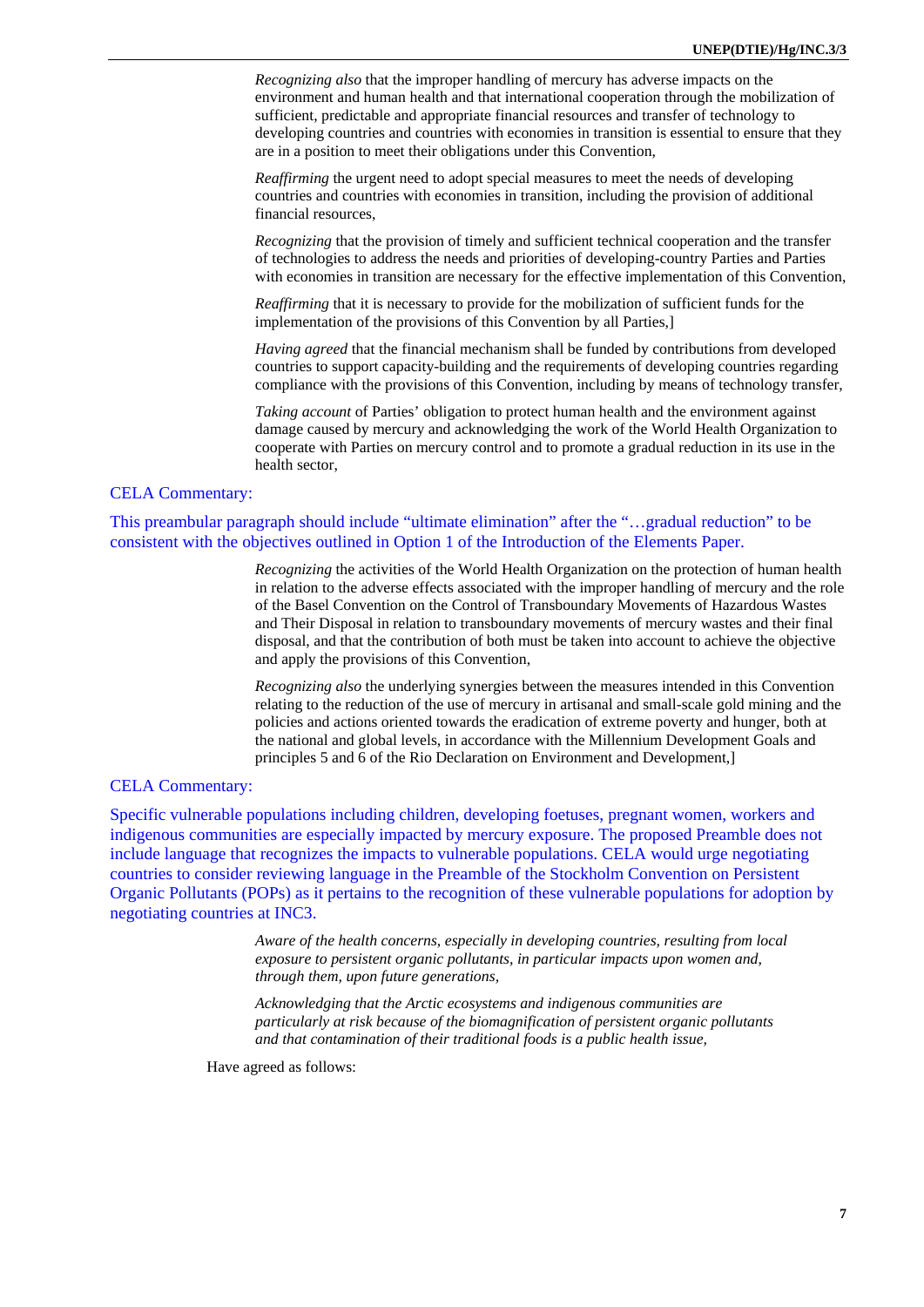# <span id="page-7-0"></span>**B. Introduction**

# **1. Objective**

Option 1: The objective of this Convention is to protect human health and the environment from anthropogenic releases of mercury and its compounds [by minimizing, and where feasible ultimately eliminating, global anthropogenic mercury releases to air, water and land].

# CELA Commentary:

CELA supports a Canadian position that would adopt an objective that focuses on the elimination of anthropogenic sources of mercury. Therefore, we would support adoption of the bracketed text, but with stronger language to support the objective of elimination of mercury. We would recommend that the words "where feasible" be deleted. Absence of the goal of elimination would focus efforts strictly on control measures rather than provide a legal text that triggers the need for prevention and finding safe alternatives for mercury. To further strengthen the objective, reference to the objective of prevention should also be included.

The above option addresses all environmental media, which is essential if the legally binding instrument is to protect human health and the environment. The inclusion of all media will avoid the shifting of releases from one environmental media to another. Although Canada has indicated at the July 13, 2011 consultation that its main priority concern was atmospheric emissions, it would be a significant gap in approach if mercury released to land and water were missed in these negotiations.

> Option 2: The objective of this Convention is to minimize, and ultimately to prevent, any potential adverse effects on human health and the environment from exposure to the release of mercury and its compounds by facilitating information dissemination and exchange and the employment of risk reduction strategies [including the environmentally sound management of mercury throughout its life cycle], through financial and technical cooperation, taking into account the relevant principles of the Rio Declaration on Environment and Development, including principles 6, 7, 15 and 16.

# CELA Commentary:

The legal text proposed in option 2 is a weaker option because it does not include language to seek "ultimate elimination" of anthropogenic sources of mercury and its compounds.

# **[1 bis. Relationship with other international agreements**

1. The provisions of this Convention shall not affect the rights and obligations of any Party deriving from any existing international agreement. This article is not intended to create a hierarchy between this Convention and other international agreements.

# CELA Commentary:

The first sentence of this paragraph should include "except where the exercise of those rights and obligations would undermine the goal of eliminating anthropogenic releases of mercury and its compounds."

> 2. This Convention shall be implemented in a mutually supportive manner with other relevant international instruments that do not conflict with its objective, as set out in Article 1.]

# **2. Definitions**

# *Comments:*

*A. The definitions in this article are presented in English alphabetical order. Some parties have suggested that they should be ordered or grouped differently, for example by technical and political groupings.* 

*B. Some party interventions suggested that all definitions should appear in Article 2, while others suggested that definitions should appear in the specific articles to which they apply. In this new draft text, the secretariat has placed terms that appear in multiple articles of the text here in Article 2. Definitions of terms that appear in only one article are placed in the respective articles, with the following exceptions: "commodity mercury" is defined in Article 12 and also appears in Article 4, where it is referenced "as set out in Article 12"; and "acceptable use" is defined in Article 8 and also appears in Articles 6 and 7, where it is referenced "in accordance with an acceptable use exemption ... for which the Party is registered as provided in Article 8".*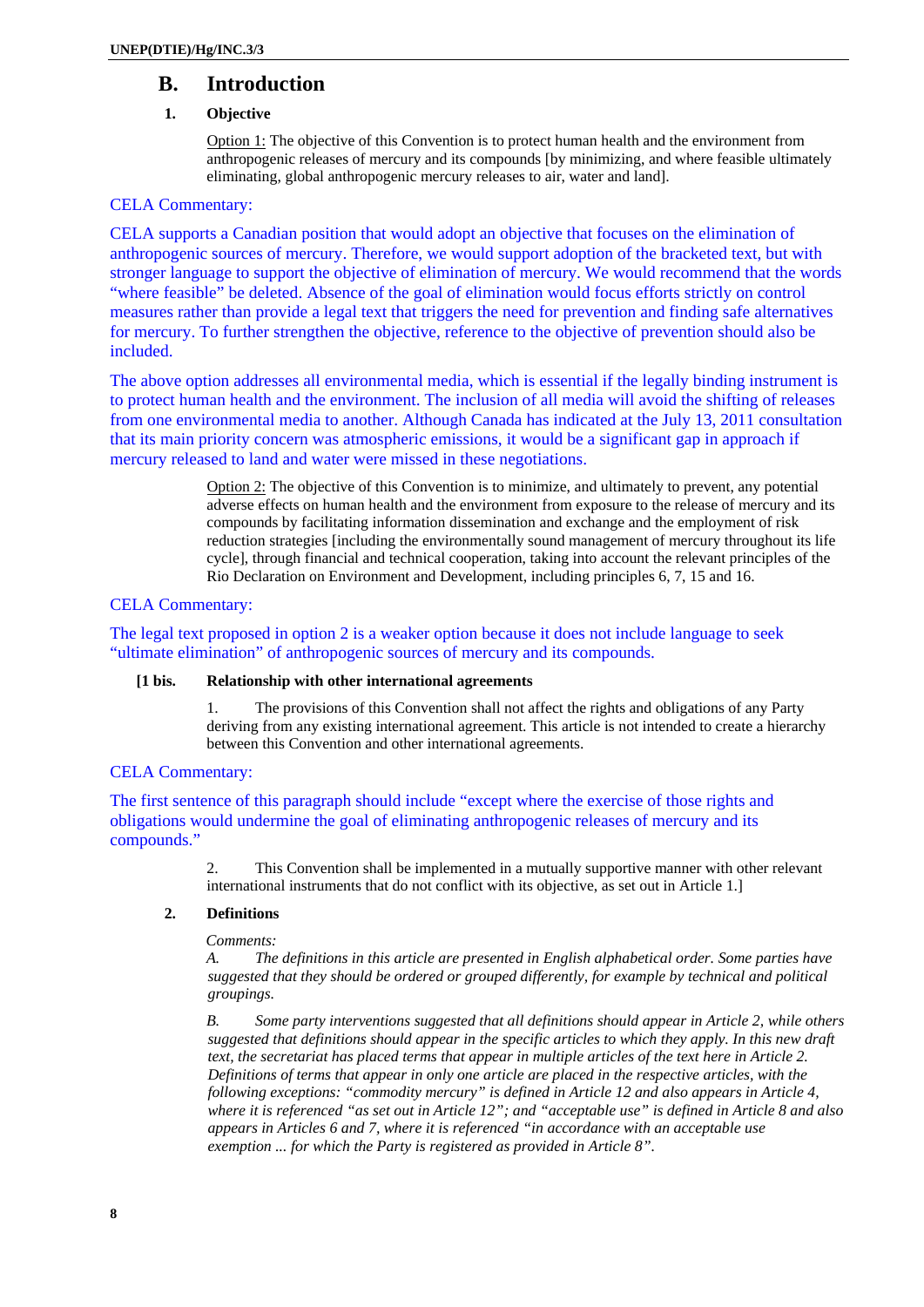*C. Some written submissions suggested that the Convention should define additional terms, either in this article or elsewhere in the text. Suggested additional terms include "disposal", "by-product", "anthropogenic release", "environmentally sound management of mercury and mercury compounds", "State not a Party to this Convention" and "low mercury content". The Committee may wish to consider whether these terms should be defined in the text and, if so, what their respective definitions should be.* 

For the purposes of this Convention:

(a) "Artisanal and small-scale gold mining" means gold mining conducted informally by individual miners or small enterprises using rudimentary methods and processes, with limited capital investment and production;

# CELA Commentary:

The proposed language change to the definition of "artisanal and small-scale gold mining" is intended to strengthen the definition and capture all miners and operators engaged in this activity. The proposed deleted text is limiting in several ways. The definition would only apply to a small segment of those operators practicing artisanal gold mining considered in this category. By excluding those persons/facilities that apply "rudimentary methods and processes," it would create a significant gap in the global approach to mercury and would allow on-going practices to continue and contribute to significant mercury releases from this sector. The emissions from these practices may be quite significant to the overall levels of mercury from this sector. The proposed text should be revised to read "...including those using rudimentary methods and processes or may have limited investment and production."

In addition, the definition has not provided any criteria for what would be considered "limited capital investment and production," which may result in potential gaps in the number of operators that would be required to meet the obligation of the legally binding instrument.

> (b) "Environmentally sound management of mercury wastes" means management of mercury wastes in a manner that includes all practicable steps to ensure that human health and the environment are protected against the adverse effects that may result from such wastes; [*This definition has been modified and moved to Article 13 on mercury wastes.*]

[(b) bis "Best available techniques" means the most effective and advanced stage in the development of activities and the methods for their operation that indicate the practical suitability of particular techniques for providing in principle the basis for release limitations designed to eliminate, and where that is not practicable generally to reduce, emissions and releases of mercury and their impact on the environment as a whole. In this context:

(i) "Best" means most effective in achieving a high general level of protection of the environment as a whole;

(ii) "Techniques" refers both to technologies used and the ways in which installations are designed, built, maintained, operated and decommissioned; and

(iii) "Available", in respect of a given Party and a given facility within that Party, means those techniques developed on a scale that allows implementation in a relevant industrial sector under economically and technically viable conditions, taking into consideration costs and benefits, whether or not the techniques are used or produced inside the territory of the Party in question, provided that they are reasonably accessible to the operator of the facility;]

[(b) ter "Best environmental practices" means the application of the most appropriate combination of environmental control measures and strategies;]

# CELA Commentary:

We are pleased to see the inclusion of this proposed definition for BAT. However, to ensure that BAT is applied and leads to mercury reduction or elimination, the legal language may need to be strengthened. The main intent of the definition is weakened significantly with the qualification included in the definition for "Available", specifically the link between "available" and "under economically and technically viable conditions, taking into consideration costs and benefits, …". If these conditions are included in the definition on availability, it would weaken the ability of some countries to effectively secure BAT and make progress for the reduction and elimination of anthropogenic mercury. It would be appropriate for a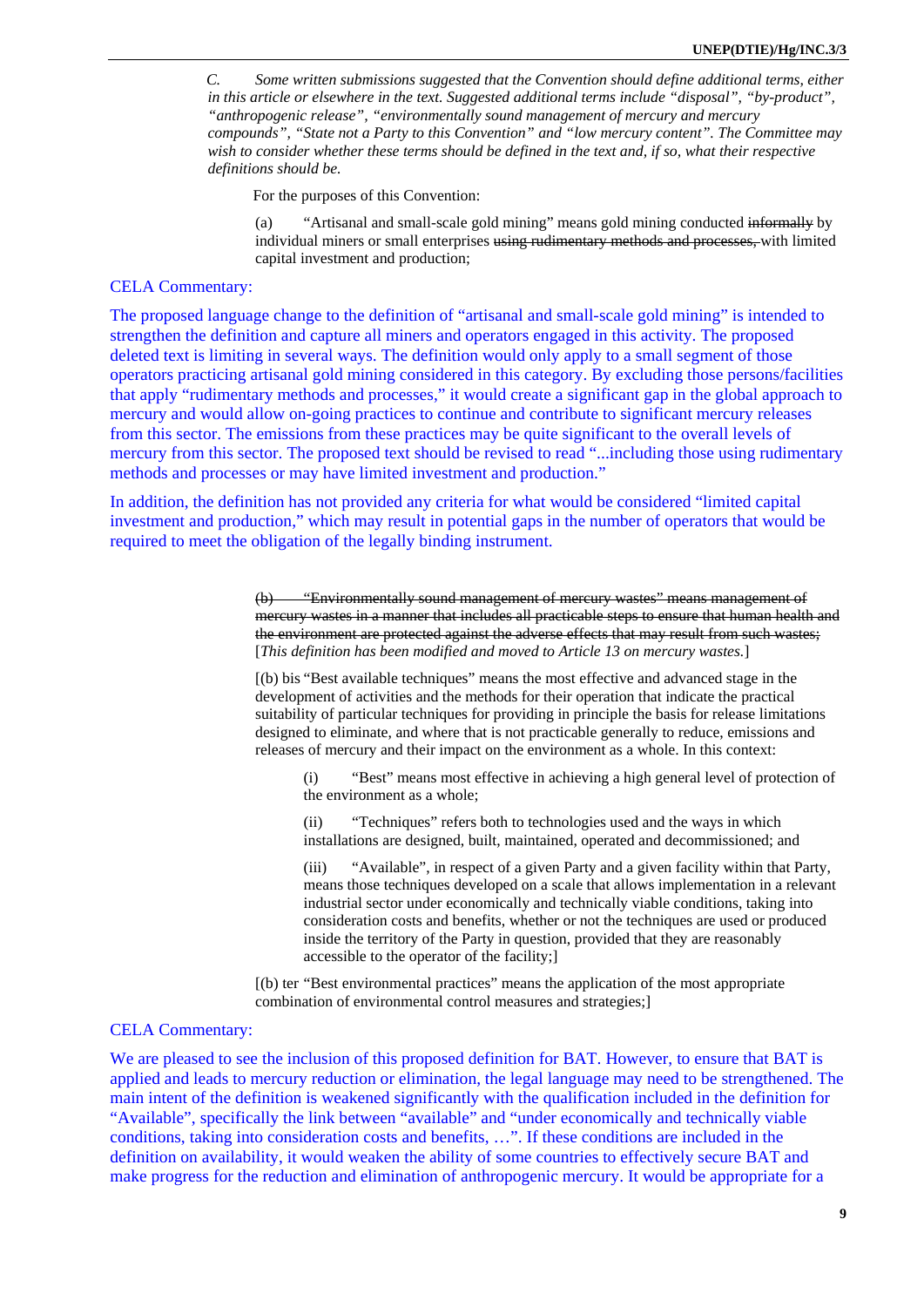contact group to be established at INC3 to further discuss this definition and outline the key principles that will be used to guide discussions on application of BAT during implementation phases.

The application of BAT for many sectors would rely on having strong obligations that would support the necessary technical and financial assistance needed by developing countries and countries with economies in transition. Additional language would be required to ensure that mechanisms are in place to access resources that will allow consideration of BAT.

Similarly, the definition for BEP would need to be strengthened to include support for the application of environmental practices focused on elimination rather than mere "control measures and strategies."

> [(c) "Environmentally sound storage of mercury and mercury compounds" means storage of mercury and mercury compounds in a manner consistent with the guidance on environmentally sound storage adopted, updated or revised by the Conference of the Parties under Article 12;]

# CELA Commentary:

This proposed definition is vague as it only provides Parties with the opportunity to define this term at the first Conference of the Parties. It is strongly suggested that the definition of environmentally sound storage be further defined so that it may function as a source of guidance prior to the first Conference of the Parties. For example, the guidance provided for the definition of environmentally sound storage should include "for the purpose of destruction only," which would limit the movement and potential trade activity associated with mercury supply by Parties and non-Parties. The definition should also include recognition that "environmentally sound storage of mercury and mercury compounds should not be undertaken in areas that may increase risk to vulnerable communities and populations."

If this definition remains vague without the appropriate level of detail, then the provisions that apply to the implementation activities for storage would significantly weaken the scope of the instrument. The level of accountability pertaining to the storage of mercury and mercury compounds should remain high in this instrument to prevent situations where levels of mercury could increase significantly through storage practices.

(d) "Mercury" means elemental mercury  $(Hg(0), CAS No. 7439-97-6)$  or mixtures of elemental mercury with other substances, including alloys of mercury, with a mercury concentration of at least 95 per cent by weight;

> (e) "Mercury and mercury compounds" means any substance consisting of identical molecules composed of atoms of mercury and one or more other chemical elements means the substances listed in Annex B;

# CELA Commentary:

This proposed deletion to the draft text is supported. This definition has sufficient flexibility which will promote a level of precaution in the legally binding instrument. The proposed change in the definition will address mercury compounds that are known presently and can also be used identify mercury compounds that have yet to be identified or detected in the environment.

> (f) "Mercury-added product" means a product or product component that contains mercury or a mercury compound intentionally added [to provide a specific characteristic, appearance or quality, to perform a specific function or for any other reason];

#### *Comments on subparagraph (f):*

*A. One party suggested in its written submission that the definition of "mercury-added product" should reference the concept and determination of thresholds for minimum mercury concentrations. Parties may wish to consider whether such a reference, if any, should appear here in the definition or whether it may more appropriately be included in Annex C in conjunction with specific mercury-added products.* 

*B. Another party stated that it was necessary to clarify whether finished or assembled goods using mercury-added products (e.g., automobiles equipped with mercury-containing electric switches and relays, electrical and electronic goods equipped with mercury-containing lamps or batteries) would be included in the definition.*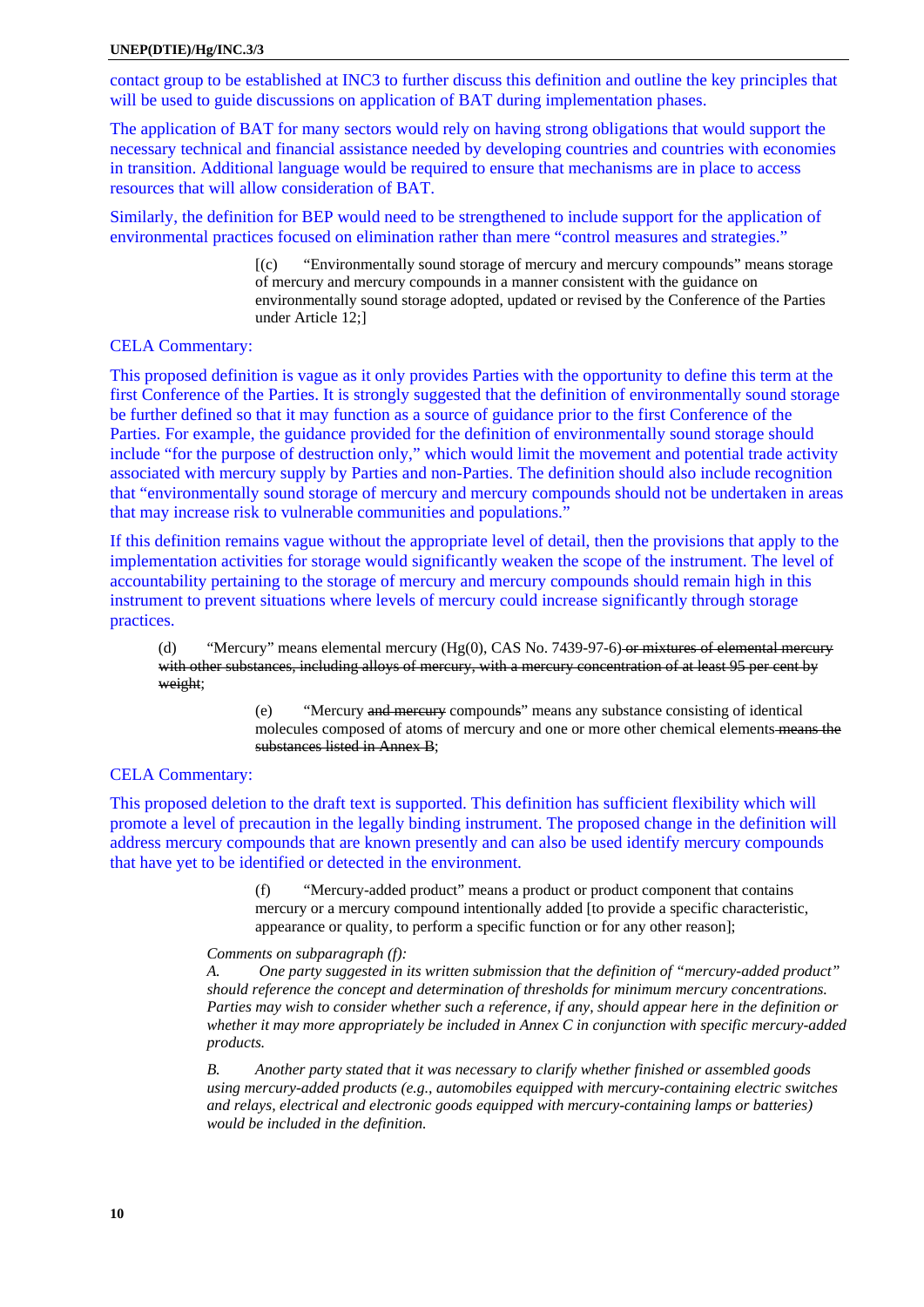# CELA Commentary:

The definition for mercury-added products should not be limited within the context of this treaty. It should include finished and assembled products where mercury was added intentionally or unintentionally. We do not agree with the comments submitted by various Parties above.

Given that effects of mercury exposure could occur at low concentration levels, retaining a definition to include products containing mercury at all levels of concentration, even residual levels, is important in support of a treaty that is more protective in its scope. There may be products known that contain levels of mercury through unintentional processes that should be captured in the scope of this treaty. We would not support the inclusion of thresholds for mercury concentration in products. This would be too limiting. Establishing thresholds for minimum mercury concentrations could result in a number of products not being considered in this instrument. It is unclear at this time what volume and type of products would not be considered if concentration levels were established for consideration. Furthermore, as many of these products will eventually be disposed in an environmentally sound manner, the establishment of minimum mercury concentration further entrenches the importance of retaining a definition that considers more, not less, products. The persistence and bioaccumulative nature of mercury should provide adequate basis for the need to keep this definition broad. There will be significant challenges with disposal and recycling processes of these products that may contribute to the re-release of mercury.

> *C. A third party stated that the Committee should consider whether the definition should include products in which mercury was not intentionally added, but instead was present as a result of mercury being used in the production process or occurring in raw materials.*

(g) "Party" means a State or regional economic integration organization that has consented to be bound by this Convention and for which the Convention is in force;

(h) "Parties present and voting" means Parties present and casting an affirmative or negative vote at a meeting of the Parties;

(i) "Primary mercury mining" means mining in which the principal material sought is mercury-or mercury-containing ore;

# CELA Commentary:

Additional consideration should be given to including the deleted text to the definition of "primary mercury mining." This definition should not be limiting. Mining of ore, if it contains mercury, should be captured in this definition since ere may contain varying levels of mercury, even very low levels. One suggestion for change to the proposed text: "Primary mercury mining" means mining in which the principal material sought is mercury, *including mercury contained in ore.*

> (j) "Regional economic integration organization" means an organization constituted by sovereign States of a given region to which its member States have transferred competence in respect of matters governed by this Convention and which has been duly authorized, in accordance with its internal procedures, to sign, ratify, accept, approve or accede to this Convention; and

Subparagraph (k), alternative 1

*Comment: If the Committee adopts option 2 of Article 6 and option 2 of Article 7, then clauses (i) and (ii) of subparagraph (k), alternative 1, could be deleted.* 

(k) "Use allowed to the Party under this Convention" means any use of mercury or mercury compounds:

- $[(i)$  In a mercury-added product that is not listed in Annex C;
- (ii) For a manufacturing process that is not listed in Annex D;]

(iii) Listed in Annex C or Annex D for which the Party is registered for an allowable-use exemption, as provided in Article 8; or

(iv) For laboratory-scale research or as a reference standard.

CELA Commentary:

CELA supports the above subparagraph (k), alternative 1, as it is more inclusive and explicit in its definition of "use" of mercury and its mercury compounds. Alternative 2 is a weaker option that would provide Parties with a basis for the on-going use of products and processes listed in the applicable Annexes.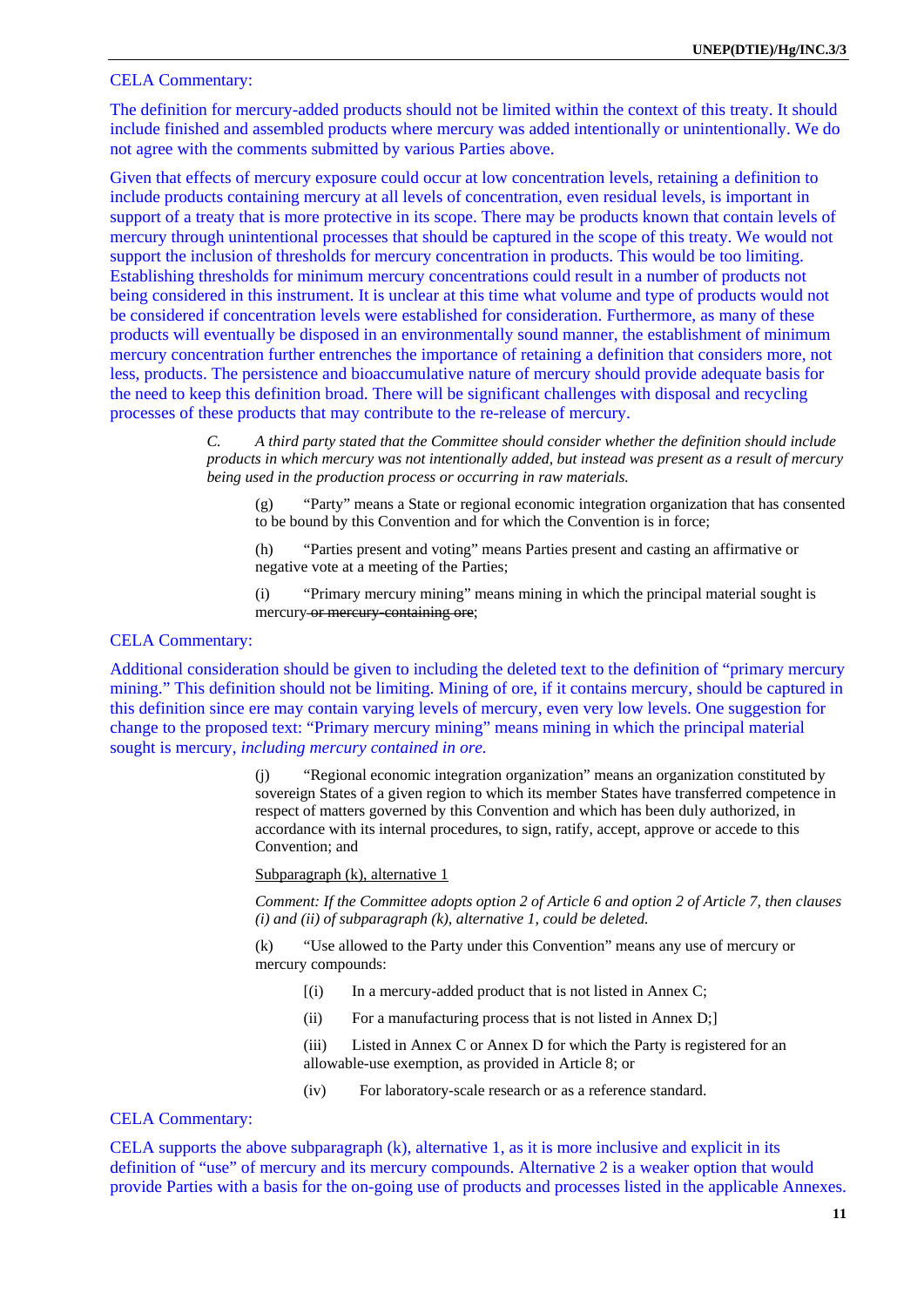<span id="page-11-0"></span>Furthermore, if there is a mechanism in place to provide Parties with specific exemptions with established processes for accountability and reporting, this option would not be required. Finally, the inclusion of the following "alternative products and processes" in alternative 2 have not been defined and no process for determining acceptable alternatives has been outlined in this option.

# Subparagraph (k), alternative 2

(k) "Use allowed to the Party under this Convention" means any use of mercury or mercury compounds that is generally accepted and would take into consideration the specific needs of the Party and the availability of alternative products and processes.

# **C. Supply**

# **3. Mercury supply sources**

# **Article 3, option 1**

1. Each Party with primary mercury mining within its territory [at the date of entry into force of this Convention for it] shall:

[(a) [Not allow] [Prohibit] the export of any mercury or mercury compounds produced from primary mercury mining[, including mercury or mercury compounds that were produced from primary mercury mining before the entry into force of this Convention[, except for the purpose of environmentally sound disposal as set out in Article 13];]

[(a) bis Not allow the sale, distribution in commerce or use of mercury or mercury compounds from primary mining [except for a use allowed to the Party under this Convention] [within five years of the date of entry into force of this Convention for it] [that were produced from primary mercury mining before the entry into force of this Convention];

[(a) ter Ensure that all mercury from primary mining that is not sold, distributed in commerce or used pursuant to subparagraph (a) bis is stored in an environmentally sound manner as set out in Article 12;]

[(b) Include in its reports submitted pursuant to Article 22 information on any primary mercury mining within its territory, including at a minimum:

(i) Its location; and

(ii) Estimated quantities[, destinations and intended uses, where known, of mercury or mercury compounds produced annually by such mining] [ sold, distributed, used, exported or stored pursuant to subparagraphs (a) bis or (a) ter)]; and]

[(c) Eliminate such mining [within [three] years of] [by] the date of entry into force of this Convention for it].

[2. Each Party shall not allow [any] primary mercury mining [that was not being conducted within its territory at the date of entry into force of this Convention for it] [on its territory].]

3. Each Party shall:

(a) Identify the mercury supply sources [listed in Annex A] [other than primary mining] that are located within its territory;

# Alternative 1, subparagraphs (b) and (c)

[(b) Not allow the sale, distribution in commerce, or use of mercury or mercury compounds from [supply sources listed in Annex A] [the identified sources] except for a use allowed to the Party under this Convention;]

[(c) Not allow the export of mercury or mercury compounds [from supply sources listed in Annex A,] [from the identified sources] except [as provided in Article 4] [ for the purpose of environmentally sound storage or disposal or for a use allowed to a Party under this Convention; and];]

# Alternative 2, subparagraphs (b), (c) and (c) bis

(b) Not allow the sale, distribution in commerce, export or use of mercury or mercury compounds obtained from supply sources listed in Annex A after any phase-out date specified therein;

(c) Before any such specified phase-out date: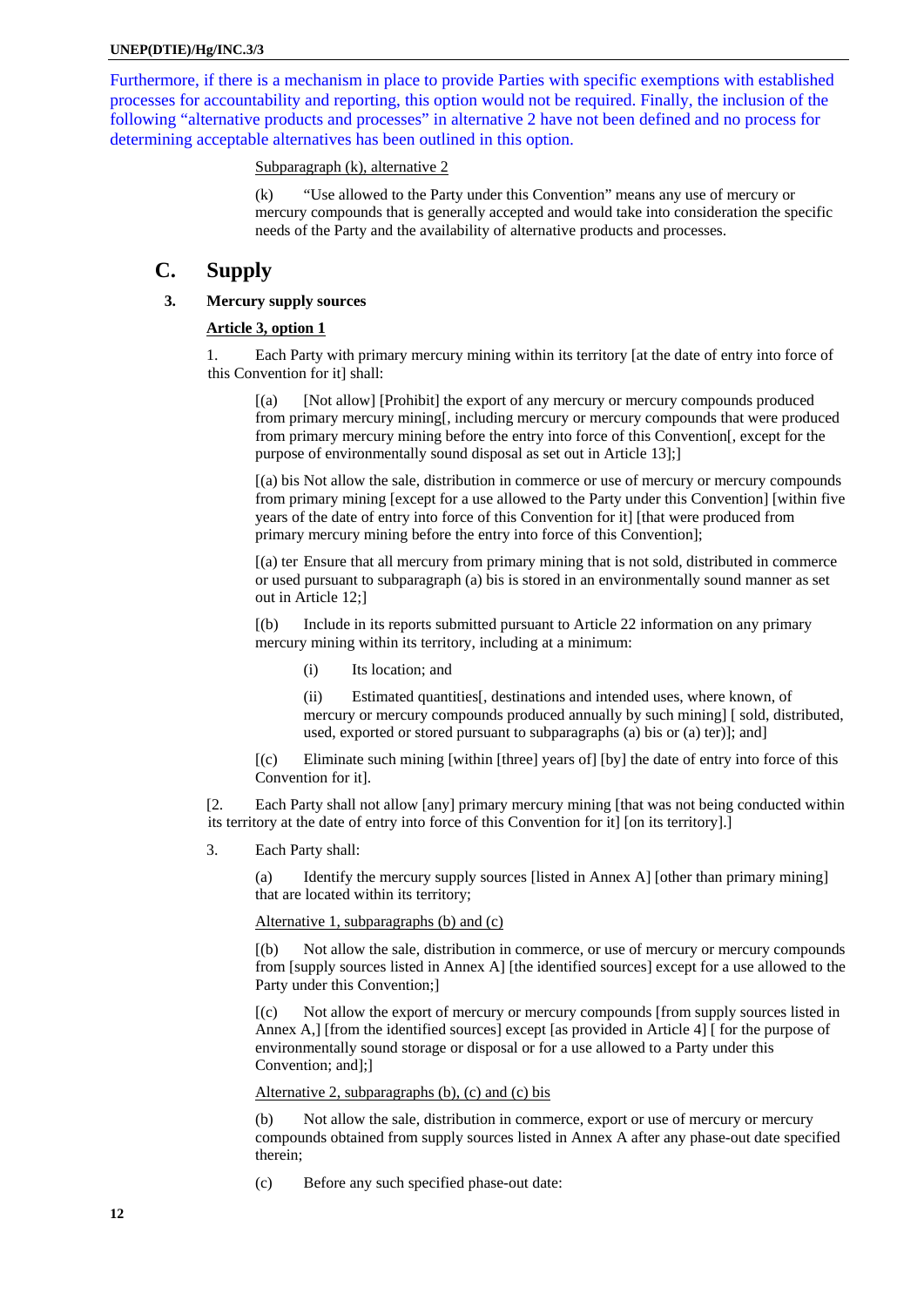(i) Not allow the sale, distribution in commerce or use of mercury or mercury compounds from supply sources listed in Annex A except for a use allowed to the Party under this Convention; and

(ii) Not allow the export of mercury or mercury compounds from supply sources listed in Annex A, except as provided in Article 4;

(c) bis Classify all mercury and mercury compounds as waste and ensure that they are managed in accordance with Article 13 if they:

(i) Were produced from primary mining before the entry into force of this Convention;

(ii) Are not allowed to be sold, distributed in commerce, exported or used pursuant to subparagraph (b); or

(iii) Are not intended to be sold, distributed in commerce, exported or used for the purposes of a use allowed to the Party under this Convention pursuant to subparagraph (c);

[(d) Ensure that all mercury and mercury compounds from [the identified] supply sources [listed in Annex A] that are

Alternative 1 not [sold, distributed in commerce, used] [used for a use allowed to a Party under this Convention] or exported pursuant to subparagraph (b) [or (c)] are [stored in an environmentally sound manner as set out in Article 12] [disposed of in an environmentally sound manner as set out in Article 13]; and]

Alternative 2 intended to be sold, distributed in commerce, used or exported for the purposes of a use allowed to the Party under this Convention pursuant to subparagraph (c) are stored in an environmentally sound manner in accordance with Article 12 before such sale, distribution, use or export; and]

[(e) Include in its reports submitted pursuant to Article 22 information on the quantities of mercury and mercury compounds:

(i) Produced from each [category of] supply source identified pursuant to subparagraph (a); and

(ii) Sold, distributed, used, exported or [stored] [disposed of] [managed] pursuant to subparagraphs  $(b)$ – $(d)$ ].

#### **Article 3, option 2**

*Comment: This option does not have an annex associated with it.* 

1. Each Party with primary mercury mining within its territory at the date of entry into force of this Convention for it, or that plans to develop such activities as at that date, shall allow the export of mercury or mercury compounds produced from primary mercury mining only in accordance with the provisions of this Convention.

2. Each Party shall adopt measures to regulate primary mercury mining, with a view to reducing the production of elemental mercury and, where economically feasible, prohibiting current or future primary mining. Parties may take into account, among other things:

(a) The recovery, collection and environmentally sound storage of mercury;

(b) The employment of best available techniques and best environmental practices that are economically feasible; and

(c) The application of incentives for recovering or reprocessing mercury mining wastes.

3. Each Party shall develop and complete a national inventory of the location and quantity of elemental mercury and specific compounds in relevant sectors, in addition to mercury wastes generated by various production processes.

4. Each Party with known and identified mercury stocks or mining resources that decides at the date of entry into force of this instrument to renounce the exploitation and promotion of its resources shall be entitled to fair and equitable financial compensation.

5. The implementation of measures under this article shall take into account the social and economic conditions of the Parties, and compliance shall be subject to the mobilization of sufficient,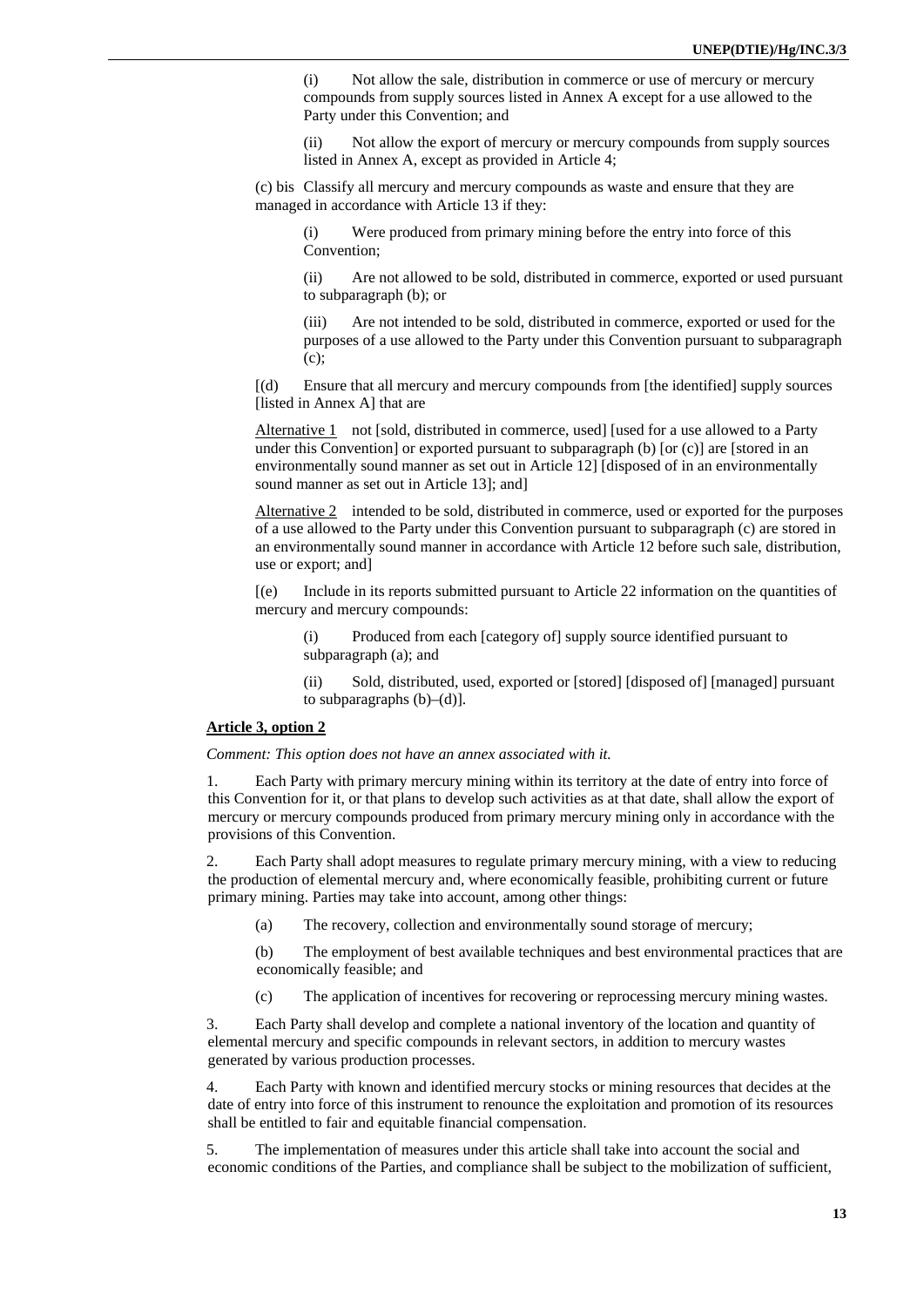predictable and appropriate financial resources, technology transfer and cooperation as required for capacity-building in Parties in accordance with their own assessments of their needs and priorities.

# <span id="page-13-0"></span>CELA Commentary:

From the two options proposed to address mercury supply, only option 1 outlines stringent, effective and explicit obligations to address mercury supply.

In a consultation meeting conducted by Environment Canada on July 13, 2011 the issues on mercury supply initiated significant debates on the limitations placed on the proposed language "not allow" versus "prohibit" future mercury mining activities in Canada. Government representatives outlined that Canada would be in "*compliance with the treaty under the "not allow" scenario as long as no new Hg mine were opened in this country."* Despite additional commentary provided by the government departments that there are *"other means at the federal government's disposal for creating disincentives to the opening of new mines (e.g., restrictions on Hg-containing products)",* supporting the weaker legal language "not allowed" rather than "prohibit" will continue to leave Canada vulnerable to the deposition of mercury into its environment from the mining practices of other countries.

While there is no current intention to resume mining of mercury in Canada, such future activities could be considered should the economic benefits be identified. The only way to prevent the reopening of mercury mines is to require regulatory action. Canada should not oppose, at this time, the language to "prohibit" at this INC without undertaking further consultation with the other relevant levels of government to discuss the matter and determine what measures can be taken to strengthen and harmonize the Canadian position to avoid future mercury mining in Canada. Indeed, Canada should not support efforts that will continue ongoing trade of mercury supply sources, particularly without measures that aim to track movement of supply throughout the globe and identify the proponent of mercury supplies for accountability. The Federal Government's jurisdiction under s. 91 of the Constitution would allow several options for implementing a mercury ban in Canada as the field of the environment is a shared responsibility, and the regulation of anthropogenic mercury sources is fundamentally transboundary and transnational in nature.

Other elements of the Option 1 that should be supported and strengthened include the identification of sources through an inventory of mercury supply and the quantification of this supply as outlined in section 3 of option 1. This inventory should be made public and reviewed for validation. Furthermore, these obligations also outline conditions for export of mercury for the purposes of environmental sound management.

# **D. International trade in mercury [and mercury compounds]**

# *Comments:*

*A. The former Article 4 on environmentally sound storage is grouped in this new draft text with wastes and contaminated sites in Part H, below.* 

*B. One party proposed in its written submission that Article 5 on trade with non-Parties should be deleted and its key provisions included in Article 4. The new subparagraph (c) in paragraph 2 of Article 4 is one way in which this proposal is reflected in this new draft text.* 

*C. Another written submission proposed that the scope of draft Articles 4 and 5 should be expanded to include international trade in mercury-added products, which is currently covered in Article 6 of this draft text. The texts of Articles 4–6 could be modified to reflect this approach if the Committee so wished.* 

*D. A third written submission suggested that the provisions of Articles 4 and 5 should apply only to mercury and mercury mixtures, not to compounds, which is why the term "mercury compounds" has been bracketed in these articles.* 

# **4. International trade [with Parties] in mercury [or mercury compounds]**

*Comment: This article is based on element 5 of the elements paper.* 

1. Each Party shall allow the import of mercury [or mercury compounds [listed in Annex B]] only:

(a) For the purpose of environmentally sound storage [of commodity mercury] as set out in Article 12;

[(a) bis For the purpose of environmentally sound disposal as set out in Article 13;] or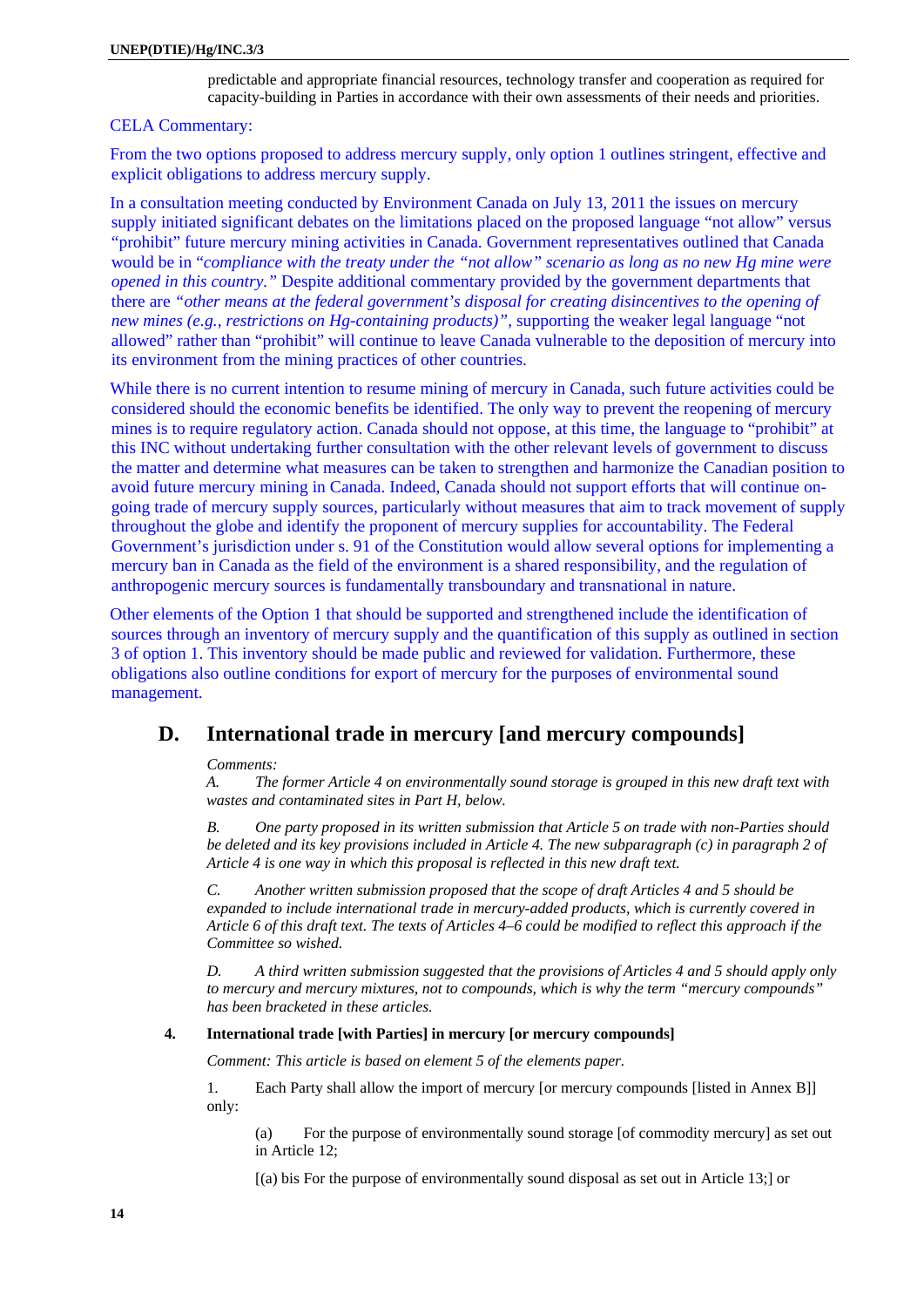(b) For a use allowed to the Party under this Convention.

2. [Without prejudice to paragraph 1 (a) of Article  $3<sup>3</sup>$  $3<sup>3</sup>$ ] [E]ach Party shall allow the export of mercury [or mercury compounds [listed in Annex B]] only after the Party has [on an annual basis]:

[(a) Provided an export notification to the importing [Party] [State]; and] [either]

Subparagraph (b), alternative 1

(b) Received the written consent of the importing Party, including a certification from the importing Party that the shipment of mercury or mercury compounds will be only:

(i) For the purpose of environmentally sound storage [of commodity mercury] as set out in Article 12;

- [(i) bis For the purpose of environmentally sound disposal as set out in Article 13;] or
- (ii) For a use allowed to the importing Party under this Convention[; or]

# CELA Commentary:

<span id="page-14-0"></span> $\overline{a}$ 

Alternative 1 to subparagraph (b) of Article 4 is preferred with amendments as this paragraph provides explicit obligations and processes regarding export practices than alternative 2. For example, alternative 1 included the need to receive "the written consent of the importing Party, including a certification from the importing Party that ….". Alternative 2 provides more discretion with respect to required action for exporting and importing Parties. For example, the use of the word "prior" may imply that the consent may be needed only once, while alternative 1 would require consent for every export activity. In alternative 2, written prior consent would also depend on the existing requirements of legislation to trigger this process. To provide appropriate protection to the importing countries, all exports should be required written consent should be given by the importing Party or non-Party. This would be in line with prior informed consent provisions outlined in the Rotterdam Convention.

As proposed in alternative 1, export could be permitted for three purposes: environmentally sound storage, environmentally sound disposal and for uses allowed to importing Parties. We would urge that export be focused on environmentally sound disposal, which is currently in bracketed text. In this regard, subparagraph (c) is acceptable text. Alternative 2 does not provide these details, leaving the opportunity for wide interpretation on the conditions for export of mercury.

# Subparagraph (b), alternative 2

(b) Received the written prior consent of the importing Party if the exporting Party requires such consent. Parties whose legislation requires this shall submit documentation of their legislation to the Secretariat, which shall communicate it to the Conference of the Parties<sup>[</sup>; or]

[(c) Received the written consent of an importing State not a Party to this Convention, including a certification from the importing State that the shipment of mercury or mercury compounds will be only for the purpose of environmentally sound storage as set out in Article 12 or environmentally sound disposal as set out in Article 13].

[2 bis. Each Party that imports or exports mercury [or mercury compounds] subject to this article shall:

(a) Designate a national authority for the exchange of information required under this article] [; and]

[(b) Establish a domestic licensing system to regulate trade of mercury, mercury compounds and mercury-added products. Each Party required under this paragraph to establish such a licensing system shall:

(i) Be responsible for the implementation and administration of its licensing system;

(ii) Allow only registered legal persons within its territory to import or export mercury, mercury compounds or mercury-added products; and

3 This reference applies to option 1 of Article 3.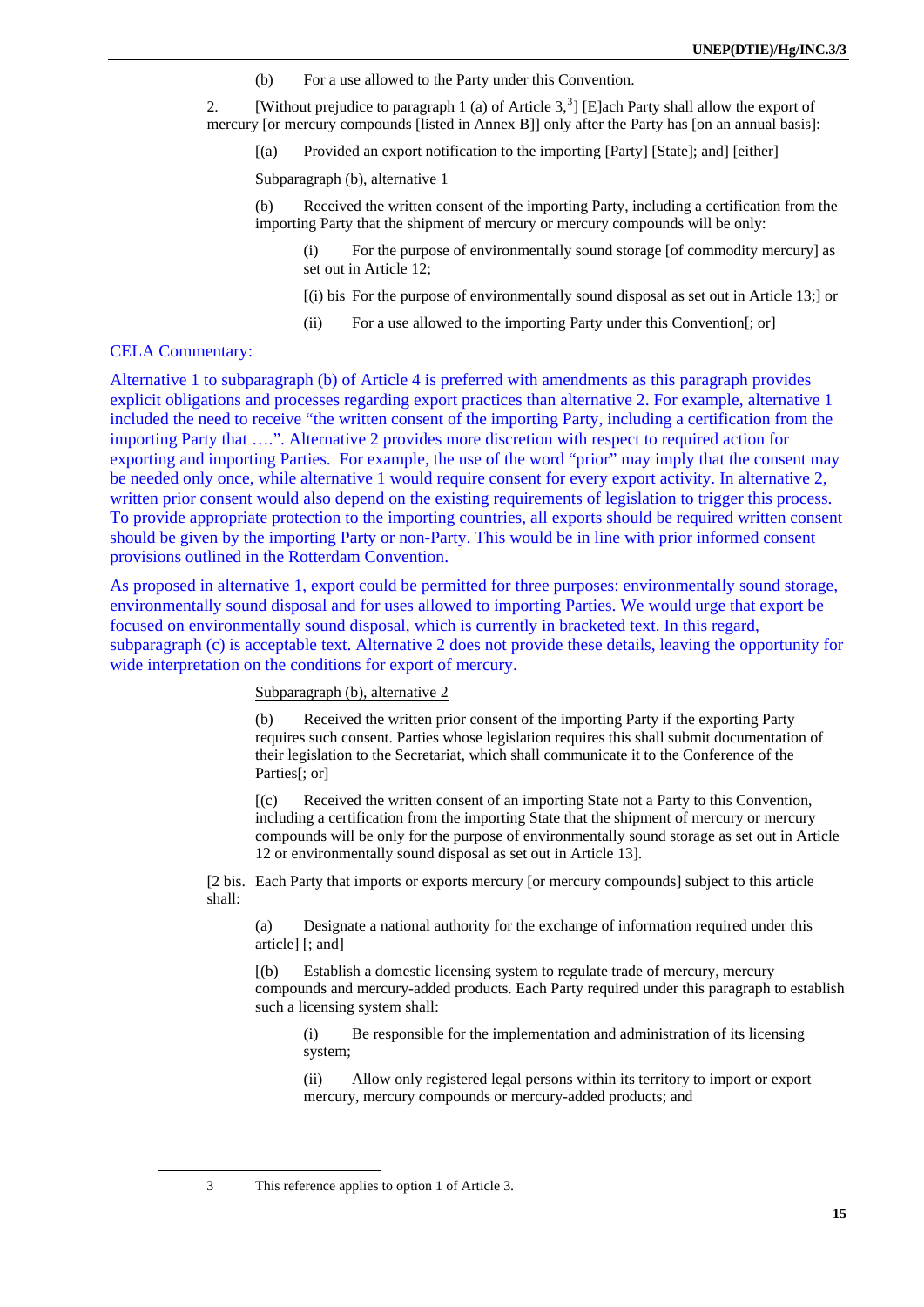(iii) Submit a report each calendar year to the Secretariat for distribution to the Conference of the Parties on the number of licenses issued and the volume of mercury, mercury compounds and mercury added-products traded within that year.]

<span id="page-15-0"></span>3. For the purposes of this article, paragraphs 1 and 2 notwithstanding, no Party may allow the import or export of mercury [or any mercury compound listed in Annex B] for use in[:

(a) ] [Artisanal and small-scale gold mining[; or]]

[(b) Dental amalgam, except in the form of encapsulated dental amalgam in accordance with Article 6].

[4. The provisions of this article notwithstanding, the transboundary movement of any mercury [or mercury compounds] defined as mercury waste under this Convention shall be subject to Article 13 and to the relevant provisions of the Basel Convention on the Control of Transboundary Movements of Hazardous Wastes and Their Disposal.]

[5. Nothing in this article shall prevent a Party from prohibiting all imports or exports of mercury [or mercury compounds] to or from its territory.]

# CELA Commentary:

Paragraph 5, currently in bracketed text, should support the ability of Parties to make decisions that fully protect their population and environment from additional movements of mercury in and out of their jurisdiction.

Trade provisions in the legally binding treaty for mercury should include an obligation to establish a tracking mechanism for the movement of supplies of mercury. Proposed Paragraph 2bis outlines some important elements for a national authority and a licensing process. This proposal should be further examined with additional consideration given to relating information about the inventory of mercury supply sources and how such information can be shared with other Parties. This mechanism would need to be mandatory for all Parties to ensure its relevance and effectiveness in tracking the movement of mercury at the global level.

#### **[5. International trade with non-Parties in mercury [or mercury compounds]**

*Comments:* 

*A. This article is based on element 6 of the elements paper.* 

*B. One party in its written submission suggested that there might be a need to consider a later entry-into-force date for provisions regarding trade with non-Parties to avoid situations in which some countries are adversely affected by the provisions before they can complete internal processes necessary to join the agreement. The party stated that examples of such provisions could be found in Article 4 of the Montreal Protocol on Substances that Deplete the Ozone Layer.* 

 [1.] Each Party shall allow the import and export of mercury [or mercury compounds listed in Annex B] from or to a State not a Party to this Convention only for the purposes of environmentally sound storage as set out in paragraph 1 of Article 12 or environmentally sound disposal as set out in paragraph 1 of Article 13.

[2. Paragraph 1 notwithstanding, a Party may allow:

[(a) The import of mercury [or mercury compounds listed in Annex B] from a State not a Party to this Convention when the demand for such mercury or mercury compounds cannot be met by trade with Parties; and]

(b) The export of mercury [or mercury compounds listed in Annex B] to a State not a Party to this Convention if the State has provided an annual certification to the exporting Party specifying the intended use of the mercury or mercury compounds and including a statement that, with regard to the mercury or mercury compounds, the importing State is committed to:

(i) Protecting human health and the environment by taking the necessary measures to minimize or prevent releases of mercury; and

(ii) Complying with the provisions of paragraph 1 of Article 12 and paragraph 1 of Article 13.

The certification shall include any appropriate supporting documentation such as legislation, regulatory instruments or administrative or policy guidelines. The exporting Party shall transmit the certification to the Secretariat within 60 days of receipt.]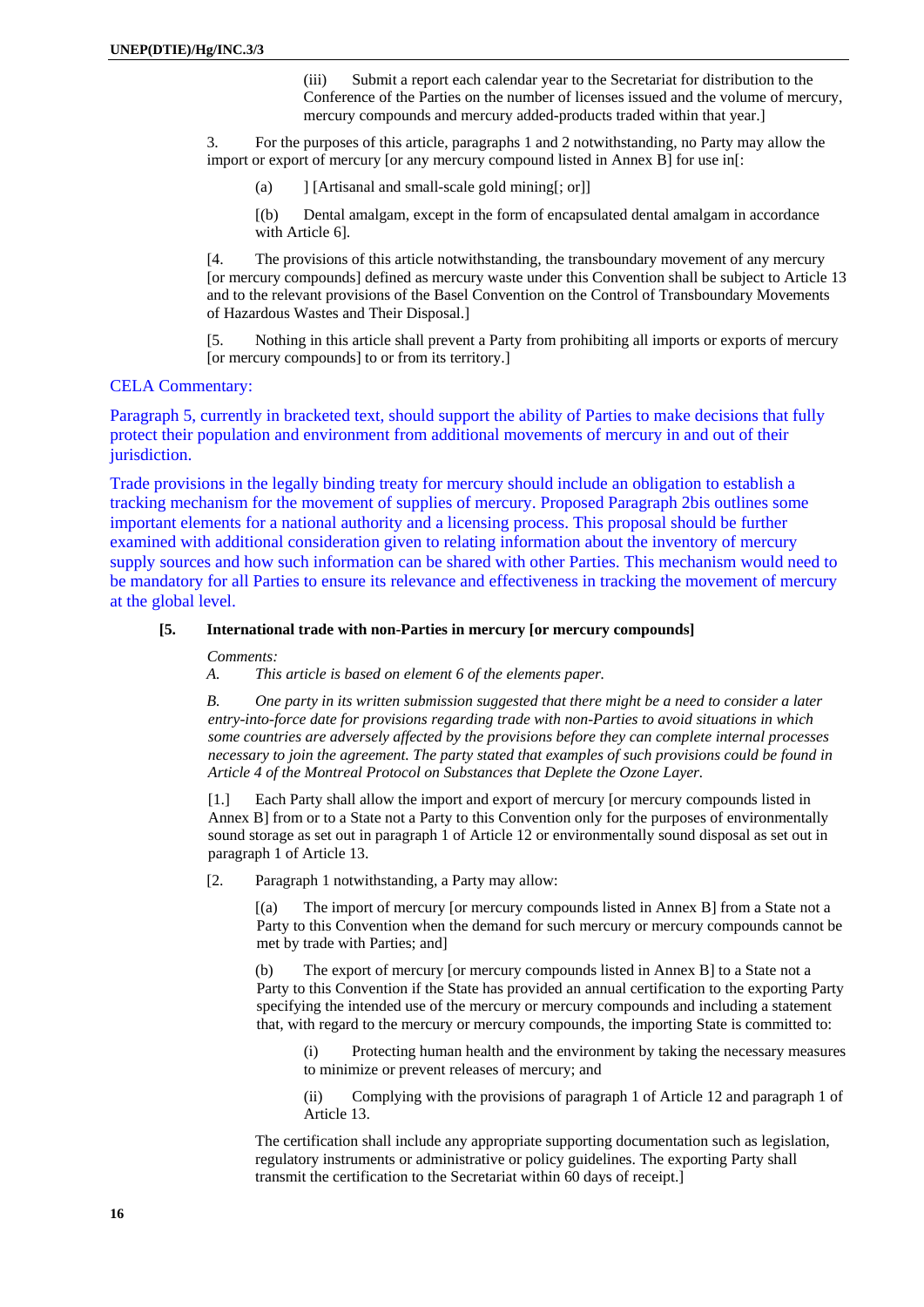<span id="page-16-0"></span>[3. Each Party that exports mercury [or mercury compounds] under paragraph 1 or paragraph 2 to a State not a Party to this Convention shall require the importing State to provide it with a written confirmation within 30 days of its receipt of the imported mercury [or mercury compounds]. The exporting Party shall not allow any further exports of mercury [or mercury compounds] to the State in question until the confirmation is received.]

[4. Parties shall apply the measures in this article in a manner consistent with the relevant principles and rules of international trade law].

# CELA Commentary:

Paragraph 5 requires further discussion in its scope and accountability. However, we do support the inclusion of a provision that outlines import and export trade activities involving mercury to non-Parties as an important obligation in the legally binding instrument on mercury. Parties should provide a heightened level of focus to ensure that import and export activities involving non-Parties, particularly developing countries and countries with economies in transition, and vulnerable populations even if they are not obligated to meet the objectives set out in the legally binding instrument. The scope of the instrument should seek to establish the highest level of protection to health and the environment from mercury internationally, regardless if some nations are not currently bound to the obligations of the instrument. However, this obligation should not deter non-Parties from future ratification of the legally binding instrument. Indeed, ensuring the highest level of protection and accountability in these activities would encourage non-Parties to complete its ratification process.

# **E. Products and processes**

# **6. Mercury-added products**

*Comment: This article is based on element 7 of the elements paper.*

#### **Article 6, option 1**

Alternative 1, paragraphs 1 and 2

1. Each Party shall not allow:

(a) The [import,] manufacture or production of mercury-added products listed in Annex C, except:

(i) In accordance with an allowable-use [or acceptable-use] exemption listed in that annex for which the Party is registered as provided in Article 8; or

[(ii) For mercury-added products manufactured or already in use before or on the date of entry into force of this Convention for the Party; or]

(b) The export of mercury-added products listed in Annex C, except as provided in paragraph 2[; or

[(c) The import of mercury-added products listed in Annex C from States not Parties to this Convention, unless:

(i) The import is in accordance with an allowable-use exemption listed in Annex C for which the Party is registered as provided in Article 8; and

The exporting State provides an export notification to, and receives the written consent of, the importing Party].

Parties shall assist one another as may be necessary to achieve the objectives of this subparagraph.]

- 2. Each Party may allow the export of a mercury-added product listed in Annex C only:
	- (a) For the purpose of environmentally sound disposal as set out in Article 13; or
	- (b) After:

(i) Providing an export notification to the importing State, which shall include a certification that the exporting Party is registered for an allowable-use exemption applicable to the product as provided in Article 8; and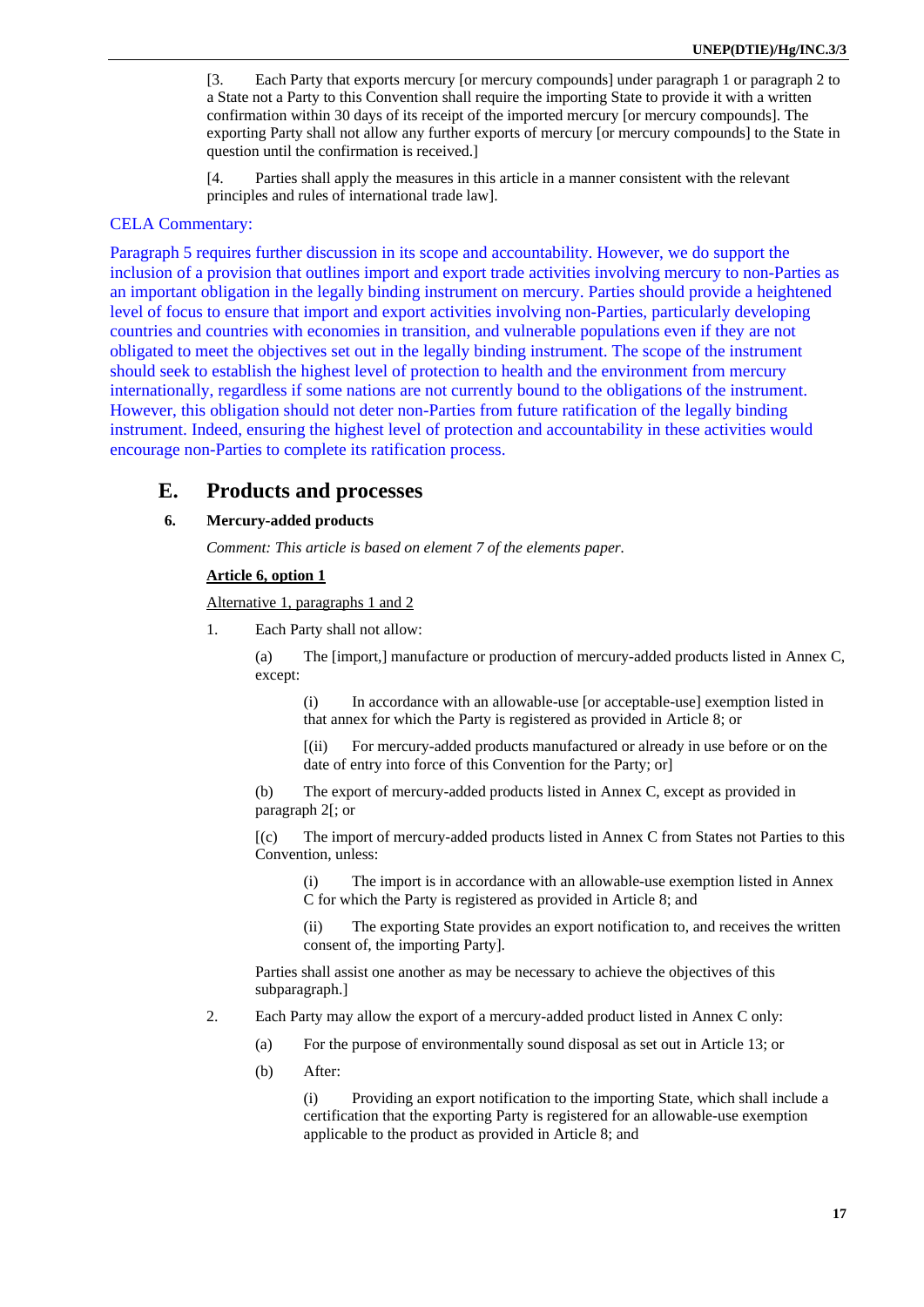(ii) Receiving the written consent of the importing State[, which shall include the importing State's agreement that it will assume responsibility for the environmentally sound disposal of the mercury-added product at the end of its life].

Alternative 2, paragraphs 1 and 2 combined into a single paragraph 1

1. Each Party shall not allow the production, import or export of mercury-added products listed in Annex C, except:

(a) For production or import in accordance with an allowable-use exemption listed in that annex for which the Party is registered as provided in Article 8;

(b) For import or export for the purpose of environmentally sound disposal as set out in Article 13; or

(c) For export to a Party registered for an allowable-use exemption applicable to the product or to a State not a Party to this Convention that has [provided written consent to the import] [certified to the Party of export that the product will be used for an allowable use available under the Convention and that the State is committed to complying with the provisions of Article 13]. Exports under this subparagraph shall be allowed only if the exporting Party is registered for an allowable-use exemption applicable to the mercury-added product.

# CELA Commentary:

Import and export of mercury-added products should be limited for the purposes of environmentally sound disposal only. There will be Parties that will have allowable uses for specific mercury products. The proposed options require further consideration and analysis as there are elements in the options that may be missing and that limit the intent of the paragraph. For example, there is no recognition of a timeframe for importing countries to manage mercury-added products for environmentally sound disposal and verification. Alternative 1 may outline obligations more explicitly but the following proposed text "Parties shall assist one another as may be necessary to achieve the objectives of this subparagraph" currently in brackets appears to be vague with respect to the type and level of assistance to be provided to Parties. Again in alternative 1, the bracketed text for "import" in paragraph 1 should be deleted to require all potential proponents for mercury-added products to be captured under this treaty.

> 3. Each Party [shall not allow] [should take measures to discourage] the manufacture or production of any [new] variety, type or category of mercury-added product that was not manufactured or produced in the territory of the Party at the date of entry into force of this Convention for it. except where the product is intended to replace an existing mercury-added product that contains more mercury per unit than does the new product ] [or where the mercury-added product that is newly manufactured or produced has other compensating environmental or human-health benefits].

# CELA Commentary:

This provision has several limitations. It is not clear at this point, what type of list will be included in Annex C. It is our preference to list all mercury-added products that are prohibited and a list of specific exemptions to Parties for allowable uses with time restrictions. While paragraph 3 has some useful elements for restricting the production and manufacturing of mercury-added products, it should be strengthened to address the following gaps:

1) no proposal has been made to establish and update a complete list of mercury-added products that are in existence for each Party;

2) the provision does not give consideration to potential alternatives that may exist to such products and a mechanism for undertaking this consideration; and

3) the bracketed text [or where the mercury-added product that is newly manufactured or produced has other compensating environmental or human health benefits] would be difficult to assess. Who or what committee would be responsible for assessing the environmental or human health benefits from these products?

> [4. Each Party shall not allow the export of equipment for producing mercury-added products listed in Annex C, or provide subsidies, aid, credits, guarantees or insurance programmes for equipment to produce mercury-added products listed in Annex C, to any State not a Party to this Convention, except in the case of equipment identified as a best available technique under this Convention.]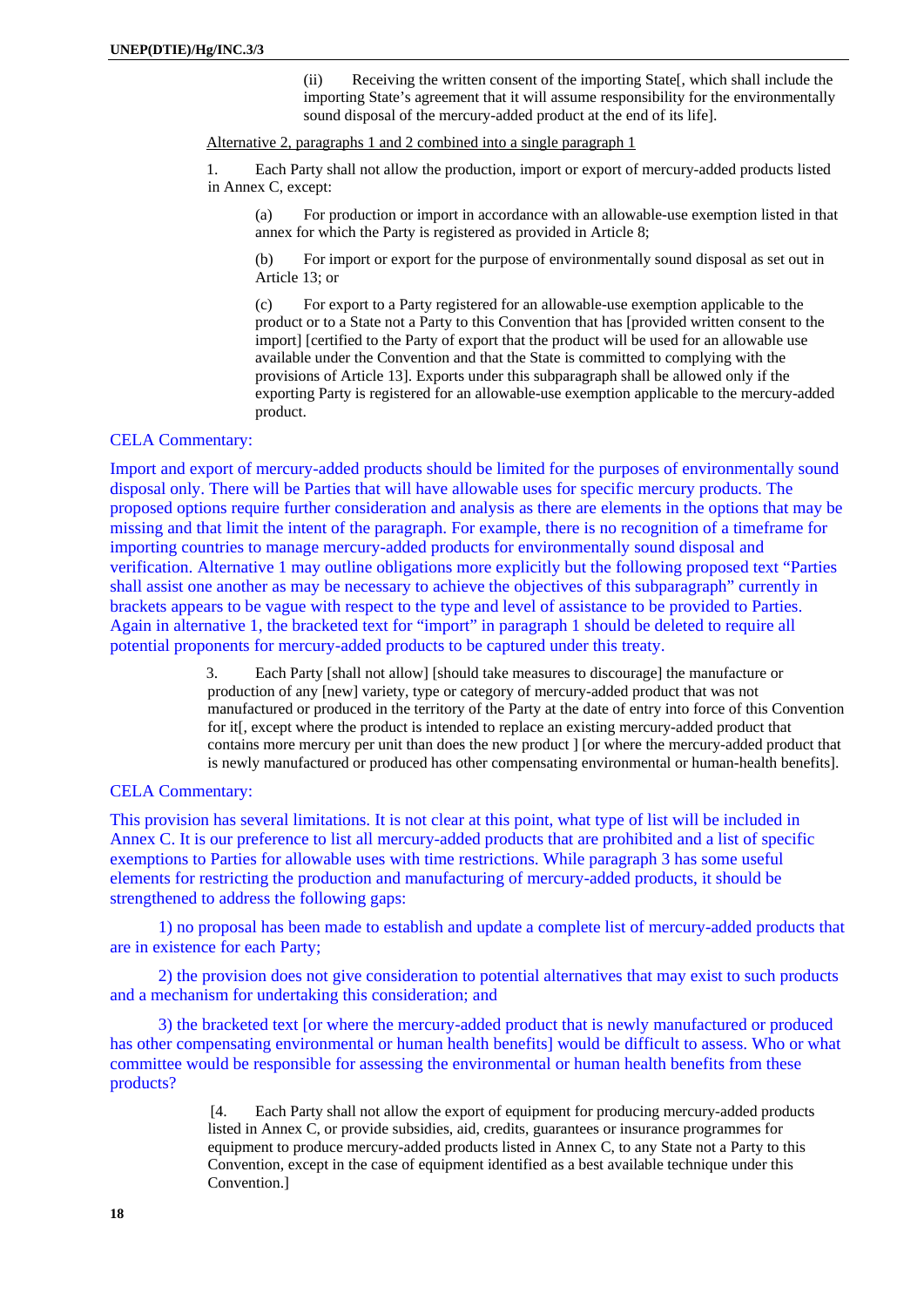# Paragraph 5, alternative 1

[5. Each Party shall include in its reports submitted pursuant to Article 22 statistical data on its production, import and export of mercury-added products listed in Annex C and on its production of any new mercury-added products.]

# CELA Commentary:

Paragraph 5, alternative 1, regarding outlining reporting obligations is supportable with the following amendments:

- 1) Define what is considered statistical data. The raw data should be presented to demonstrate the contribution of each Party to the global production, import and export of mercury.
- 2) Additional information for import or export should include the destination country for mercury-added products.
- 3) Include data on activities of Parties to manage mercury containing products by applying environmentally sound disposal methods.
- 4) Data collected should be released for public review and comment every two years.

#### Paragraph 5, alternative 2

[5. Each Party shall require its manufacturers of any mercury-added products and its manufacturers using any process in which mercury is used to report at least every three years on:

- (i) The quantities of mercury used each year;
- (ii) The products or processes in which mercury was used;
- (iii) The sources of supply from which the mercury was purchased;
- (iv) The amount of mercury in any products sold; and
- (v) Any plans to phase out the use of mercury in the products or processes.

Each Party shall include the information obtained by it under this paragraph in its reports submitted under Article 22.]

[6. Parties should achieve the phase-out of mercury-added products through their implementation plans after economically affordable and technologically feasible alternative technologies become readily available.]

# CELA Commentary:

The bracketed paragraph is considered weak as it supports the phase out of mercury-added products only in situations where "economically affordable and technologically feasible alternative technologies become readily available." Although the goal of phase out is supported, the proposed text adds no value to the objectives outlined in the legally binding instrument. Appropriately, deadlines for the phase out of mercury containing products should be the focus of Annex C, which would document allowable use exemptions and applicable timeframes for those exemptions. Furthermore, there should be obligations outlined in the instrument that require Parties to report on their progress towards the phase out of such products.

There are elements presented in other options for Article 6 that warrant brief comments. These include:

1) (paragraph 2, option 3) which addressed the issue of nomination and registration for the listing of products under Annex C, which states:

*Any Party may submit a proposal to the Secretariat nominating and registering the listing of products under Part I, II or III of Annex C. The rules governing the movement of products and processes between annexes shall be subject to the procedures specified in Article 8*.

A formal process to address the listing of additional products is warranted and should be considered for inclusion in option 1. This process should require establishing the criteria for making decisions and a committee or review group that could undertake the responsibility to review and discuss possible recommendations or actions to be taken by the Parties with respect to the listing of products containing mercury. Additional activities that can be undertaken by this review committee could include identifying and assessing alternatives to these products. A committee could benefit the process in several ways. It could reduce the ambiguity on the purpose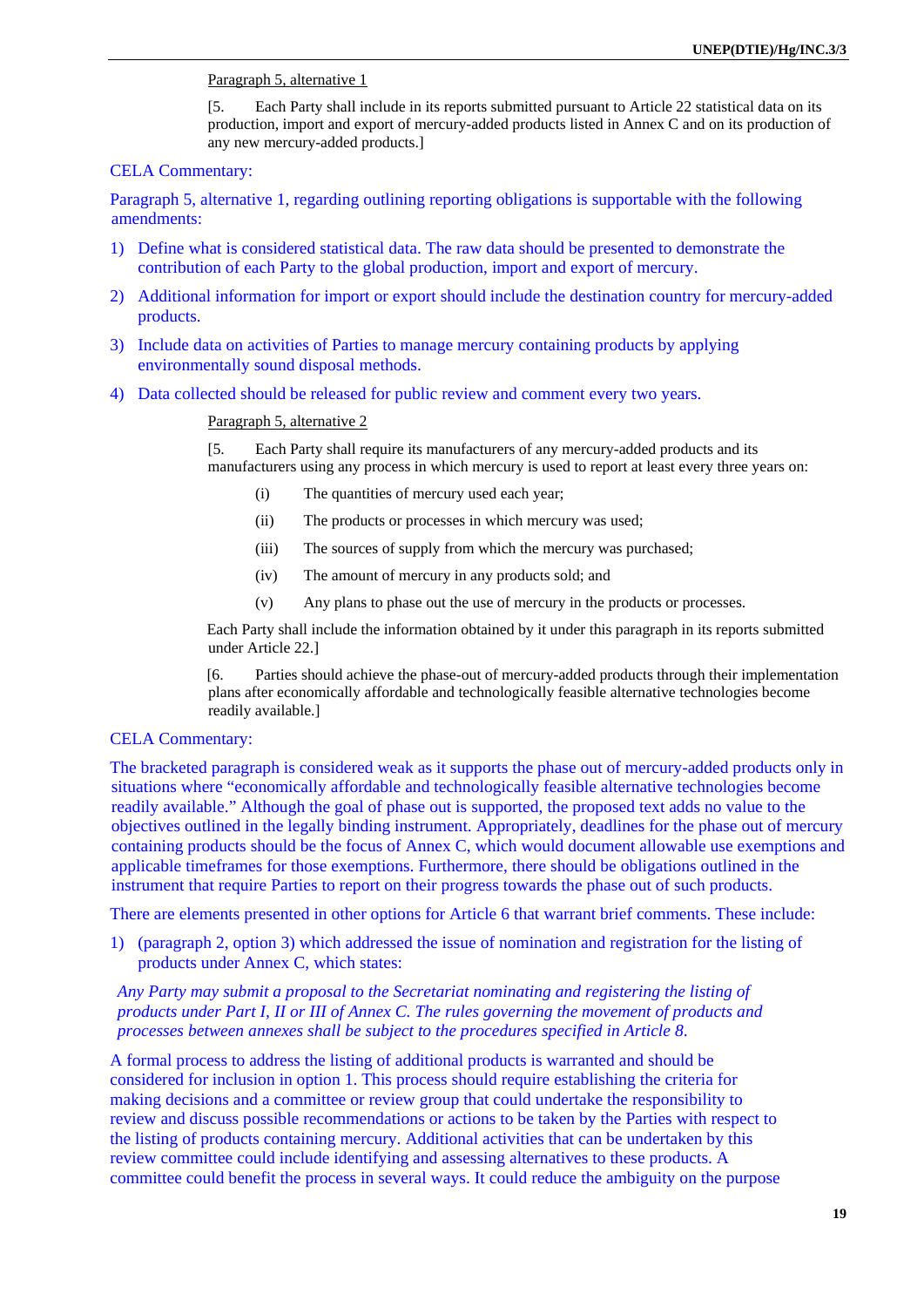of listing and facilitate discussion by Parties at the Conference of the Parties (COP) where final decisions on listing are made. This type of process would only be applicable to address products that were not listed to the Annex at the time of signing.

2) (paragraph 5, option 3), focuses on commentary highlighting additional requirements that can be taken by a Party to protect human health and the environment from mercury. It states:

5*. Nothing in this article shall prevent a Party from imposing additional requirements to protect human health and the environment from mercury, provided that they are consistent with the provisions of this Convention and in accordance with international law.* 

This paragraph does not require additional obligations by each Party but rather provides a supporting statement in support of additional activities to address mercury. This paragraph may be appropriate to include in a preamble section rather than in Article 6. The treaty should aim to create a legally binding agreement by which all Parties will seek to do what is needed to protect human health and the environment from mercury not simply to outline the minimum level of activities that should be undertaken. Such efforts should be facilitated by having adequate resources available for technical and financial assistance.

#### **Article 6, option 2**

1. Each Party shall not allow:

(a) The manufacture or production of any mercury-added product, except in accordance with an allowable-use exemption listed in Annex C for which the Party is registered as provided in Article 8;

(b) The export of any mercury-added product, except as provided in paragraph 2; or

(c) The import of any mercury-added product from States not Parties to this Convention, unless:

(i) The import is in accordance with an allowable-use exemption listed in Annex C for which the Party is registered as provided in Article 8; and

(ii) The exporting State provides an export notification to, and receives the written consent of, the importing Party.

Parties shall assist one another as may be necessary to achieve the objectives of this subparagraph.

- 2. Each Party may allow the export of a mercury-added product only:
	- (a) For the purpose of environmentally sound disposal as set out in Article 13; or
	- (b) After:

(i) Providing an export notification to the importing State, which shall include a certification that the exporting Party is registered for an allowable-use exemption applicable to the product, as provided in Article 8; and

(ii) Receiving the written consent of the importing State[, which shall include the importing State's agreement that it will assume responsibility for the environmentally sound disposal of the mercury-added product at the end of its life and, in the case of an export to a State not a Party to this Convention, its agreement to apply the relevant provisions of Article 13 upon the product becoming waste].

[3. Each Party registered for an allowable-use exemption listed in Annex C shall take appropriate measures to ensure that any production or use of a mercury-added product under the exemption is carried out in a manner that prevents or minimizes mercury releases to the environment and human exposure to mercury.]

[4. Each Party shall require its manufacturers of any mercury-added product and its manufacturers using any process in which mercury is used to report at least every three years on:

- (a) The quantities of mercury used each year;
- (b) The products or processes in which mercury was used;
- (c) The sources of supply from which the mercury was purchased;
- (d) The amount of mercury in any products sold; and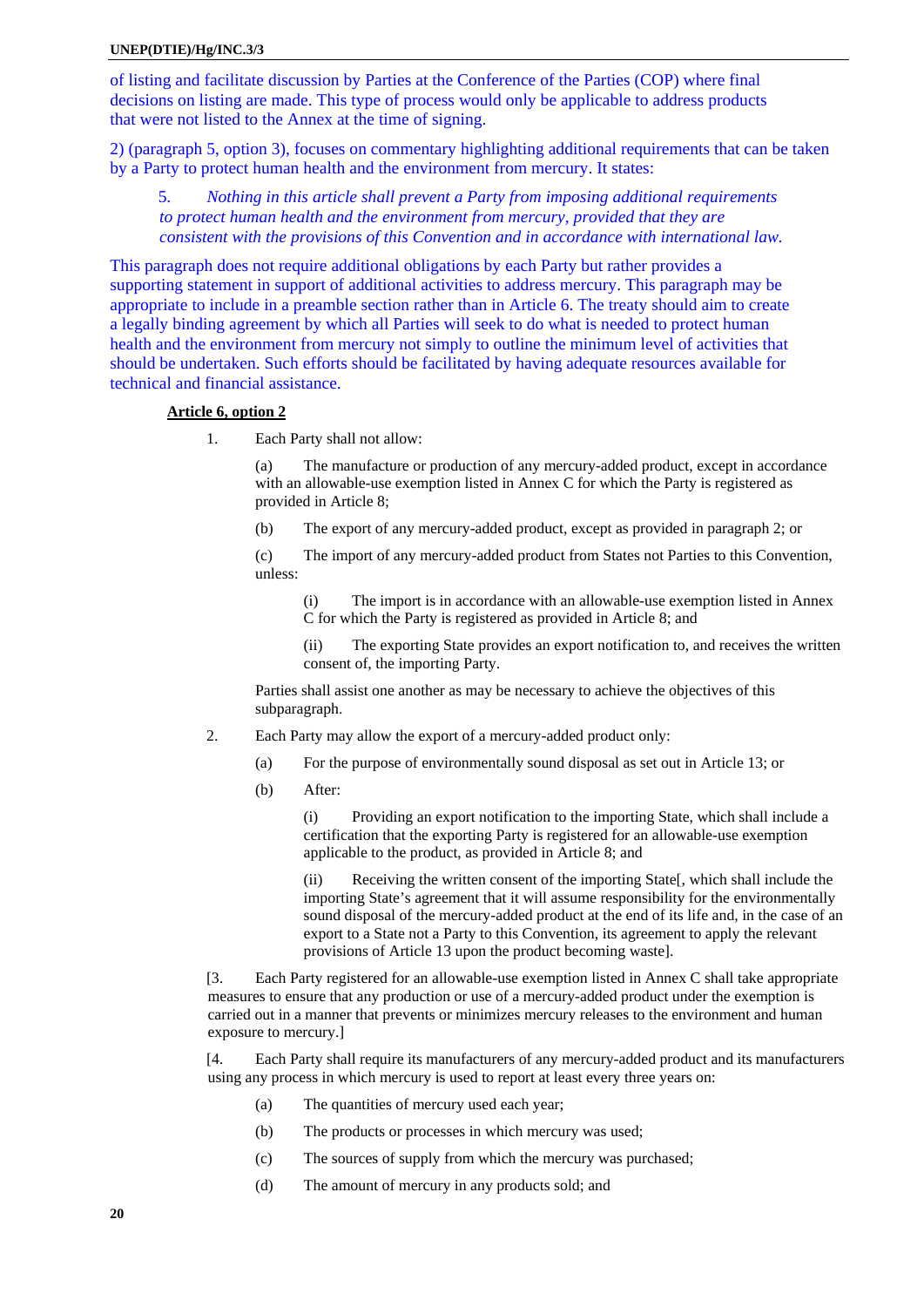(e) Any plans to phase out the use of mercury in the products or processes.

Each Party shall include the information obtained by it under this paragraph in its reports submitted under Article 22.]

[5. Parties should achieve the phase-out of mercury-added products through their implementation plans after economically affordable and technologically feasible alternative technologies become readily available.]

#### **Article 6, option 3**

1. For the purposes of this Convention, mercury-added products shall be listed in the various parts of Annex C based on the following criteria:

(a) Products for which non-mercury alternatives are globally accessible, affordable and effective shall be prohibited and shall be listed in Part I of Annex C;

(b) Products for which a transition period is needed to allow Parties, particularly developing countries and countries with economies in transition, to phase out their use based on their social and economic circumstances shall be listed in Part II of Annex C; and

 (c) Products for which non-mercury alternatives are unavailable or are available but not affordable globally shall be listed in Part III of Annex C under the category of "essential use".

2. Any Party may submit a proposal to the Secretariat nominating and registering the listing of products under Part I, II or III of Annex C. The rules governing the movement of products and processes between annexes shall be subject to the procedures specified in Article 8.[4](#page-20-0)

3. Each Party shall not allow the manufacture, distribution in commerce, sale or international trade of mercury-added products listed in Part I of Annex C.

4. The Conference of the Parties shall:

(a) Decide, based on proposals by Parties received from the Secretariat, on the listing or de-listing of any nominated mercury-added product in or from Part I, II or III of Annex C based on current globally accepted scientific, social and economic information. The decision of the Conference of the Parties may be informed by data provided by a Party or requested by the Conference of the Parties from any intergovernmental organization qualified in matters related to this Convention; and

(b) Review and determine the transition period for the mercury-added products listed in Part II of Annex C.

5. Nothing in this article shall prevent a Party from imposing additional requirements to protect human health and the environment from mercury, provided that they are consistent with the provisions of this Convention and in accordance with international law.

#### CELA Commentary:

The language in this paragraph is important to include in any measure. This language should also be considered for inclusion in the preambular section of the legally binding instrument.

> [6. Parties should achieve the phase-out of mercury-added products through their implementation plans once economically affordable and technologically feasible alternative technologies become readily available.]

#### **Article 6, option 4**

*Comment: This option does not have an Annex C associated with it.* 

1. Parties shall limit mercury content in mercury-added products and processes that use mercury or mercury compounds by applying the following measures as appropriate:

(a) Fiscal incentives or financial instruments to promote the introduction of non-mercury alternatives to the market for products or processes using mercury or mercury compounds;

(b) Legislation to regulate the sale of mercury for various uses;

(c) The dissemination of alternatives to mercury-added products that are appropriate from an environmental, social and economic viewpoint;

<span id="page-20-0"></span> $\overline{a}$ 

<sup>4</sup> The current Article 8 on allowable-use exemptions may need to be amended if this approach is used.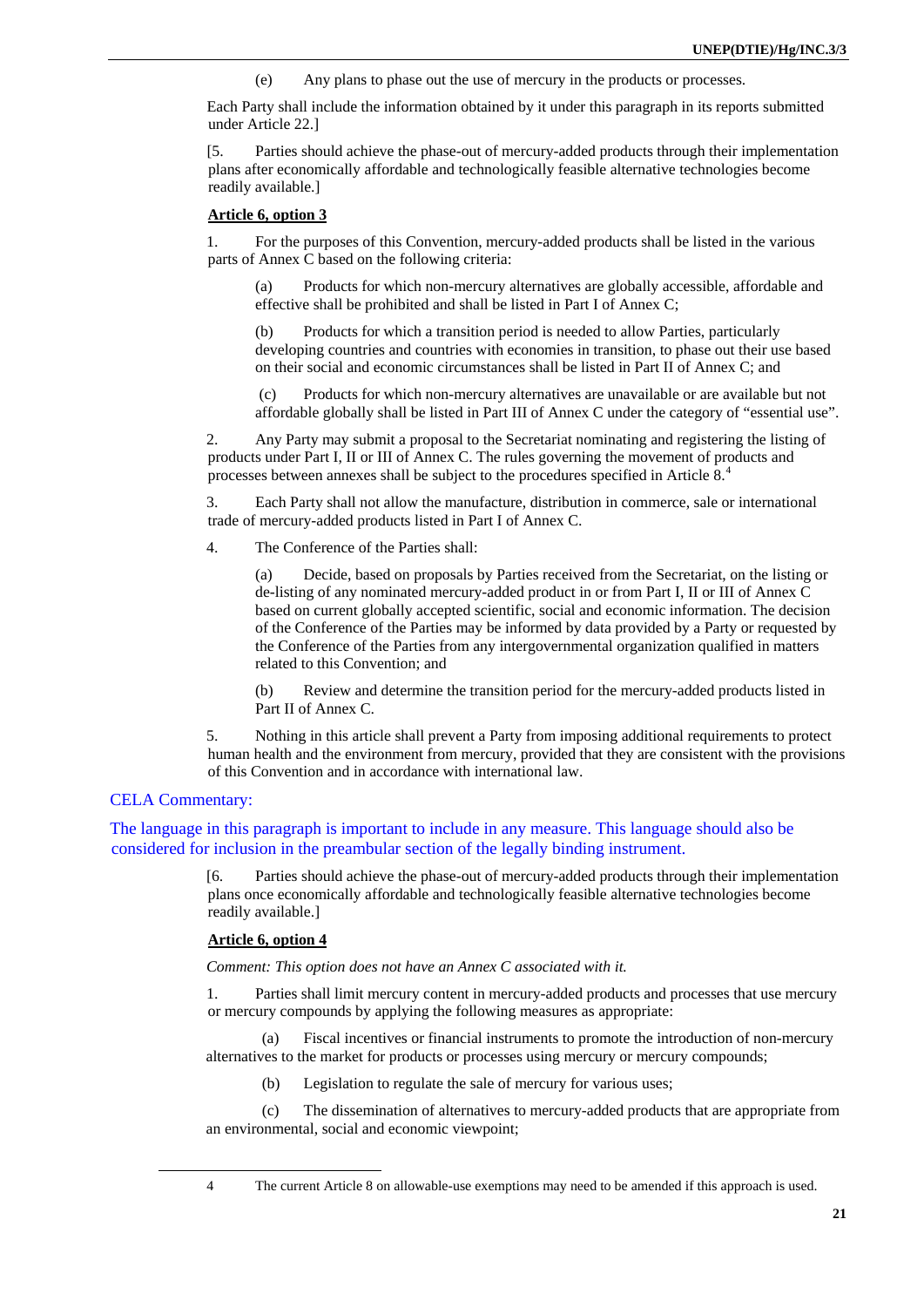<span id="page-21-0"></span>(d) Public information campaigns to raise awareness of the risks of use of mercury-containing products.

2. Within [X] years of the entry into force of this Convention, Parties may introduce measures to prohibit or restrict the import of mercury-added products from States not Parties to this Convention.

3. Parties shall discourage the export of technology for producing and using mercury and the mercury compounds listed in Annex B to any State not a Party to this Convention.

#### Paragraph 4, alternative 1

4. The implementation of measures under this article shall take into account the social and economic conditions of the Parties, and their compliance shall be subject to the mobilization of sufficient, predictable and appropriate financial resources, technology transfer and the provision of cooperation as required for capacity-building in parties in accordance with their own assessments of their needs and priorities.

#### Paragraph 4, alternative 2

4. Parties should achieve the phase-out of mercury-added products through their implementation plans once economically affordable and technologically feasible alternative technologies become readily available.

#### CELA Commentary:

Article 6, Option 4 is very weak in terms of its scope and obligations. CELA does not support this option to address products containing mercury. This option contains a number of elements that will support the continued use and introduction of products containing mercury rather than establish an obligation that promotes mercury free products. It focuses on establishing limits of mercury contained in products rather than a focus on its prohibition. The mechanism to prohibit such products is discretionary and will be determined at the national level both in timing and scope. All Parties will not be required to prohibit specific products containing mercury but rather make commitments to meet the established limits set out in paragraph 1. This disjointed approach creates time delays in promoting safe alternatives and processes to be identified and introduced to the global community.

#### **7. Manufacturing processes in which mercury is used**

*Comment: This article is based on element 8 of the elements paper.*

#### **Paragraph 1, option 1**

1. Each Party shall not allow the use of mercury or mercury compounds in the manufacturing processes listed in Annex D except in accordance with an [acceptable-use or] allowable-use exemption listed in that annex for which the Party is registered as provided in Article 8.

#### **Paragraph 1, option 2**

1. Each Party shall not allow the use of mercury or mercury compounds in any manufacturing processes except in accordance with an allowable-use exemption listed in Annex D for which the Party is registered as provided in Article 8.

# CELA Commentary:

Article 7, Paragraph 1, Option 2 is preferred. Article D should list those processes that are prohibited from using mercury and mercury compounds. This option provides explicit direction to refer to Annex D and Article 8 for the list of manufacturing processes in which mercury is prohibited and how such a process was considered under Article 8.

#### **Paragraph 1, option 3**

1. Each Party shall permit the use of elemental mercury or mercury compounds in the manufacturing processes listed in Annex D to this Convention for which a transition period is needed only in order to allow countries, particularly developing countries and countries with economies in transition, to phase out such processes based on their social and economic circumstances.

2. Each Party shall not allow the [intentional use of mercury or mercury compounds in any other manufacturing process in which mercury or mercury compounds were not used in the territory of the Party as at the date of entry into force of this Convention for it] [introduction of new manufacturing processes in which mercury or mercury compounds are intentionally used].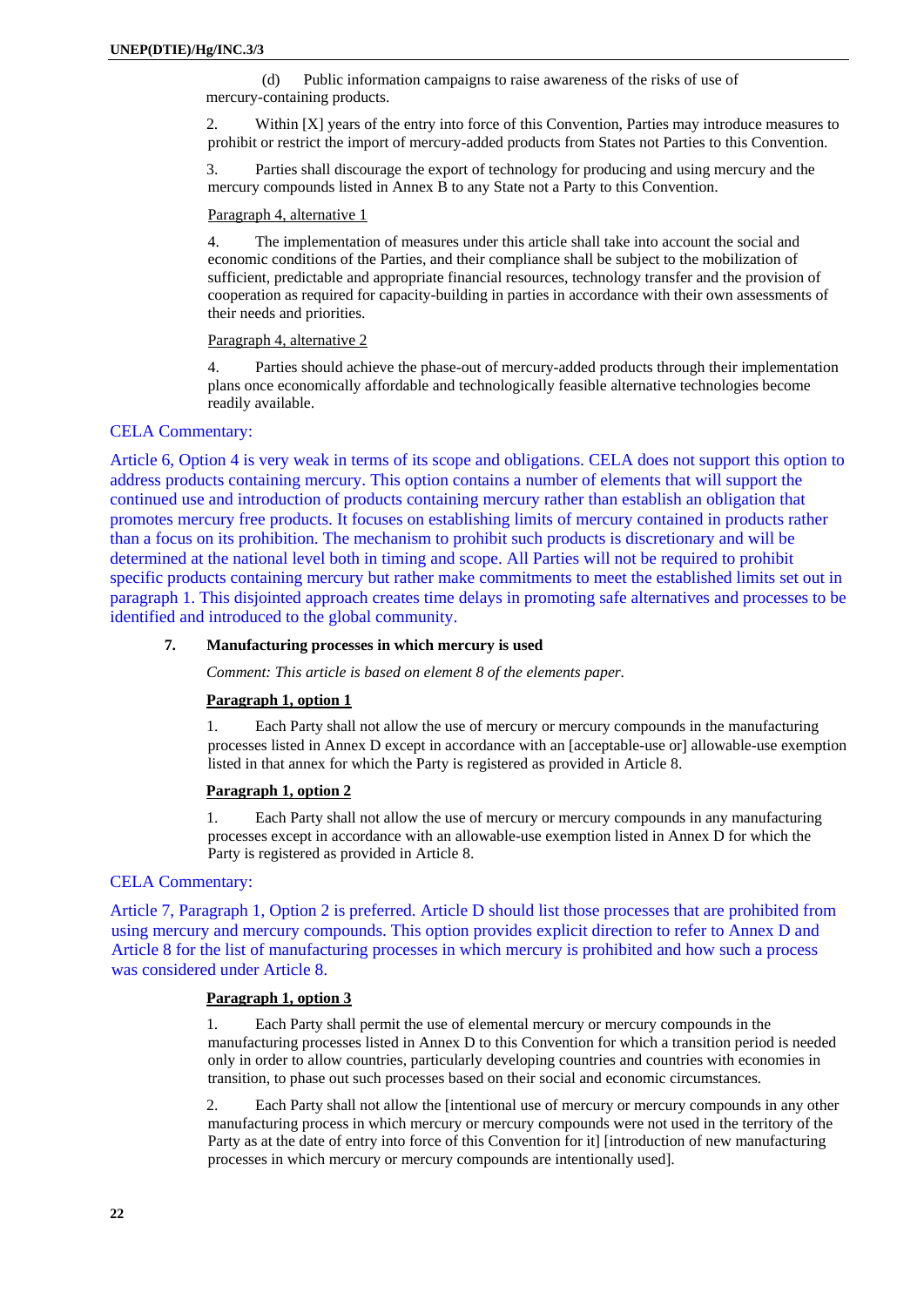<span id="page-22-0"></span>3. Each Party with one or more facilities that use mercury or mercury compounds in the manufacturing processes listed in Annex D [for which an allowable-use exemption was granted] shall:

(a) Prepare and implement a national action plan for reducing and eliminating its use of mercury or mercury compounds in such processes. The national action plan shall, no later than one year after the entry into force of this Convention for the Party, be submitted to the Secretariat for distribution to the Parties. The national action plan shall, at a minimum, include the elements listed in Part II of Annex D; and

[(b) Apply best available techniques to reduce, and where feasible eliminate, mercury emissions and releases from those facilities.]

# CELA Commentary:

Paragraph 3 should be strengthened by deleting the bracketed text [for which an allowable-use exemption was granted] and (b)Apply best available techniques to reduce, and where feasible eliminate, mercury emissions and releases from those facilities.] The requirement for a national action plan by each Party is essential to outlining the efforts to be taken by the Party in addressing mercury in the manufacturing process. However, other elements required in an national action plan should also include timeframes for evaluating the progress of the plan, updating the national action plan and outlining the role of civil society in this process. This will support Party accountability and provide opportunities for each Party to identify gaps in implementation and develop solutions to address gaps need to achieve the objectives of legally binding instrument.

> [4. The Conference of the Parties shall at its first meeting adopt guidelines on best available techniques to reduce emissions and releases of mercury and mercury compounds from the manufacturing processes listed in Annex D.]

[5. Any Party may nominate and register the listing of a manufacturing process in which mercury is used under Annex D, subject to the procedures described in Articles 8 and 28.]

[6. Each Party shall not allow the export of equipment intended for use in any manufacturing process listed in Annex D, nor provide subsidies, aid, credits, guarantees or insurance programmes for such equipment, to any State not a Party to this Convention, except for the purpose of reducing mercury emissions at existing facilities as part of a transition to non-mercury manufacturing processes.]

# **8. Allowable-use exemptions [and acceptable use]**

*Comment: This article is based on element 14 of the elements paper.*

#### **Article 8, option 1**

*Comment: This option is compatible with options 1 and 2 of Article 6 and options 1 and 2 of paragraph 1 of Article 7. It would probably require modification if used with other options for those articles.* 

Paragraph 1, alternative 1 (exemptions available to a Party upon request)

1. Any State or regional economic integration organization may register for one or more allowable-use exemptions listed in Annex C or Annex D by notifying the Secretariat in writing:

(a) No later than the date upon which this Convention enters into force for it; or

(b) In the case of any mercury-added product that is added by amendment to Annex C or any manufacturing process in which mercury is used that is added by amendment to Annex D, no later than the date upon which the applicable amendment enters into force for the Party.

[Any such registration shall be accompanied by a statement explaining the Party's need for the exemption.]

Paragraph 1, alternative 2 (exemptions available to a Party upon request, subject to approval by the Conference of the Parties)

1. Any State may, upon becoming a Party, by means of a notification submitted in writing to the Secretariat, request one or more types of allowable-use exemptions listed in Annex C or Annex D. Each Party requesting an allowable-use exemption shall submit a report to the Secretariat justifying its need for it. The report shall be circulated by the Secretariat to all Parties. Based on this report and on all available information the Conference of the Parties shall decide whether to grant the requested exemption.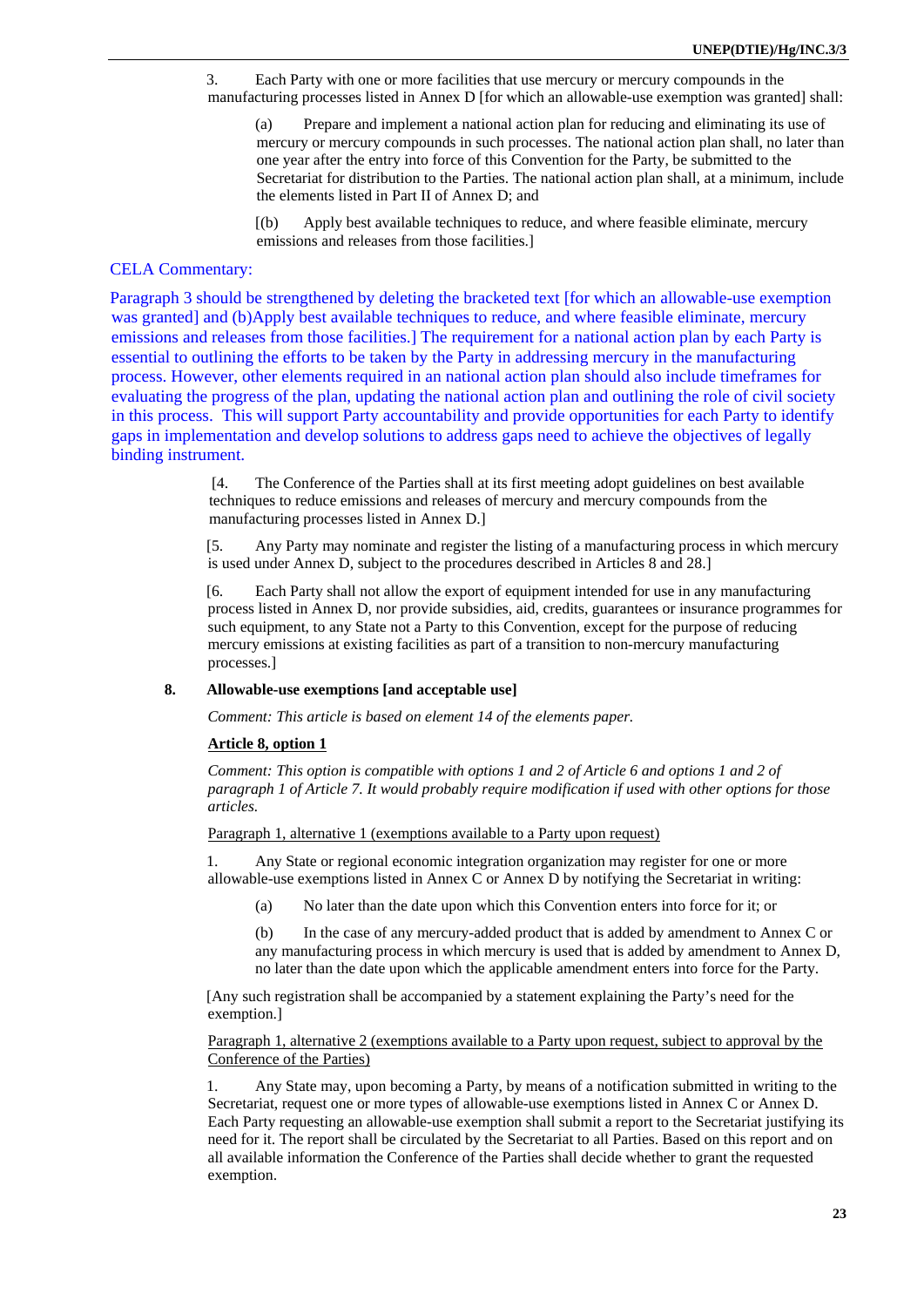#### CELA Commentary:

Paragraph 1, alternative 2 is preferred. While each option for paragraph1 focuses on allowable uses of products containing mercury, the proposed text in alternative 2 is more explicit with a framework that will require a submission of a report by the Party interested in seeking exemptions and a process for Parties to consider the request. This approach is similar to the mechanisms in place under the Stockholm Convention on POPS for the listing of POPs to specific Annexes. Alternative 1 does not appear to propose a review mechanism, and the decision making process to include exemptions by Parties appears granted once a request is made by a Party.

> 2. [Parties that have allowable-use exemptions listed in Annex C or Annex D] [Parties for which allowable-use exemptions listed in Annex C or Annex D have been granted] shall be identified in an allowable-use register. The register shall be maintained by the Secretariat and be available to the public.

# CELA Commentary:

Paragraph 2 is acceptable with the selection of the bracketed text "[Parties for which allowable-use exemptions listed in Annex C or Annex D have been granted]". Delete the brackets. Accepting this proposed language would be in keeping with paragraph 1, alternative 2 above.

- 3. The register shall include:
	- (a) A list of the allowable-use exemptions set forth in Annex C and Annex D;

(b) A list of the Parties that have [registered] [been granted] allowable-use exemptions listed in Annex C or Annex D; and

(c) A list of the expiration dates for all registered allowable-use exemptions for all Parties.

#### Paragraph 4, alternative 1

4. Unless an earlier date is indicated in the register by a Party at the time that it registers for an exemption, or an extension is granted pursuant to paragraph 7, all allowable-use exemptions shall expire [10] years after the date of entry into force of this Convention [with regard to a particular use] [for the Party].

# Paragraph 4, alternative 2

4. Unless a shorter period is decided upon by the Parties, all allowable-use exemptions shall expire after five years.

#### CELA Commentary:

Paragraph 4, alternative 2 is preferable. This alternative proposes a shorter timeframe for achieving the phase out of a product that has been identified for prohibition. Alternative 1 does not provide a timeframe required to review a Party's progress to phase out or prohibit the targeted product.

> 5. The Conference of the Parties shall decide at its first meeting upon a process for reviewing allowable-use exemptions. [Criteria for the review shall include [*to be completed later in the negotiations*], [in addition to consideration of activities planned or under way to eliminate such use as soon as feasible and to provide environmentally sound storage of mercury and disposal of mercury wastes.]]

> 6. Before the review of an allowable-use exemption, a Party [wishing to extend] [requesting an extension of] the exemption shall submit a report to the Secretariat justifying its continuing need for it. The report shall be circulated by the Secretariat to all Parties. The review of an allowable-use exemption shall be carried out on the basis of all available information, including the availability of alternative products and processes that are free of mercury or that involve the consump tion of less mercury than does the exempt use. Thereupon, the Conference of the Parties may make such recommendations to the Party concerned as it may deem appropriate.

> 7. The Conference of the Parties may[, upon request from the Party concerned,] decide to extend an allowable-use exemption for [a period] [periods] of up to [five] [10] years. In making its decision, the Conference of the Parties shall take due account of the special circumstances of developing-country Parties[, especially least-developed-country Parties,] and Parties with economies in transition[, in addition to activities undertaken and planned to eliminate such use as soon as feasible, and activities planned or under way to provide environmentally sound storage of mercury and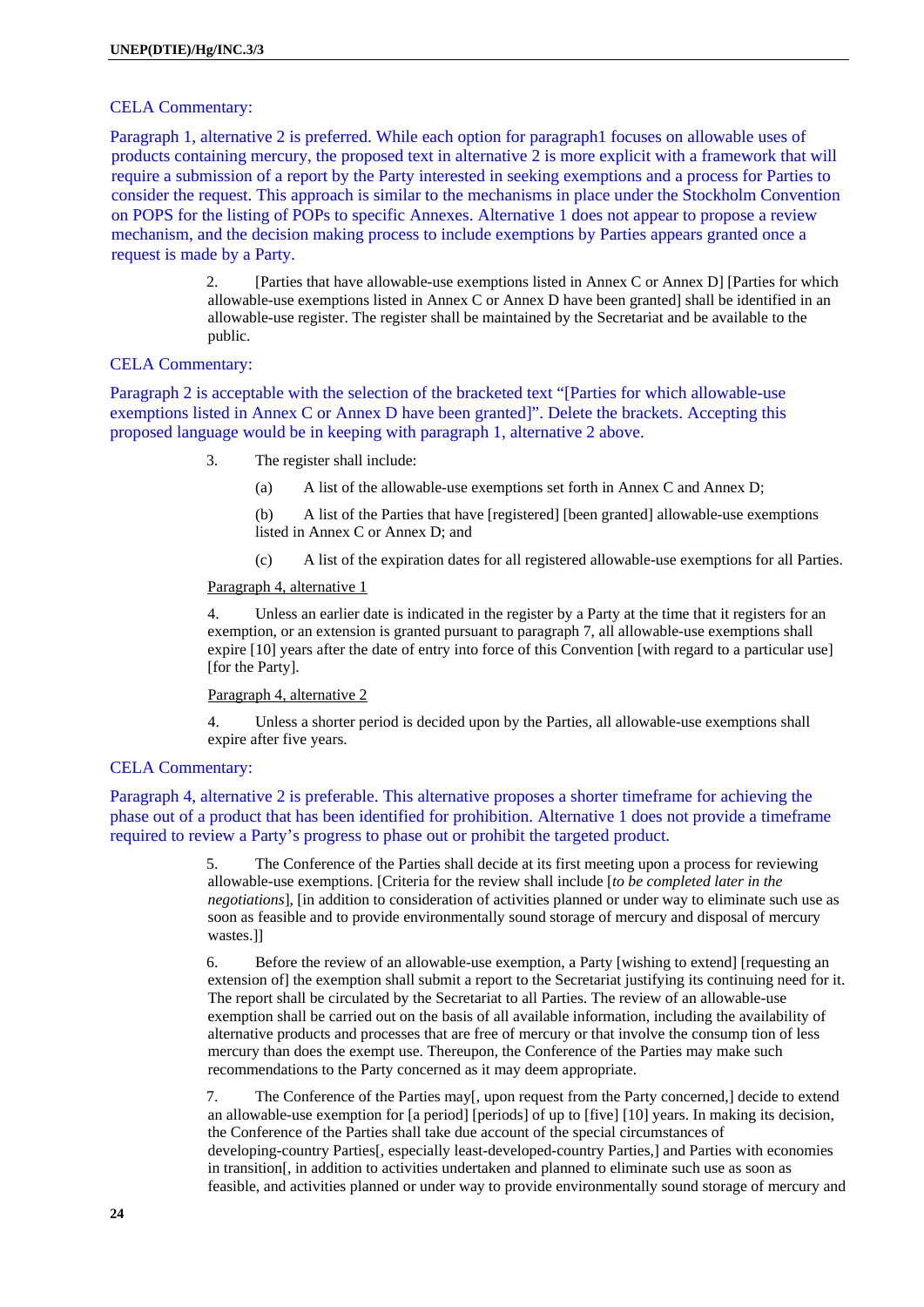disposal of mercury wastes.] [Unless it decides otherwise, the Conference of the Parties shall take decisions pursuant to this paragraph at intervals of [10] years after the entry into force of this Convention with regard to a particular allowable use.]

8. A Party may at any time withdraw an allowable-use exemption upon written notification to the Secretariat. The withdrawal of an allowable-use exemption shall take effect on the date specified in the notification.

# CELA Commentary:

The scope of Article 8, Paragraph 8 is acceptable with an added statement that indicates "withdrawing an allowable use will not allow the same Party to resubmit another request for allowable use exemption for that specific product."

#### Paragraph 9, alternative 1

[9. [When] [If, at any time after X years after the entry into force of this Convention,] there are no longer any Parties registered for a particular type of allowable-use exemption, no new registrations may be made with regard to it.]

#### Paragraph 9, alternative 2

9. No exemption requests or new registrations for a particular use may be made upon determination by the Conference of the Parties that such registrations or requests are no longer needed, or when there are no longer any Parties registered for an allowable-use exemption for the particular use, whichever comes first.

# CELA Commentary:

Proposed language in alternative 2 is in keeping with comments provided in response to paragraph 8. This alternative is preferred over alternative 1 as it will allow Parties to ratify the legal instrument and seek allowable use exemptions if they submit the necessary reports to the Secretariat. Alternative 1 proposes a condition for disallowing allowable uses based on the entry into form date for the Convention. This may act as a deterrent for potential Parties considering ratification. Alternative 2 does not include a specified date to discontinue allowable use exemptions but does provide some flexibility and the necessary triggers for Parties to establish timelines for identifying and adopting alternatives.

> [10. "Acceptable use" in this Convention means any use of mercury or mercury compounds that is generally accepted due to the special needs of one or more Parties and because cost-effective alternatives for the use are unavailable. Any mercury-added product listed in Annex C or mercury process listed in Annex D identified as an acceptable use shall be subject to the provisions on acceptable use set out in the applicable annex.]

# CELA Commentary:

Paragraph 10 should be deleted as it provides a definition of "acceptable use."

#### **Article 8, option 2**

*Comment: This option is compatible with option 4 of Article 6. It would probably require modification if used with other options under that article or with options listed under Article 7.* 

1. For the purposes of this article, "essential-use exemptions" shall mean limited exceptions designed to allow a sufficient and reasonable period of time for the adoption of alternatives to mercury use that are feasible from an environmental, social and economic standpoint.

2. Production or consumption involving mercury shall qualify as an essential use where:

(a) The use is necessary for health or safety or is critical for the functioning of society (encompassing cultural and intellectual aspects); and

(b) Restriction of the use could significantly disrupt markets because there are no alternatives or substitutes that are acceptable from an environmental, social or economic standpoint.

3. In accordance with the criteria in paragraph 2 of this article, Parties shall notify the Secretariat of essential uses at least X months before each ordinary meeting of the Conference of the Parties. Notifications must be accompanied by information on:

(a) The essential use (substance, quantity, quality, expected duration of essential use, duration of production or consumption necessary to meet such essential use);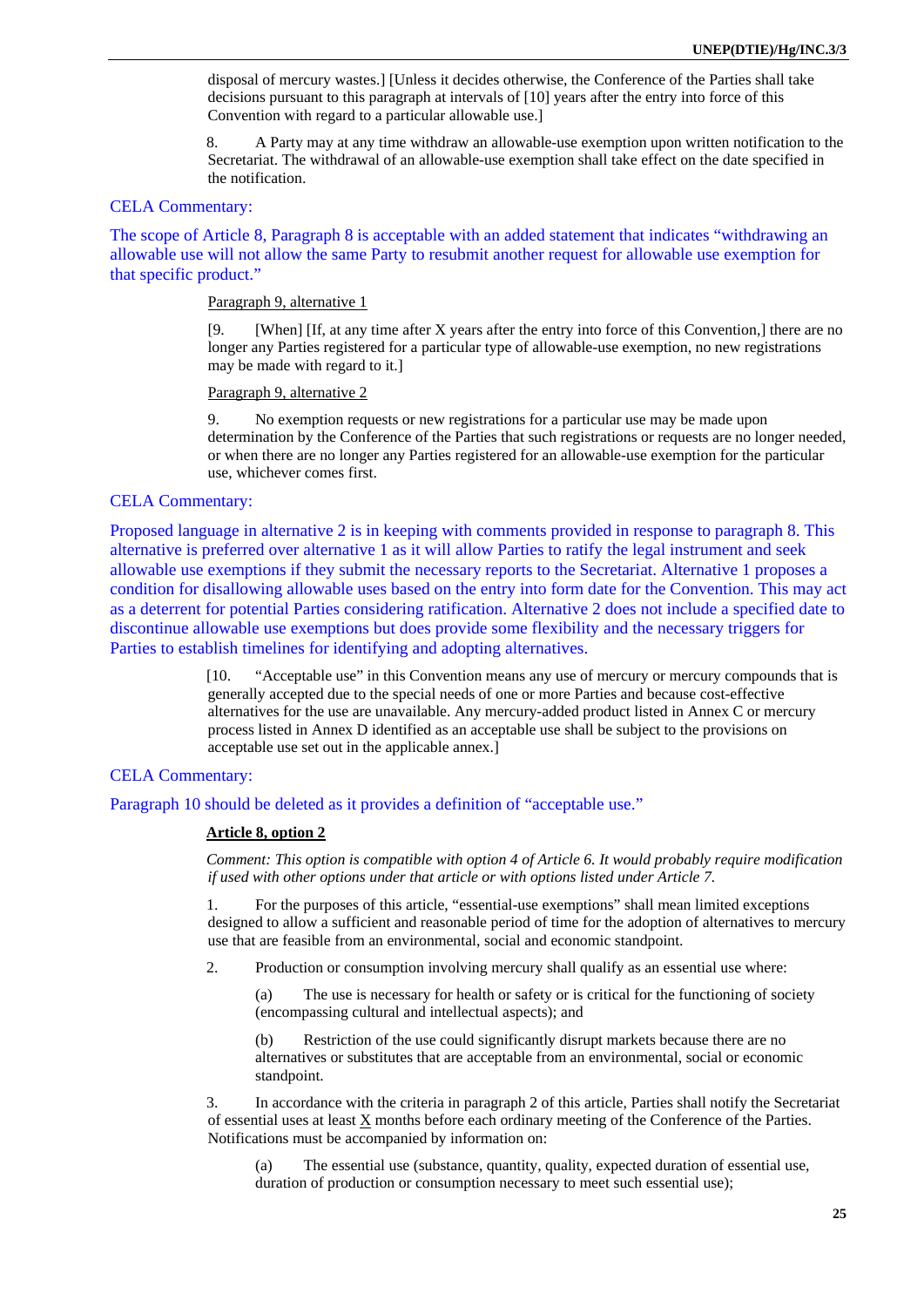<span id="page-25-0"></span>(b) Economically feasible methods to control releases related to the proposed essential use;

(c) Sources of already produced controlled substances for the proposed essential use (quantity, quality, timing); and

(d) Steps necessary to ensure that alternative products or processes are available as soon as possible for the proposed essential use.

4. The measures envisaged in the preceding paragraphs shall be implemented taking account of Parties' social and economic conditions, particularly those of least-developed-country Parties, and compliance shall be subject to the mobilization of sufficient, predictable and appropriate financial resources, technology transfer and the provision of cooperation as required for capacity-building in parties in accordance with their own assessments of their needs and priorities.

#### **[8 bis. Special situation of developing countries]**

[Any Party that is a developing country shall be entitled to delay for ten years its compliance with the control measures set out in Articles 3–14 of this Convention.]

# **F. Artisanal and small-scale gold mining**

# **9. Artisanal and small-scale gold mining**

[0/. The measures in this article [and in Annex E] shall apply to artisanal and small-scale gold mining in which mercury amalgamation is used to extract gold from ore.]

1. Each Party that [has] [produces at least [X volume] of gold annually by] artisanal and small-scale gold mining [subject to this article] within its territory [at the date of entry into force of this Convention for it] shall

# CELA Commentary:

Paragraph 1 should not include a volume threshold but rather require all small scale gold mining to be subjected to the provisions of Article 9.

> Alternative 1 [take steps to] [reduce, and where feasible eliminate,] [regulate] the use of mercury [and mercury compounds] in such mining[, and shall reduce releases of mercury and mercury compounds to the environment from such mining].

Alternative 2 regulate the artisanal and small-scale gold mining sector and reduce, and where feasible eliminate, the use of mercury [and mercury compounds] in such mining within 10 years of the date of entry into force of this Convention for it.

# CELA Commentary:

Alternative 2 is preferred as it focuses on the need to regulate the small scale gold mining practices and provides a timeframe for eliminating the use of mercury. However, we would encourage a timeframe that is less than 10 years from the date of entry into force that would apply to all Parties. This requirement should also aim to seek elimination of mercury use. This obligation should not include the terms "where feasible" without appropriate process by Parties to review and consider what is considered "feasible."

1 bis. Each Party subject to paragraph 1 shall

Alternative 1 [consider taking measures, among others,] [take measures] [take steps that at a minimum include]:

[(a) To prevent, in accordance with Article 4, the import of mercury or mercury compounds for use in artisanal and small-scale gold mining and the diversion of mercury or mercury compounds for use in that sector;]

[(b) To prevent, in accordance with Articles 13 and 14, the [use of mercury and mercury compounds from the] recovery, recycling or reclamation of mercury wastes, including wastes from sites contaminated with mercury, for use in artisanal and small-scale gold mining;]

(c) To develop and implement[ national or regional action plans, which may include] [, in accordance with Part II of Annex E, a national action plan that includes] national objectives or [reduction targets] [targets to reduce, and where feasible eliminate, mercury use in artisanal and small-scale gold mining]; [and]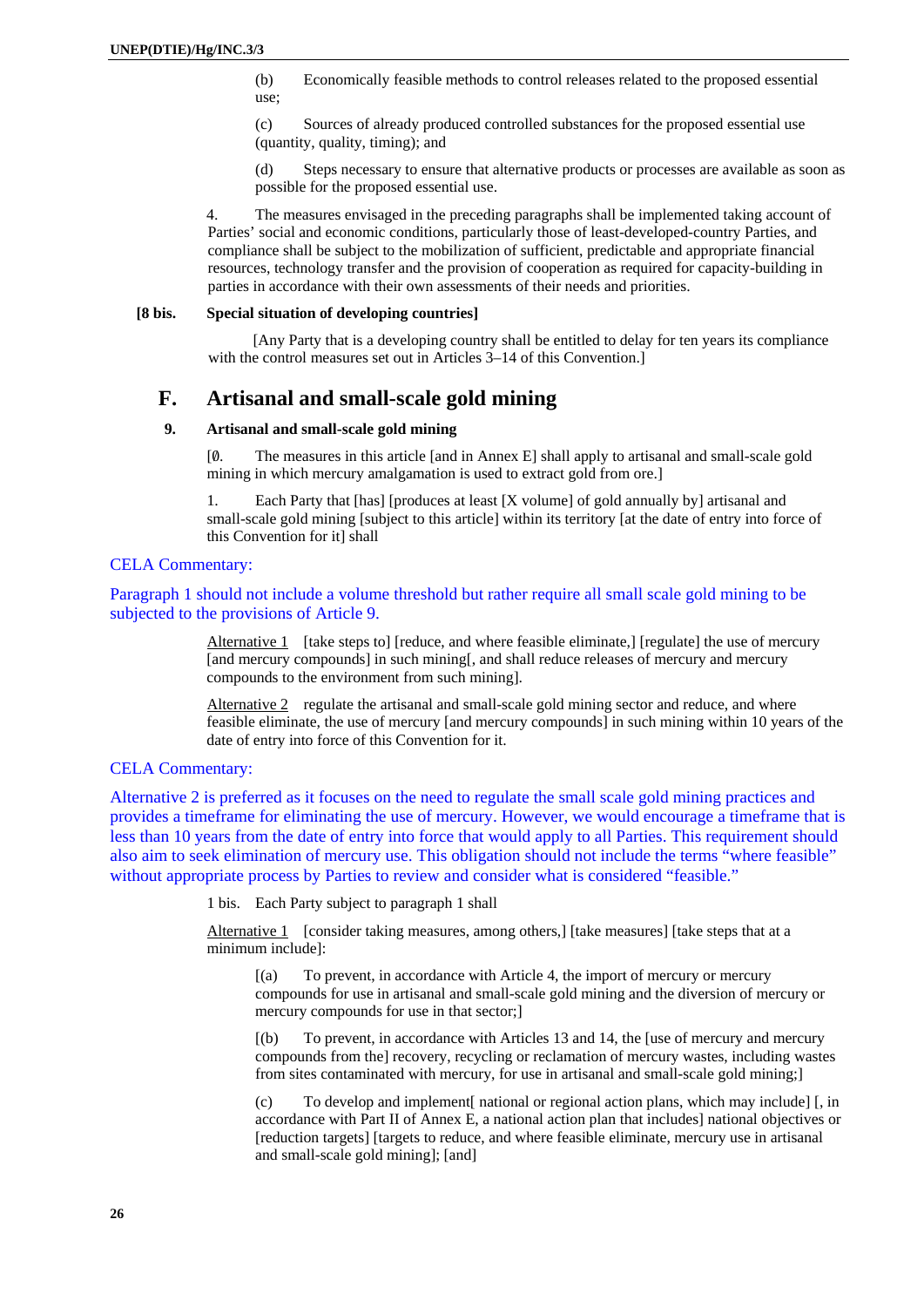<span id="page-26-0"></span>(d) To [prohibit] [not allow the] specific practices [such as whole ore amalgamation] [listed in Part I of Annex E]; [and]

- [(e) To promote practices that reduce the release of and exposure to mercury in artisanal and small-scale gold mining]; [and]
- [(f) To consider the use or introduction of standards for mercury-free gold mining and for fair trade in gold.]

Alternative 2 develop and implement a national action plan that includes, at a minimum, the elements listed in Annex E.

# CELA Commentary:

1 bis should require the development of a national action plan that includes the elements contained in Annex D as well as some key elements proposed in Alternative 1. Specifically, the language of prevention related to imports (subparagraph a) "and prevent […] recovery, recycling or reclamation of mercury wastes, including wastes from sites contaminated with mercury, for use in artisanal and small-scale gold mining" are important elements that should be included in national action plans for this sector.

> 2. Parties may cooperate with one another and with relevant intergovernmental organizations and other entities, as appropriate, to achieve the objectives of this article. Such cooperation may include:

#### Subparagraph (a), alternative 1

(a) Prevention[, in accordance with Article 4,] of the import and export of mercury or mercury compounds for use in artisanal and small-scale gold mining and the diversion of mercury and mercury compounds for use in that sector [consistent with paragraph 3 of this article];

#### Subparagraph (a), alternative 2

(a) Development of strategies to prevent the diversion of mercury or mercury compounds for use in artisanal and small-scale gold mining;

- (b) Education, outreach and capacity-building initiatives; [and]
- [(b) bis Promotion of research into sustainable, non-mercury alternative practices; and]
- (c) Provision of technical and financial assistance[; and]

[(d) Establishment of an information clearing house to promote knowledge, best environmental practices and alternative technologies that are environmentally, technically, socially and economically viable].

#### Paragraph 3, alternative 1

[3. For the purposes of Article 4, no Party may allow the import or export of mercury or mercury compounds listed in Annex B for use in artisanal and small-scale gold mining.]

#### Paragraph 3, alternative 2

3. Each Party shall not allow the export or import of mercury or mercury compounds for use in artisanal and small-scale gold mining except in accordance with an allowable-use exemption listed in Annex D for which the Party is registered or which the Party has otherwise obtained, as provided in Article 8.

# CELA Commentary:

Draft text proposed in Paragraph 3, alternative 2 is preferred.

# **G. Emissions and releases**

#### **Option 1 (retain separate Articles 10 and 11)**

#### **10. [Unintentional] [A]tmospheric emissions**

Each Party shall [take steps as provided in this article to] reduce [, and where feasible eliminate,] [unintentional] atmospheric emissions of mercury from the source categories listed in Annex F, subject to the provisions of that annex.

2. For new [unintentional] emissions sources among the source categories listed in Annex F, each Party [shall] [should]: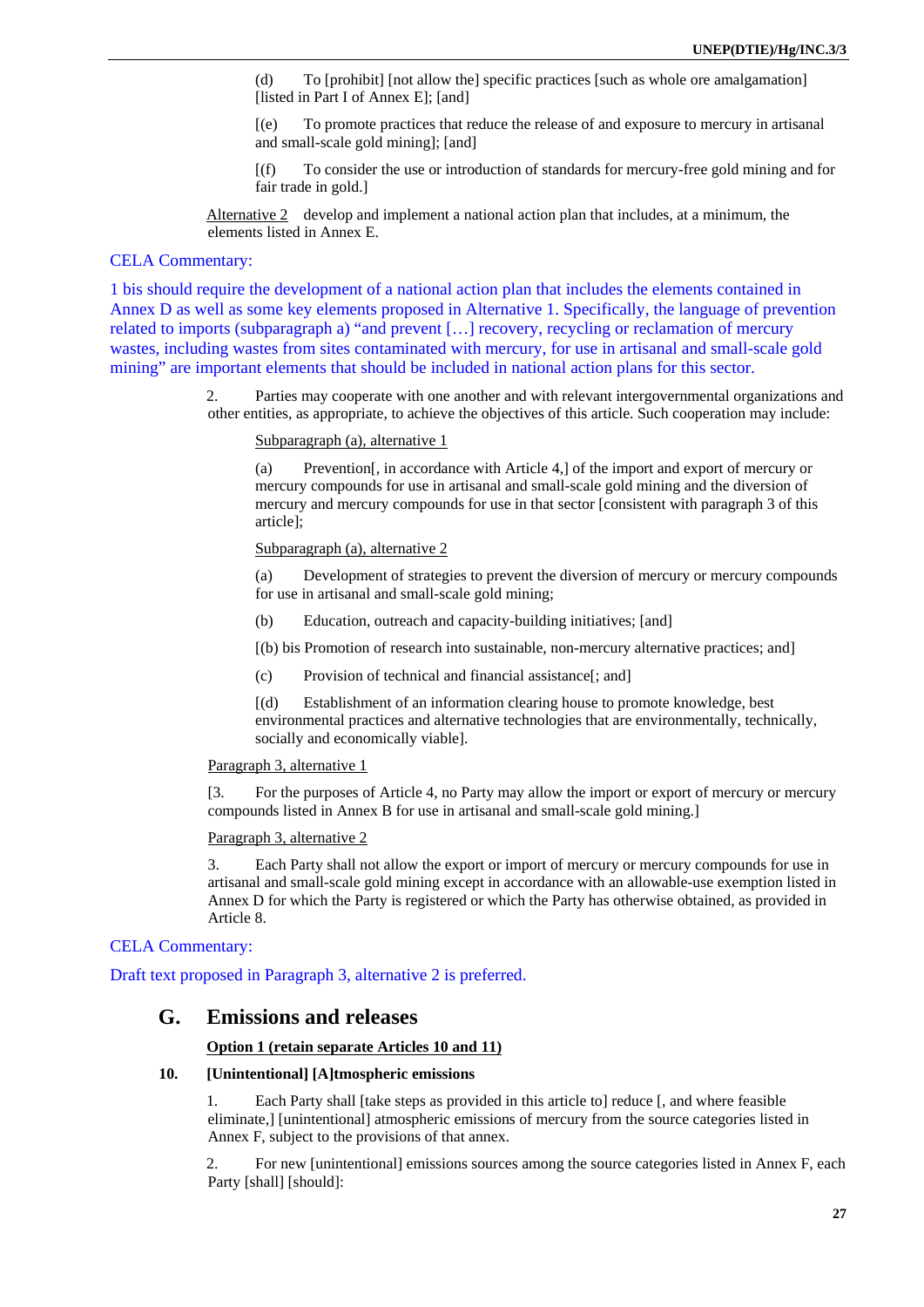(a) [Require] [Encourage] the use of best available techniques [for such sources as soon as practicable, but no later than [four] [five] years after the entry into force of the Convention for it; and

(b) Promote the use of best environmental practices] [; and]

[(b) bis Require that emissions from such sources not exceed the emission limit values listed in that annex].

3. For existing [unintentional] emissions sources among the source categories listed in Annex F, each Party [shall] [is encouraged to] [promote] [require] the use of best available techniques [and best environmental practices] [for such sources as soon as practicable, but no later than X years after the entry into force of the Convention for it] [, and require that emissions from such sources not exceed the emission limit values listed in that annex as soon as practicable, but no later than X years after the entry into force of the Convention for it].

4. The Conference of the Parties shall at its first meeting [adopt] [develop] guidelines on best available techniques [and best environmental practices] for reducing [unintentional] atmospheric emissions of mercury[, and maximize potential co-benefits of such reductions,] from the source categories listed in Annex F. [The guidelines shall include emission benchmarks reflecting the reductions that can be achieved by applying the best available techniques. They shall also include an explanation of how to use the benchmarks to derive the goals referred to under subparagraph (a) of paragraph 5.] [Best available techniques should be made available free of charge to Parties.] [The guidelines may be updated as necessary by the Conference of the Parties.] Parties [shall] [are encouraged to] take the guidelines [and benchmarks] [and the guidance provided in Annex F] into account when implementing the provisions of this article.

[5. Each Party with significant aggregate mercury emissions from the source categories listed in Annex F shall, within the later of [two] years of entry into force of this Convention for it or [two] years of becoming a source of significant aggregate mercury emissions from such sources:

(a) Adopt a [numerical] [national] goal [that is at a minimum consistent with the application of best available techniques and best environmental practices] for reducing [, and where feasible eliminating,] atmospheric mercury emissions from the source categories listed in Annex F[, using the benchmarks referred to under paragraph 4];

[(a) bis Develop and maintain an initial inventory of sources and reliable emissions estimates for the source categories listed in Annex F. Thereafter, the inventory of sources and emissions estimates shall be updated no less frequently than every X years;]

(b) Submit its [initial national inventory of sources and emissions and its] [national] goal to the Secretariat for dissemination to the Parties and consideration by the Conference of the Parties at its next meeting; and

(c) Develop [and implement], in accordance with Part II of Annex F, an action plan for reducing, and where feasible eliminating, its atmospheric mercury emissions from the source categories listed in Part I of Annex F. ]

[(d) Paragraph 3 notwithstanding, for existing emission sources among the source categories listed in Annex F:

(i) Require the use of best available techniques to reduce emissions from such sources as soon as practicable, but no later than  $[4 + X] [5 + X]$  years [*i.e., later than the number of years listed in paragraph 2 (a) above*] after the entry into force of the Convention for it; and

(ii) Promote the use of best environmental practices.]

[5 bis. A Party may use release limit values or performance standards to fulfil its commitments in respect of best available techniques under this article.]

6. For the purposes of this article and Annex F:

"Unintentional emissions" means atmospheric mercury emissions that result from human industrial, residential or agricultural activities in which the production of such emissions is not the main intent of such activities. For the purposes of this article and Annex F, "unintentional emissions" shall not exclude emissions and releases that may result from negligent, reckless or illegal behaviour;]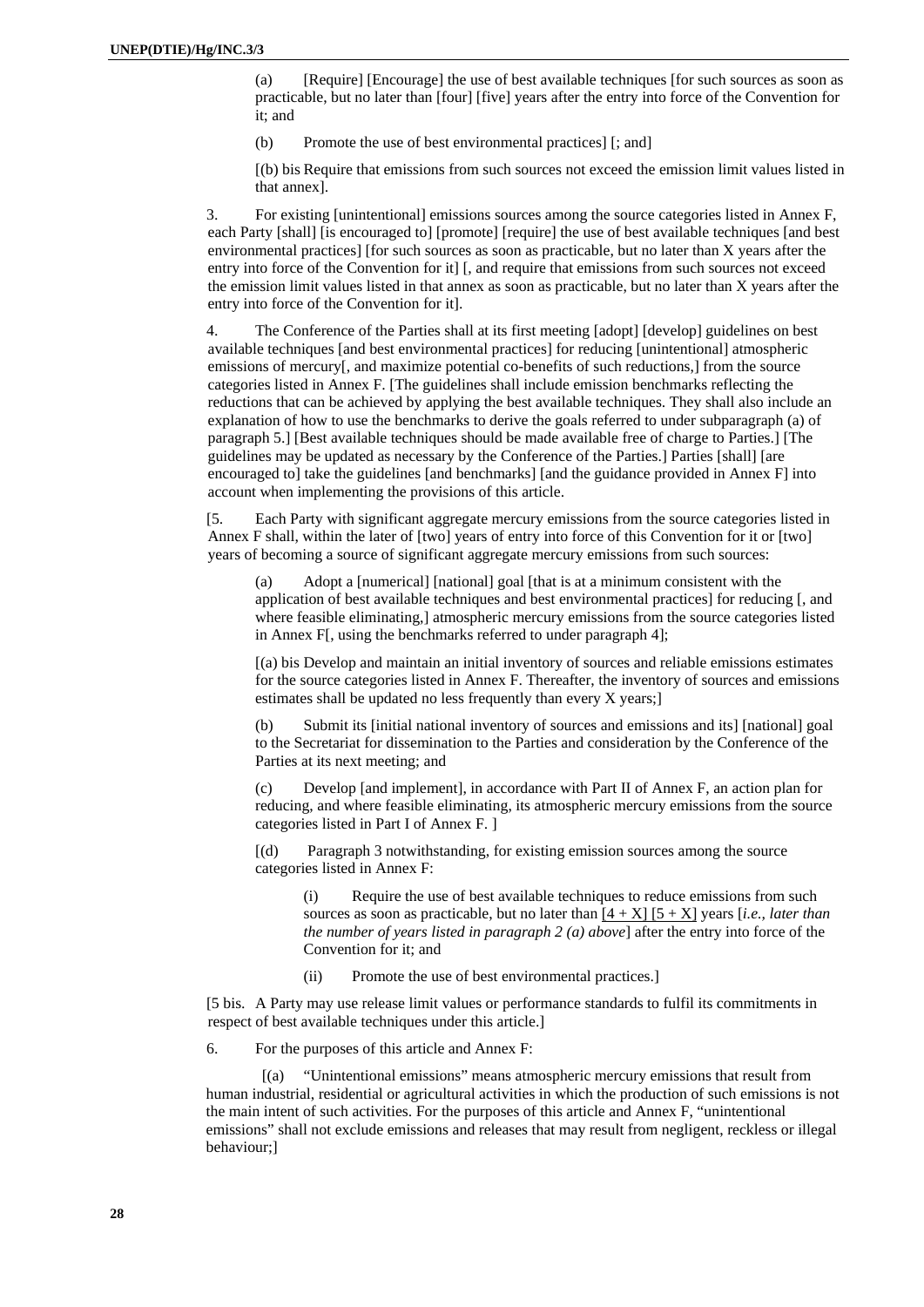<span id="page-28-0"></span>(b) "Atmospheric mercury emissions" and "atmospheric emissions of mercury" means emissions to the atmosphere of gas-phase oxidized mercury (Hg2+), gas-phase elemental mercury (Hg0) or solid-phase particulate-bound mercury (Hgp); [and]

[(c) "New emissions source" means any emissions source for which construction or substantial modification is begun one or more years after the entry into force for the Party concerned:

(i) Of this Convention; or

(ii) Of an amendment to Annex C where the emissions source becomes subject to the provisions of this Convention only by virtue of that amendment] [;]

[(d) "Existing emissions source" means any emissions source that is not a new emissions source under this article] [; and]

[(e) "Significant aggregate mercury emissions" means the annual atmospheric mercury emissions of a Party from the source categories listed in Annex F that, in total, equal [10] or more tons].

7. Each Party shall include in its reports submitted pursuant to Article 22 information sufficient to demonstrate its compliance with the provisions of this article. The scope and format of such information shall be decided by the Conference of the Parties at its first meeting.

# **Option 1, continued**

#### **[11. Releases to water and land**

1. Each Party shall reduce[, and where feasible eliminate,] releases of mercury and mercury compounds to water and land from the source categories listed in Annex G, [subject to] [as provided in] the provisions of that annex[ and the provisions of Articles 3, 6, 7, 9, 13 and 14].

#### Paragraph 2, alternative 1

2. The Conference of the Parties shall develop and adopt guidelines on best available techniques and best environmental practices for reducing releases of mercury and mercury compounds to water and land from the source categories listed in Annex G. The guidelines shall complement and avoid duplication with the provisions of Articles 3, 7, 9, 13 and 14 and any guidelines developed thereunder that are relevant to the achievement of reductions of releases of mercury and mercury compounds to water and land. Parties shall take these guidelines into account when implementing the provisions of this article.

#### Paragraph 2, alternative 2

2. Each Party shall promote the use of best available techniques and best environmental practices to reduce releases of mercury and mercury compounds to water and land from the source categories listed in Annex G, taking into account any guidelines developed under the provisions of Articles 3, 6, 7, 9, 13 and 14 that are relevant to the achievement of reductions of mercury releases to water and land.

[2 bis. A Party may use release limit values or performance standards to fulfil its commitments in respect of best available techniques under this article.]

[3. Parties may cooperate in developing and implementing strategies and methodologies for achieving the objectives of this article [, including through the provision of financial and technical assistance].]

4. Each Party shall include in its reports submitted pursuant to Article 22 information [required under the provisions of Articles 3, 6, 7, 9, 13 and 14] sufficient to demonstrate its compliance with the provisions of this article. The scope and format of such information shall be decided by the Conference of the Parties at its first meeting.]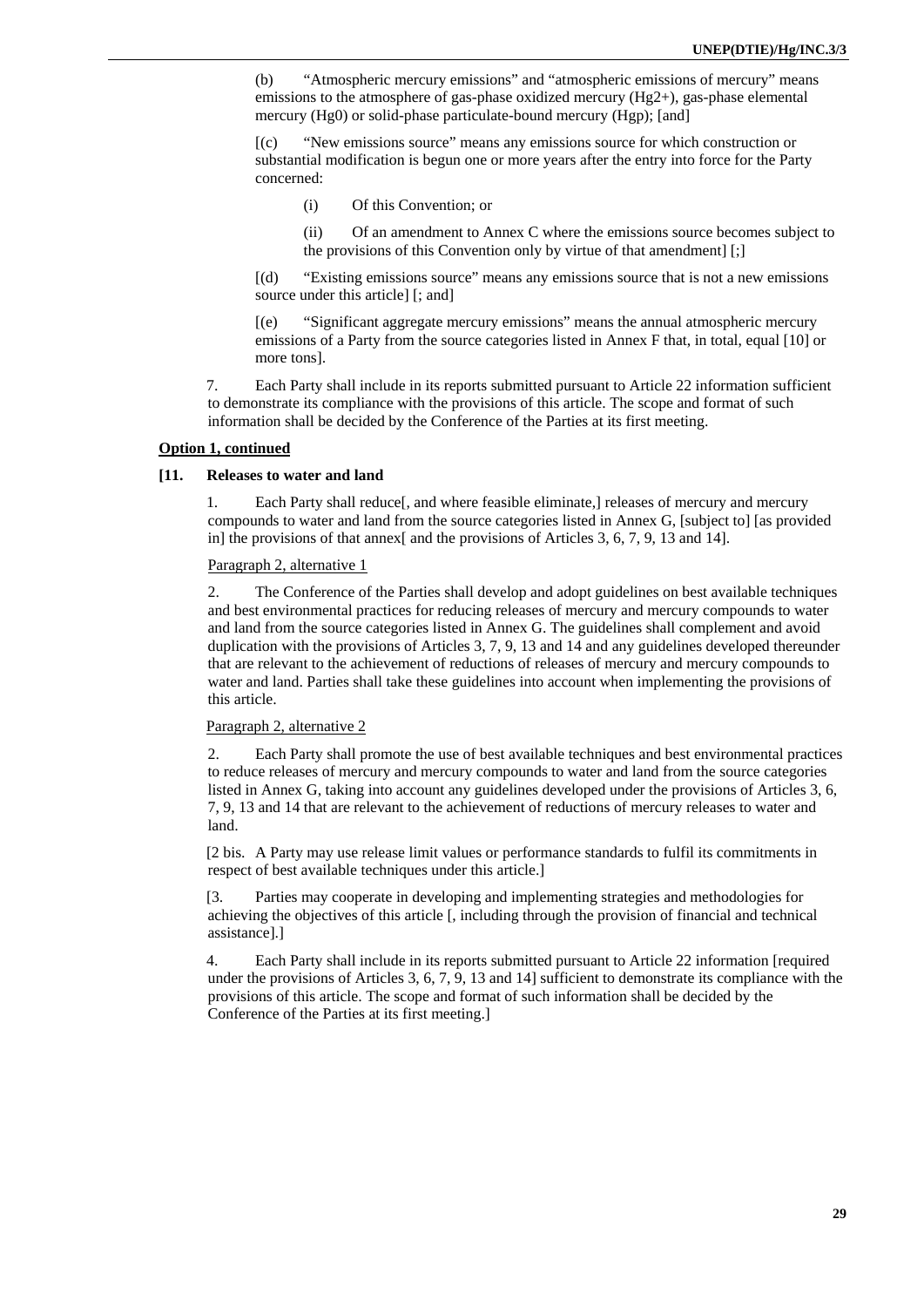# <span id="page-29-0"></span>**Option 2 (combine Articles 10 and 11 and Annexes F and G into a single Article 11.alt and a single Annex G.alt)**

*The combined approach for Articles 10 and 11 was identified as an option by the contact group on emissions and releases at the committee's second session and by several parties. If desired, the approach could be modified to incorporate many of the options included in the separate Articles 10 and 11 above.* 

#### **11.alt Unintentional emissions and releases**

1. This article shall apply to unintentional anthropogenic emissions and releases of mercury and mercury compounds to the atmosphere, water and land. For the purposes of this article and Annex G.alt:

(a) "Unintentional emissions and releases" means atmospheric mercury emissions and releases of mercury or mercury compounds to water and land that result from human industrial, residential or agricultural activities in which the production of such emissions or releases is not the main intent of such activities. For the purposes of this article and Annex G.alt, "unintentional emissions and releases" shall not exclude emissions and releases that may result from negligent, reckless or illegal behaviour;

(b) "Atmospheric mercury emissions" and "atmospheric emissions of mercury" mean emissions to the atmosphere of gas-phase oxidized mercury (Hg2+), gas-phase elemental mercury (Hg0) or solid-phase particulate-bound mercury (Hgp); and

 (c) "Significant aggregate mercury emissions" means the annual atmospheric mercury emissions of a Party from the source categories listed in Part I of Annex G.alt that, in total, equal [10] or more tons.

2. Each Party [shall] [may take measures to] reduce, and where feasible eliminate, atmospheric emissions of mercury and releases of mercury and mercury compounds to the water and land from the source categories listed in Annex G.alt, subject to the provisions of that annex.

3. For new emissions and release sources among the source categories listed in Annex G.alt, each Party shall:

(a) [Require] [promote] the use of best available techniques for such sources as soon as practicable, but no later than X years after the entry into force of the Convention for it; and

(b) [Promote] [Require] the use of best environmental practices.

#### CELA Commentary:

CELA supports the use of the word "Require" rather than "promote" as it applies to BAT and BEP, particularly in reference to addressing new sources of mercury emissions where opportunities to achieve prevention rather than control measures should be considered part of the guidance in the implementation of BAT or BEP.

> 4. For existing emissions and release sources among the source categories listed in Annex G.alt, each Party shall [require] [promote] the use of best available techniques and best environmental practices.

5. A Party may use release limit values or performance standards to fulfil its commitments for best available techniques under this article.

6. The Conference of the Parties shall at its first meeting adopt guidelines on best available techniques and best environmental practices for reducing atmospheric emissions of mercury and releases of mercury and mercury compounds from the source categories listed in Annex G.alt[, taking into account any guidelines developed under the provisions of Articles 3, 6, 7, 9, 13 and 14 that are relevant to the achievement of reductions of releases of mercury and mercury compounds to water and land]. Parties shall take these guidelines into account when implementing the provisions of this article.

7. Each Party [with significant aggregate mercury emissions from the source categories listed in Part I of Annex G.alt shall, within the later of X years of entry into force of this Convention for the Party or X years of becoming a source of significant aggregate mercury emissions from such sources] [may]:

(a) Adopt a national goal for reducing, and where feasible eliminating, atmospheric mercury emissions from the source categories listed in Part I of Annex G.alt;

(b) Submit its national goal to the Secretariat for distribution to the Parties and consideration by the Conference of the Parties at its next meeting; and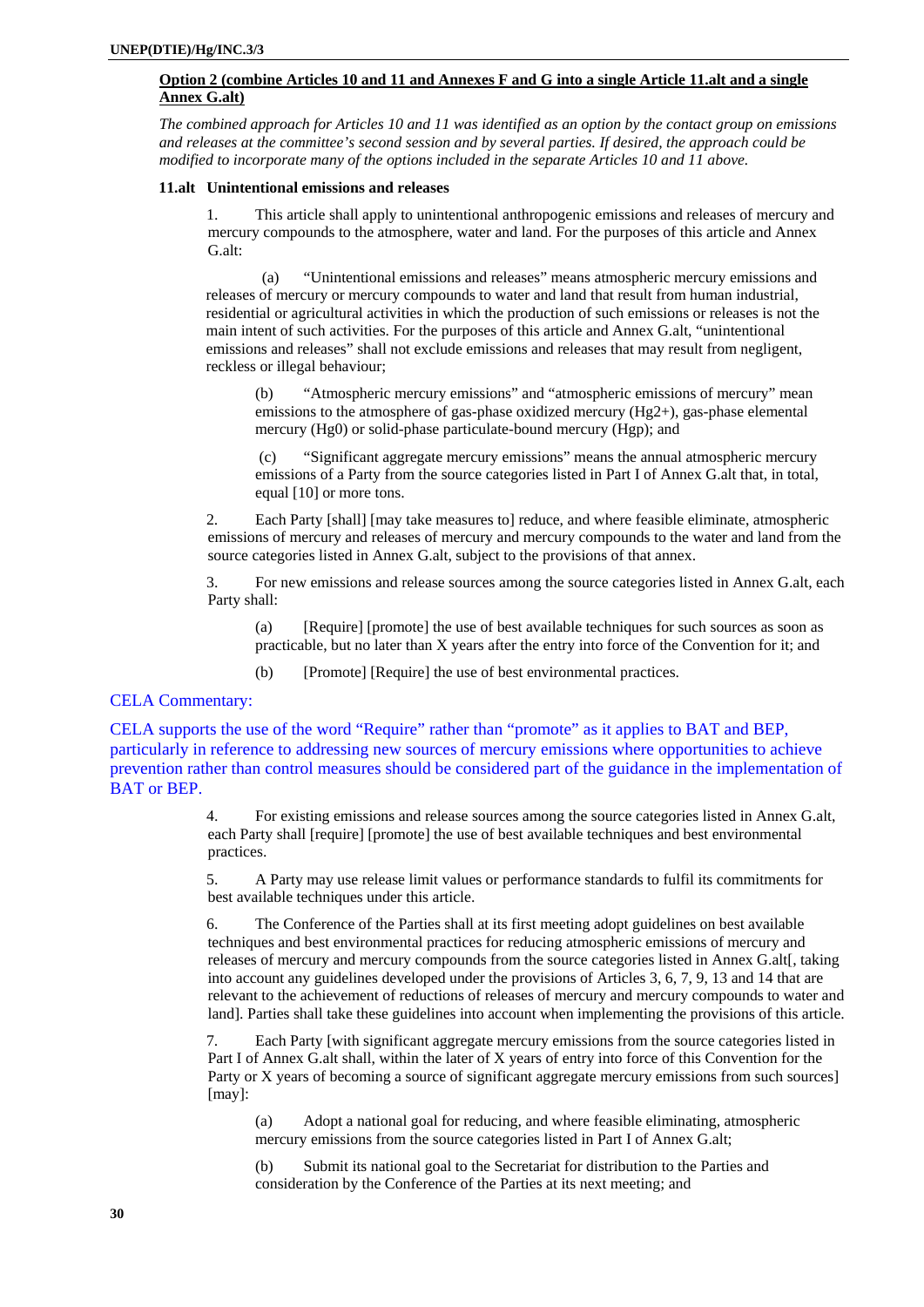(c) Develop, in accordance with Part III of Annex G.alt, a national action plan for reducing, and where feasible eliminating, its atmospheric mercury emissions from the source categories listed in Part I of Annex G.alt.

8. Each Party shall include in its reports submitted pursuant to Article 22 information sufficient to demonstrate its compliance with the provisions of this article. The scope and format of such information shall be decided by the Conference of the Parties at its first meeting.

# CELA Commentary:

The obligations outlined to address releases of mercury and mercury compounds to the atmosphere are a substantial matter to be discussed by the negotiating countries at INC3. At this time, we will limit our comments to focus on general approaches that should be considered to address mercury releases to the environment, rather than offer specific comments on a proposed legal text for Article 11. Furthermore, Article 11 would also affect other elements of the legally binding instrument that address management of wastes, such as Element H (Article 12) on storage, waste and contaminated sites.

# *1) All media (air, water and land) should be addressed in the scope of the legally binding instrument*

During the consultation meeting, participants offered substantial comments to emphasize the importance of the legally binding instrument to address mercury releases to all environmental media. The absence of obligations to address all media – air, water, land– will weaken the legal instrument and provide opportunities for applying control measures for mercury that shifts the discharge of mercury away from atmosphere to other environmental media. In the consultation document, Canada identified that atmospheric emissions of mercury into the Canadian environment is the greatest source of mercury to Canada. Given that mercury and its compounds are able to persist, bioaccumulate, and travel significant distances from their sources before depositing to remote regions, it would be a significant oversight to exclude obligations on mercury that address the impacts to the water and air media from mercury releases. Indeed, the scope of the instrument should be soundly based on seeking methods that support prevention and accountability of releases throughout the life cycle processes, including disposal and recycling phases, and entrenching extended producers' responsibility regarding the lifespan of products and production processes. Any limits to this scope may jeopardize the effectiveness of this instrument.

# *2) Achieving prevention and elimination through consideration of full life cycle of mercury production, use, release, disposal and recycle.*

The proposed provisions to address mercury and its compounds should incorporate and address the full scope of its life cycle that would include consideration of the use of mercury at the onset of the process and along the industrial process to its release to the environment and disposal methods. Proposals and obligations that seek to achieve prevention and elimination of mercury and its compounds would be supported rather than an emphasis on end of pipe controls measures for mercury.

# *3) Canada should identify additional measures that will result in additional reductions and eliminating mercury from domestic sources.*

Over the past several decades, Canada has made significant progress to reduce the level of mercury released from its domestic sources. Specifically, regulatory measures to control mercury from industrial sources since the 1970s resulted in significant contributions that are protecting vulnerable ecosystems such as the Great Lakes-St. Lawrence River Basin where the levels of mercury declined between the mid 70s to the mid 2000s. However, the impacts of mercury are still of significant concern for public health. Recent evidence suggests that levels of mercury in specific fish species found in the Great Lakes are increasing.<sup>[5](#page-30-0)</sup> It is unclear what factors are contributing to the elevated levels of mercury in fish. It may include changing food web in the lakes where there is a presence of more invasive aquatic species. The importance of knowledge that mercury is persistent and bioaccumulative would further add threats to the ecosystem. Canada should commit to taking additional regulatory measures that aim to further reduce the sources of mercury released to the environment. Recent regulatory efforts to address mercury in products may contribute to reductions. Further reductions and potential elimination strategies could be identified in the industrial process, including energy production, chemical manufacturing, mining processes and waste management through incineration, to name a few sources. These industrial sectors apply control measures

<span id="page-30-0"></span> <sup>5</sup> Mercury Levels Are Increasing in Popular Species of Game Fish in Lake Erie. In *ScienceDaily (May 20, 2010). http://www.sciencedaily.com/releases/2010/05/100520102923.htm.*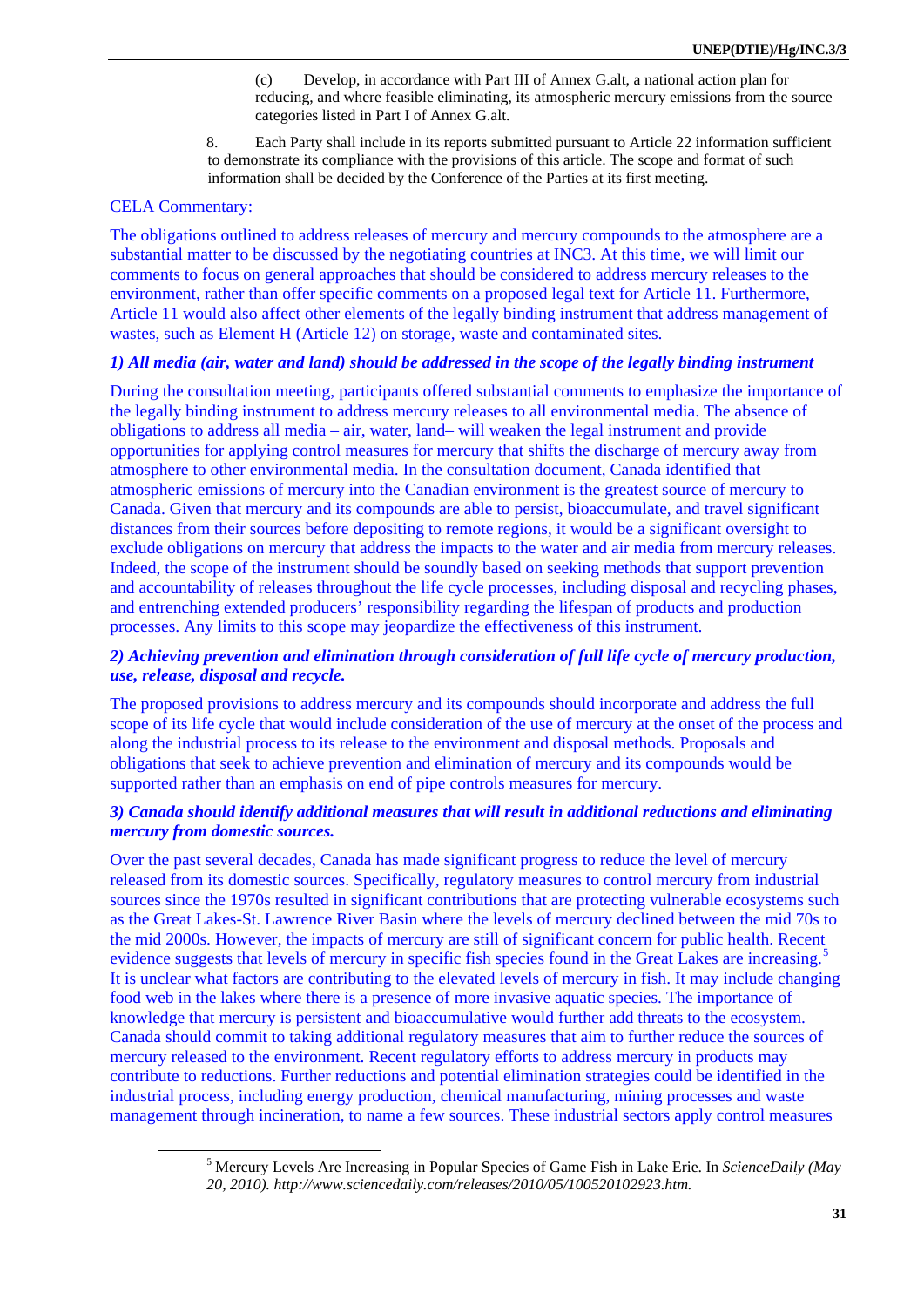<span id="page-31-0"></span>that release mercury to all environmental media that warrant attention for action under this legally binding instrument.

# **H. Storage, wastes and contaminated sites**

# CELA Commentary:

Similar to Article 11, our comments regarding proposed Articles 12, 13 and 14 will be restricted to general comments at this point in the negotiation process. The discussion on this matter will be extensive and expected to be a focal point of discussion at INC3 and following negotiating sessions.

Article 12 addresses the issues of storage, waste and contaminated sites, while Article 13 focuses on waste and Article 14 on contaminated sites. All three articles reference the obligations of the Basel Convention as it relates to waste.

# **Storage**

Storage of mercury should be permitted for the purpose of environmentally sound disposal only. Such an approach would make significant strides towards reducing the mercury level availability in the market. However, there are few jurisdictions and communities that are well placed to provide the storage facilities and appropriate technologies for the environmentally sound disposal of mercury. The movement of mercury at the global level would depend on the availability of storage facilities and destruction technology to promote reduction in global mercury supply over time. This Article should focus on establishing clear and definitive storage and acceptable disposal and destruction technology that will be applied. The Parties should not rely solely on the obligations under the Basel Convention. Instead, the Parties should specify in these negotiations the level of destruction that should be achieved and considered appropriate for applying Best Available Technology and Best Environmental Practices before it is considered under the Basel Convention. Furthermore, definitive obligations in this Article to permit the export of mercury for the purposes of storage and disposal processes only will provide the necessary incentive that will prevent movement of mercury to developing countries and countries with economies in transition that may not have the necessary facilities and technologies to address mercury.

# **Waste**

The proposed text aims to create strong linkages to existing UN treaties such as the Basel Convention on Control of Transboundary Movement of Hazardous Wastes and Their Disposal. The Article should be strengthened significantly by identifying specific criteria needed to guide activities to be undertaken by Parties to manage waste containing mercury. At this point in the negotiating process, it would be difficult to support a provision that strictly places reliance on obligations under the Basel Convention to address waste containing mercury. It would be necessary to have a better understanding of obligations and current effectiveness of the framework in Canada to manage waste. Since the federal and provincial governments have authority in this area, it would be valuable to the negotiating process to understand the challenges and obligations that need to be addressed by the different levels of government to ensure that the international obligations are met effectively.

# **Contaminated Sites**

It is essential that the legally binding instrument address contaminated sites. Contaminated sites are often located in areas where vulnerable people reside, and would pose a risk to the environment and public health from potential release of mercury from these sites. Furthermore, on-going industrial activities that release mercury to the environment subject to the obligations of the legally binding instrument could result in the formation and identification of new contaminated sites. The inclusion of contaminated sites would establish a new level of accountability by Parties to address known and new contaminated sites containing mercury and establish a plan of action to remediate the problem. Including strong provisions on contaminated sites could establish appropriate triggers that would prevent future contaminated sites.

# **12. Environmentally sound storage [of commodity mercury]**

#### *Comments:*

*A. This article is based on element 4 of the elements paper.* 

*B. As one party suggested in its written submission, the guidance, guidelines or requirements adopted under this article could include best available techniques or best environmental practices and could address various functions or stages of storage.*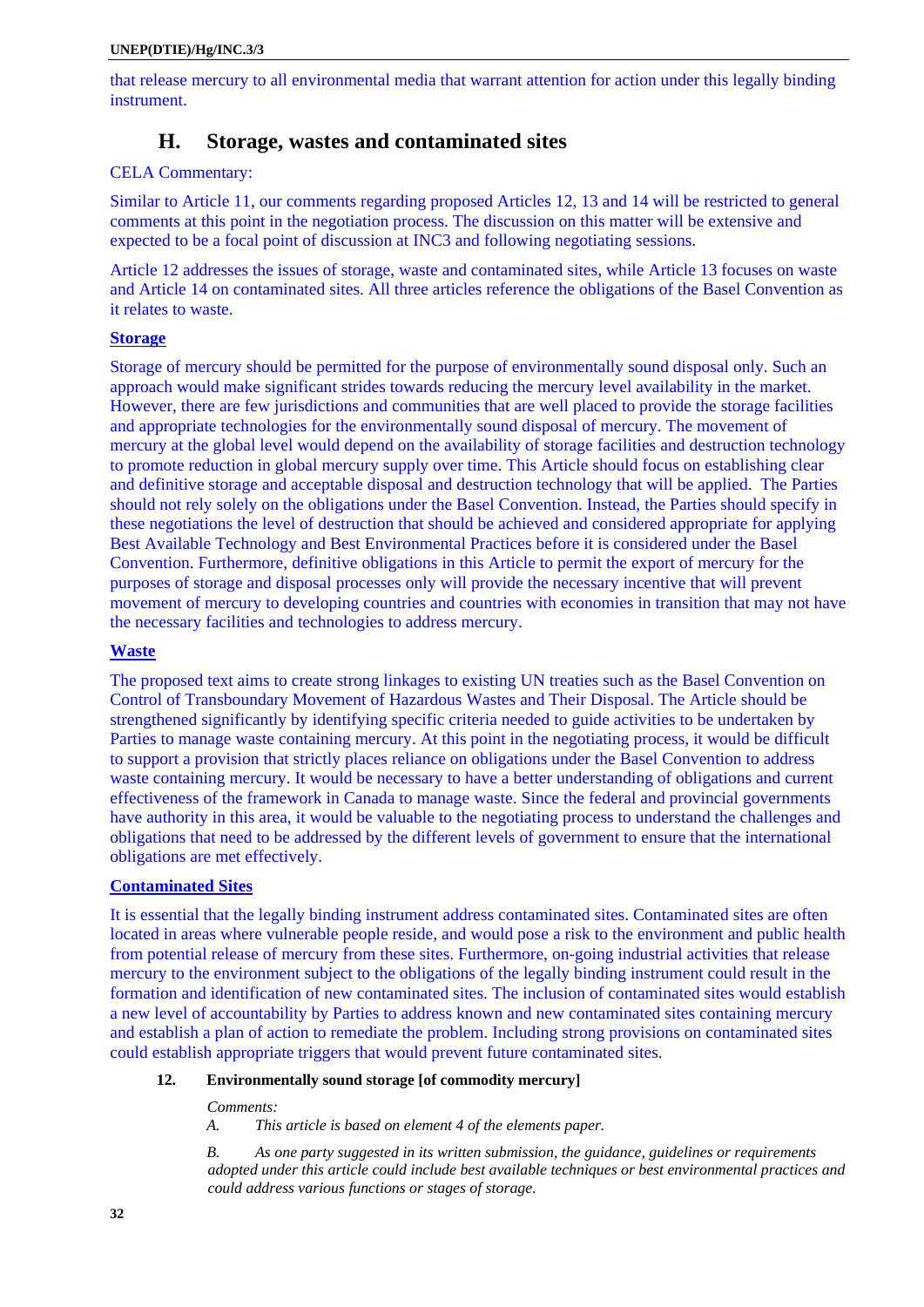*C. One party in its written submission suggested that the text in Article 13 on wastes should be moved to Article 12. The draft article below could be modified to accomplish this if the committee so desired.* 

#### **Article 12, option 1**

1. Each Party shall manage

Alternative 1 mercury in a manner consistent with the guidance

Alternative  $2$  its surplus mercury from the supply sources listed in Annex A in an environmentally sound manner, taking into account the guidance

Alternative 3 commodity mercury in accordance with the [requirements] [guidelines]

on environmentally sound storage adopted, updated or revised by the Conference of the Parties pursuant to this article.

[1 bis. For the purposes of this article, "commodity mercury" means elemental mercury and mercury compounds that are destined for a use allowed to a Party under this Convention.]

2. The Conference of the Parties shall at its first meeting adopt[ guidance] [ guidelines] [, in the form of an additional annex to this Convention, requirements] on the environmentally sound storage of mercury[, with particular emphasis on mercury from the supply sources listed in Annex A]. [The ultimate objective of the [guidance] [requirements] shall be that all mercury from primary mercury mining or the supply sources listed in Annex A [intended for a use allowed to a Party under this Convention] is stored in an environmentally sound manner.] [In considering the [guidance] [requirements], the Conference of the Parties shall take into account the factors listed in Annex H

Alternative 1 and shall ensure consistency with the requirements referred to in Article 13].

Alternative 2 and shall ensure the availability of alternatives that allow for the total replacement of mercury in products and processes. The Conference shall further ensure that the guidance is consistent with other relevant multilateral environmental agreements and is subject to the availability of storage solutions that are technically and economically feasible and can be implemented by the Parties themselves].

[2 bis. Each Party shall prepare an action plan for implementing the requirements adopted pursuant to paragraph 2. The action plan shall, no later than  $[X \text{ year(s)}]$  after the entry into force of this Convention for the Party, be submitted to the Secretariat for distribution to the Parties.]

[2 ter. Each Party, in the context of its national implementation plan, shall identify and assess suitable sites in its territory for the interim and permanent storage of mercury and mercury wastes, with a view to developing its own storage capacities to achieve compliance with the provisions of this article.]

[2 quater. The Secretariat shall facilitate the development of regional plans to provide for the long-term management of surplus mercury. To the maximum extent feasible, each such regional plan shall provide for establishment of at least one storage facility within the region that is available to all Parties within the region.]

3. To achieve the objectives of this article, the Conference of the Parties shall periodically review the effectiveness of the [guidance] [requirements] [guidelines] adopted under paragraph 2 and shall update or revise [it] [them] as it may deem necessary.

4. Parties [may] [are encouraged to] [shall] cooperate with one another and with relevant intergovernmental organizations and other entities, as appropriate, to develop and maintain global, regional and national capacity for the [long-term environmentally sound storage of mercury] [interim storage of commodity mercury]. [Parties that have sites, installations and infrastructure for interim or permanent storage of mercury and mercury wastes shall make that infrastructure available to the other Parties.]

#### **Article 12, option 2**

*Comment: This option does not have an annex associated with it.* 

Each Party shall manage mercury stored on an interim basis pending recycling or a use allowed to the Party under this Convention in a manner consistent with the guidance on environmentally sound storage adopted by the Conference of the Parties to the Basel Convention on the Control of Transboundary Movements of Hazardous Wastes and Their Disposal.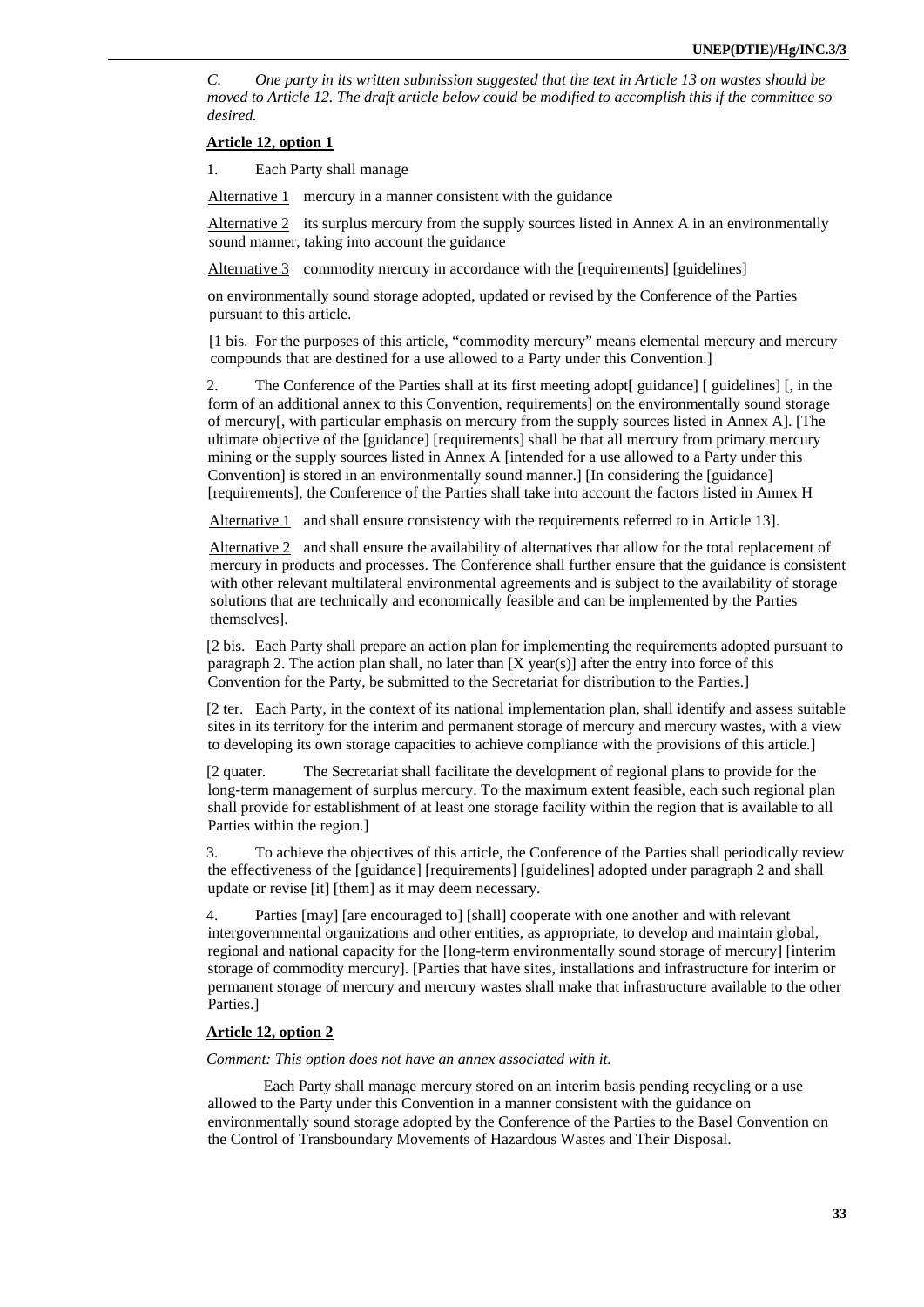# <span id="page-33-0"></span> **13. Mercury wastes**

*Comments:* 

*A. Comment: This article is based on element 12 of the elements paper.* 

*B. One party suggested that the contents of this article could be moved into Article 12. If the committee decides to use such an approach, then Article 12 above could be modified accordingly.*

1. Each Party shall [ensure] [take appropriate measures so] that mercury wastes[, including mercury-added products upon becoming wastes,] are:

(a) [Handled] [Managed], collected, transported and disposed of in an environmentally sound manner[, taking into account the guidelines developed under paragraph 2] [. For mercury-added products listed in Annex C, this subparagraph shall apply only to products that are manufactured or imported after the date on which this Convention enters into force for the Party];

[(b) Not subjected to disposal operations that may lead to recovery, recycling, reclamation, direct reuse or alternative uses of mercury or mercury compounds[, except for uses allowed to the Party under this Convention] [ that are not permitted under this Convention or relevant international rules, standards and guidelines] [ except for environmentally sound recycling processes that are socially and economically feasible, which Parties shall promote and develop with the aim of recovering mercury contained in end-of-life products];

[(c) Not transported across international boundaries except for the purpose of environmentally sound disposal in conformity with the provisions of this article

Alternative 1 and relevant international rules, standards and guidelines. [Considering the principles of common but differentiated responsibilities and environmental equity,] [S]uch transport may occur only [between developed countries or from developing countries to developed countries] after the exporting Party has received the written consent of the importing State[. Developed countries shall adopt all necessary measures so that end-of-life mercury-added products are managed in their own territories]; and]

Alternative 2 or environmentally sound storage of the mercury content of the wastes in conformity with the provisions of Article 12. Nothing in this paragraph shall authorize movement inconsistent with the obligations of a Party under the Basel Convention on the Control of Transboundary Movements of Hazardous Wastes and Their Disposal; and]

Alternative 3 and the Basel Convention on the Control of Transboundary Movements of Hazardous Wastes and Their Disposal. For Parties that are not party to the Basel Convention, such transport may occur only after the exporting Party has received the prior informed consent of the importing State; and]

[(d) Disposed of in an environmentally sound manner when their mercury content is low, taking into account international rules, standards and guidelines, including those that may be developed pursuant to paragraph 2, and relevant global and regional regimes governing the management of hazardous wastes.]

Paragraph 1 bis., alternative 1

1 bis. For the purposes of this Convention:

(a) "Mercury waste" means:

(i) Elemental mercury that is disposed of, is intended to be disposed of or is required to be disposed of by provisions of national law or this Convention;

(ii) Mercury-added products upon becoming waste; or

(iii) Wastes contaminated with mercury in concentrations equal to or greater than [5 parts per million]; and

(b) "Environmentally sound management of mercury wastes" means taking all practicable steps to ensure that mercury wastes are managed in a manner that will protect human health and the environment against the adverse effects that may result from such wastes.

*Note: This definition of "environmentally sound management of mercury wastes" was moved here from Article 2 (b), Definitions, and was slightly revised to paraphrase more exactly paragraph 8 of Article 2 of the Basel Convention, upon which it was based.*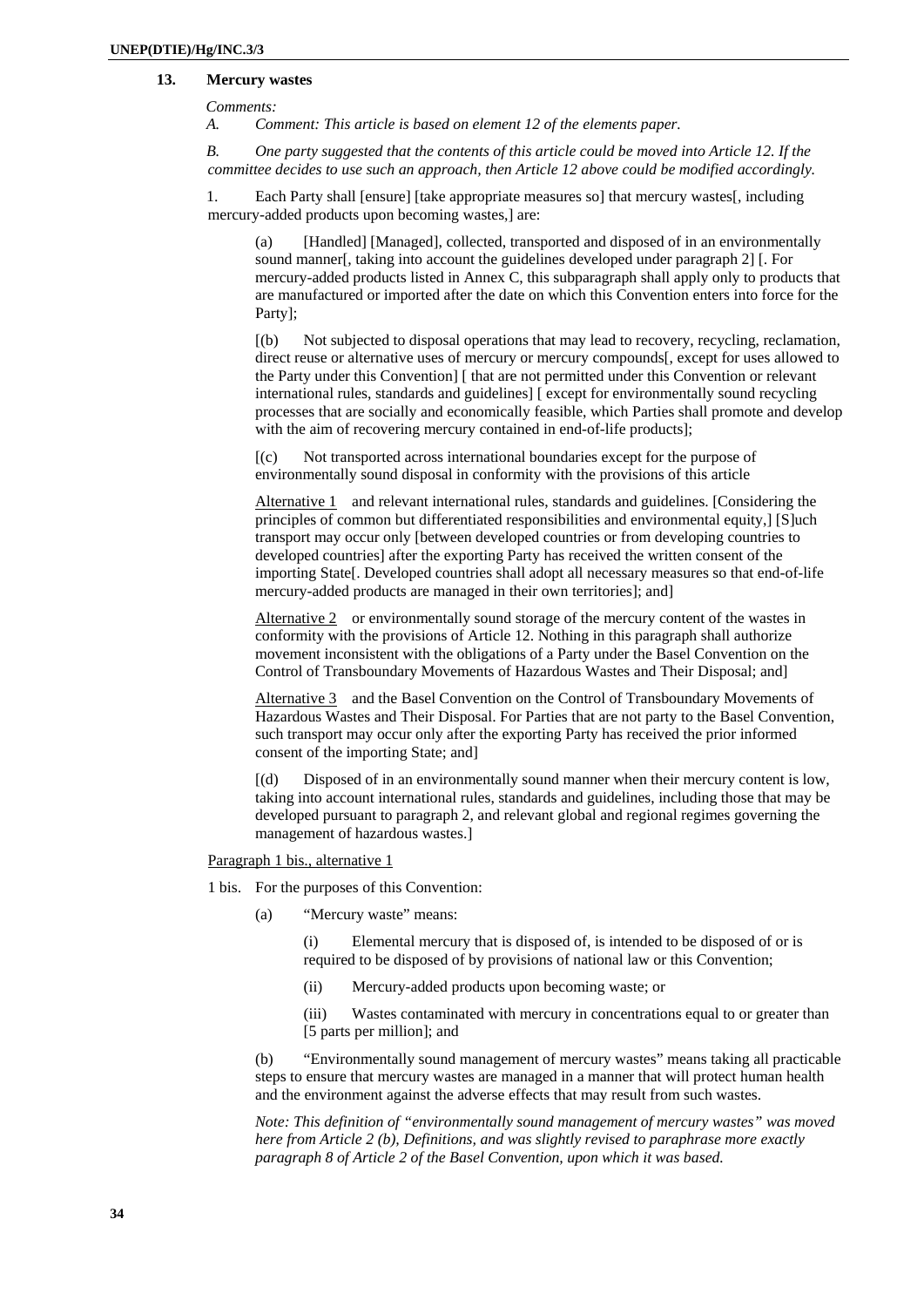# Paragraph 1 bis., alternative 2

1 bis. All definitions and provisions of the Basel Convention on the Control of Transboundary Movements of Hazardous Wastes and Their Disposal shall apply to wastes covered under this Convention. Without prejudice to the definitions set out in the Basel Convention:

(a) "Mercury waste" under this Convention shall include:

(i) Mercury and mercury compounds that are not intended to be sold, distributed in commerce, used or exported for the purposes of a use allowed to a Party under this Convention;

(ii) Mercury and mercury compounds obtained from sources from which they may not be sold, distributed in commerce, exported or used under this Convention; and

(iii) Waste, including mercury-added products upon becoming waste, containing [mercury concentrations above the thresholds defined by the Conference of the Parties pursuant to paragraph 2] [ more than 5 parts per million mercury or substances and objects containing less than 5 parts per million mercury but existing in large quantities as consumer products]; and

(b) "Disposed of in an environmentally sound manner" in paragraph 1 means that:

(i) Mercury wastes referred to in subparagraphs (a) (i) and (ii) are managed in accordance with the requirements on environmentally sound storage adopted, updated or revised by the Conference of the Parties pursuant to this article; and

(ii) All other mercury wastes containing mercury concentrations above the thresholds referred to in subparagraph (a) (iii) are managed in accordance with the requirements in respect of environmentally sound management adopted, updated or revised by the Conference of the Parties pursuant to this article.

*Comment: One party in its written submission proposed that the exact definition and identification of "mercury waste," including "mercury-containing waste" and "low-mercury waste," should be determined by the Conference of the Parties, taking into consideration the cost and availability of pre-treatment and disposal options.* 

# Paragraph 2, alternative 1

2. [The Conference of the Parties shall at its first meeting adopt in the form of an additional annex the requirements referred to in paragraph 1. In developing the requirements,] [T]he Parties shall cooperate with the appropriate bodies of the Basel Convention on the Control of Transboundary Movements of Hazardous Wastes and Their Disposal. The aim of such cooperation shall be, among other things:

(a) To determine the [methods] [requirements] that constitute environmentally sound management[, environmentally sound storage] and environmentally sound disposal of mercury wastes [and mercury-added products upon becoming waste] [, taking into account:

[(i) The objective set out in Article 12 that all mercury from primary mercury mining and the supply sources listed in Annex A is stored in an environmentally sound manner, subject to a use allowed to a Party under this Convention; and]

(ii) Relevant provisions of the Basel Convention and guidelines developed thereunder; and]

[(b) To establish[, as appropriate,]

Alternative 1.1 the concentration levels of mercury that will define low mercury content as referred to in subparagraph 1 (d)].

Alternative 1.2 the level of the thresholds referred to in subparagraph 1 bis. (a)].

#### Paragraph 2, alternative 2

2. The Conference of the Parties shall[ develop] [, at its [X] meeting, consider devising] guidelines that describe methods that constitute environmentally sound management of mercury wastes and mercury-added products upon becoming wastes. Such guidelines shall take into account:

(a) Guidance developed for the environmentally sound storage of surplus mercury as required by Article 12; and

(b) Relevant provisions of the Basel Convention and guidelines developed thereunder.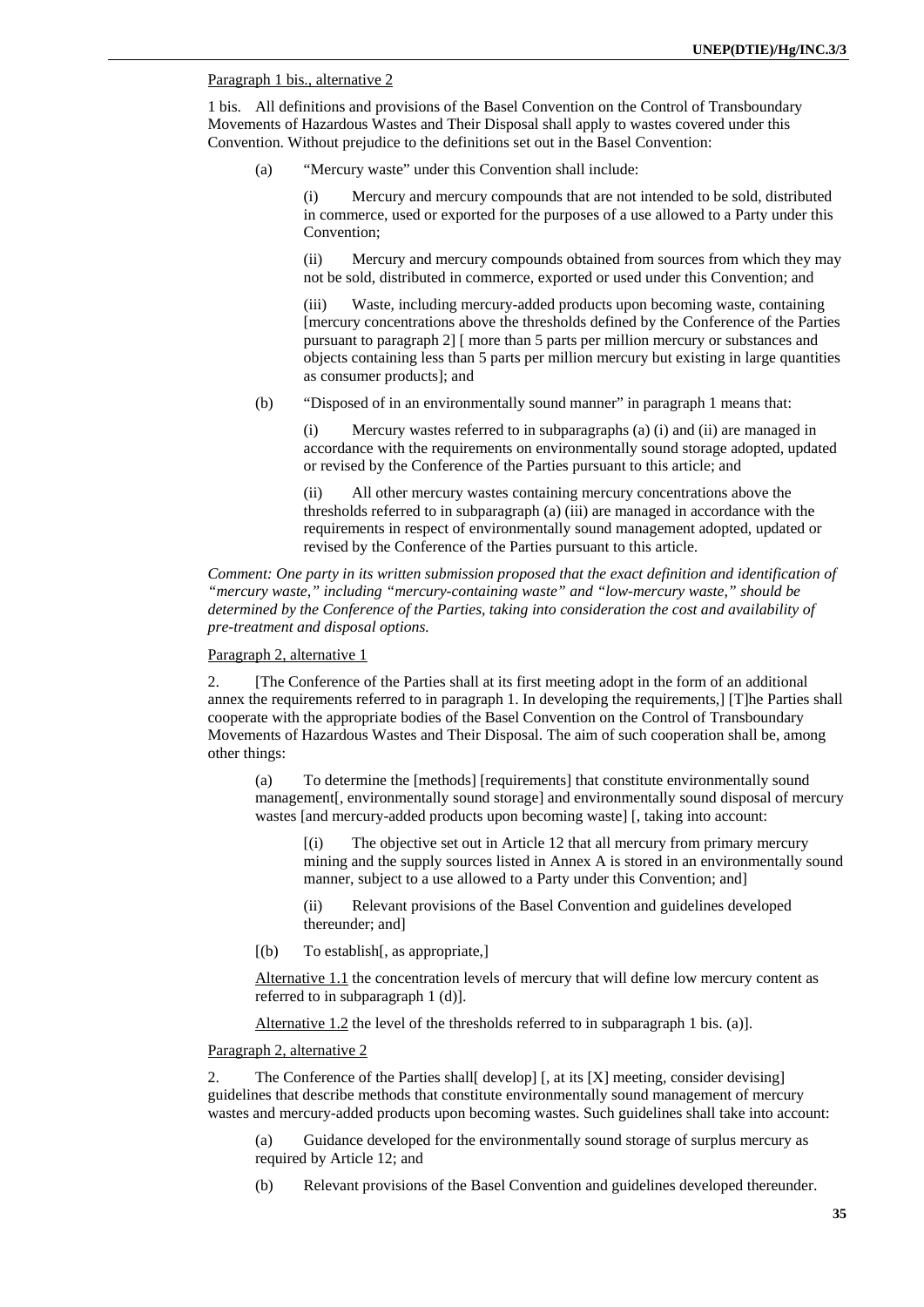<span id="page-35-0"></span>[3. Each Party shall take steps to minimize the generation of mercury wastes and shall implement public awareness and education campaigns to minimize the disposal of mercury-added products in illegal dumps, sanitary landfills and other inappropriate disposal sites.]

[4. Each Party shall prepare an action plan for implementing the requirements adopted under this article. The action plan shall, no later than [X year(s)] after the entry into force of this Convention for the Party, be submitted to the Secretariat for distribution to the Parties.]

[5. The Parties shall adopt provisions related to liability and compensation for damage caused by transboundary movements of mercury wastes subject to this Convention.]

[6. To achieve the objectives of this article, the Conference of the Parties shall periodically review the effectiveness of the requirements adopted under this article and shall update or revise them as it may deem necessary.]

[7. Parties may cooperate with one another and with relevant intergovernmental organizations and other entities, as appropriate, to develop and maintain global, regional and national capacity for the environmentally sound [storage] [disposal] of mercury waste.]

#### **14. Contaminated [and polluted] sites**

*Comment: This article is based on element 13 of the elements paper.*

# **Article 14, option 1**

1. Each Party shall [endeavour to] remediate sites contaminated [or polluted] by mercury or mercury compounds in an environmentally sound manner, taking into consideration guidance developed under paragraph 3.

2. Parties [may] [shall] cooperate in developing and implementing strategies and methodologies for identifying, assessing, prioritizing and remediating contaminated [and polluted] sites, including through [the development of mechanisms for] the provision [by developed countries to developing-country Parties] of [necessary international technological,] financial and technical assistance.

3. The Conference of the Parties shall develop [guidance] [guidelines] on [best available techniques and best environmental practices] [principles of contaminated site management] for:

(a) Identifying and assessing contaminated [and polluted] sites[, including through the use of reference values and concentration limits];

(b) Preventing mercury contamination [and pollution] from spreading; and

(c) Managing and[, where [feasible] [necessary to prevent damage to the environment],] remediating and rehabilitating contaminated [and polluted] sites[, especially those where the area and volume of contamination involved render this a complex task].

[4. A Party may use release limit values or performance standards to fulfil its commitments in respect of best available techniques under this article.]

#### **Article 14, option 2**

Each Party shall endeavour to develop appropriate strategies for identifying sites contaminated by mercury and mercury compounds. Any remediation of such sites shall be performed in an environmentally sound manner.

# **I. Financial resources and technical and implementation assistance**

# **15. Financial resources and mechanisms**

# **Article 15, option 1**

1. Each [developed-country] Party [undertakes to] [shall] provide[, within its capabilities,] financial support and incentives in respect of those national activities [of developing-country Parties] that are intended to achieve the objective of this Convention[ in accordance with its national plans, priorities and programmes].

#### Paragraph 2, alternative 1

[2. The ability of developing countries and countries with economies in transition to implement some legal obligations effectively under this Convention will [depend on the availability of] [require] capacity-building and technical and [adequate] financial assistance.]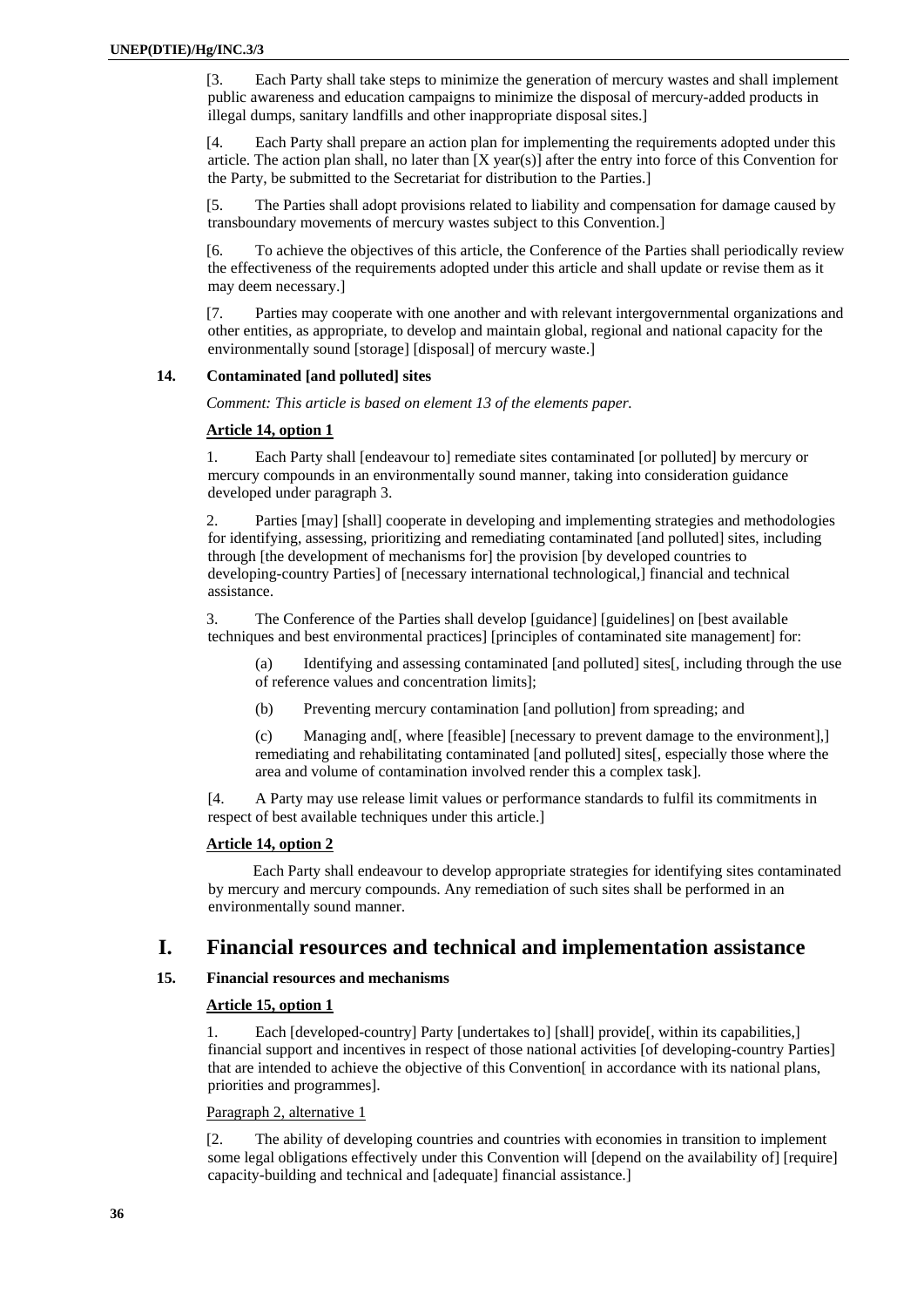## Paragraph 2, alternative 2

[2. The extent to which the developing-country Parties will effectively implement their commitments under this Convention will depend on the effective implementation by developed-country Parties of their commitments under this Convention relating to financial resources, technical assistance and technology transfer. The fact that sustainable economic and social development and eradication of poverty are the first and overriding priorities of the developing-country Parties will be taken into full account, giving due consideration to the need for the protection of human health and the environment.

3. A mechanism for the provision of financial [and technical] cooperation[, including the transfer of technologies,] to developing-country Parties and Parties with economies in transition

Alternative 1 [ to assist [in meeting agreed incremental costs of ]their compliance with the provisions of this Convention]

Alternative 2 [ relating to the implementation of this Convention]

is hereby defined. [The mechanism shall provide assistance for agreed incremental costs of developing-country Parties and Parties with economies in transition to assist their compliance and discourage their non-compliance with the control measures set out in Articles [x] of this Convention.] [For the purposes of this Convention ] [T]he mechanism shall operate under the authority[, as appropriate,] and [policy] guidance of[, and be accountable to,] the Conference of the Parties[, which shall decide on its overall policies].

[3 bis. [The mechanism shall operate under the authority and guidance of the Conference of the Parties, which shall decide on its overall policies.] The Conference of the Parties shall at its first meeting adopt appropriate guidance to be provided to the mechanism, including an indicative list of the categories of incremental costs, and clear and detailed criteria and guidelines regarding eligibility for access to and use of financial resources, which shall include provision for regular monitoring and evaluation of such use.]

4. The mechanism shall include one or more funds and may be operated by one or more entities, including existing international entities, as [shall] [may] be decided by the Conference of the Parties. The mechanism may also include other entities providing multilateral, regional and bilateral financial and technical assistance. Contributions from other sources[, including the private sector,] are encouraged. [Contributions from industry through approaches such as cost-recovery schemes and business development could play a key role in the achievement of the objectives of this Convention and should be promoted by the Parties.]

### Paragraph 5, alternative 1

[5. The Conference of the Parties shall at its first meeting [decide upon institutional arrangements for the mechanism, including its governance structure, operational policies, guidelines that it will follow and administrative arrangements] [adopt appropriate guidance to be provided to the mechanism and shall agree with the entity or entities participating in the financial mechanism on arrangements to give effect thereto. The guidance shall address, among other things: [*to be completed later in the negotiations*].]

## Paragraph 5, alternative 2

<span id="page-36-0"></span> $\overline{a}$ 

[5. The financial mechanism shall be developed and established before the date on which this Convention enters into force.<sup>[6](#page-36-0)</sup> The mechanism should accord highest priority to providing financial support to developing-country Parties and Parties with economies in transition for the development and implementation of their national implementation plans.]

 [6. Each Party shall include in its reports submitted pursuant to Article 22 information demonstrating how it has implemented the provisions of this article.]

7. The Conference of the Parties shall review, not later than its [fourth] ordinary meeting and thereafter on a regular basis, the effectiveness of the mechanism[, its ability to meet the changing needs of the developing-country Parties and Parties with economies in transition, the level of funding made available through the mechanism,] and the effectiveness of the performance of any institutional

<sup>6</sup> Secretariat note: A multilateral environmental treaty normally cannot create obligations that are binding on States before the treaty enters into force for them. The committee may wish to consider whether a provision such as this would be more appropriate in a decision of the diplomatic conference at which the mercury instrument will be adopted, instead of in the text of the Convention.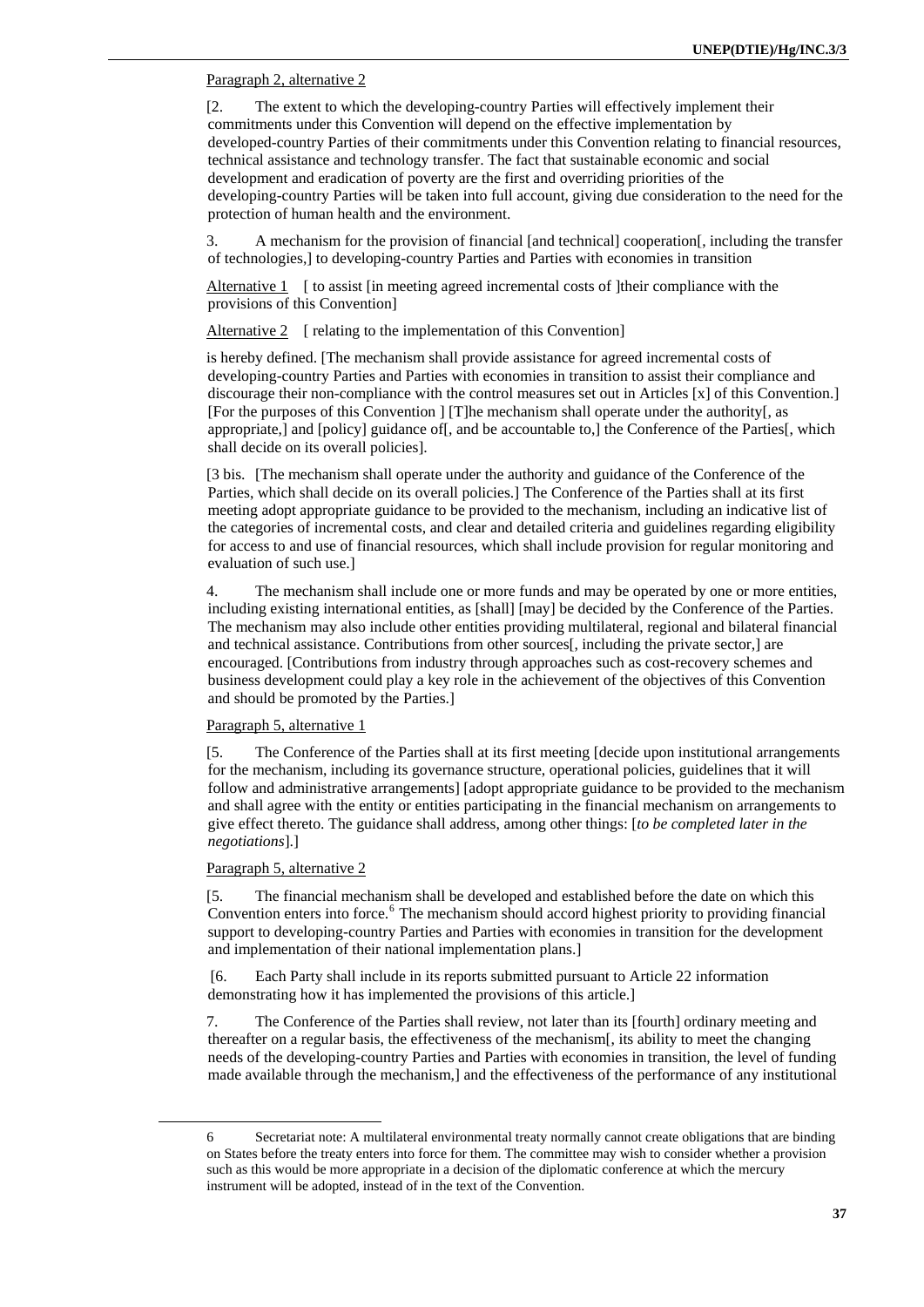entities entrusted with the operation of the mechanism. The Conference of the Parties shall, based upon such review, take appropriate action, if necessary, to improve the mechanism's effectiveness.

## **Article 15, option 2**

1. The Parties shall establish a mechanism for providing financial and technical cooperation, including the transfer of technologies, to developing-country Parties and Parties with economies in transition, so that these Parties may apply the control measures set forth in this Convention. The mechanism shall receive contributions from developed-country Parties and other donors and shall cover all [approved additional] [agreed incremental] costs incurred by developing-country Parties and Parties with economies in transition [in order] [to enable them] to comply with the control measures set forth in this Convention.

2. The mechanism established under paragraph 1 shall be a [stand-alone] multilateral mercury fund, which shall be funded by contributions that are additional to other financial transfers to the developing-country Parties and Parties with economies in transition specified in that paragraph and may include other forms of multilateral, regional and bilateral cooperation.

3. The multilateral mercury fund shall:

(a) Meet, through [donations or on a] [a grant or] concessional basis as appropriate, and in accordance with the criteria on which the Parties shall decide, [all approved additional] [the agreed incremental] costs referred to in paragraph 1;

(b) Finance activities:

(i) To assist developing-country Parties and Parties with economies in transition to develop and implement national implementation plans, including through country case studies, the [completion and expansion] [production and updating] of inventories, and other forms of technical cooperation, to formulate national strategies designed to reduce mercury usage and releases and to determine their needs for cooperation to implement those strategies;

(ii) To facilitate technical cooperation to meet those needs determined under subparagraph (i);

(iii) To distribute relevant documents and information, provide practical courses and training sessions and offer other related activities for the benefit of developing-country Parties and Parties with economies in transition; and

(iv) To facilitate and pursue other forms of multilateral, regional and bilateral cooperation [, which shall be made] available to developing-country Parties and Parties with economies in transition;

4. [The multilateral mercury fund shall be developed and established before the date on which this Convention enters into force.<sup>[7](#page-37-0)</sup>] The mechanism shall [be subject to] [operate under] the authority of the Conference of Parties, which shall [be responsible for determining its general policy] [decide on its overall policies].

5. The Conference of Parties shall establish an executive committee to develop and monitor the implementation of administrative arrangements, guidelines and specific operational policies, including the disbursement of resources, in order to accomplish the objectives of the multilateral mercury fund. The executive committee shall undertake the duties and responsibilities specified in its terms of reference, as agreed upon by the Parties, with the cooperation and assistance of other appropriate agencies in their respective fields of competence. The members of the executive committee shall be selected to reflect a balanced representation of developing-country Parties, Parties with economies in transition and developed-country Parties.

6. The multilateral mercury fund shall be financed through contributions by developed-country Parties in convertible currencies, or in specific circumstances approved by the Parties through contributions in kind or in national currencies, based on the United Nations scale of assessments. Contributions from other Parties shall be encouraged. Bilateral cooperation, and in specific cases approved by the Parties regional cooperation, may, up to a certain percentage and in compliance with the criteria specified by agreement of the Parties, be considered a contribution to the multilateral mercury fund, provided that such cooperation[, at a minimum]:

(a) Strictly relates to [fulfilment of] [compliance with] the provisions of this instrument;

<span id="page-37-0"></span> $\overline{a}$ 

<sup>7</sup> See above, footnote 5.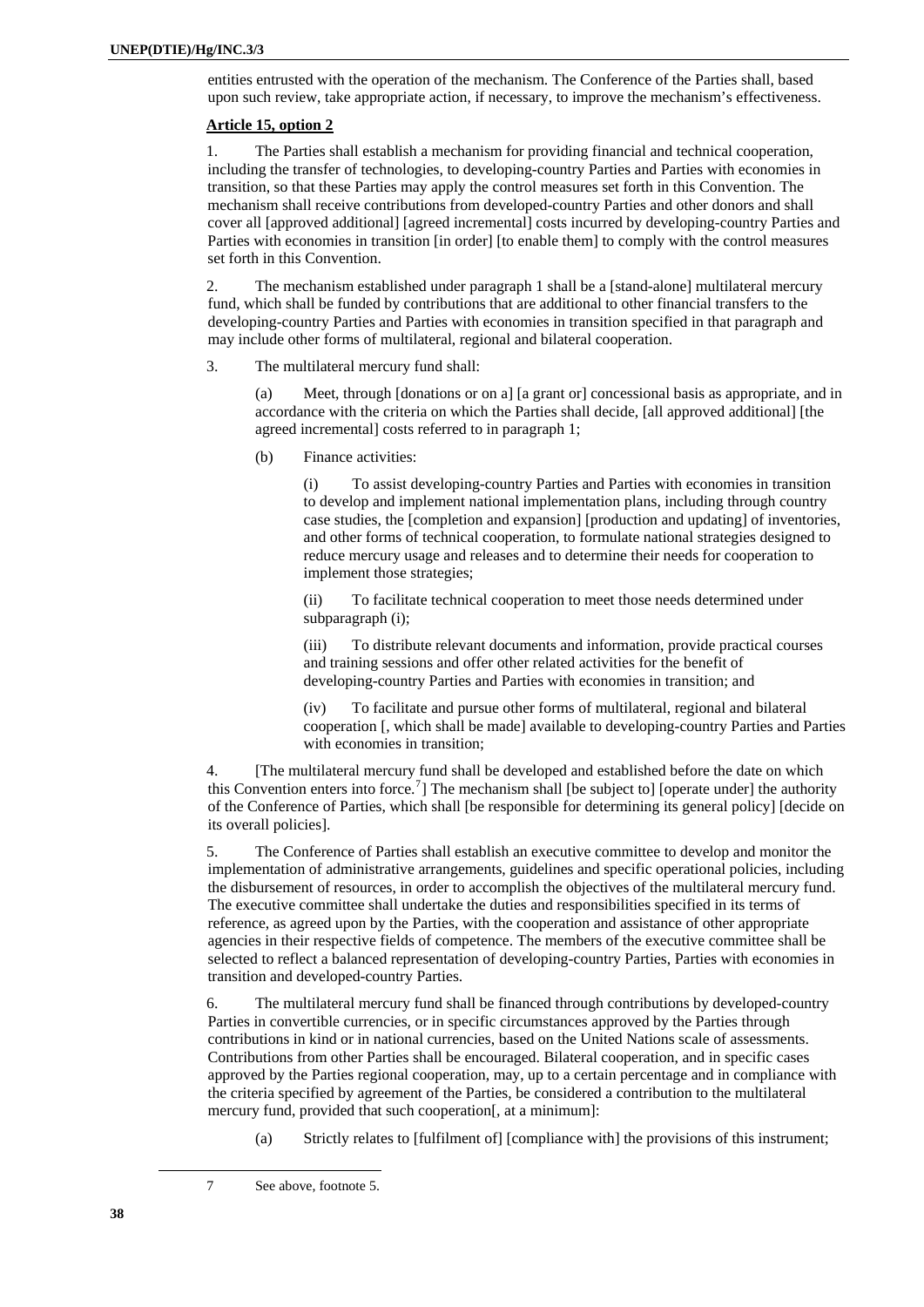- (b) Provides additional resources; and
- (c) [Corresponds to approved supplemental] [Meets agreed incremental] costs.

7. The Parties shall determine the programme budget for the multilateral mercury fund for each fiscal period and the percentage of contributions to it of each Party.

8. Any resources made available through the multilateral mercury fund shall be provided with the [approval] [concurrence] of the benefiting Party.

9. Decisions by the Parties under this article shall be adopted [in a manner that gives priority to consensus] [by consensus wherever possible].

10. The financial mechanism established under this article [shall not exclude] [is without prejudice to] any other arrangements that may be established in future with regard to other environmental issues, provided that such arrangements do not [affect the achievement of] [hinder achievement of] the mechanism's objectives.

### CELA Commentary:

CELA supports an effective financial mechanism to provide the necessary resources to developing countries and countries with economies in transition. The upcoming INCs will direct significant time to negotiate the substantive obligations and criteria that will be needed to establish this mechanism. Issues that relate to the financial mechanism and the matters related to the establishment and implementation of a compliance/implementation mechanism will be integral to these discussions. In anticipation of those discussions, we urge Canada emphasize the support needed for this mechanism if the global efforts are to make significant progress in protecting human health and the environment through the reduction of mercury levels to the environment. Obligations to access to financial assistance and similarly, technical assistance (proposed text below), should not be overly burdensome and should include thresholds that do not make it difficult for those countries that require assistance to secure the financial resources necessary for them to ratify and implement the legally binding instrument.

# **16. Technical assistance [and capacity-building]**

### **Article 16, option 1**

1. [Developed [country] Parties [and other Parties in a position to do so] shall] [The Parties shall cooperate to] provide technical assistance to developing-country Parties and Parties with economies in transition to develop and strengthen their capacities to implement their obligations under this Convention. Parties may wish to cooperate, including at the regional and subregional levels, to provide such assistance in a timely and appropriate manner. [Intergovernmental organizations, non-governmental organizations and the private sector qualified in matters related to this Convention may be invited to participate in such cooperation.] Each Party shall include in its reports submitted pursuant to Article 22 information demonstrating how it has implemented the provisions of this article.

[1 bis. The Parties shall establish a technology transfer mechanism, taking into consideration existing regional centres for other multilateral environmental agreements, to facilitate technology transfer to, and enhance the capacity of, developing-country Parties. The Conference of the Parties shall ensure the transfer of technology from developed-country Parties to developing-country Parties free of charge. The extent to which the developing-country Parties will effectively implement their commitments under this Convention will depend on the effective implementation by developed-country Parties of their commitments under this Convention relating to technical assistance and technology transfer. The technical assistance and capacity-building mechanism shall be established before the entry into force of this Convention.<sup>[8](#page-38-0)</sup>]

2. The Conference of the Parties [shall provide] [may establish] further guidance on the implementation of this article.

### **Article 16, option 2**

<span id="page-38-0"></span> $\overline{a}$ 

1. Developed-country Parties shall:

(a) Provide timely and sufficient technical assistance to developing-country Parties and Parties with economies in transition to support them, giving due consideration to their special needs and national priorities, as they develop their infrastructures and strengthen the capabilities necessary to meet their obligations set forth in this Convention;

<sup>8</sup> See above, footnote 5.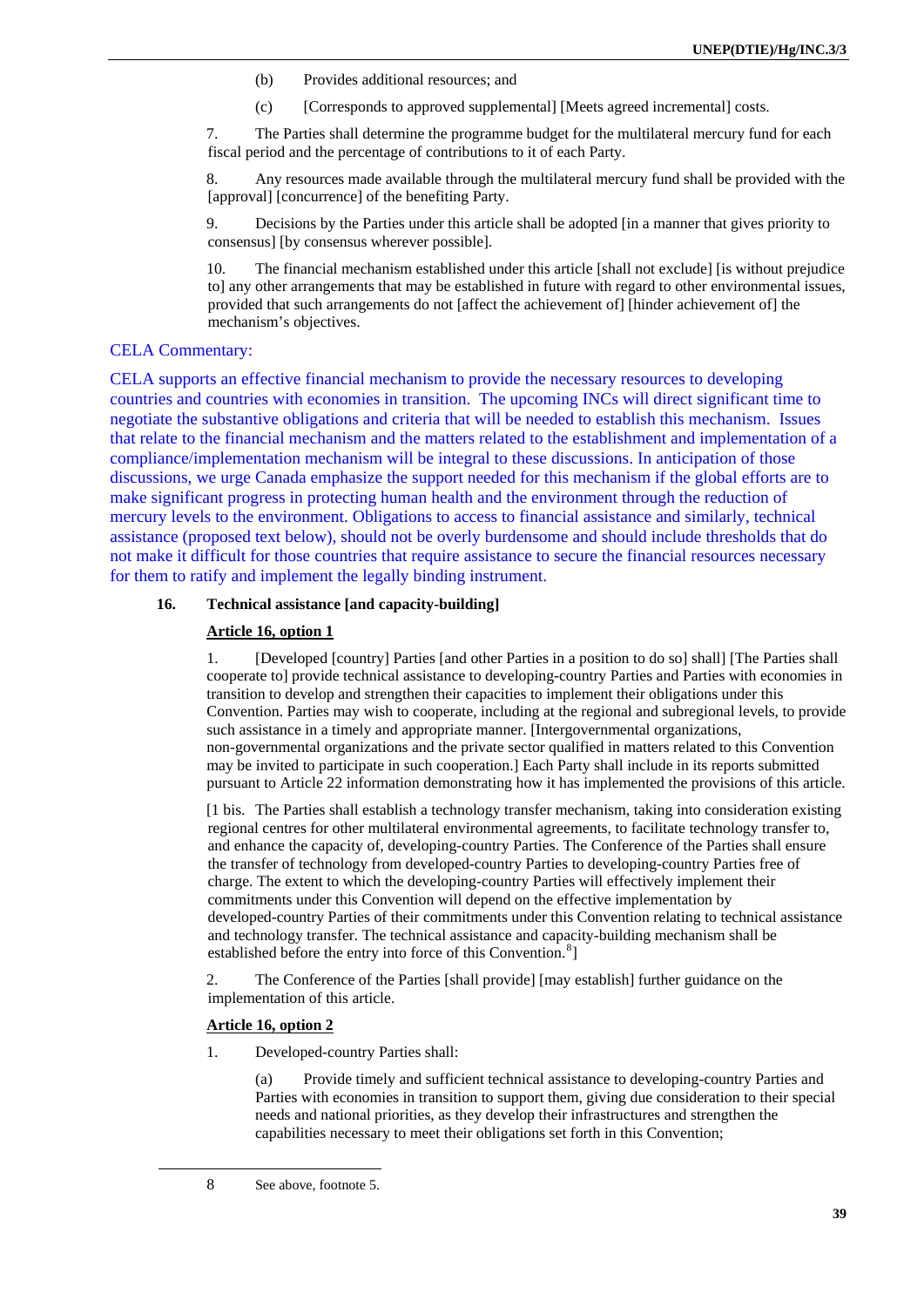(b) Cooperate in the development and application of new technologies that are environmentally sound and emit low levels of mercury waste and in the improvement of current technologies with a view to eliminating, to the fullest extent possible, the generation of hazardous and other types of mercury waste and to achieve more effective and efficient methods for the environmentally sound management of waste, including a study of the economic, social and environmental effects of the adoption of such new or improved technologies. This cooperation shall contribute particularly to the development of measures designed to reduce the use of mercury in artisanal and small-scale gold mining activities in the Parties' territories where that may be required; and

(c) Cooperate actively in the transfer of technology and administration systems pertaining to the environmentally sound management of mercury.

2. The Parties shall establish arrangements for the purpose of providing technical assistance and promoting the transfer of technology to developing-country Parties and Parties with economies in transition relating to the implementation of this Convention. These arrangements shall include, as appropriate, regional and subregional centres for capacity-building and transfer of technology, including the existing regional and subregional centres of the Basel Convention and the Stockholm Convention on Persistent Organic Pollutants, to assist developing-country Parties and Parties with economies in transition to meet their obligations under this Convention. [Intergovernmental organizations, non-governmental organizations and other private sector entities qualified in matters related to this Convention may be invited to participate in such arrangements.] Further guidance in this regard may be provided by the Conference of the Parties.

## **Article 16, option 3**

Developed-country Parties shall take all necessary steps, consistent with the programmes supported by the financial mechanism established under Article 15, to promote, facilitate and fund as appropriate the transfer of the best available environmentally safe substitutes and related technologies and knowledge that do not present a hazard to the environment or human health to developing-country Parties and Parties with economies in transition to enable them to apply the provisions of this Convention. Such transfer of technologies shall be provided under fair conditions and on the most favourable terms and shall include technical assistance for the development of the necessary infrastructure and capacity to manage mercury and bilateral and multilateral support for the supply of information, equipment, installations and necessary services.

# CELA Commentary:

The scope of Article 16, option 3 should be supported with some attention to strengthen this provision by refining what is meant by "fair conditions", and "most favourable terms." The absence of criteria for these concepts would leave room for interpretation by the COP during the critical phases of initiating implementation, particularly for the most vulnerable communities and the Parties that are interested in seeking technical assistance for implementation. A threshold should be established to provide an adequate framework to make decisions by COP and ensure the resources are transferred in a timely manner.

## **[16 bis. Partnerships**

1. The Parties may establish partnerships to assist in the implementation of their commitments and achievement of the objectives of this Convention.

2. The Conference of the Parties shall provide further guidance on this article and shall establish a framework for partnerships at its first meeting.]

## **17. [[Implementation] [Compliance] committee] [Committee[s] on financial assistance, technical support, capacity-building and implementation]**

# CELA Commentary:

The matter of partnership requires substantial discussion by the negotiating countries, in relation to both its definition and the eventual accountability of Parties to achieve the obligations set out in the Convention within the framework of such Partnerships. Similarly, should partnership include the involvement of other stakeholders such as industry, environmental, health and labour non-governmental organizations, the roles and responsibility of each stakeholder should be clearly defined. These discussions warrant decisions prior to the COP under the legally binding instrument.

# **Article 17, option 1 (Implementation/Compliance committee)**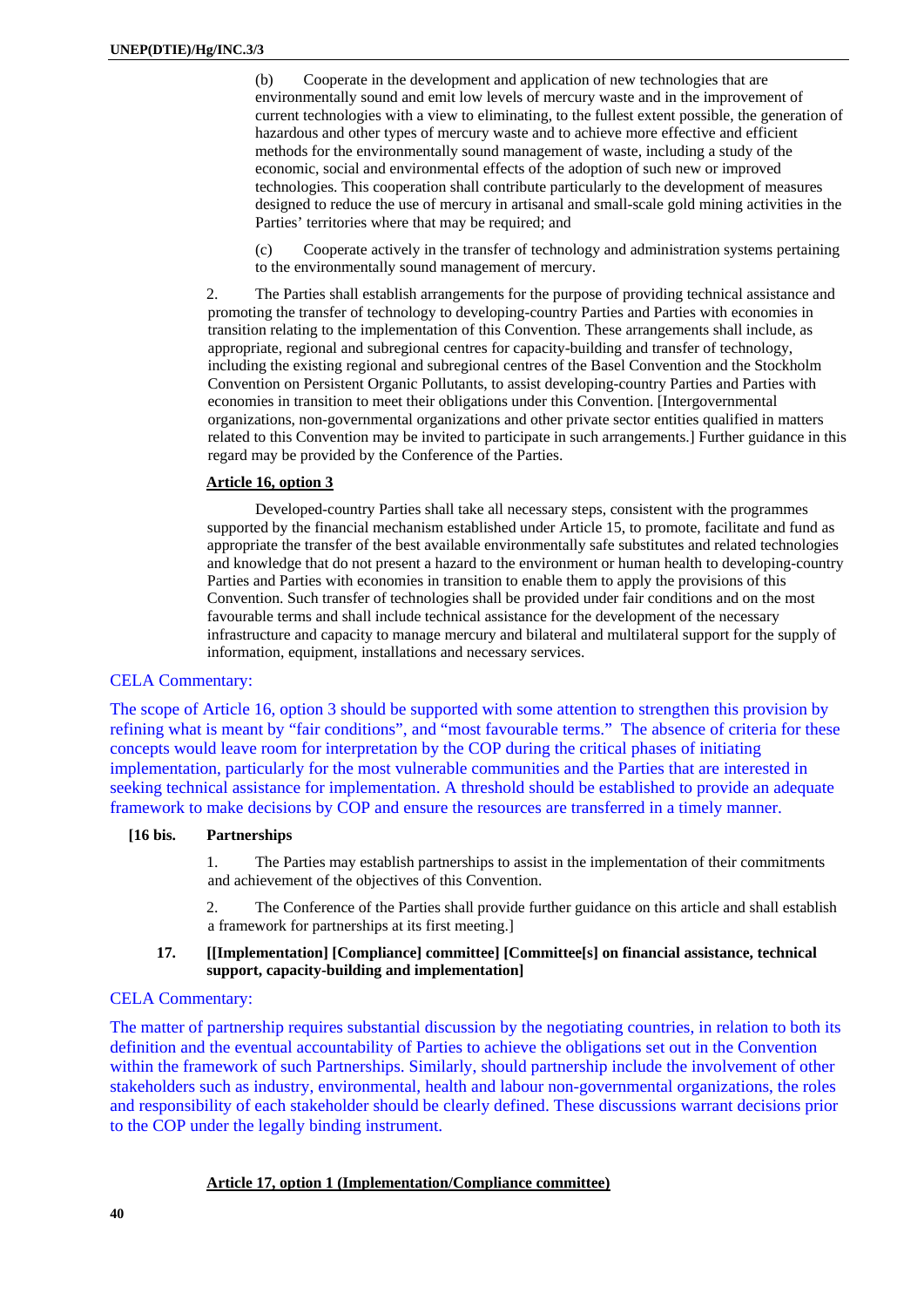### Paragraph 1, chapeau, alternative 1

1. The Conference of the Parties shall at its first meeting establish an implementation committee to promote compliance with the provisions of this Convention. The Conference shall also at that meeting decide on the committee's terms of reference. The Committee:

Paragraph 1, chapeau, alternative 2

1. [An implementation] [A compliance] committee to promote compliance with the provisions of this Convention is hereby established [as a subsidiary body of the Conference of the Parties.] The Committee:

Subparagraphs following chapeau:

(a) Shall consist of [10] [15] members [with competence in the field of mercury] nominated by Parties and elected by the Conference of the Parties on the basis of equitable geographical representation [of the five regional groups of the United Nations];

(b) May decide to examine any question of [implementation of] [compliance, including systemic issues of general non-compliance of interest to all Parties to] the Convention that come to its attention. It may consider such questions on the basis of:

- (i) Written submissions from any Party;
- [(ii) National reports and reporting requirements under Article 22;]
- (iii) Requests from the Conference of the Parties; or
- (iv) Any other relevant information that becomes available to the Committee;

(c) May make non-binding recommendations for consideration by the [Conference of the ]Parties;[ and]

(d) Shall make every effort to adopt its recommendations by consensus. If all efforts at consensus have been exhausted and no consensus is reached, such recommendations shall as a last resort be adopted by a [three-fourths] majority vote of the members present and voting[; and]

[(e) Shall report at each ordinary meeting of the Conference of the Parties on the work that it has carried out since the last such meeting].

2. The Conference of the Parties may, as it considers necessary for the implementation of this Convention, adopt from time to time any further terms of reference for the committee that it deems appropriate and assign the committee responsibilities [related to implementation of this Convention] that are additional to those mandated in this article.

# CELA Commentary:

The obligation to establish an implementation/compliance committee is critical to the success of the legally binding instrument. Such a mechanism will allow for the COP to evaluate the effectiveness of measures taken by the Parties in achieving the obligations outlined in the agreement. Furthermore, this mechanism is essential for COP in its effort to plan for resources that may be required to fully achieve the objectives of the agreement. Although under various international agreements COPs have faced significant challenges in the development and successful implementation of compliance mechanisms, there are important lessons that can be learned from these processes for the purposes of the negotiations on mercury. This would include a careful consideration to include explicit conditions and terms by which the committee operates in order to develop the implementation/compliance mechanism in a timely manner. It would also require careful consideration to review and revise the rules of procedure for voting by Parties regarding the compliance mechanism. It may be necessary in situations where all efforts to reach consensus on this matter have been exhausted where an alternative voting procedure should apply in adopting a decision.

> [3. The Conference of the Parties at its first meeting shall elect five members of the committee, one from each region, for one term [of two years], and [five] [10] members, [one] [two] from each region, for two [such] terms. The Conference of the Parties shall at each ordinary meeting thereafter elect for two full terms new members to replace those members whose terms have expired or are about to expire.]

 [4. The committee shall, unless it decides otherwise, meet at least once [annually] [between ordinary meetings of the Conference of the Parties]. [The committee shall elect its own chair from among its members. It shall develop its own rules of procedure, which shall be consistent with this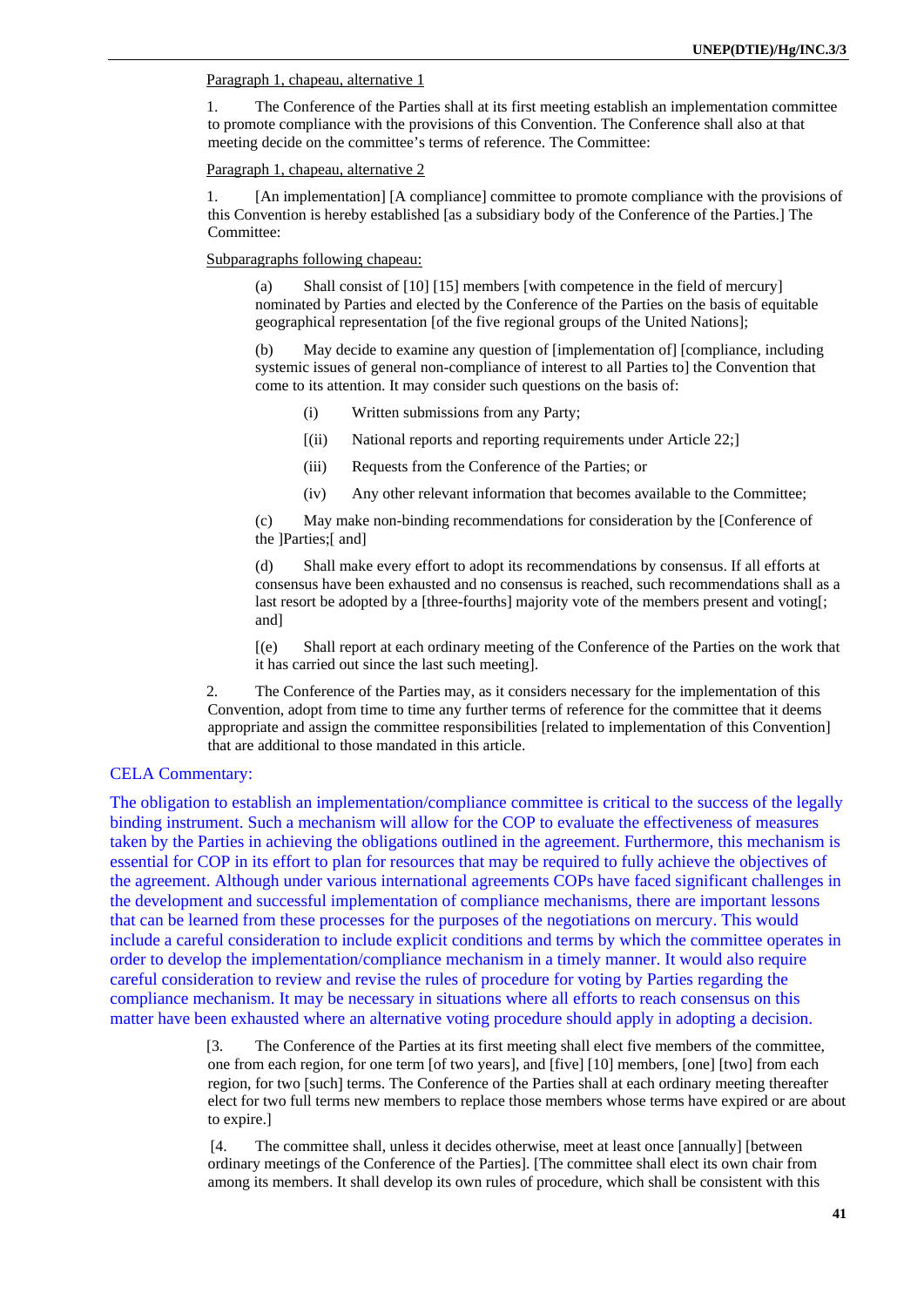article and any further terms of reference adopted by the Conference of the Parties, and which shall be submitted to the Conference of the Parties for its approval.] The Secretariat shall arrange for and service the meetings of the committee.]

## **Article 17, option 2 (Committee(s) on financial assistance, technical support, capacity-building and implementation)**

1. The Conference of the Parties shall at its first meeting establish a financial assistance, technical support

Alternative 1: , capacity building and

Alternative 2: and capacity-building committee and an

implementation committee to promote implementation of this Convention. The Conference shall also at that meeting decide on the terms of reference of the committee[s].

2. The committee[s] shall [each] consist of 25 members nominated by Parties and elected by the Conference of the Parties on the basis of equitable geographical representation.

3. The [mandate and tasks] [rules of procedure] of the committee[s] shall be [developed] [established] by the Conference of the Parties at its first meeting.

# **J. Awareness-raising, research and monitoring, and communication of information**

### **18. Information exchange**

1. Each Party shall facilitate the exchange of:

Scientific, technical, economic and legal information concerning mercury and its compounds, including toxicological, ecotoxicological and safety information [and information concerning artisanal and small-scale gold mining];

(b) Information on the reduction or elimination of the production, use, trade and release, including from unintentional sources, of mercury and mercury compounds; and

(c) Information on [socially viable] alternatives to mercury-added products, manufacturing processes in which mercury is used and activities and processes that emit or release mercury or mercury compounds, including information on the risks and economic and social costs and benefits of such alternatives.

2. Parties shall exchange the information referred to in paragraph 1 directly or through the Secretariat.

[3. Each Party shall designate a national authority for the exchange of information under this Convention, including with regard to export notifications and the consent of importing Parties under paragraph 2 of Article 4 and paragraph 2 (b) of Article 6.]

*Comment: One party at the Committee's second session and in its written submission proposed that paragraph 3 should be moved to Article 4. The paragraph may be found in this draft text in paragraph 2 bis of that article.* 

4. The Secretariat shall facilitate the exchange of information relating to the implementation of this Convention[, including information] provided by Parties, intergovernmental organizations[ and non-governmental organizations].

5. For the purposes of this Convention, information on the health and safety of humans and the environment shall not be regarded as confidential. Parties that exchange other information pursuant to this Convention shall protect any confidential information as mutually agreed.

### **19. Public information, awareness and education**

Each Party shall:

- (a) Provide the public with access to up-to-date information on:
	- (i) The health and environmental effects of mercury;
	- (ii) Alternatives to mercury;

[(iii) Domestically produced products that contain mercury and domestic processes that use mercury, and activities under way or planned to reduce or eliminate the same;]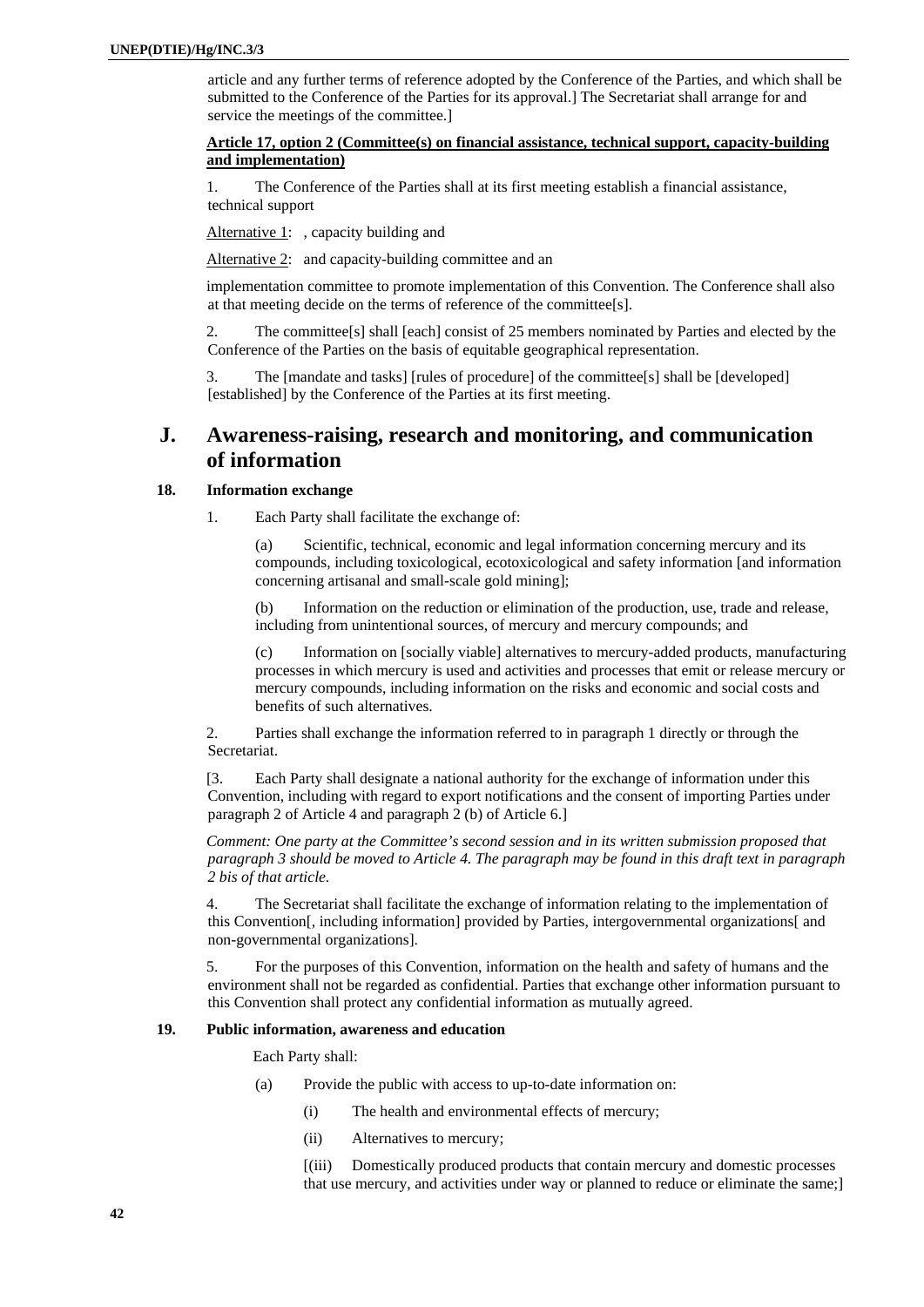[(iv) The topics identified for information exchange in paragraph 1 of Article 18;]

[(v) The results of their research, development and monitoring activities under Article 20;] [and]

[(vi) Their activities to meet their obligations under this Convention;]

(b) Promote and cooperate in education, training and public awareness related to mercury and encourage the widest possible participation in the implementation of the Convention, including that of [the World Health Organization and] non-governmental organizations [and vulnerable populations] [; and]

[(c) Give sympathetic consideration to developing mechanisms, such as pollutant release and transfer registers, for the collection and dissemination of information on estimates of the annual quantities of mercury and mercury compounds that are released or disposed of through human activities].

### **20. Research, development and monitoring**

Parties shall cooperate to develop and improve:

(a) Inventories of national[, regional and global] use, consumption and anthropogenic releases of mercury and mercury compounds;

(b) Monitoring of mercury levels in [geographically representative vulnerable populations and] environmental media, including biotic media such as fish and marine mammals[, taking] appropriate consideration of the distinction between anthropogenic and natural releases of mercury, and remobilization of mercury from historic deposition];

(c) Assessments of the impact of mercury and mercury compounds on human health and the environment, in addition to social, economic and cultural impacts, particularly in respect of vulnerable communities;

[(c) bis Harmonized methodologies for:

- [(i) Evaluating risks related to mercury and mercury compounds;]
- [(ii) Monitoring under subparagraph (b)] [; and]

[(iii) Developing inventories of use, consumption and anthropogenic releases to the environment of mercury and mercury compounds;]]

(d) Information on the environmental cycle, transport, transformation and fate of mercury and mercury compounds;

(e) Information on commerce and trade in mercury and mercury-added products; and

(f) The technical and economic availability of mercury-free products and processes[, and best available techniques and best environmental practices to reduce and monitor releases of mercury and mercury compounds].

## CELA Commentary:

This provision is supported if revisions are made to strengthen its legal language. For example, the Parties "shall cooperate" should be revised to "are required to develop and improve…" Furthermore, additional consideration should be made to including references to specific vulnerable populations (as noted in subparagraph (b) and (c)), such as indigenous communities, communities with people of low income, workers and northern communities where mercury deposition is expected to be elevated. This obligation should also include consideration of biomonitoring activities.

Currently, the obligation does not indicate if efforts for research and monitoring would include participation by civil society. It is critical for successful implementation of the legal agreement to ensure effective and transparent participation by members of civil society in the research and monitoring activities. Time and time again, members of civil society have contributed effectively to the global efforts in awareness raising and implementation activities as demonstrated in other international agreements including the Stockholm Convention on POPs, Rotterdam Convention and Basel Convention. Given this level of experience, it would be a significant gap in the legally binding instrument on mercury if the contributions and participation of civil society are not integrated and enhanced in this instrument. Furthermore, the obligation should also recognize the importance of information gathered and submitted by indigenous communities on these matters.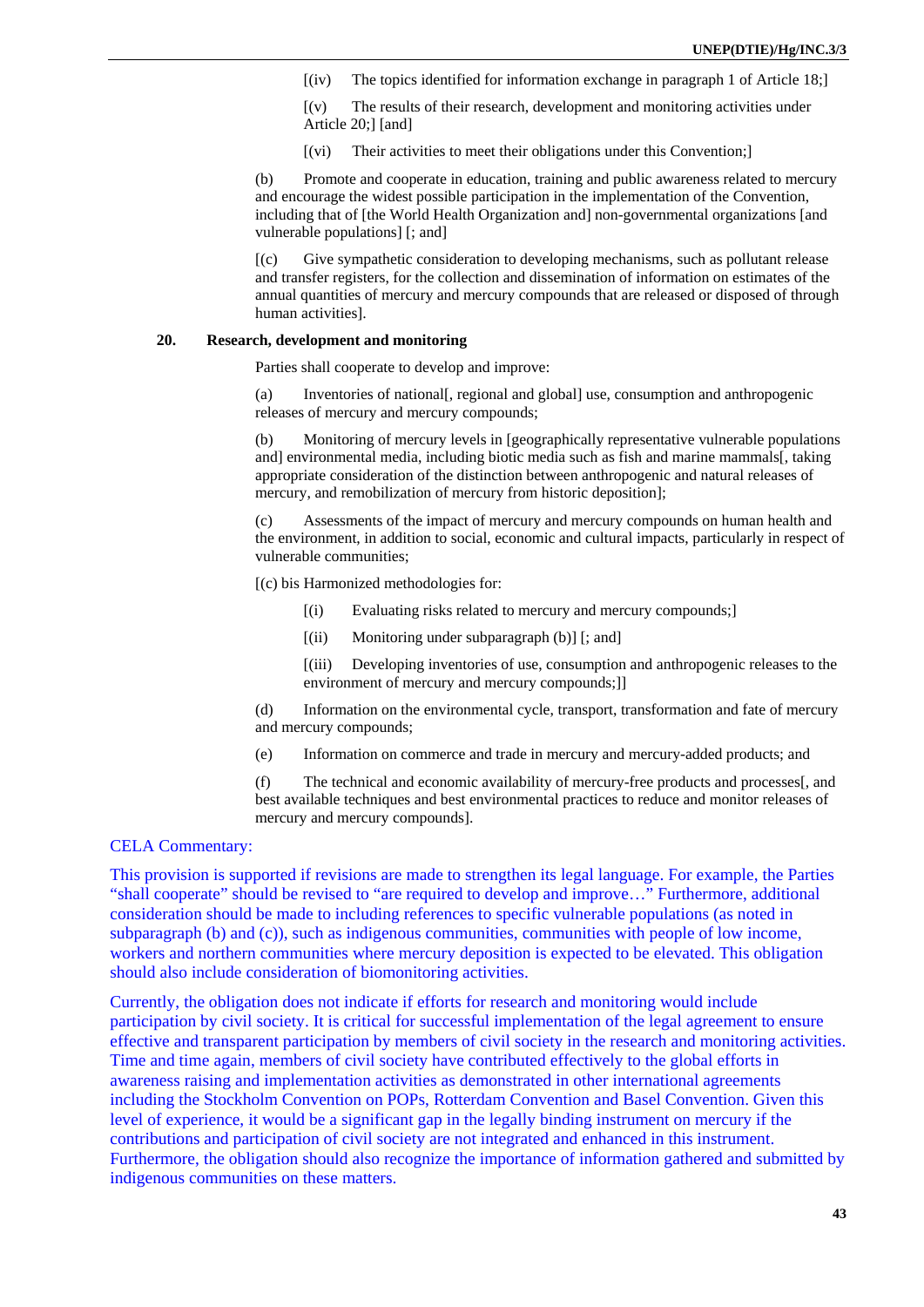# **[20 bis. Health aspects**

To protect those who are most vulnerable to the health impacts of mercury, the Parties shall:

(a) Promote health studies with risk management plans, focusing on the most vulnerable populations;

(b) Forge closer ties with the World Health Organization and the International Labour Organization in respect of technical cooperation and capacity-building;

(c) Promote access to health care by vulnerable populations as part of their efforts to prevent exposure to mercury pollution and rehabilitate contaminated sites;

(d) Disseminate information on and promote awareness of the routes of exposure to mercury, including through ingestion of food, exposure to contaminated sites, occupational exposure and other means;

(e) Consider the preventive aspects of occupational health and assistance to concerned workers;

(f) Promote cooperation, scientific research and information exchange, including on viable social and economic alternatives to the use of mercury and mercury compounds in the health sector;

(g) Support developing countries in the use of biomonitoring systems and harmonized systems to measure mercury accumulation; and

(h) Provide, in the case of developed country Parties, technical and financial resources to support activities under this article.]

## CELA Commentary:

CELA welcomes the inclusion of proposed paragraph 20bis in bracketed text. We strongly support the intentions outlined in this paragraph to focus on the health aspects related to mercury. However, the proposed text should be revised to strengthen the provisions of this paragraph and establish closer linkages to the benefits to be gained from other provisions aiming to seek the reduction, with ultimate elimination of, mercury in specific processes contained in the legally binding agreement on mercury.

Some suggestions include:

1) emphasize the importance of protecting vulnerable populations, which should include noting the following vulnerable groups: indigenous communities, people in low income communities, workers, children and developing foetuses. This should be recognized in this paragraph as well as in the Preambular paragraph at the onset of the negotiating text.

2) take note that other international agencies such as the Human Rights Council should be encouraged to contribute in the negotiating process and in the implementation of the legally binding instrument to ensure that universal human rights are protected.

3) require the identification, promotion and adoption of safe alternatives to processes and products containing or releasing mercury for the protection of human health.

4) in efforts to promote capacity building, this paragraph should also include the following language: "engage and seek the participation of representatives from civil society, including stakeholders such as labour, health , environment, and indigenous groups in aspects of implementation of the legally binding instrument on mercury. Each of these vulnerable populations will provide valuable contributions in the matter of promoting human health."

5) apply stronger requirements for applying and implementing preventative measures in the occupational setting.

6) In subparagraph (c), expand the provision by adding the following language "and that have been exposed to mercury", which is an equally important aspect of human health.

6) the role of the health sector as outlined in subparagraph (f) should be further expanded to outline activities and role that the health sector should undertake to contribute to achieving the objectives of the proposed legal agreement on mercury.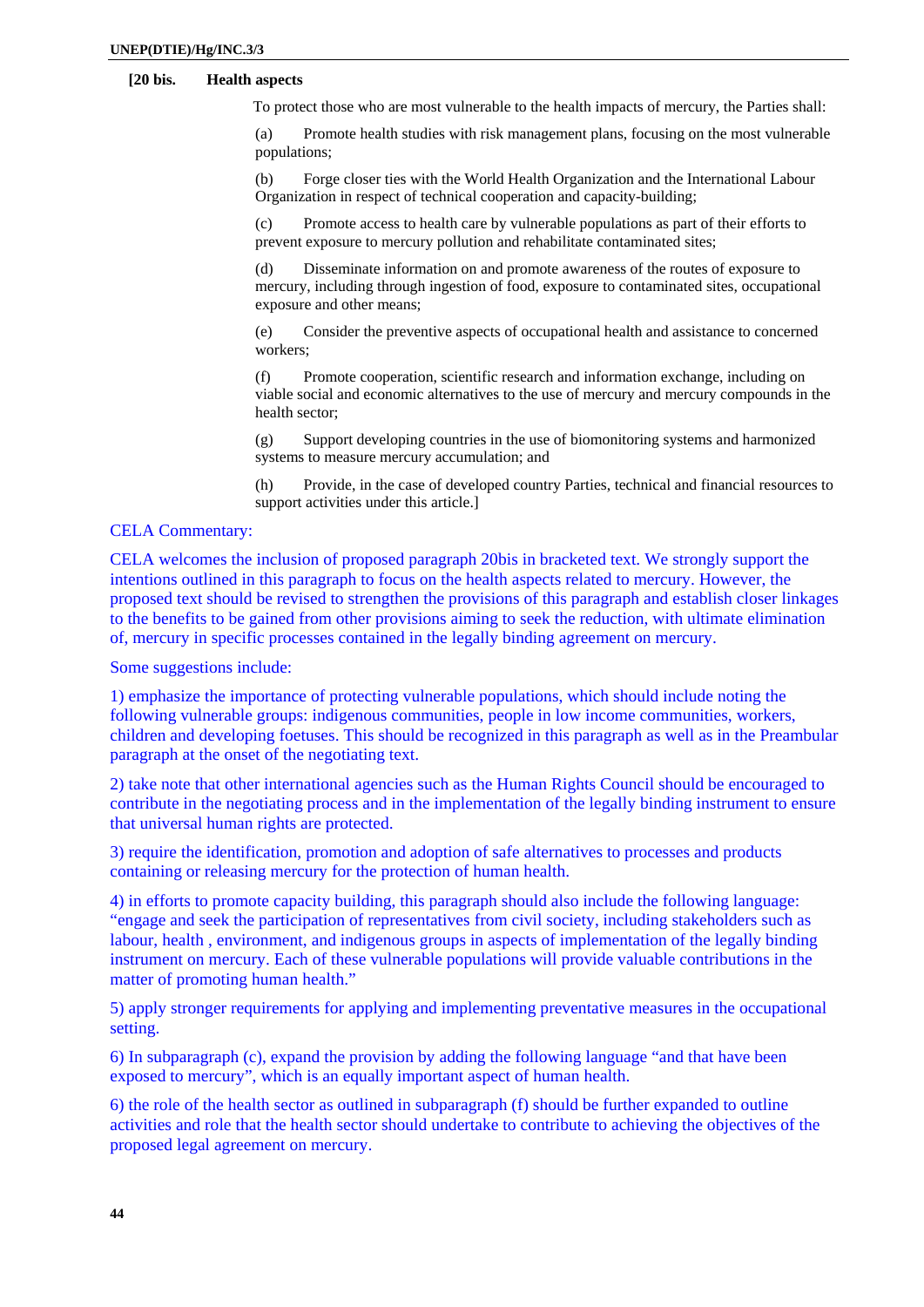7) the proposed subparagraphs (g) and (h) should be expanded to include countries with economies in transition.

# **21. Implementation plans**

### **Article 21, option 1**

[0/. The Conference of the Parties at its [first] meeting shall develop a menu-based template to which Parties may refer in their development of implementation plans under this article.]

1. Each Party [in a position to do so] [may] [shall]:

(a) Develop and execute a plan for meeting its obligations under this Convention[, based on the template developed under paragraph  $\emptyset$  and according to its specific situation];

(b) Declare its intentions in respect of the plan referred to in subparagraph (a) by submitting a notification to the Secretariat not later than [two years after] the date of entry into force of this Convention for it;

(c) Transmit its implementation plan to the Conference of the Parties within [one] [three] year[s] of the date on which [this Convention enters into force for it] [it submits its notification to the Secretariat];

(d) Review and update its implementation plan periodically and in a manner to be specified by a decision of the Conference of the Parties; and

(e) Include its reviews under subparagraph (d) in its reports submitted pursuant to Article 22.

2. Parties shall, where appropriate, consult their national stakeholders to facilitate the development, implementation, review and updating of their implementation plans, and may cooperate directly or through global, regional and subregional organizations.

[3. The Conference of the Parties shall review and evaluate implementation plans transmitted by developing-country Parties pursuant to subparagraph (c) of paragraph 1 and shall endorse the provision of financial resources through the financial mechanism of this Convention sufficient to fund those activities set out in such implementation plans that are aimed at compliance with the obligations established under this Convention. Such implementation plans may include any national action plans required under Annex D[, E] or [F] [G.alt].]

## CELA commentary:

CELA supports the intent to require implementation plans by Parties. The obligation would be strengthened by considering the following revisions:

1) Adopt the word "shall" rather than "may" in Paragraph 1.

2) Subparagraph (c) may be dependant on the declaration required in subparagraph (b). Hence, we would propose that implementation plans be a mandatory provision and eliminate the requirement for a declaration.

3) Implementation plans should be reviewed and updated within a specified time period of every two years, at a minimum. These reviews and updates should include effective stakeholder engagement.

4) In paragraph 2, the words "where appropriate" should be deleted.

5) The proposed paragraph 3, which is in bracketed text, requires additional discussion. The linkages to the issue of compliance and access to financial resources may create obstacles for developing countries and countries with economies in transition to developing their implementation plans. Will financial resources be made available for these countries prior to implementation plan development or will the first opportunity for accessing financial resources be at the stage of developing such plans? What measures will the COP apply to review the implementation plans for consideration of support for financial resources?

### **Article 21, option 2**

1. No later than five years after the entry into force of this instrument Parties shall devise implementation plans with a view to complying with their obligations under this Convention;

2. Parties shall consider updating their implementation plans taking into account, among other things, the findings of studies and scientific and technical developments;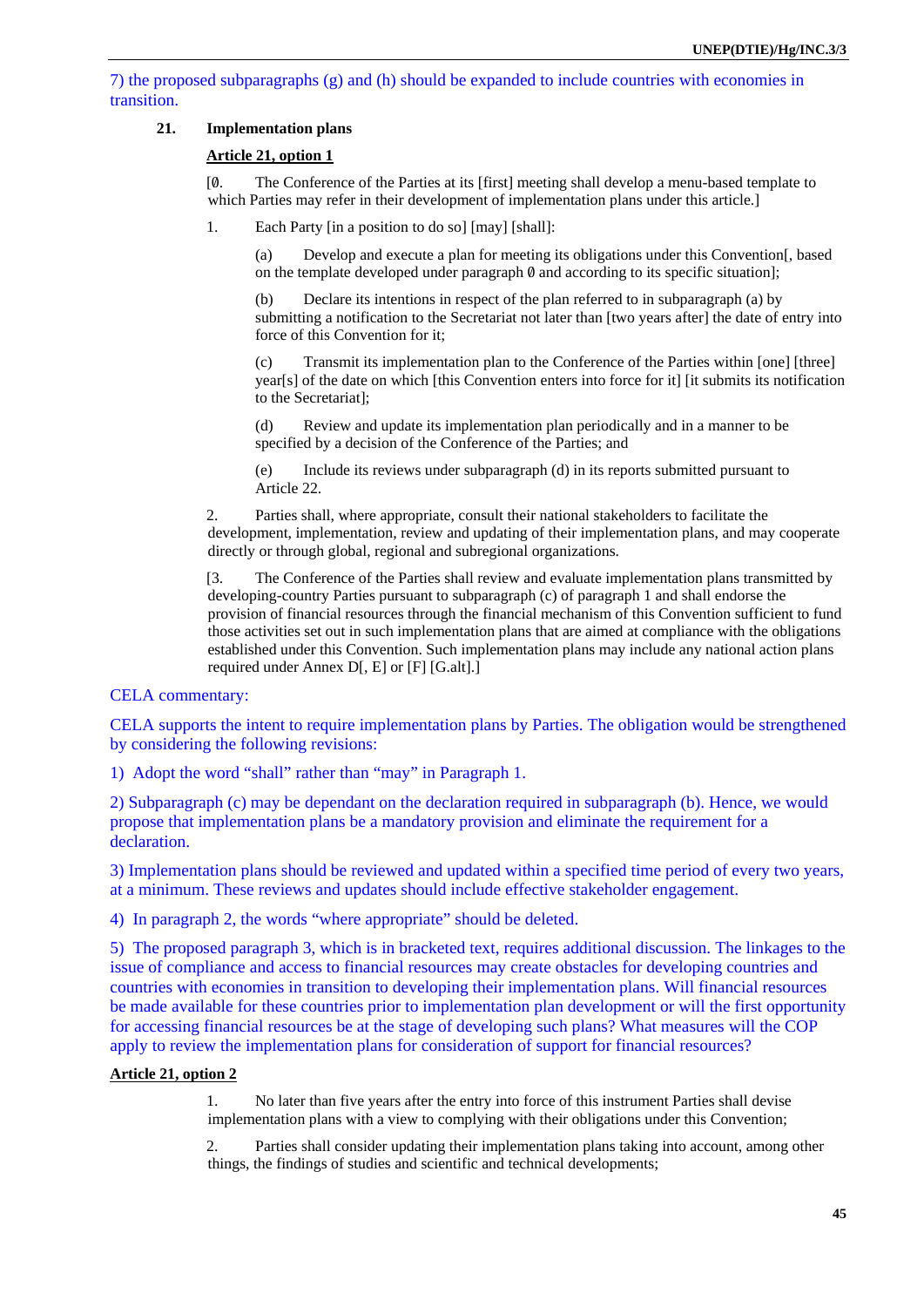3. The Conference of the Parties at its [X] meeting shall determine the criteria for drafting and updating implementation plans; and

4. The measures envisaged in the preceding paragraphs shall be implemented taking into account Parties' social and economic conditions, and compliance shall be subject to the mobilization of sufficient, predictable and appropriate financial resources, technology transfer and the provision of cooperation as required for capacity-building in Parties in accordance with their own assessments of their needs and priorities.

### CELA Commentary:

CELA does not support option 2 to Article 21.

### **22. Reporting**

## **Article 22, option 1**

1. Each Party shall report to the Conference of the Parties on the measures that it has taken to implement the provisions of this Convention and on the effectiveness of such measures in meeting the objectives of the Convention.

- 2. Each Party shall provide to the Secretariat, where applicable:
	- (a) Mercury supply data as specified in Article 3;

(b) Statistical data on its total quantities of mercury and mercury compounds imported or exported under Articles 5 and 6, including the States from which it has imported mercury and mercury compounds and the States to which it has exported mercury and mercury compounds;

(c) Statistical data on its manufacture, distribution in commerce and sale of mercury-added products listed in Annex C, in addition to its export of such products;

[(c) bis Customs codes assigned by the World Customs Organization under the Harmonized Commodity Description and Coding System, where they are available, when referencing mercury and mercury compounds or mercury-added products in statistical data provided pursuant to subparagraphs (b) and (c);]

(d) Information on its progress in reducing, and where feasible eliminating, atmospheric emissions and releases of mercury and mercury compounds as required under [Articles 10 and 11] [Article 11.alt];

(e) Information on its provision of financial and technical cooperation as required under Articles 15 and 16;

- (f) Reviews of the progress of its implementation plan under Article 21; and
- (g) Any other information, data or reports required by the provisions of this Convention.

3. Such reporting shall be at periodic intervals and in a format to be decided by the Conference of the Parties at its first meeting, taking into account the desirability of coordinating reporting formats and processes with those of other relevant chemicals and wastes conventions.

### **Article 22, option 2**

1. Each Party shall prepare national reports on its progress in applying the provisions of this Convention, taking into account the contents of its implementation plan.

2. The Conference of the Parties shall determine criteria for the submission and review of implementation reports and shall identify appropriate means of implementation to enable countries to step up their efforts to apply the provisions of this Convention.

3. The measures envisaged in this article shall be implemented taking into account the Parties' social and economic conditions, and their compliance shall be subject to the mobilization of sufficient, predictable and appropriate financial resources, technology transfer and the provision of cooperation as required for capacity-building in Parties in accordance with their own assessments of their needs and priorities.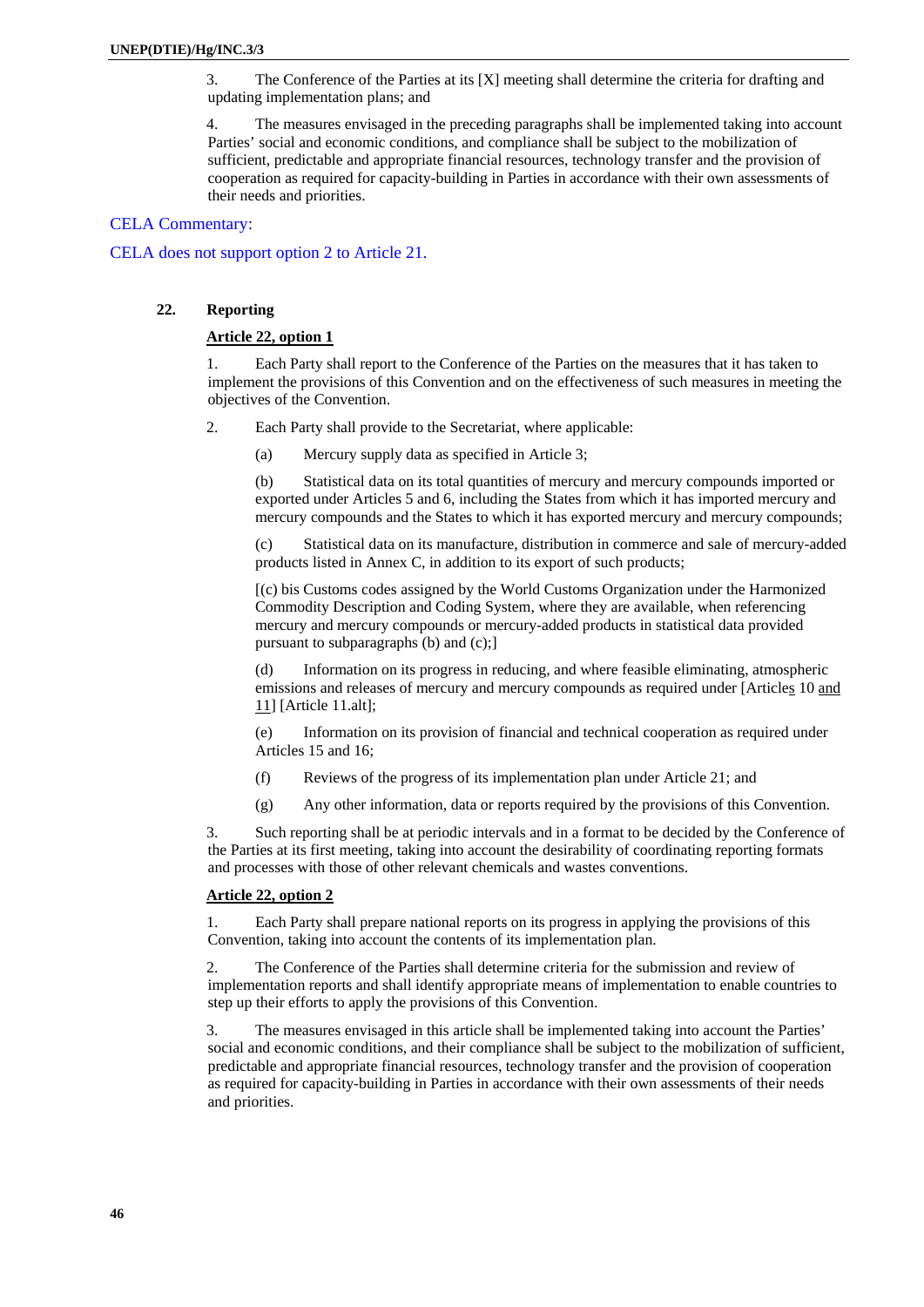### **23. Effectiveness evaluation**

1. Beginning four years after the date of entry into force of this Convention, and periodically thereafter at intervals to be decided by the Conference of the Parties, the Conference shall evaluate the effectiveness of this Convention.

2. The evaluation shall be conducted on the basis of available scientific, environmental, technical[, financial] and economic information, including:

(a) Reports and other monitoring information provided to [or obtained by] the Conference of the Parties[, including trends in mercury levels observed in biotic media and vulnerable populations];

(b) National reports submitted pursuant to Article 22; [and]

(c) [Implementation] [Compliance] information and recommendations provided pursuant to Article 17[; and]

[(d) Reports and other relevant information on the operation of the financial assistance, technology transfer and capacity-building arrangements put in place under this Convention].

[3. To facilitate the evaluation, the Conference of the Parties at its first meeting shall [adopt effectiveness evaluation criteria and indicators, and shall] initiate the [development of a harmonized global monitoring plan and the] establishment of arrangements to provide itself with comparable[, cost-effective] monitoring data on the presence and movement of mercury [and mercury compounds] in the environment, in addition to their regional and global environmental transport and fate[, based on the establishment of appropriate core media]. These arrangements:

(a) Should be implemented by the Parties on a regional basis when appropriate, in accordance with their technical and financial capabilities, using existing monitoring programmes and mechanisms [from other multilateral environmental agreements] to the extent possible and promoting harmonization of approaches;

(b) May be supplemented where necessary, taking into account the differences between regions and their capabilities to implement monitoring activities;

[(c) Should include information on natural versus anthropogenic emissions and releases and climate effects on the presence of mercury and its speciation];

[(d) Should integrate monitoring results and transport models to facilitate the interpretation of trends;] and

 (e) Shall include reports to the Conference of the Parties on the results of the monitoring activities on a regional and global basis at intervals to be specified by the Conference of the Parties.

# CELA Commentary:

CELA supports the need for effectiveness evaluation for this legally binding instrument. However, the proposed provisions should be revised to enable stakeholders and observers to engage effectively in all phases of the process to determine effectiveness evaluation. This is currently absent from the proposed text.

The proposed provisions also include a timeframe of 4 years. This timeframe may be too long and should be shortened to 2 years.

It will be critical that the first COP is successful in establishing the framework for the effectiveness evaluation. It is essential for the COP to commit to the establishment of a strong foundation for conducting effectiveness evaluation early in the implementation phase of the agreement. The countries should spend the time during these negotiations to establish clear guidelines and principles in the body of this agreement that will instruct the subgroup of the Conference identified to undertake this work and present it for consideration by the COP.

In addition, paragraph 2 should be expanded to include other sources of information for the review of effectiveness evaluation, for example, include specific reference to monitoring programs such as inventories for releases, uses and supply sources of mercury and products containing mercury.

Paragraph 3, currently in brackets, includes some useful elements that could be integrated in the previous paragraphs. These include reference to a global monitoring plan and effectiveness evaluation criteria. However, several of the proposed subparagraphs may contribute to the weakening of these elements. For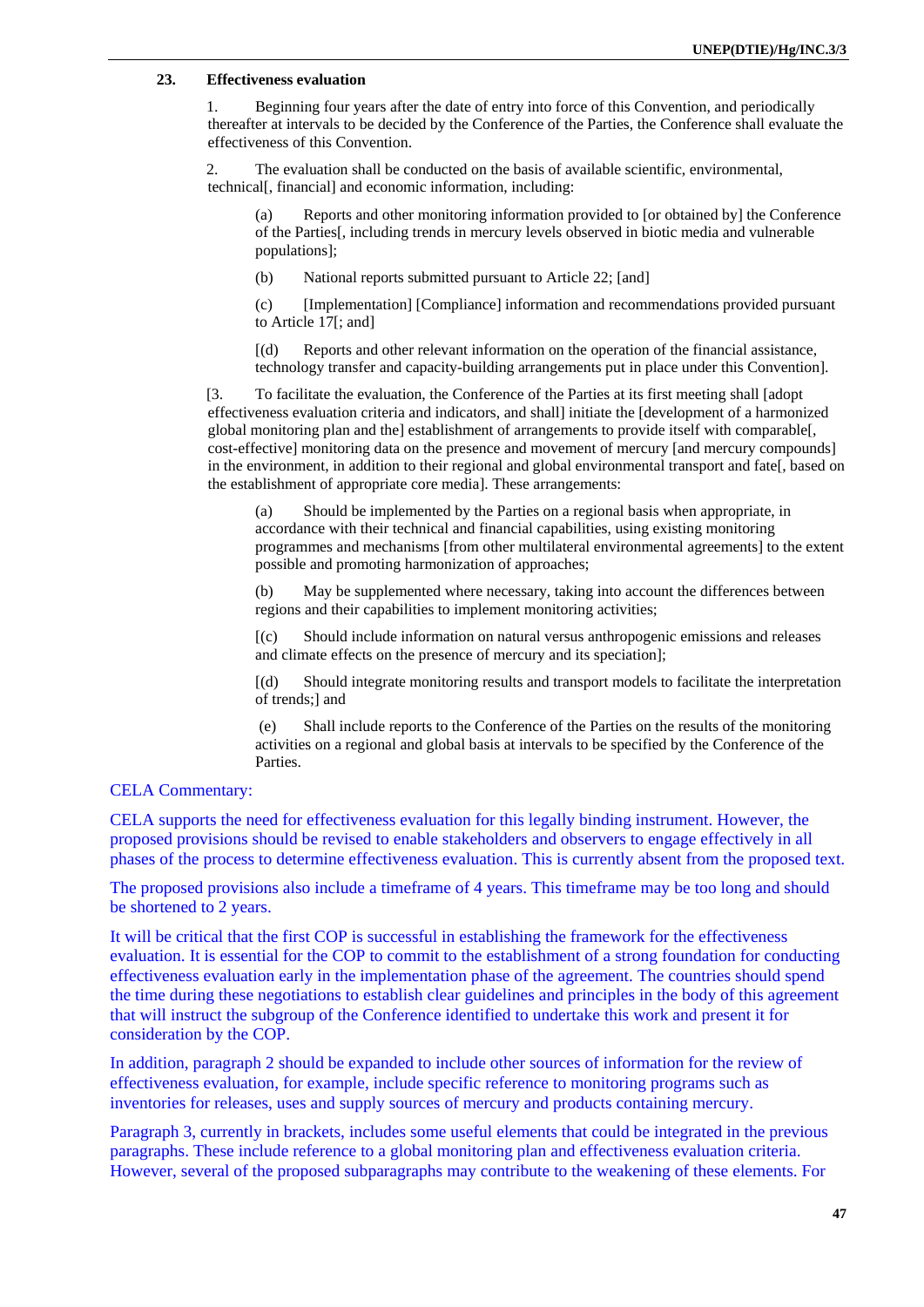### **UNEP(DTIE)/Hg/INC.3/3**

example, in subparagraph (a) the focus is on regional activities that will be undertaken based on technical and financial capabilities. No proposal is included to demonstrate how these regional efforts will be compared. Furthermore, the proposed subparagraph (a) also includes the use of words "to the extent possible and promoting harmonization of approaches," also limiting the scope of this provision. This may be a hindrance to countries that may not have a framework in place to monitor mercury levels at any level. Finally, what is meant by harmonize in this context?

# **K. Institutional arrangements**

# **24. Conference of the Parties**

1. A Conference of the Parties is hereby established.

2. The first meeting of the Conference of the Parties shall be convened by the Executive Director of the United Nations Environment Programme no later than one year after the entry into force of this Convention. Thereafter, ordinary meetings of the Conference of the Parties shall be held at regular intervals to be decided by the Conference.

3. Extraordinary meetings of the Conference of the Parties shall be held at such other times as may be deemed necessary by the Conference, or at the written request of any Party provided that the request is supported by at least one third of the Parties.

4. The Conference of the Parties shall by consensus agree upon and adopt at its first meeting rules of procedure and financial rules for itself and any subsidiary bodies, in addition to financial provisions governing the functioning of the Secretariat.

5. The Conference of the Parties shall keep under continuous review and evaluation the implementation of this Convention. It shall perform the functions assigned to it by the Convention and, to that end, shall:

(a) Establish such subsidiary bodies as it considers necessary for the implementation of the Convention;

(b) Cooperate, where appropriate, with competent international organizations and intergovernmental and non-governmental bodies;

(c) Regularly review all information made available to it and to the Secretariat pursuant to Article 22;

[(c) bis Review, evaluate and endorse the national implementation plans submitted by Parties pursuant to Article 21;]

(d) Consider any recommendations submitted to it by the [Implementation] [Compliance] Committee; [and]

(e) Consider and undertake any additional action that may be required for the achievement of the objectives of the Convention[; and]

[(f) Review Annexes C and D every [five] years, taking into account recent technical and economic developments, with a view

Alternative 1 (applying to option 2 of Article 6 and option 2 of paragraph 1 of Article 7)

to reducing within a specified time limit the number of generally applicable exemptions set out in these annexes or restricting the duration of such exemptions.

Alternative 2 (applying to options 1 and 3 of Article 6 and options 1 and 3 of paragraph 1 of Article 7)

to, within a specified time limit, adding further products and manufacturing processes to these annexes or restricting the number and duration of the exemptions set out therein.

Final sentence of subparagraph (f)

Following each such review the Conference of the Parties may decide to amend the annexes accordingly, in accordance with the provisions of Article 28.]

6. The United Nations, its specialized agencies and the International Atomic Energy Agency, in addition to any State not a Party to this Convention, may be represented at meetings of the Conference of the Parties as observers. Any body or agency, whether national or international, governmental or non-governmental, that is qualified in matters covered by the Convention and has informed the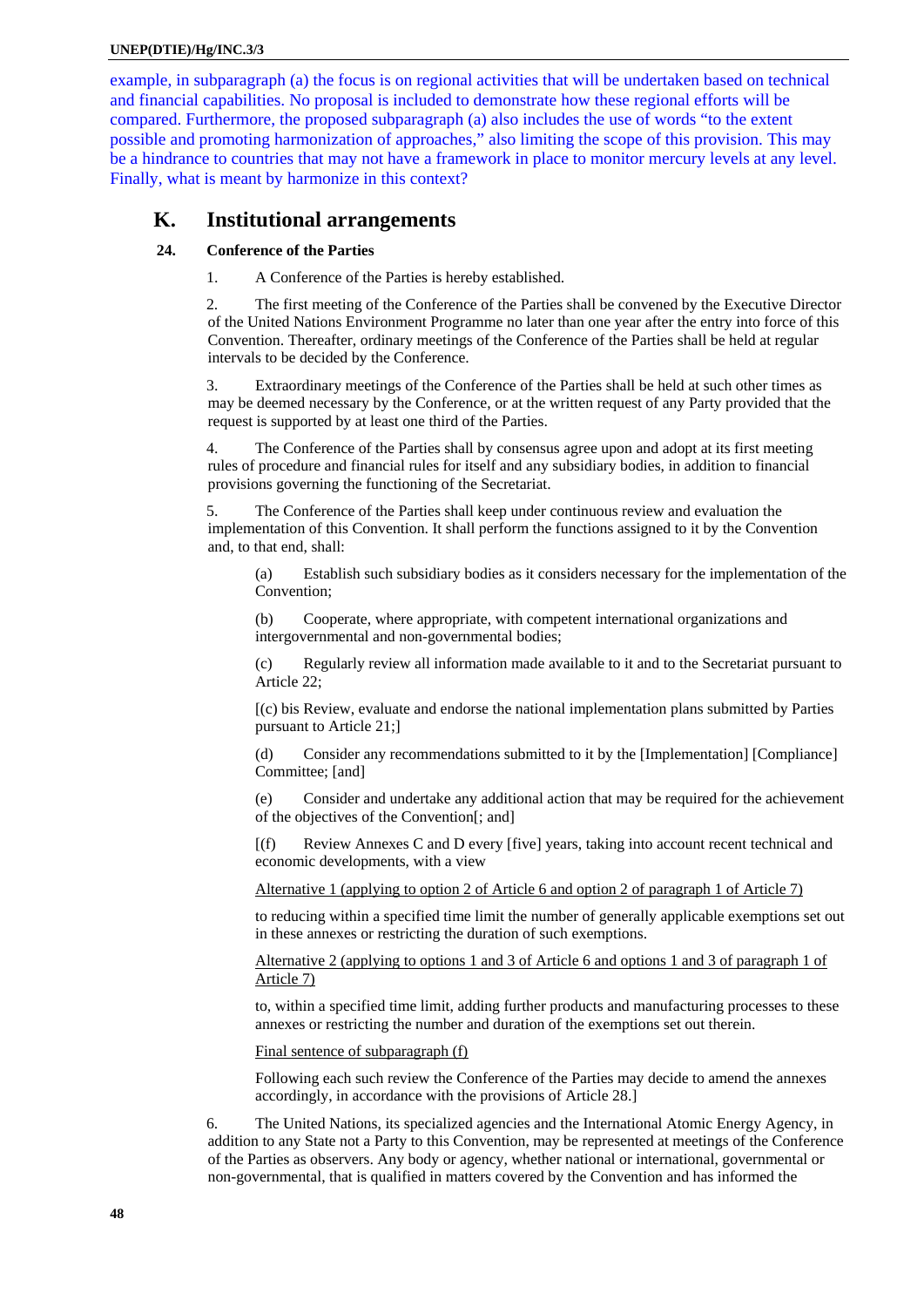Secretariat of its wish to be represented at a meeting of the Conference of the Parties as an observer may be admitted unless at least one third of the Parties present object. The admission and participation of observers shall be subject to the rules of procedure adopted by the Conference of the Parties.

### **25. Secretariat**

- 1. A secretariat is hereby established.
- 2. The functions of the Secretariat shall be:

(a) To make arrangements for meetings of the Conference of the Parties and its subsidiary bodies and to provide them with services as required;

(b) To facilitate assistance to Parties, particularly developing-country Parties and Parties with economies in transition, on request, in the implementation of this Convention;

(c) To coordinate, as appropriate, with the secretariats of relevant international bodies, particularly other chemicals and wastes conventions;

(d) To assist Parties in the exchange of information related to the implementation of this Convention;

(e) To prepare and make available to the Parties periodic reports based on information received pursuant to Articles 17 and 22 and other available information;

(f) To enter, under the overall guidance of the Conference of the Parties, into such administrative and contractual arrangements as may be required for the effective discharge of its functions; and

(g) To perform the other secretariat functions specified in this Convention and such other functions as may be determined by the Conference of the Parties.

3. The secretariat functions for this Convention shall be performed by the Executive Director of the United Nations Environment Programme, unless the Conference of the Parties decides, by a [X] majority of the Parties present and voting, to entrust the secretariat functions to one or more other international organizations.

4. [The Conference of the Parties, in consultation with appropriate international bodies, may provide for enhanced] [Building on the enhanced cooperation and coordination between the secretariats of the Basel, Rotterdam and Stockholm conventions, possibilities for cooperation and coordination between the Secretariat and the secretariats of other chemicals and wastes conventions[ and instruments shall be explored and used to the greatest extent possible. The Conference of the Parties, in consultation with appropriate international bodies, may provide further guidance on this matter].

# CELA Commentary:

CELA believes that this paragraph is necessary with a slight modification. The paragraph should ensure that efforts to coordinate between international bodies are undertaken in order to strengthen the ability of Parties to achieve effectively the objectives set out in the legally binding instrument.

### **[25 bis. Expert bodies**

*Comment: Two parties in their written submissions proposed that the new draft text should provide for the establishment of an expert body that would advise the Conference of the Parties regarding the implementation, review or further development of the mercury instrument. These proposals are presented below.* 

### **Option 1 (Committee on technological progress)**

1. A Committee on Technological Progress is hereby established as a subsidiary body of the Conference of the Parties to provide it with assessments of existing and alternative technologies that may reduce the use of mercury in products and processes and unintended releases of mercury and mercury compounds. The Committee shall base its assessments on available scientific, health, environmental, technical and economic information. The Committee shall submit a report to the Conference of the Parties at its second meeting, and thereafter at each ordinary meeting, unless the Conference decides otherwise.

2. The Committee shall be multidisciplinary and open to the participation of all Parties. It shall comprise government representatives competent in relevant fields of expertise and observers.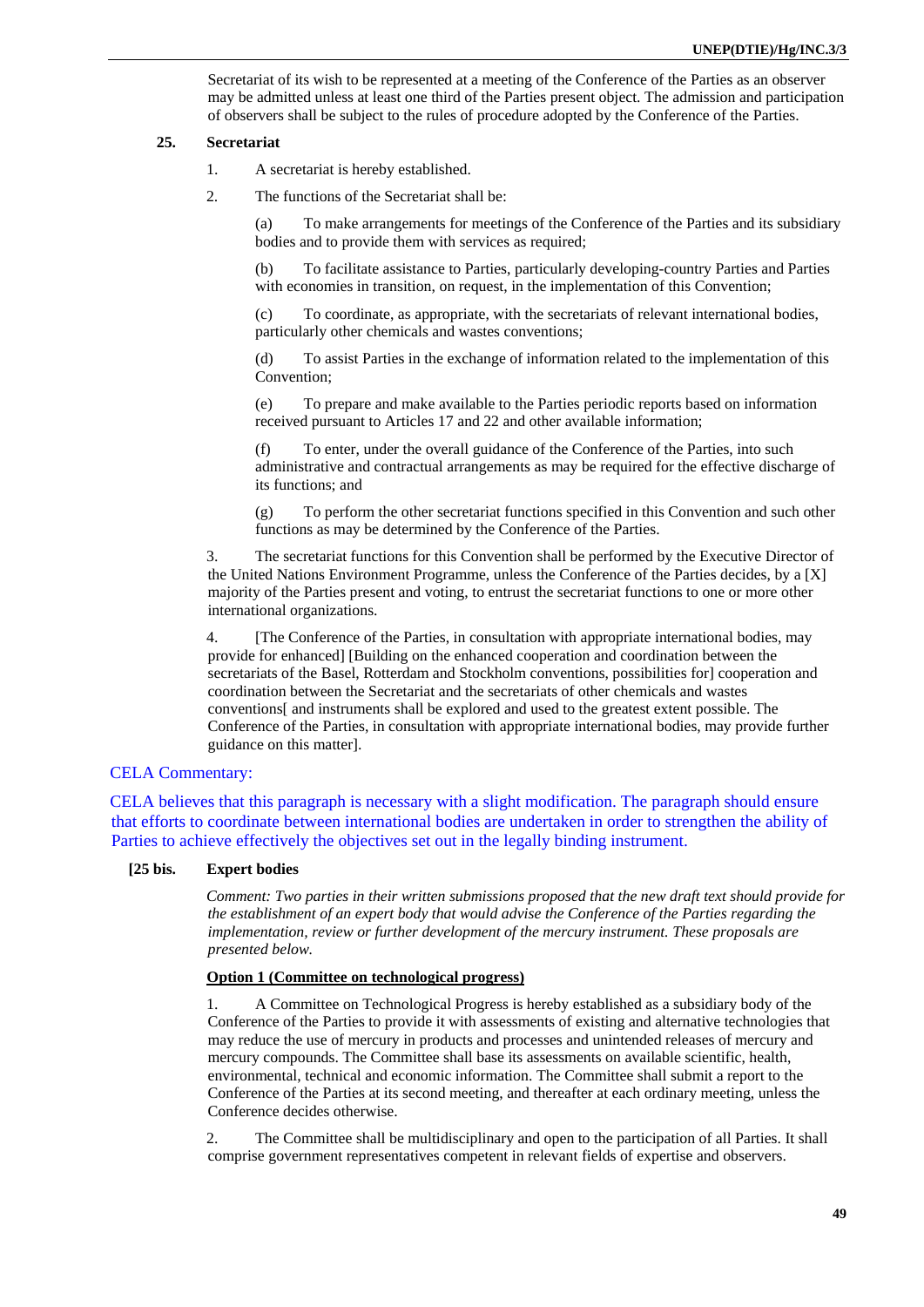3. The Conference of the Parties shall decide at its first meeting on the Committee's terms of reference.

## CELA Commentary:

This option is preferable because it would be established sooner and has clearer language. Additional details and scope of work for the committee should be included in this obligation to provide the necessary elements and framework by which the committee will operate. Canada should use the POPs Review Committee under the Stockholm Convention as a model for this committee. The POPs Review Committee has proven to be effective and successful in making progress towards implementation of the Stockholm Convention as well as expanding the scope of the Stockholm Convention to address additional POPs. Similarly, the technology committee could offer constructive recommendations to Parties on important matters such as alternatives. Finally, the role of civil society in these technical committees should be explicit; the absence of such involvement would severely put into question the accountability and transparency of the committee.

## **Option 2 (Expert body for scientific, environmental, technical and economic issues)**

The Conference of the Parties shall, at its first meeting, decide on an appropriate body of experts qualified to assist it in its tasks, in particular those referred to in Articles 8, 11–13, 23 and 28, by assessing the matters related to those tasks on the basis of scientific, environmental, technical and economic information. The Conference of the Parties shall determine the composition and terms of reference of the body of experts. The body of experts shall report its conclusions to the Conference of the Parties one year after having been convened, and thereafter according to its terms of reference.]

# **L. Settlement of disputes**

### **26. Settlement of disputes**

1. Parties shall seek a settlement of any dispute between them concerning the interpretation or application of this Convention through negotiation or other peaceful means of their own choice.

2. When ratifying, accepting, approving or acceding to this Convention, or at any time thereafter, a Party that is not a regional economic integration organization may declare in a written instrument submitted to the Depositary that, with regard to any dispute concerning the interpretation or application of the Convention, it recognizes one or both of the following means of dispute settlement as compulsory in relation to any Party accepting the same obligation:

- (a) Arbitration in accordance with procedures set out in Part I of Annex J; and
- (b) Submission of the dispute to the International Court of Justice.

3. A Party that is a regional economic integration organization may make a declaration with like effect in relation to arbitration in accordance with the procedures referred to in paragraph 2 (a).

4. A declaration made pursuant to paragraph 2 or paragraph 3 shall remain in force until it expires in accordance with its terms or until three months after written notice of its revocation has been deposited with the Depositary.

5. The expiry of a declaration, a notice of revocation or a new declaration shall in no way affect proceedings pending before an arbitral tribunal or the International Court of Justice unless the parties to the dispute otherwise agree.

6. If the parties to a dispute have not accepted the same procedure pursuant to paragraph 2 or paragraph 3 and if they have not been able to settle their dispute through the means mentioned in paragraph 1 within 12 months following notification by one Party to another that a dispute exists between them, the dispute shall be submitted to a conciliation commission at the request of any party to the dispute. The conciliation commission shall [render a report with recommendations] [make proposals for a resolution of the dispute]. Additional procedures relating to the conciliation commission are set out in Part II of Annex J.

*Comment: Part IX of the elements paper referenced but for reasons of economy did not contain texts for the arbitration and conciliation procedures. These appear in this new draft text in Parts I and II of Annex J. They are reproduced from document UNEP(DTIE)/Hg/INC.1/7, which was prepared by the secretariat for the Committee's first session. The brackets that appear in Annex J reflect views expressed in a party's written submission.*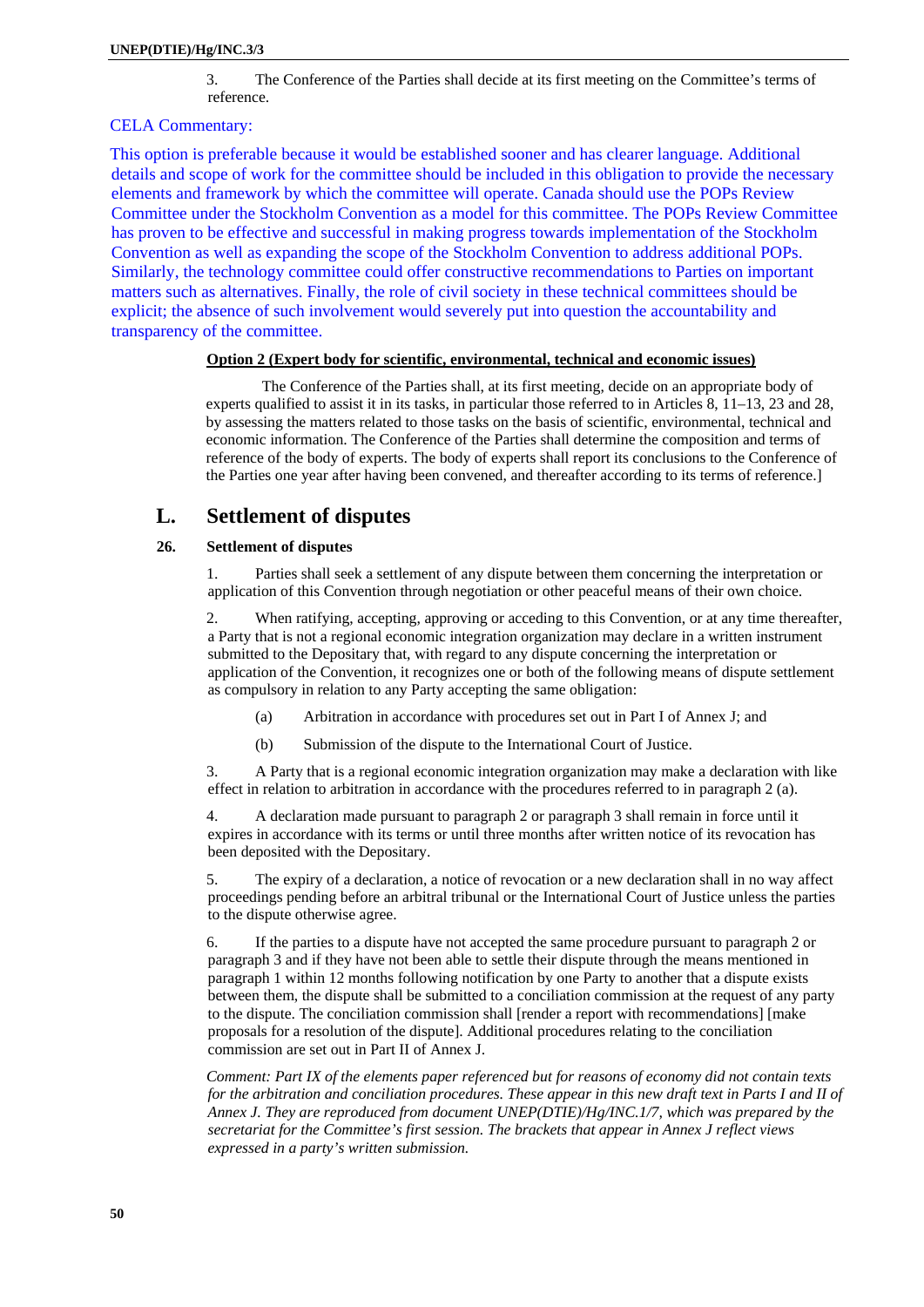# **M. Further development of the Convention**

# **27. Amendments to the Convention**

1. Amendments to this Convention may be proposed by any Party[, but no earlier than X years after the entry into force of this Convention]. [Such amendments shall not prejudice the interests of any Party to this Convention.]

## CELA Commentary:

CELA does not support the bracketed text which states: "[Such amendments shall not prejudice the interests of any Party to this Convention.]". The interests of Parties will focus on maintaining the continued use of mercury and subsequent anthropogenic emissions, as it is the most economically feasible option in many cases. Economic interests should not take priority over environmental integrity and human health. Rather, additional emphasis and incentives are required to achieve the success needed to protect health and environment from mercury, including the promotion of the identification and implementation of alternatives to mercury in products or processes.

> 2. Amendments to this Convention shall be adopted at a meeting of the Conference of the Parties. The text of any proposed amendment shall be communicated to the Parties by the Secretariat at least six months before the meeting at which it is proposed for adoption. The Secretariat shall also communicate the proposed amendment to the signatories to this Convention and, for information, to the Depositary.

> 3. The Parties shall make every effort to reach agreement on any proposed amendment to this Convention by consensus. [If all efforts at consensus have been exhausted, and no agreement reached, the amendment shall as a last resort be adopted by a X majority vote of the Parties present and voting at the meeting.]

## CELA Commentary:

## CELA supports the removal of brackets around this text. This would be in keeping with previous CELA comments regarding the development of a compliance mechanism under this legally binding instrument.

4. The adopted amendment shall be communicated by the Depositary to all Parties for ratification, acceptance or approval.

5. Ratification, acceptance or approval of an amendment shall be notified to the Depositary in writing. An amendment adopted in accordance with paragraph 3 shall enter into force for the Parties having accepted it on the ninetieth day after the date of deposit of instruments of ratification, acceptance or approval by at least [three-fourths] of the [number of] Parties[ at the time at which the amendment was adopted]. Thereafter, the amendment shall enter into force for any other Party on the ninetieth day after the date on which that Party deposits its instrument of ratification, acceptance or approval of the amendment.

#### **28. Adoption and amendment of annexes**

1. Annexes to this Convention shall form an integral part thereof and, unless expressly provided otherwise, a reference to this Convention constitutes at the same time a reference to any annexes thereto.

2. Any additional annexes adopted after the entry into force of this Convention shall be restricted to procedural, scientific, technical or administrative matters.

3. The following procedure shall apply to the proposal, adoption and entry into force of additional annexes to this Convention:

(a) Additional annexes shall be proposed and adopted according to the procedure laid down in paragraphs 1–3 of Article 27;

(b) Any Party that is unable to accept an additional annex shall so notify the Depositary, in writing, within one year from the date of communication of the adoption of the additional Annex by the Depositary. The Depositary shall without delay notify all Parties of any such notification received. A Party may at any time withdraw a previous notification of non-acceptance in respect of an additional annex and the annex shall thereupon enter into force for that Party subject to subparagraph (c); and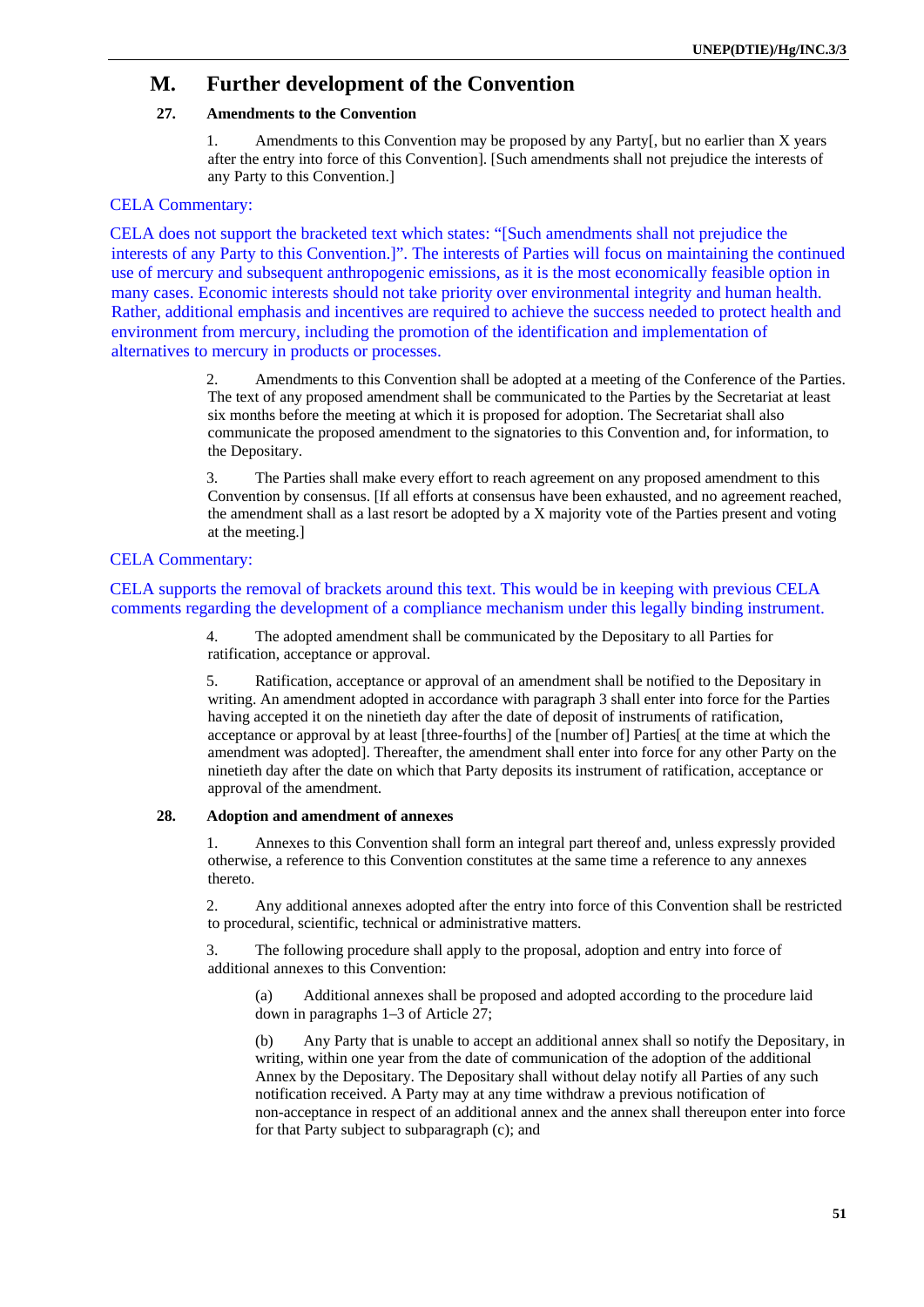(c) On the expiry of one year from the date of the communication by the Depositary of the adoption of an additional annex, the annex shall enter into force for all Parties that have not submitted a notification in accordance with the provisions of subparagraph (b).

4. The proposal, adoption and entry into force of amendments to annexes to this Convention shall be subject to the same procedures as for the proposal, adoption and entry into force of additional annexes to the Convention[, except that an amendment to [Annex X] shall not enter into force with regard to any Party that has made a declaration with regard to amendment of [that Annex] [those Annexes] in accordance with paragraph 5 of Article 31, in which case any such amendment shall enter into force for such a Party on the ninetieth day after the date it has deposited with the Depositary its instrument of ratification, acceptance, approval or accession with respect to such amendment.]

5. If an additional annex or an amendment to an annex is related to an amendment to this Convention, the additional annex or amendment shall not enter into force until such time as the amendment to the Convention enters into force.

# **N. Final provisions**

# **29. Right to vote**

1. Each Party to this Convention shall have one vote, except as provided for in paragraph 2.

2. A regional economic integration organization, on matters within its competence, shall exercise its right to vote with a number of votes equal to the number of its member States that are Parties to this Convention. Such an organization shall not exercise its right to vote if any of its member States exercises its right to vote, and vice versa.

## **30. Signature**

 This Convention shall be open for signature at \_\_\_ by all States and regional economic integration organizations from  $\_\_$  to  $\_\_$ , and at the United Nations Headquarters in New York from  $\_\_$  $\frac{1}{\sqrt{2}}$ 

## **31. Ratification, acceptance, approval or accession**

1. This Convention shall be subject to ratification, acceptance or approval by States and by regional economic integration organizations. It shall be open for accession by States and by regional economic integration organizations from the day after the date on which the Convention is closed for signature. Instruments of ratification, acceptance, approval or accession shall be deposited with the Depositary.

2. Any regional economic integration organization that becomes a Party to this Convention without any of its member States being a Party shall be bound by all the obligations under the Convention. In the case of such organizations one or more of whose member States is a Party to this Convention, the organization and its member States shall decide on their respective responsibilities for the performance of their obligations under the Convention. In such cases, the organization and the member States shall not be entitled to exercise rights under the Convention concurrently.

3. In its instrument of ratification, acceptance, approval or accession, a regional economic integration organization shall declare the extent of its competence in respect of the matters governed by this Convention. Any such organization shall also inform the Depositary, who shall in turn inform the Parties, of any relevant modification of the extent of its competence.

[4. States and regional economic integration organizations shall include in their instruments of ratification, acceptance, approval or accession a declaration identifying the legislation or other measures that permit them to implement the obligations set forth in Articles 3–14 of this Convention.]

# CELA Commentary:

This bracketed paragraph should be supported. Parties should be required to provide such information in their ratification package as well as in their NIP and relevant action plans. The proposed bracketed obligation would support greater transparency and accountability by the Parties. At the domestic level, stakeholders engaged in implementation efforts would be able to monitor progress and respond to the adequacy of the actions to be undertaken by the country.

> [5. In its instrument of ratification, acceptance, approval or accession, any Party may declare that, with regard to it, any amendment to  $[Annex] X]$  shall enter into force only upon the deposit of its instrument of ratification, acceptance, approval or accession with respect thereto.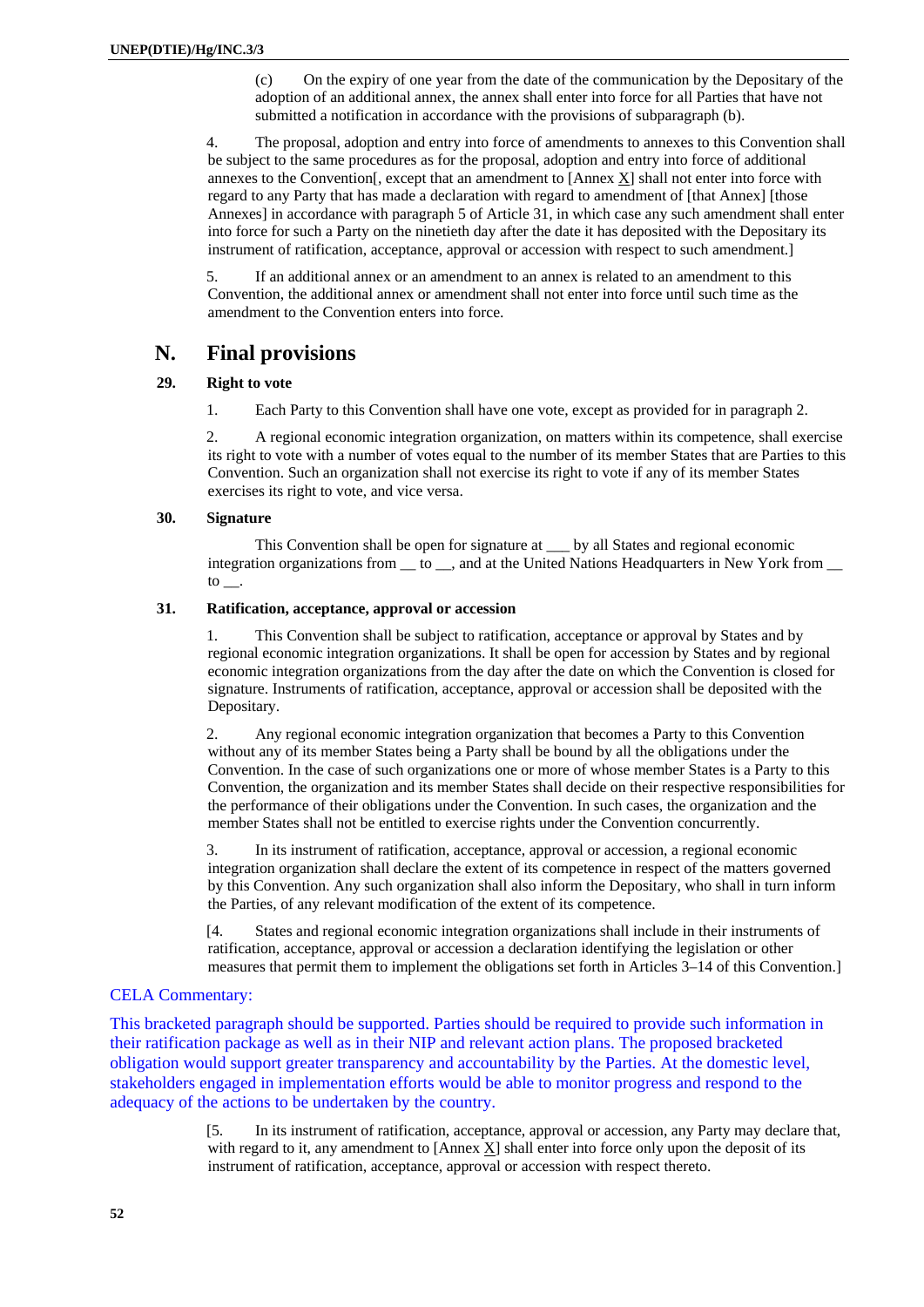## **32. Entry into force**

1. This Convention shall enter into force on the ninetieth day after the date of deposit of the [thirtieth] [fiftieth] instrument of ratification, acceptance, approval or accession.

2. For each State or regional economic integration organization that ratifies, accepts or approves this Convention or accedes thereto after the deposit of the [thirtieth] [fiftieth] instrument of ratification, acceptance, approval or accession, the Convention shall enter into force on the ninetieth day after the date of deposit by such State or regional economic integration organization of its instrument of ratification, acceptance, approval or accession.

## CELA Commentary:

A lower number of ratifications for the legal instrument to enter into force is preferable given the pressing nature of mercury impacts and the need to seek significant reduction and elimination of anthropogenic mercury emissions. A lower number of ratifications would not deter states from ratifying the instrument, but rather would establish the necessary commitment for implementation activities.

> 3. For the purposes of paragraphs 1 and 2, any instrument deposited by a regional economic integration organization shall not be counted as additional to those deposited by member States of that organization.

[4. All legal obligations under this Convention shall be applicable to developing-country Parties on the condition that the stand-alone multilateral fund has been established and provides substantial assistance.]

# CELA Commentary:

This paragraph should be deleted. The inclusion of this condition would create greater challenges for the most vulnerable countries to be able to engage effectively in these negotiations and the ratification of the final legally binding instrument.

### **33. Reservations**

[No reservation] [Reservations] may be made to this Convention.

### CELA Commentary:

No reservations should be allowed to this Convention.

### **34. Withdrawal**

1. At any time after [[three] [one] year[s] from the date on which] this Convention has entered into force for a Party, that Party may withdraw from the Convention by giving written notification to the Depositary.

2. Any such withdrawal shall take effect upon expiry of one year from the date of receipt by the Depositary of the notification of withdrawal, or on such later date as may be specified in the notification of withdrawal.

### **35. Depositary**

The Secretary-General of the United Nations shall be the Depositary of this Convention.

### **36. Authentic texts**

1. The original of this Convention, of which the Arabic, Chinese, English, French, Russian and Spanish texts are equally authentic, shall be deposited with the Secretary-General of the United Nations.

2. IN WITNESS WHEREOF the undersigned, being duly authorized to that effect, have signed this Convention.

3. Done at \_\_\_\_\_\_\_\_\_\_\_\_\_\_\_\_\_\_\_ on this \_\_ day of \_\_, two thousand and thirteen.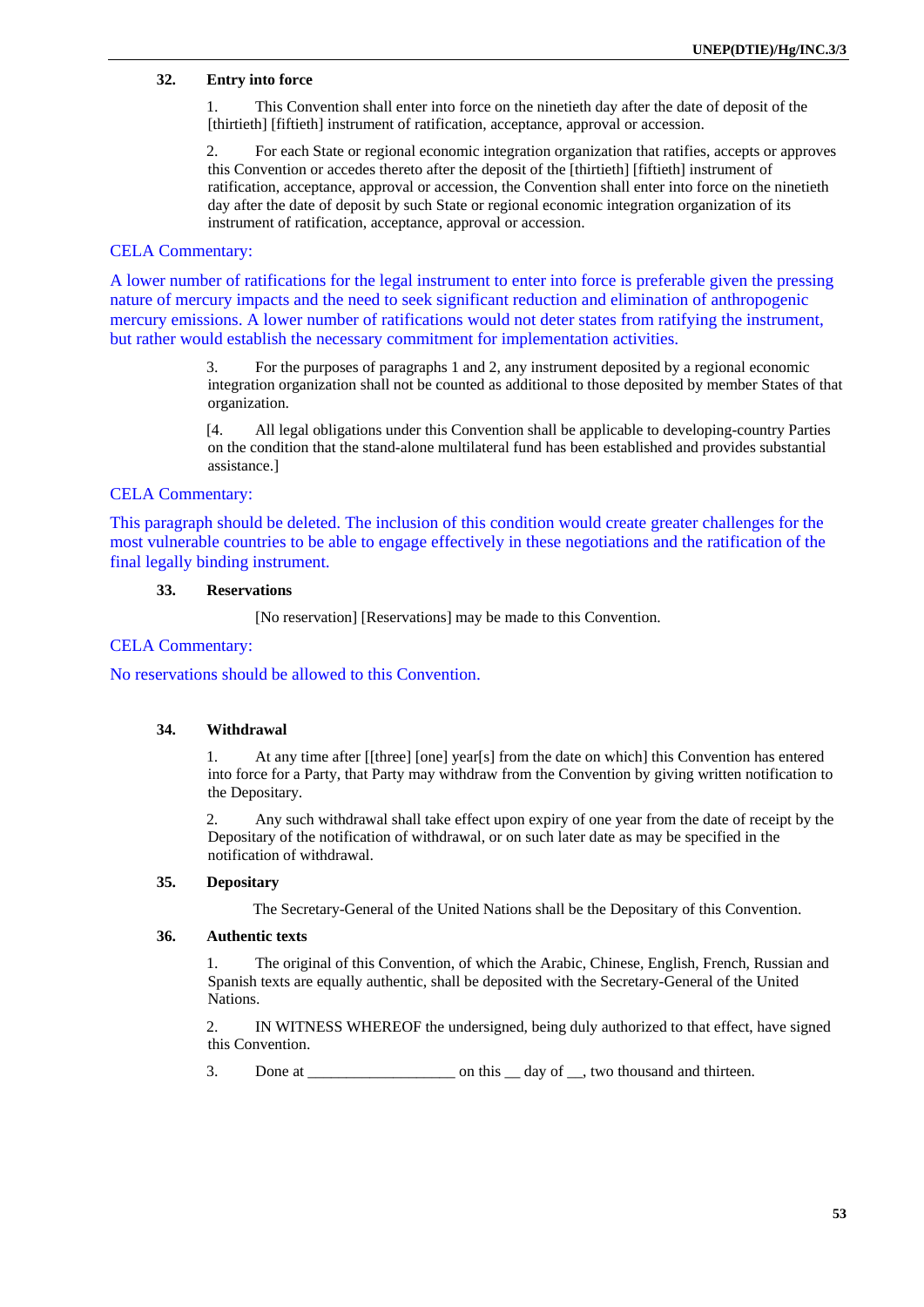# **Annex A**

# **Sources of mercury supply**

*Comments:* 

*A. This Annex A is associated with Article 3, option 1. Article 3, option 2, does not include an annex; there is therefore no Annex A, option 2.* 

*B. Under Article 3, option 1, paragraphs 1 and 2 apply to primary mercury mining and paragraph 3 applies to other mercury supply sources, which could be listed in Annex A. If the Committee decided that primary mining should continue to be allowed as a source for mercury, then it could include such mining among the supply sources listed in Annex A, as has been proposed under the eighth listing entry below.* 

*C. One party in its written submission stated that the listing for private mercury stocks should define thresholds at which it would apply.* 

| <b>Supply source</b> |                                                                                                                                                                                                | [Phase-out date] |
|----------------------|------------------------------------------------------------------------------------------------------------------------------------------------------------------------------------------------|------------------|
| 1.                   | Mercury recovery[, recycling,] and reprocessing operations[,<br>including mercury and mercury compounds recovered from pollution<br>controls for the source categories listed in Annex G.alt]. |                  |
| 2.                   | Mercury and mercury compounds produced as a by-product of<br>non-ferrous metals mining and smelting.                                                                                           | [2025]           |
| 3.                   | Mercury from government reserve stocks and inventories.                                                                                                                                        | [2020]           |
| $\overline{4}$ .     | Mercury stocks from decommissioned chlor-alkali [and vinyl chloride<br>monomer] plants.                                                                                                        | [2020]           |
| [5.                  | Other private stocks of mercury or mercury compounds.]                                                                                                                                         | [2020]           |
| [6.                  | Recycling of mercury-added products, including medical and<br>measurement devices]                                                                                                             |                  |
| $\sqrt{7}$ .         | Mercury and mercury compounds produced as a by-product of natural<br>gas production.]                                                                                                          |                  |
| [8.                  | Mercury produced from extraction operations and treatment of<br>minerals such as cinnabar.                                                                                                     |                  |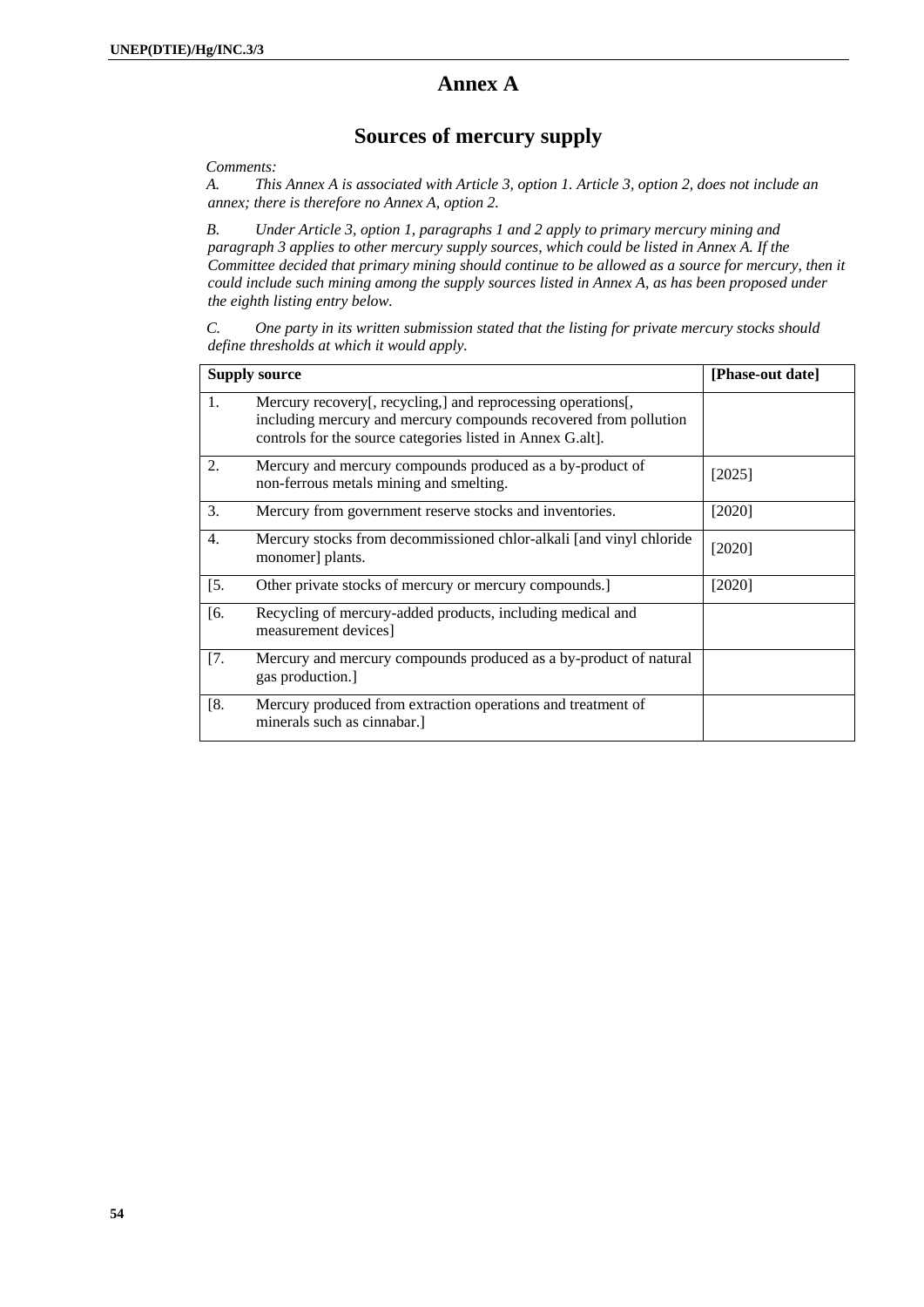# **Annex B**

# **Mercury and mercury compounds subject to international trade measures**

- [1. Elemental (metallic) mercury(0).]
- 2. Mercury(I) chloride or calomel.
- 3. Mercury(II) oxide.
- 4. Mercury(II) sulfate.
- 5. Mercury(II) nitrate.
- 6. Cinnabar ore [(including artificially synthesized mercury sulphide)].

[7. Mixtures of elemental mercury with other substances, including alloys of mercury, with a mercury concentration of at least 95 per cent by weight.]

Notes:

(i) Except as otherwise provided in this Convention, this annex shall not apply to quantities of mercury or mercury compounds to be used for laboratory-scale research or as a reference standard.

[(ii) Except as otherwise provided in this Convention, this annex shall not apply to naturally occurring trace quantities of mercury or mercury compounds present in mineral products.]

### *Comments:*

*A. The 95 per cent mercury concentration figure in paragraph 7 of Annex B appeared in the elements paper and was based upon a similar provision in the European Union mercury ban of 2008 (Regulation (EC) No. 1102/2008 of the European Parliament and of the Council of 22 October 2008 on the banning of exports of metallic mercury and certain mercury compounds and mixtures and the safe storage of metallic mercury). The intention of the European Union mercury ban provision was to discourage the dilution of elemental mercury as a way to evade the requirements of the regulation. The committee may wish to consider whether a similar or different approach may be appropriate in the mercury instrument.* 

*B. One party in its written submission proposed that the specification of thresholds for other mercury compounds listed in Annex B should also be considered.* 

*C. The former Part II of Annex B, "Guidance on environmentally sound storage," has been renamed "Annex H" and may be found below.* 

## CELA Commentary:

The listing of mercury and mercury compounds, including mixtures, should not include a definitive threshold as noted in the proposed definition for mercury compound. Establishing a threshold or a concentration level, even by weight, may result in excluding some mixtures for consideration in this legally binding instrument.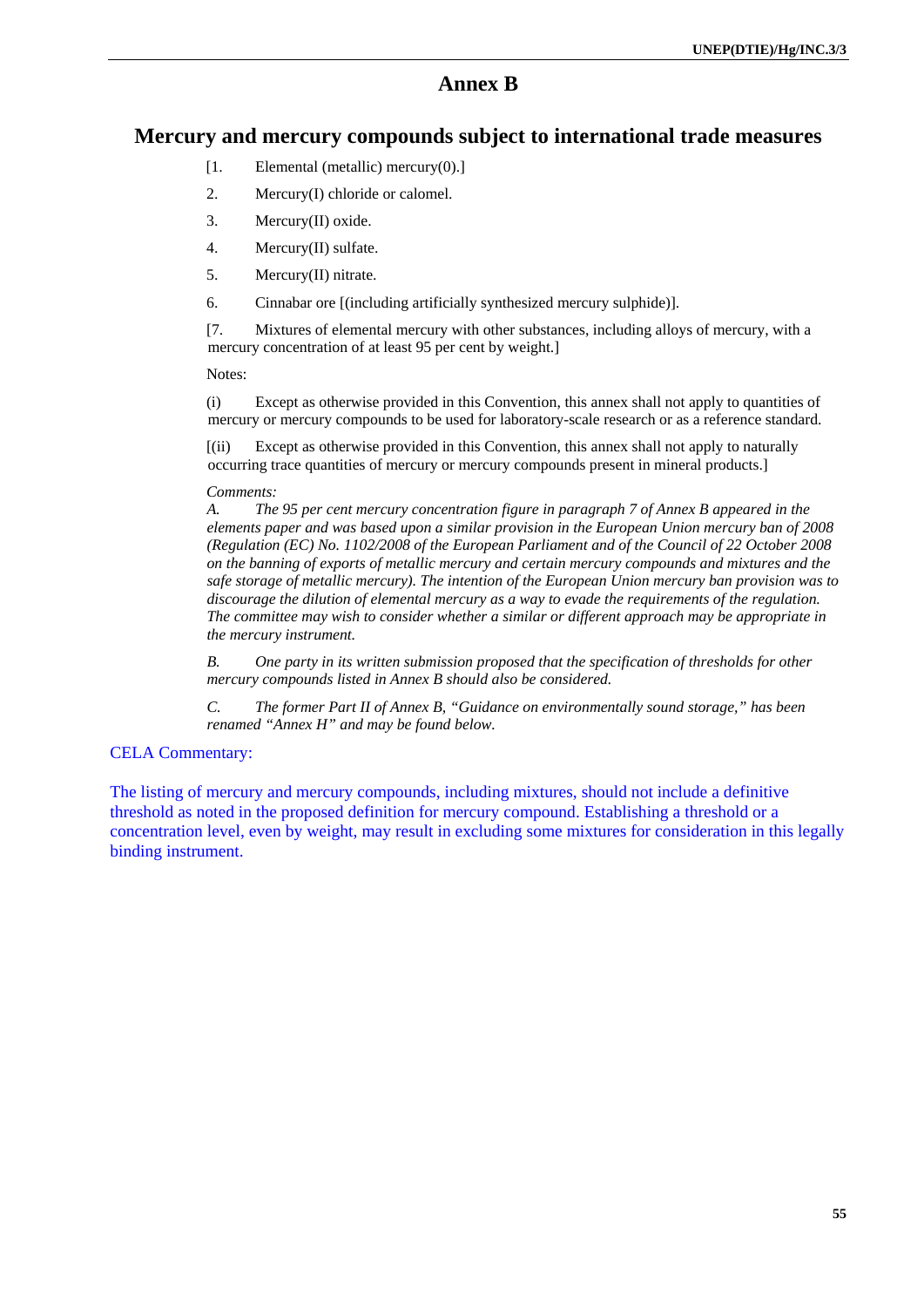# **Annex C**

# **Annex C, option 1**

*Comments:* 

*A. This Annex C option is associated with Article 6, option 1.* 

*B. If no exemption is indicated in the allowable-use exemption column, then the listed mercury-added product would be prohibited. Alternatively, prohibited products could be indicated by inserting "none" in the allowable-use exemption column.* 

# **Mercury-added products**

| Mercury-added product not allowed<br>under Article 6                                                                                                                                                                                                      | Allowable-use exemption                                                                                                                                                                                                                                                                                                                                                                                                                                                                                                                                                                                                     | [Expiration date for<br>exemption]                              |
|-----------------------------------------------------------------------------------------------------------------------------------------------------------------------------------------------------------------------------------------------------------|-----------------------------------------------------------------------------------------------------------------------------------------------------------------------------------------------------------------------------------------------------------------------------------------------------------------------------------------------------------------------------------------------------------------------------------------------------------------------------------------------------------------------------------------------------------------------------------------------------------------------------|-----------------------------------------------------------------|
| 1. Batteries<br>[Mercuric oxide<br>$\bullet$<br>Button, mercuric oxide<br>Alkaline manganese<br>٠<br>Button, alkaline manganese<br>٠<br>Button, silver oxide<br>Zinc carbon<br>Button, zinc air]                                                          | [Alkaline manganese button cell<br>batteries until [date certain or date<br>after entry into force].<br>Silver oxide button cell batteries<br>[or specific varieties] until [date<br>certain or date after entry into<br>force].]                                                                                                                                                                                                                                                                                                                                                                                           | [insert expiration date<br>for exemption]                       |
| 2. Measuring devices<br>[Barometers]<br>$\bullet$<br>Flow meters<br>$\bullet$<br>Manometers<br>Psychrometers/hygrometers<br>Pyrometers<br>Sphygmomanometers<br>Thermometers]                                                                              | [[Specific product] for calibration<br>purposes.<br>Sphygmomanometers as needed<br>for special patient groups, such as<br>patients with arrhythmias.]                                                                                                                                                                                                                                                                                                                                                                                                                                                                       | [insert expiration date<br>for exemption]                       |
| 3. Electric switches and relays<br>[Tilt switch<br>$\bullet$<br>Float switch<br>$\bullet$<br>Pressure switch<br>٠<br>Temperature switch<br>Displacement relay<br>Wetted reed relay<br>Contact relay<br>٠<br>Thermostat<br>٠<br>Flame sensor]<br>$\bullet$ | [Switches [or specific variety]<br>used as replacement for equipment<br>in use, medical diagnostic<br>equipment, electricity generating<br>facilities.<br>Relays [or specific variety $-$ to be<br>determined] used as replacement<br>for equipment in use, medical<br>diagnostic equipment, electricity<br>generating facilities.<br>Thermostats [or specific variety -<br>to be determined] used as<br>replacement for equipment in use,<br>custom-designed and/or associated<br>with industrial applications.<br>Flame sensors [or specific variety<br>- to be determined] used as<br>replacement for equipment in use.] | [insert expiration date<br>for exemption]                       |
| Mercury-containing<br>4.<br>lamps<br>[containing more than 5<br>mg of<br>mercury] $[$ <sup>*</sup> ]                                                                                                                                                      | [Potential content limits and/or de<br>minimis threshold]                                                                                                                                                                                                                                                                                                                                                                                                                                                                                                                                                                   | [insert expiration date<br>for exemption]                       |
| [5. Dental amalgam]                                                                                                                                                                                                                                       | [Potential or gradual phase-<br>down <sup>9</sup>                                                                                                                                                                                                                                                                                                                                                                                                                                                                                                                                                                           | [insert expiration date<br>for exemption]<br>[31 December 2020] |
| [6. Soaps and cosmetics]                                                                                                                                                                                                                                  |                                                                                                                                                                                                                                                                                                                                                                                                                                                                                                                                                                                                                             |                                                                 |

<sup>9</sup> An alternative to listing dental amalgam in Annex C could be to consider addressing it within an appropriate operative paragraph of the agreement itself.

<span id="page-55-0"></span> $\overline{a}$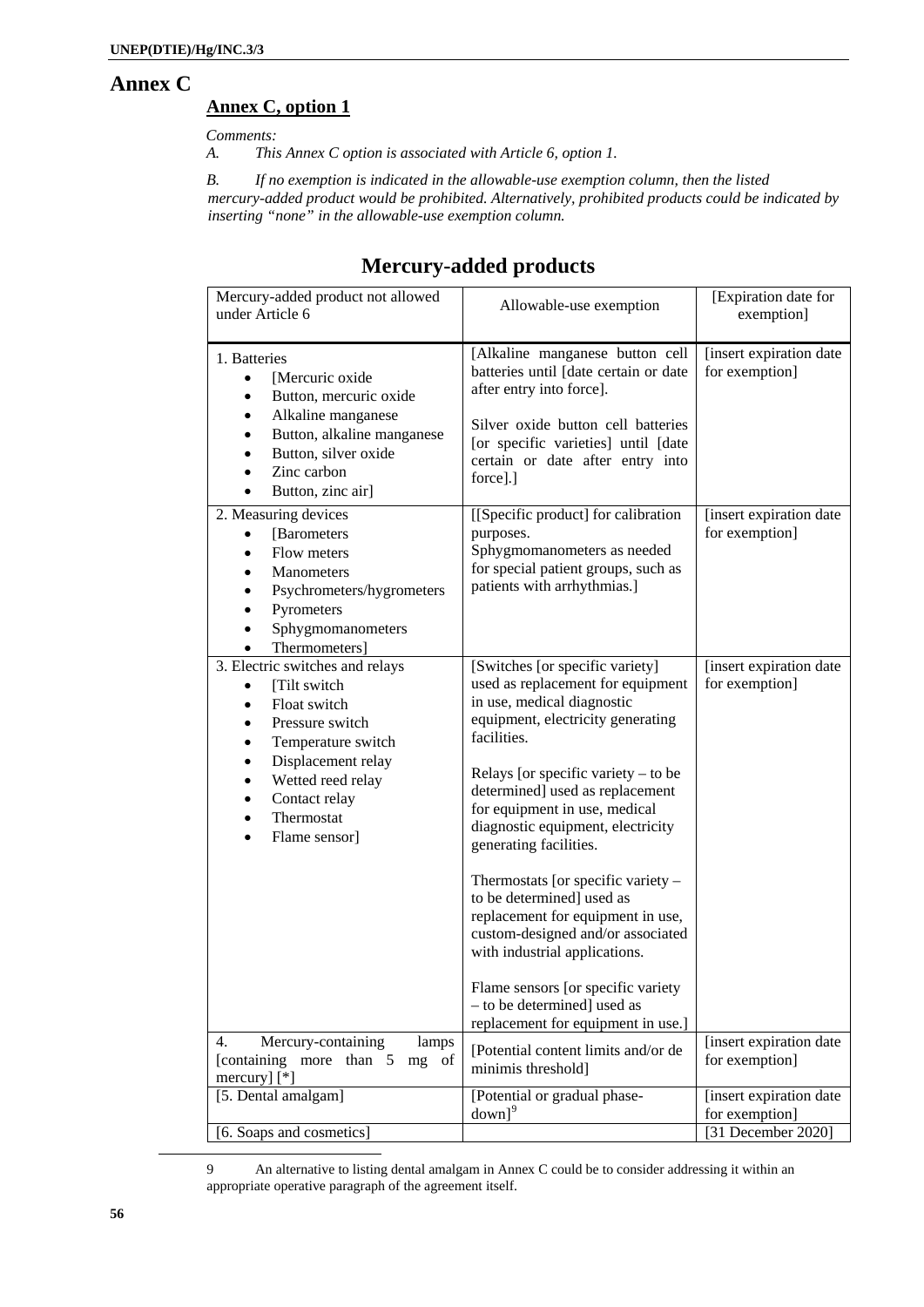| Mercury-added product not allowed<br>under Article 6 | Allowable-use exemption | [Expiration date for<br>exemption] |
|------------------------------------------------------|-------------------------|------------------------------------|
| [7. Paints]                                          |                         | $[31$ December 2020]               |
| [8. Pesticides]                                      |                         | [31 December 2020]                 |
| [9. Topical antiseptics]                             |                         | [31 December 2020]                 |
| [10. Pharmaceutical products (human                  |                         | $[31$ December 2020]               |
| and veterinary uses)]                                |                         |                                    |

Notes:

(i) This annex shall not apply to the personal use of products that are not intended for resale.

[(ii) This note shall apply to any mercury-added product that has an asterisk following its name in the mercury-added product column of this annex. Manufacture and production of any such product shall be considered an acceptable use until five years after the Conference of the Parties determines that a mercury-free technology for the product is available.]

# **Annex C, option 2:**

*Comment: This Annex C option is associated with Article 6, option 2. Unlike Annex C, option 1, above, this option does not list the names of possible exempted products because no party has yet proposed any specific product for inclusion.* 

# **Allowable-use exemptions for mercury-added products**

| Mercury-added product with allowable-use exemption | Scope of allowable-use exemption                                                            |
|----------------------------------------------------|---------------------------------------------------------------------------------------------|
| [insert name of exempted product]                  | [insert scope of exemption, including]<br>any applicable time or mercury content<br>limits] |

Note: This annex shall not apply to the personal use of products that are not intended for resale.

# **Annex C, option 3:**

*Comment: This Annex C option is associated with Article 6, option 3. Similarly to Annex C, option 2, above, this option does not list the names of possible exempted products because no party has yet proposed any specific product for inclusion.* 

# **Mercury-added products**

# **Part I: Prohibited**

Mercury-added product

[insert name of prohibited product]

# **Part II: Phase-out**

| Mercury-added product                     | Transition period          |
|-------------------------------------------|----------------------------|
| [insert name of product to be phased-out] | [insert transition period] |

# **Part III: Essential use**

Mercury-added product

[insert name of essential use product]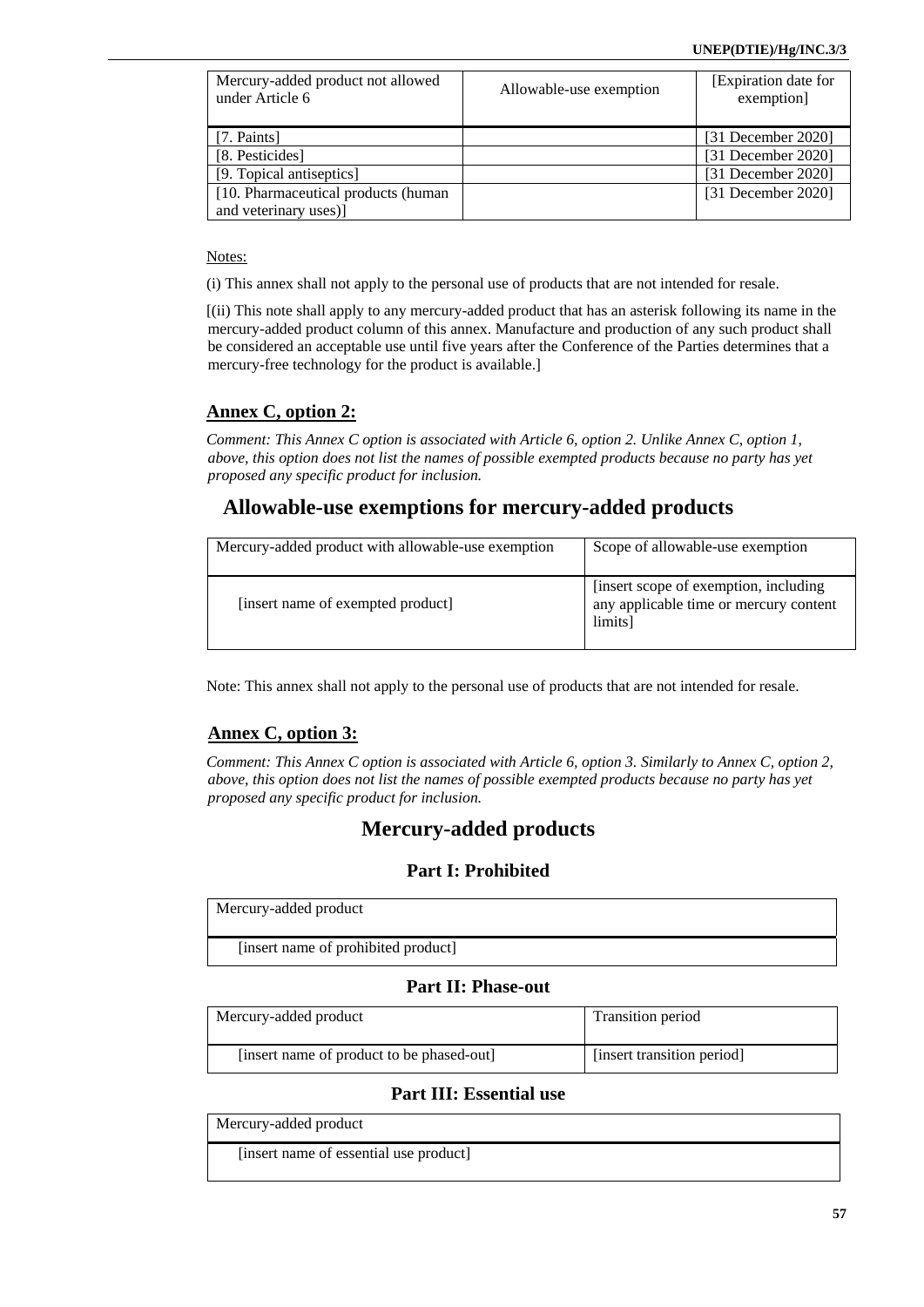# **Annex D**

# **Manufacturing processes in which mercury or mercury compounds are used Part I**

# **Part I, option 1**

*Comments:* 

*A. This Annex D, Part I, option 1 is associated with Article 7, paragraph 1, option 1.* 

*B. If no exemption is indicated in the allowable-use exemption column, then the listed mercury process would be prohibited (subject to acceptable uses, if any). Alternatively, prohibited processes could be indicated by inserting "none" in the allowable-use exemption column.* 

| Manufacturing process not allowed under Article 7                                        | Allowable-use<br>exemption                | [Expiration date]    |
|------------------------------------------------------------------------------------------|-------------------------------------------|----------------------|
| 1. Chlor-alkali production                                                               | [describe]<br>allowable-use<br>exemption] | $[31$ December 2020] |
| 2. [Acetylene-based] vinyl chloride monomer<br>$production[*]$                           |                                           | [20xx]               |
| [3. Production processes in which mercury or<br>mercury compounds are used as catalysts] |                                           | [20xx]               |
| [4. Artisanal and small-scale gold mining]                                               |                                           | [20xx]               |

[Note: This note shall apply to any manufacturing process that has an asterisk following its name in the manufacturing process column of Part I of this annex. Use of any such process shall be considered an acceptable use until five years after the Conference of the Parties determines that a mercury-free acetylene-based technology for the process is available. The Parties shall encourage development of low-mercury production processes until such mercury-free technology is available.]

# **Part I, option 2**

*Comment: This option is associated with Article 7, paragraph 1, option 2.* 

| Manufacturing process                   | Allowable-use<br>exemption             | [Expiration date]                                    |
|-----------------------------------------|----------------------------------------|------------------------------------------------------|
| [insert exempted manufacturing process] | [describe allowable-<br>use exemption] | [insert expiration]<br>date for exemption,<br>if any |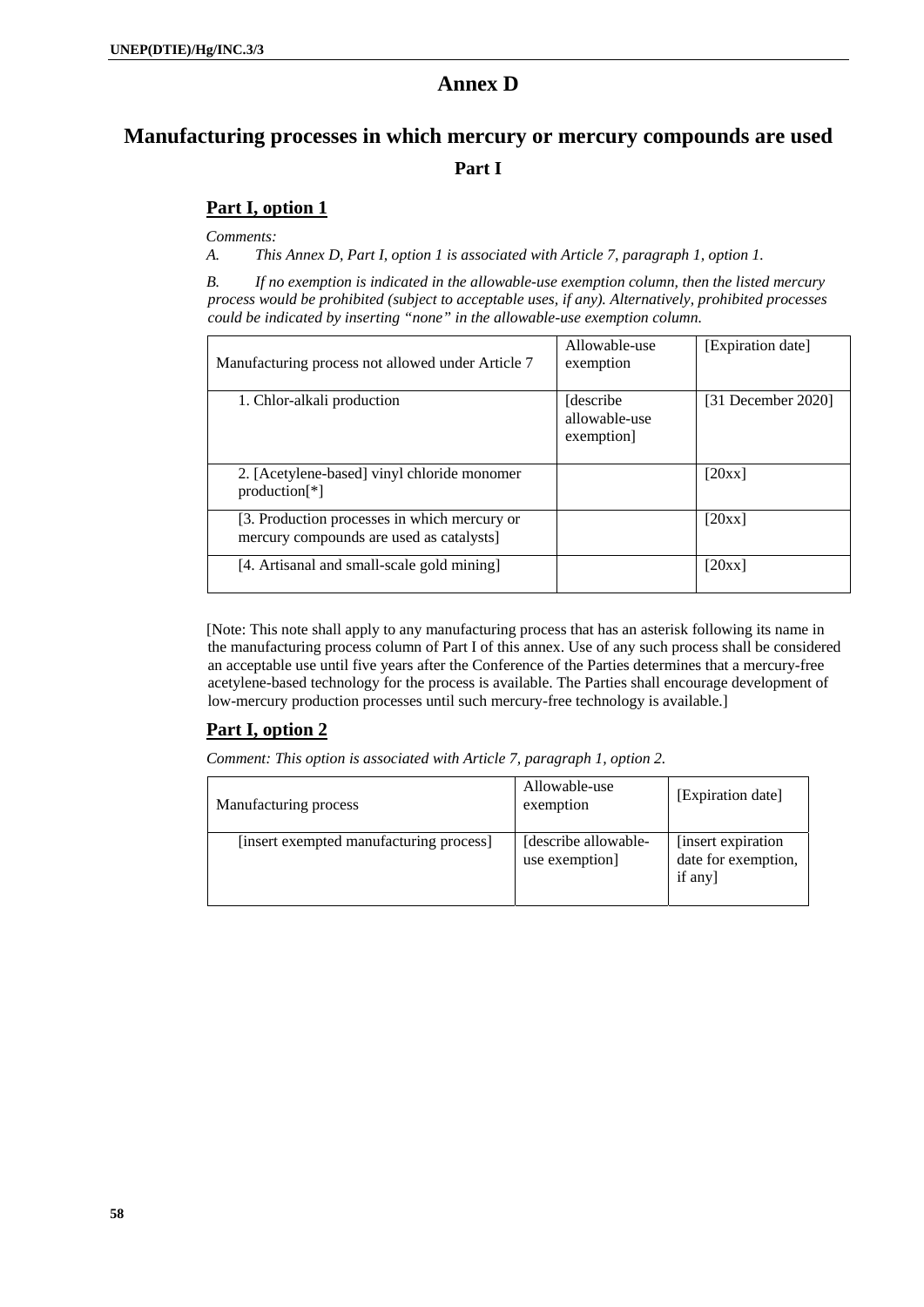## **Part I, option 3 (including Parts I bis and I ter)**

*Comment: This option is associated with Article 7, paragraph 1, option 3.* 

### **Part I: Prohibited**

Mercury process

[insert name of prohibited process]

# **Part I bis: Phase-out**

| Mercury process                           | Transition period          |
|-------------------------------------------|----------------------------|
| [insert name of process to be phased out] | [insert transition period] |

# **Part I ter: Essential use**

| Mercury process                        |  |
|----------------------------------------|--|
| [insert name of essential-use process] |  |

### **Part II: National action plans**

Each Party required to prepare a national action plan under Article 7 shall include in its plan, at a minimum:

(a) An inventory of the number and types of facilities that use mercury or mercury compounds in the manufacturing processes listed in Part I, including estimates of the amount of mercury that they consume annually;

(b) Strategies for achieving a transition by the facilities referred to in subparagraph (a) to the use of non-mercury production processes or for replacing them with facilities that employ such processes;

(c) Strategies for [promoting or requiring] [ensuring] the reduction of mercury releases [and the prevention of human exposure to mercury] from facilities identified in subparagraph (a) until such time as they achieve a transition to the use of non-mercury production processes or are replaced by facilities that employ such processes;

[(c) bis Strategies for the environmentally sound management of surplus mercury and mercury waste from the closure and decommissioning of facilities that use mercury in the manufacturing processes listed in Part I, including recycling, treatment or placement in environmentally sound storage facilities if applicable;]

(d) Targets and timetables for achieving the strategies referred to in the preceding subparagraphs;

(e) A review, every five years, of the Party's strategies and their success in enabling the Party to meet its obligations under Article 7; such reviews shall be included in reports submitted pursuant to Article 22; and

(f) A schedule for implementation of the action plan.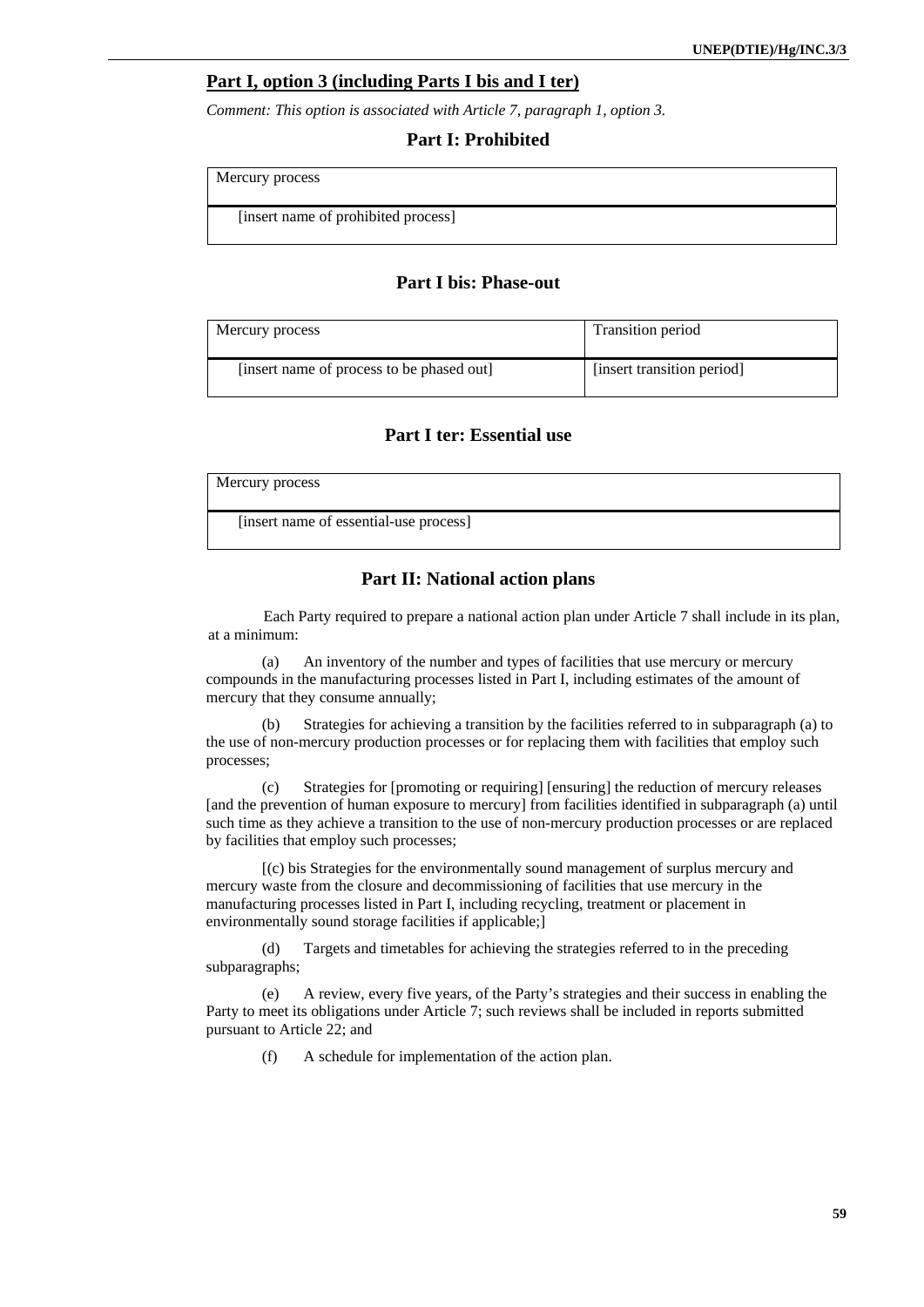# **[Annex E**

# **Artisanal and small-scale gold mining**

# **Annex E, option 1**

*Comment: This option is associated with Article 9, paragraph 1 bis, alternative 1.* 

## **Part I: Prohibited practices**

- 1. Whole ore amalgamation
- 2. Open burning of amalgam or processed amalgam
- 3. Burning of amalgam in residential areas
- 4. Cyanide leaching in sediment, ore or tailings to which mercury has been added.

## **Part II: National action plans**

Each Party required to prepare a national action plan under Article 9 shall submit its plan to the Secretariat no later than [X] years after entry into force of the Convention for it, and shall include in its plan, at a minimum, the following:

(a) National objectives and reduction targets;

(b) Identification and description of the measures that the Party will take to ensure that the practices listed in Part I are not allowed;

Strategies to promote the reduction of emissions and other releases of, and exposure to, mercury in artisanal and small-scale gold mining, including mercury-free methods;

- (d) Timetables for achieving the strategies referred to in subparagraph (c); and
- (e) A schedule for implementation of the action plan.]

# **Annex E, option 2**

*Comment: This option is associated with Article 9, paragraph 1 bis, alternative 2.* 

Each Party required to prepare and implement a national action plan under Article 9 shall include in its plan, at a minimum:

(a) Strategies for preventing specific practices such as whole ore amalgamation, the burning of amalgam without a vapour capture method, and the use of cyanide after mercury amalgamation or for processing mercury-contaminated tailings without first removing the mercury in the short-term;

(b) Other strategies for controlling domestic use of mercury and mercury compounds in artisanal and small-scale gold mining;

(c) Strategies for providing information to small-scale gold miners and affected communities;

(d) Strategies for controlling mercury and mercury compounds recovered from artisanal and small-scale gold mining, including from sites contaminated with mercury;

(e) Strategies for achieving the longer term objective of eliminating the use of mercury and mercury compounds in small-scale gold mining;

(f) Strategies for identifying and addressing highly contaminated sites;

(g) Strategies for involving stakeholders in the development and implementation of the action plan;

(h) Strategies for preventing, in accordance with Article 9, the import of mercury and mercury compounds for use in artisanal and small-scale gold mining and the diversion of mercury and mercury compounds for use in that sector;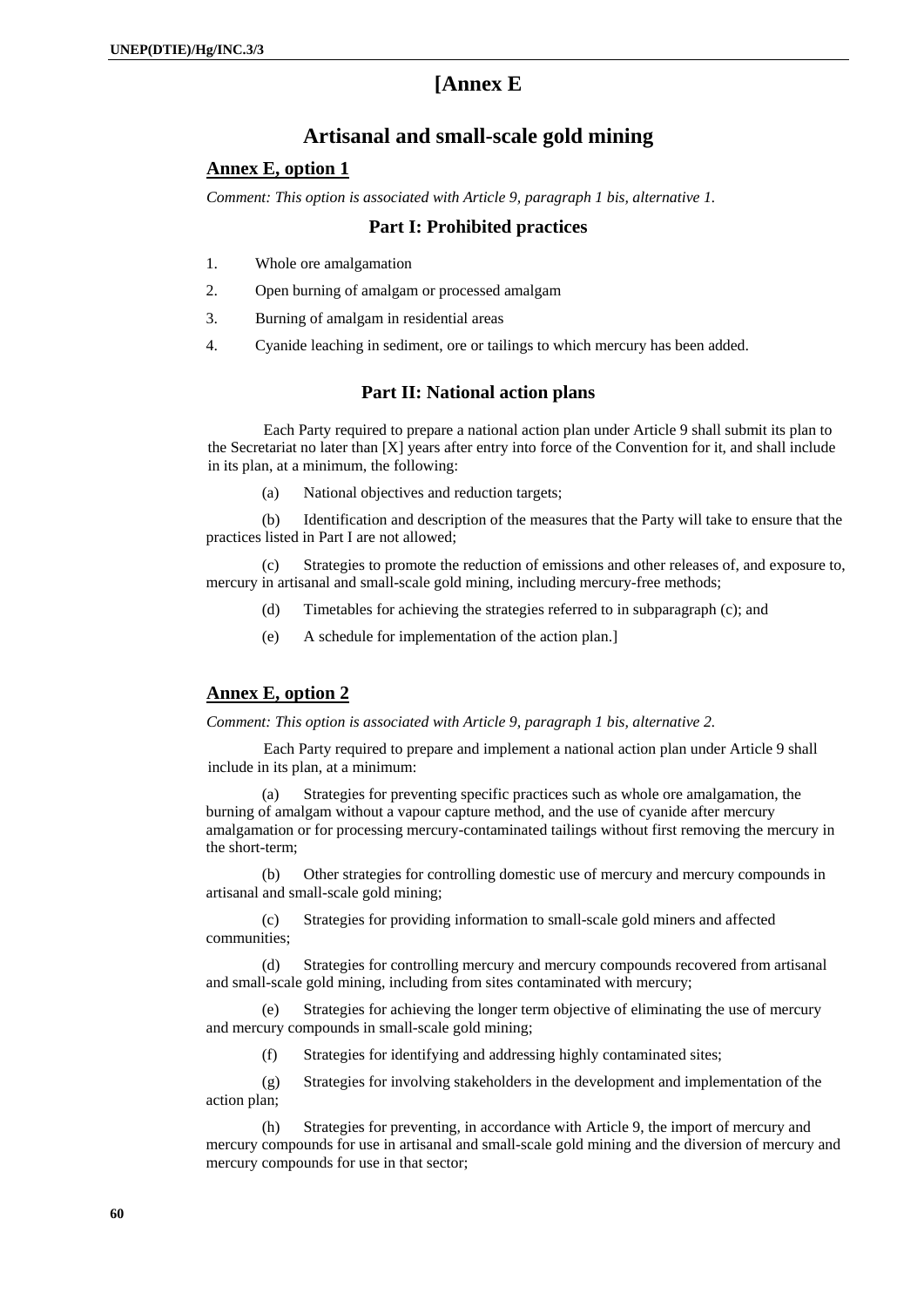(i) Strategies for encouraging the reduction of mercury use in artisanal and small-scale gold mining through the development of legal and just supply chains and market-based mechanisms such as fair trade approaches;

(j) Targets, timetables and mercury reduction goals for achieving the strategies referred to in this annex;

(k) A review every three years of the Party's strategies and their success in enabling the Party to meet its obligations under Article 9; such reviews shall be included in reports submitted pursuant to Article 22; and

(l) A schedule for implementation of the action plan.]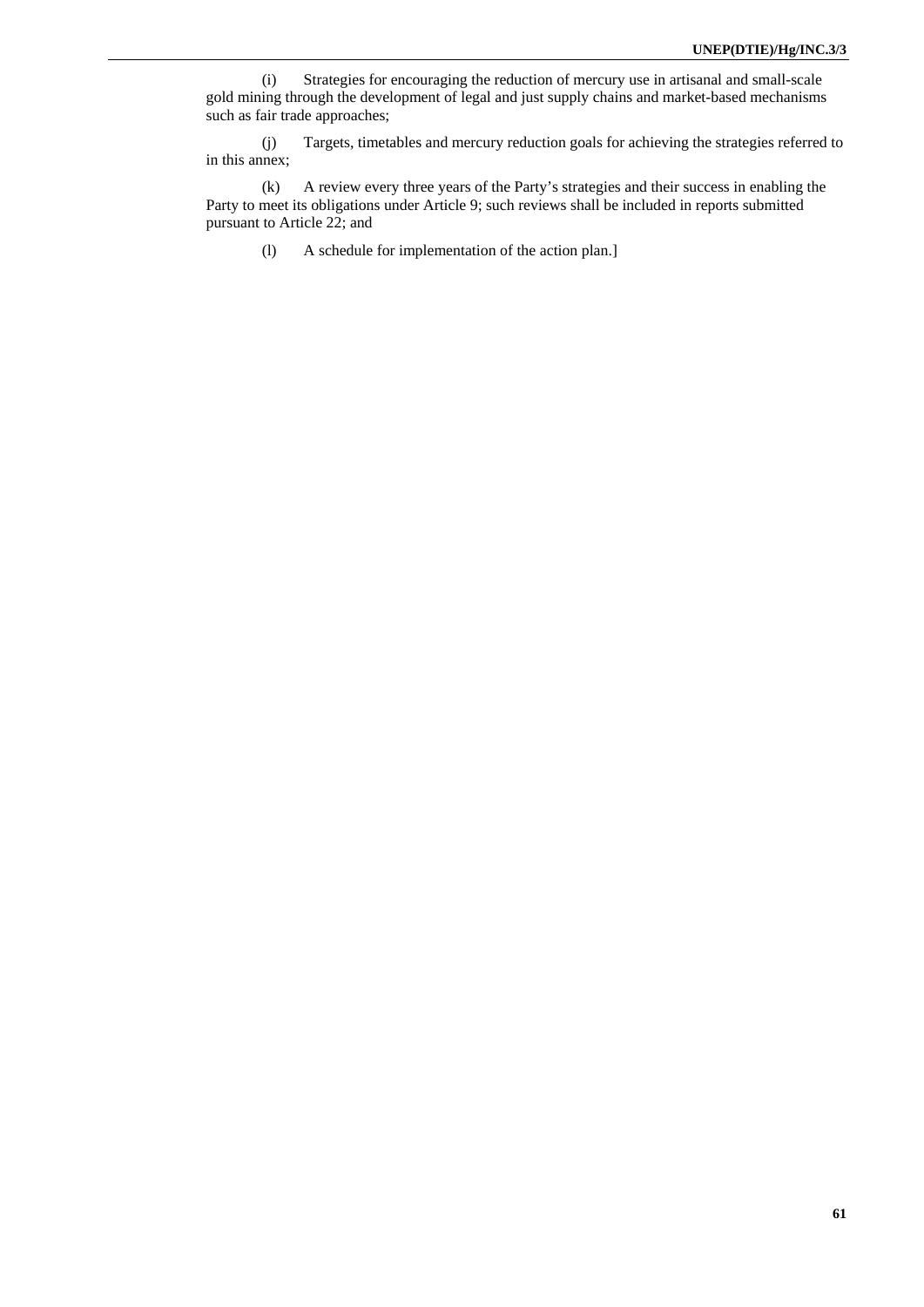## **Option 1 (retain separate Annexes F and G)**

# **Annex F**

# **[Unintentional] Atmospheric emissions**

CELA Commentary:

The bracketed text [Unintentional] should be struck from the title as it unnecessarily complicates the interpretation of the Annex.

*Comment: This annex is based on Annex E to the elements paper.*

### **Part I: Source categories**

*Comment: In its written submission, one party proposed that Part I of Annex F should be revised so that all of the source categories would appear in a column on the left and mandatory emissions limit values for each source would appear in a column on the right. The Committee may wish to consider the addition of such a column to the annex.* 

1. Coal-fired power plants.

1 bis. Coal-fired industrial boilers [that exceed a minimum capacity of X].[\*]

[1 ter. Process heaters in industrial institutional and commercial use.<sup>[10](#page-61-0)</sup>]

2. [Non-ferrous metals] [Lead, zinc, copper] [, industrial gold] [, manganese] production facilities.

- 3. Waste incineration facilities [that exceed a minimum capacity of X].
- 4. Cement production factories.
- [5. Iron and steel manufacturing facilities] [, including secondary steel plants].
- [6. Artisanal and small-scale gold mining.]
- [7. Oil and gas production and processing facilities.]
- [8. Residential combustion of coal.\*]

[Note: This note shall apply to any atmospheric emissions source category that has an asterisk following its name in Part I of this Annex. Paragraphs 2–5 of Article 10 notwithstanding, best available techniques and best environmental practices shall be encouraged, rather than required, for any such source category.]

# CELA Commentary:

We are strongly in favour of including all above listed source categories. All non-ferrous metals should be included, rather than a list of specific compounds. All source sizes should be included, rather than only those of a certain capacity. In our comments on the definition of mercury compound previously provided, we noted that it was important for the definition to address currently identified mercury compounds as well as those compounds that have yet to be identified. There should be a process by which this Annex can be expanded beyond those listed presently. Further discussion would also be necessary to discuss other toxic emissions (e.g. POPs) that may be released or produced from the above sectors and processes. Finally, the inclusion of limits for each sector should not be included at this point without a clear indication on the scope of the legally binding agreement towards reduction. Ultimate elimination measures should also be determined by the negotiation process.

### **Part II: Action plans**

Each Party [with significant aggregate mercury emissions from the source categories listed in Part I] [shall] [should on a voluntary basis] develop and implement an action plan for reducing[, and

<span id="page-61-0"></span> $\overline{a}$ 

<sup>10</sup> Secretariat note: A process heater is an enclosed device using controlled flame, the primary purpose of which is to transfer heat to a process fluid or other material. See http://www.answers.com/topic/processheater.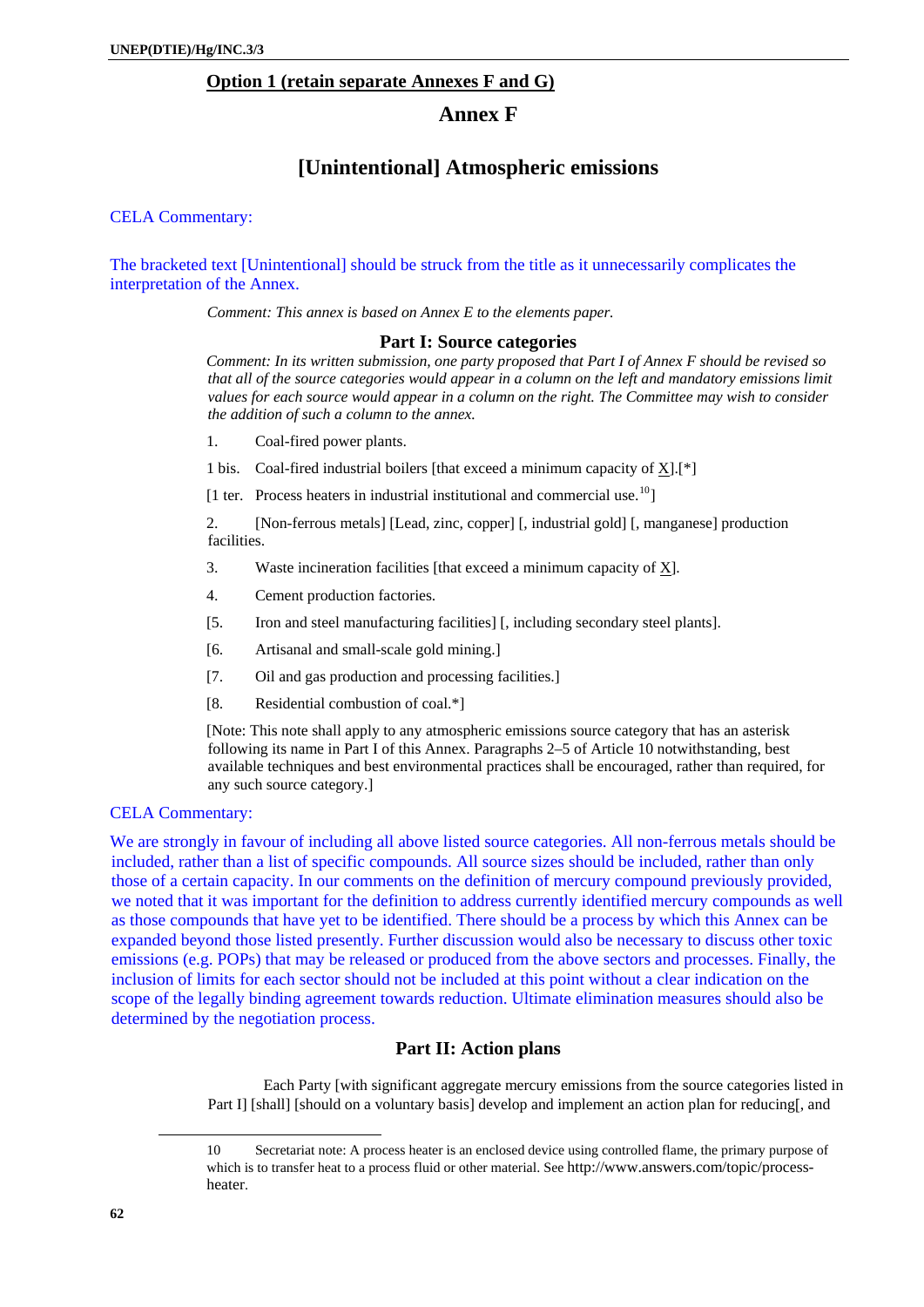where feasible eliminating, its atmospheric mercury emissions from [those] [the] source categories [listed in Part I] [taking into account the impacts of mercury emissions and emission reductions on human health and the environment within its territory]. The action plan shall [take into consideration the Party's specific situation and] include, [at a minimum] [as appropriate]:

(a) [An evaluation of current and projected atmospheric mercury emissions from the source categories listed in Part I, including the development and maintenance of source inventories and emissions estimates;]

(b) Strategies [and timetables] for achieving the Party's national atmospheric mercury emissions reduction goal [adopted pursuant to paragraph 5 of Article 10];

(c) [Consideration of the use of  $\left| \right|$  [E]missions limit values for new[,] and [where feasible] existing[,] emissions sources[, taking into account the emission benchmarks specified in paragraph 4 of Article 10];

(d) Application of best available techniques [and best environmental practices], as specified in paragraphs 2–5 of Article 10, including the consideration of substitute or modified fuels, materials and processes;

[(e) Provision for monitoring and quantifying emissions reductions achieved under the action plan;]

(f) A review every five years of the Party's emissions reduction strategies and their success in enabling the Party to meet its obligations under Article 10; such reviews shall be included in reports submitted pursuant to Article 22[, or, if applicable, in reviews of the Party's implementation plan pursuant to that article and paragraph 1 of Article 21]; and

 $[(g)$  A schedule for implementation of the action plan.]

# CELA Commentary:

Action plans should be made mandatory and regardless of the aggregate levels for all Parties rather than being voluntary and subject to aggregate levels. Action plans should be as ambitious and comprehensive as possible. Other elements for the action plans should include the requirement of timelines to achieve reductions and elimination as well as details on how BAT and BEP activities can progress to identify and implement alternatives to mercury. In addition, the provisions regarding reporting and reviewing of action plans supports accountability mechanism. However, this Annex should be strengthened to include engagement by stakeholders from the environmental, health, labour and business NGOs in all aspects of the development and implementation of action plans.

# **Option 1, continued**

# **[Annex G**

*Comment: This annex is based on Annex F to the elements paper.*

# **Sources of mercury releases to water and land**

1. Facilities that manufacture mercury-added products.

2. Facilities that use mercury or mercury compounds in the manufacturing processes listed in Annex D.

3. Facilities for mercury recovery, recycling and reprocessing and facilities where mercury is produced as a by-product of non-ferrous metals mining and smelting, as listed in Annex A.

4. Artisanal and small-scale gold mining.

5. Facilities for the disposal of mercury wastes.

[6. Each Party shall ensure the installation of amalgam separators at dental practices within its territory at the latest by 20[xx]. The separators shall have an efficiency of no less than [xx] per cent.]]

## CELA Commentary:

Annex G does not include the requirement for developing and implementing action plans for releases of mercury to water and land, which would be considered a substantial gap in the scope of Annex G. Alternatively, Annex F and G should be combined as suggested by Annex G.alt.. This approach will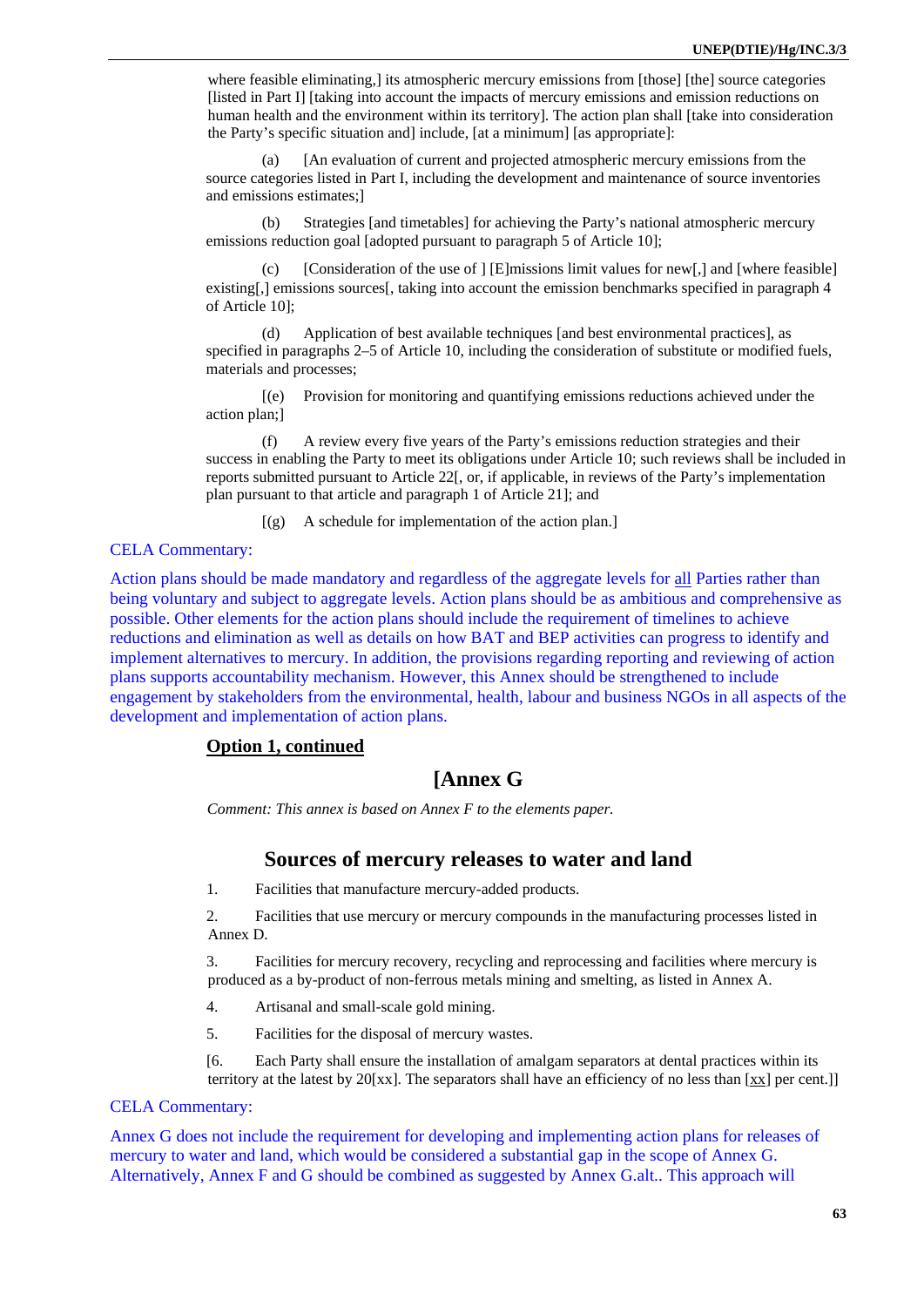facilitate a better understanding of the full scope of releases of mercury from specific sectors and identify approaches that would promote measures that substantially reduce releases of mercury and identify opportunities for elimination.

Comments provided previously remain relevant for sources to water and land.

## **Option 2 (combine Annexes F and G into a single Annex G.alt)**

*Comment: This option is associated with Article 11.alt, which is a combination of Articles 10 and 11.* 

# **Annex G.alt**

# **Unintentional emissions and releases**

## **Part I: Atmospheric emissions source categories**

1. Coal-fired power plants.

1 bis. Coal-fired industrial boilers [that exceed a minimum capacity of  $X$ ].[\*]

[1 ter. Process heaters in industrial institutional and commercial use.]

2. [Non-ferrous metals] [Lead, zinc, copper] [, industrial gold] [, manganese] production facilities.

- 3. Waste incineration facilities [that exceed a minimum capacity of X].
- 4. Cement production factories.
- [5. Iron and steel manufacturing facilities] [, including secondary steel plants].
- [6. Artisanal and small-scale gold mining.]
- [7. Oil and gas production and processing facilities.]
- [8. Residential combustion of coal.\*]

[Note: This note shall apply to any atmospheric emissions source category that has an asterisk following its name in Part I of this Annex. Paragraphs 3–7 of Article 11.alt notwithstanding, best available techniques and best environmental practices shall be encouraged, rather than required, for any such source category.]

### **Part II: Mercury releases to water and land source categories**

1. Facilities that manufacture mercury-added products.

2. Facilities that use mercury or mercury compounds in the manufacturing processes listed in Annex D.

3. Facilities for mercury recovery, recycling and reprocessing and facilities where mercury is produced as a by-product of non-ferrous metals mining and smelting, as listed in Annex A.

- 4. Artisanal and small-scale gold mining.
- 5. Facilities for the disposal of mercury wastes.

[6. Each Party shall ensure the installation of amalgam separators at dental practices within its territory at the latest by 20[xx]. The separators shall have an efficiency of no less than [xx] per cent.]

### **Part III: Action plans**

Each Party [with significant aggregate mercury emissions from the source categories listed in Part I ] [shall] [may] develop and implement an action plan for reducing, and where feasible eliminating, its atmospheric mercury emissions from those source categories. The action plan [shall] [should] include, at a minimum:

(a) An evaluation of current and projected atmospheric mercury emissions from the source categories listed in Part I, including the development and maintenance of source inventories and emissions estimates;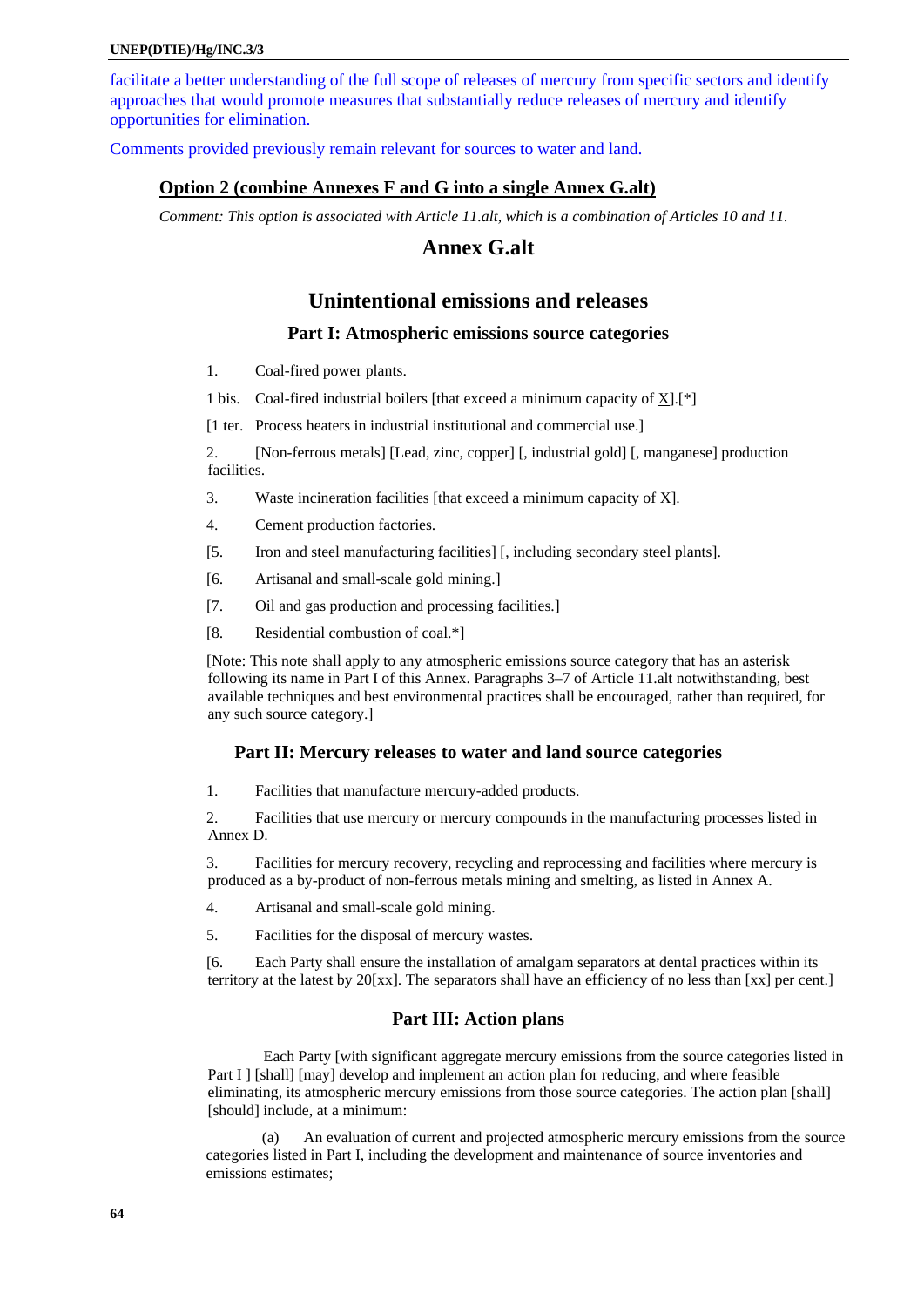(b) Strategies and timetables for achieving the Party's national atmospheric mercury emissions reduction goal adopted pursuant to paragraph 7 of Article 11.alt;

(c) Consideration of the use of emissions limit values for new, and where feasible existing, emissions sources;

(d) Application of best available techniques and best environmental practices, as specified in paragraphs 3–6 of Article 11.alt, including the consideration of substitute or modified fuels, materials and processes;

(e) Provision for monitoring and quantifying emissions reductions achieved under the action plan;

[(e) bis Measures to promote education, training and awareness-raising with regard to the action plan];

(f) A review, every five years, of the Party's emissions reduction strategies and their success in enabling the Party to meet its obligations under Article 11.alt; such reviews shall be included in reports submitted pursuant to Article 22; and

(g) A schedule for implementation of the action plan.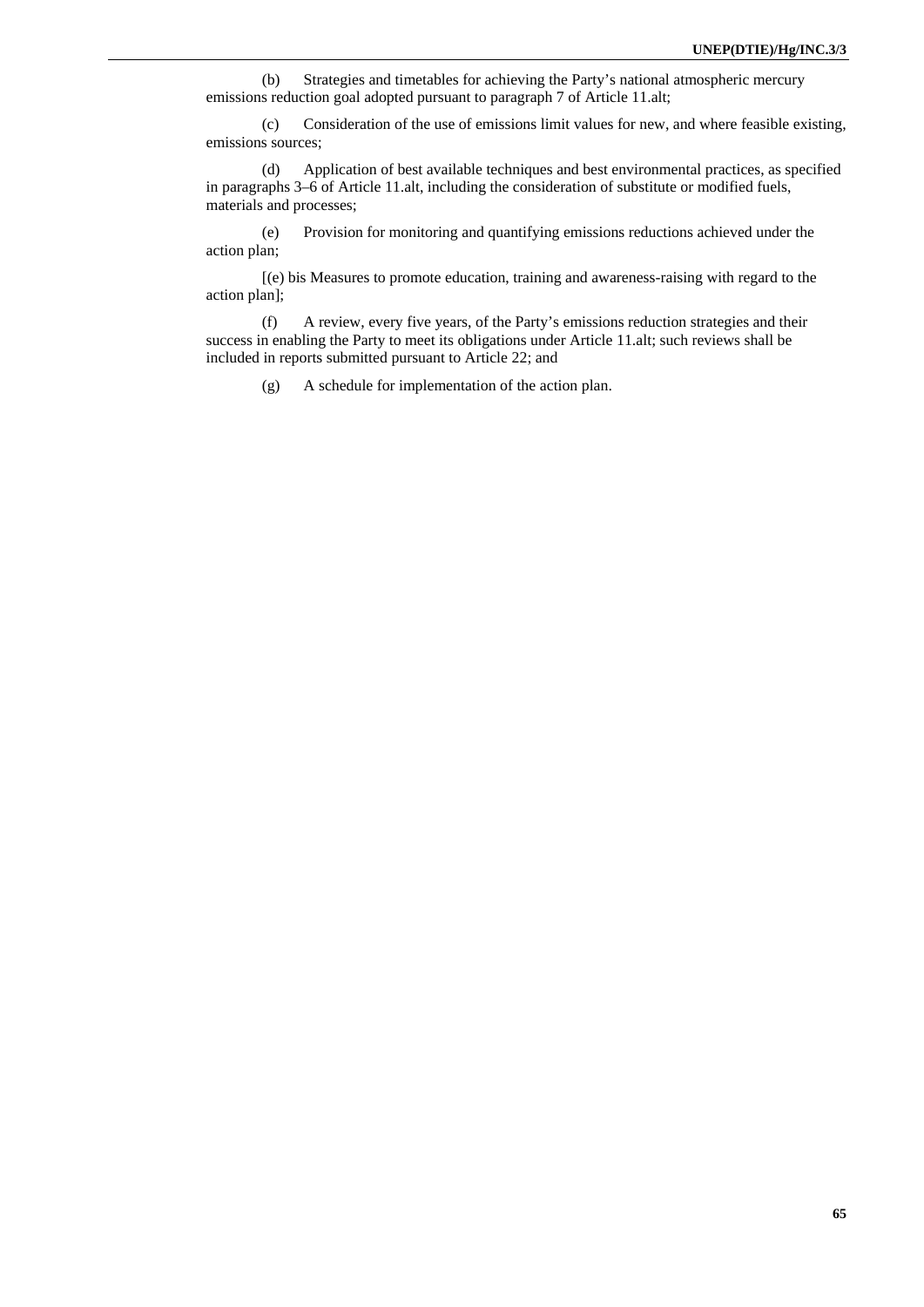# **Annex H**

# **[Guidance] [Development of requirements] on environmentally sound storage**

*Comment: This annex was formerly Part II of Annex B. It is associated in this new draft text with Article 12, option 1. Please note that Article 12, option 2, has no corresponding annex.* 

In developing the [guidance required] [requirements] under paragraph 2 of Article 12 on the environmentally sound storage of [commodity] mercury, the Conference of the Parties shall take into account, among other things:

(a) Relevant provisions of the Basel Convention on the Control of Transboundary Movements of Hazardous Wastes and Their Disposal and guidelines developed thereunder;

(b) The respective advantages and disadvantages of global, regional and national approaches;

(c) The need for flexibility, including through interim measures, until such time as facilities for long-term environmentally sound storage may become available to the Parties; and

(d) The geographic, social and economic factors that may affect Parties' ability to achieve environmentally sound storage of mercury, taking particular account of the capacities and needs of developing-country Parties and Parties with economies in transition.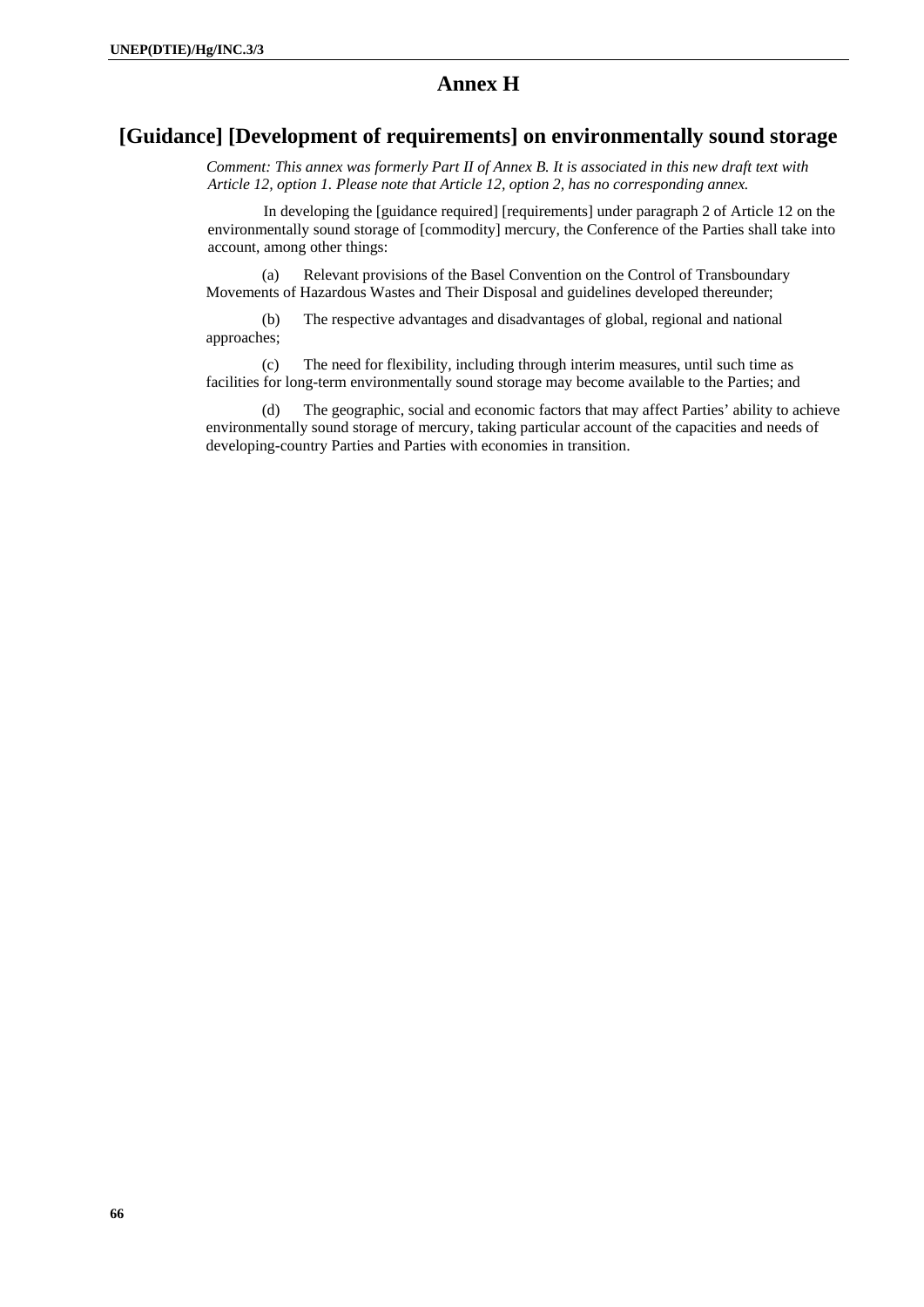# **Annex J**

# **Arbitration and conciliation procedures**

*Comment: Part IX of the elements paper referred to, but did not contain, texts for arbitration and conciliation procedures. These texts appear below in Parts I and II of Annex J. They are reproduced from document UNEP(DTIE)/Hg/INC.1/7, which was prepared by the secretariat for the Committee's first session. The brackets that appear in Parts I and II reflect views expressed in a party's written submission.* 

# **Part I: Arbitration procedure**

The arbitration procedure for purposes of paragraph 2 (a) of Article 26 of the Convention shall be as follows:

## **Article 1**

1. A Party may initiate recourse to arbitration in accordance with Article 26 of the Convention by written notification addressed to the other Party to the dispute. The notification shall be accompanied by a statement of the claim, together with any supporting documents, and state the subject matter of arbitration and include, in particular, the articles of the Convention the interpretation or application of which are at issue.

2. The claimant Party shall notify the Secretariat that the Parties are referring a dispute to arbitration pursuant to Article 26. The notification shall be accompanied by the written notification of the claimant Party, the statement of claim and the supporting documents referred to in paragraph 1 above. The Secretariat shall forward the information thus received to all Parties.

### **Article 2**

1. If a dispute is referred to arbitration in accordance with Article 1 above, an arbitral tribunal shall be established. It shall consist of three members.

2. Each Party to the dispute shall appoint an arbitrator and the two arbitrators so appointed shall designate by common agreement the third arbitrator, who shall be the President of the tribunal. The President of the tribunal shall not be a national of one of the Parties to the dispute, nor have his or her usual place of residence in the territory of one of these Parties, nor be employed by any of them, nor have dealt with the case in any other capacity.

3. In disputes between more than two Parties, Parties in the same interest shall appoint one arbitrator jointly by agreement.

4. Any vacancy shall be filled in the manner prescribed for the initial appointment.

[5. If the Parties do not agree on the subject matter of the dispute before the President of the arbitral tribunal is designated, the arbitral tribunal shall determine the subject matter.]

#### **Article 3**

1. If one of the Parties to the dispute does not appoint an arbitrator within two months of the date on which the respondent Party receives the notification of the arbitration, the other Party may inform the Secretary-General of the [United Nations] [Permanent Court of Arbitration], who shall make the designation within a further two-month period.

2. If the President of the arbitral tribunal has not been designated within two months of the date of the appointment of the second arbitrator, the Secretary-General of the [United Nations] [Permanent Court of Arbitration] shall, at the request of a Party, designate the President within a further two-month period.

### **Article 4**

 The arbitral tribunal shall render its decisions in accordance with the provisions of the Convention and international law.

### **Article 5**

 Unless the Parties to the dispute otherwise agree, the arbitral tribunal shall determine its own rules of procedure.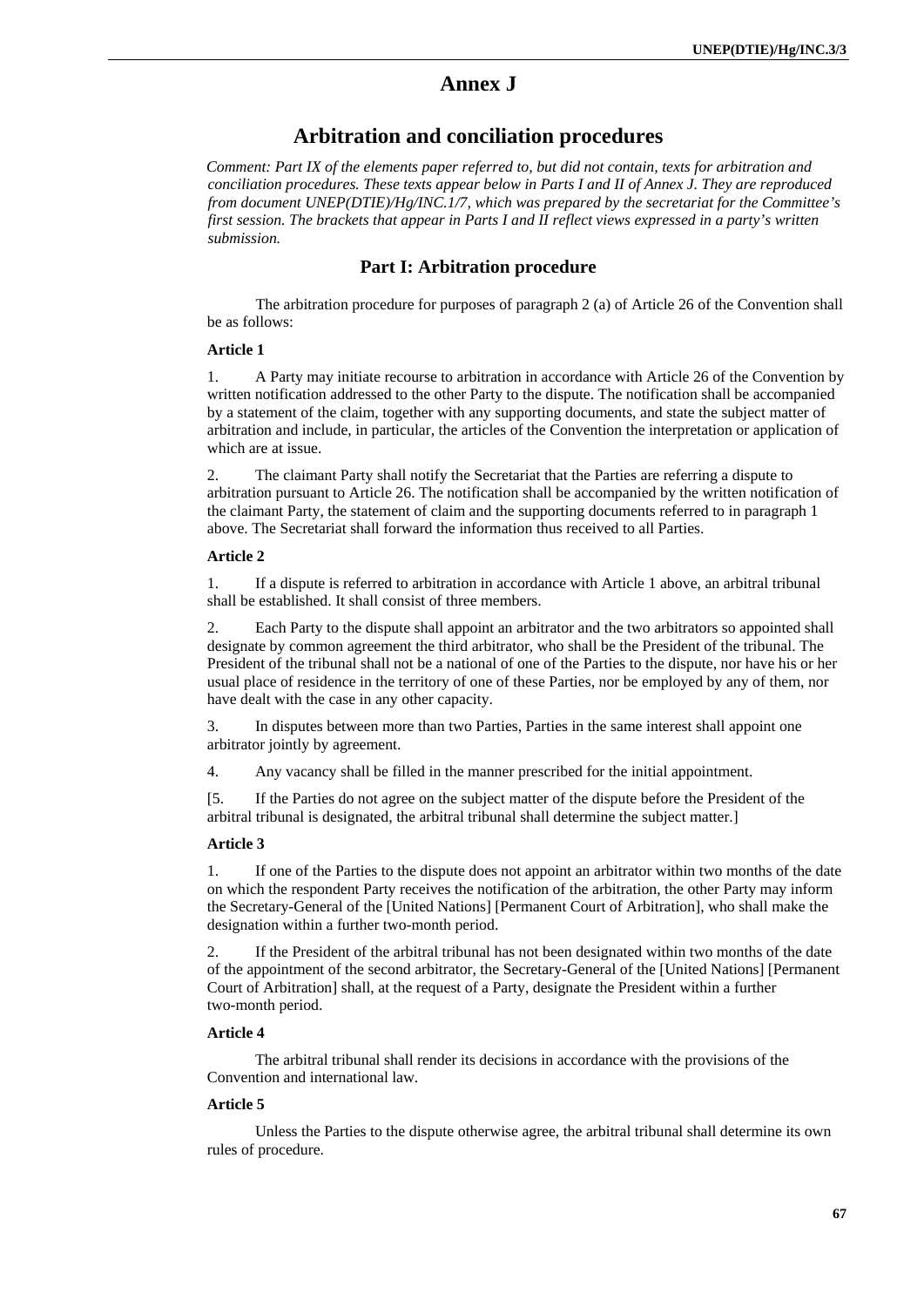# **Article 6**

The arbitral tribunal may, at the request of one of the Parties, [recommend] [impose] essential interim measures of protection.

### **Article 7**

The Parties to the dispute shall facilitate the work of the arbitral tribunal and, in particular, using all means at their disposal, shall:

- (a) Provide it with all relevant documents, information and facilities; and
- (b) Enable it, when necessary, to call witnesses or experts and receive their evidence.

### **Article 8**

The Parties and the arbitrators are under an obligation to protect the confidentiality of any information that they receive in confidence during the proceedings of the arbitral tribunal.

### **Article 9**

Unless the arbitral tribunal determines otherwise because of the particular circumstances of the case, the costs of the tribunal shall be borne by the Parties to the dispute in equal shares. The tribunal shall keep a record of all its costs and shall furnish a final statement thereof to the Parties.

### **Article 10**

A Party that has an interest of a legal nature in the subject matter of the dispute which may be affected by the decision in the case may intervene in the proceedings with the consent of the tribunal.

#### **Article 11**

The tribunal may hear and determine counterclaims arising directly out of the subject matter of the dispute.

### **Article 12**

Decisions of the arbitral tribunal on both procedure and substance shall be taken by a majority vote of its members.

### **Article 13**

1. If one of the Parties to the dispute does not appear before the arbitral tribunal or fails to defend its case, the other Party may request the tribunal to continue the proceedings and to make its award. Absence of a Party or a failure of a Party to defend its case shall not constitute a bar to the proceedings.

2. Before rendering its final decision, the arbitral tribunal must satisfy itself that the claim is well founded in fact and law.

### **Article 14**

The tribunal shall render its final decision within five months of the date on which it is fully constituted unless it finds it necessary to extend the time limit for a period which should not exceed five more months.

### **Article 15**

The final decision of the arbitral tribunal shall be confined to the subject matter of the dispute and shall state the reasons on which it is based. It shall contain the names of the members who have participated and the date of the final decision. Any member of the tribunal may attach a separate or dissenting opinion to the final decision.

### **Article 16**

The award shall be binding on the Parties to the dispute. The interpretation of the Convention given by the award shall also be binding upon a Party intervening under Article 10 above insofar as it relates to matters in respect of which that Party intervened. The award shall be without appeal unless the Parties to the dispute have agreed in advance to an appellate procedure.

### **Article 17**

Any controversy which may arise between those bound by the final decision in accordance with Article 16 above, as regards the interpretation or manner of implementation of that decision, may be submitted by any of them for decision to the arbitral tribunal which rendered it.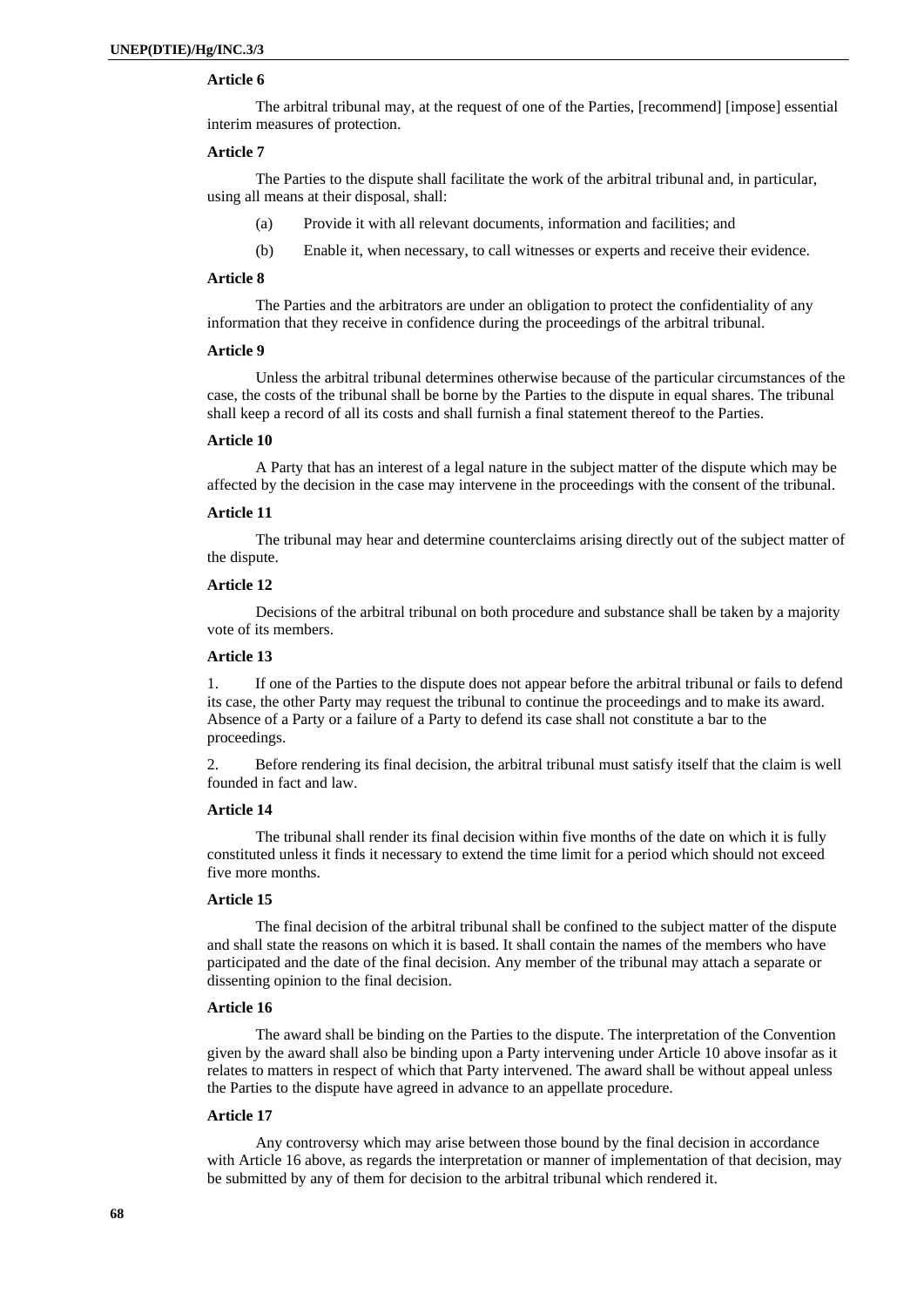# **Part II: Conciliation procedure**

The conciliation procedure for purposes of paragraph 6 of Article 26 of the Convention shall be as follows:

#### **Article 1**

1. A request by a Party to a dispute to establish a conciliation commission pursuant to paragraph 6 of Article 26 shall be addressed in writing to the Secretariat. The Secretariat shall forthwith inform all Parties to the Convention accordingly.

2. The conciliation commission shall, unless the Parties to the dispute otherwise agree, comprise three members, one appointed by each Party concerned and a President chosen jointly by those members.

### **Article 2**

In disputes between more than two Parties, Parties in the same interest shall appoint their members of the commission jointly by agreement.

### **Article 3**

If any appointments by the Parties are not made within two months of the date of receipt by the Secretariat of the written request referred to in Article 1, the Secretary-General of the United Nations shall, upon request by any Party to the dispute, make those appointments within a further two-month period.

### **Article 4**

If the President of the conciliation commission has not been chosen within two months of the second member of the commission being appointed, the Secretary-General of the United Nations shall, upon request by any Party to the dispute, designate the President within a further two-month period.

### **Article 5**

1. The conciliation commission shall, unless the Parties to the dispute otherwise agree, determine its own rules of procedure.

2. The Parties to the dispute and the members of the conciliation commission are under an obligation to protect the confidentiality of any information they receive in confidence during the proceedings of the commission.

### **[Article 5 bis**

1. The conciliation commission shall assist the Parties in an independent and impartial manner in their attempt to reach an amicable resolution of their dispute.

2. The conciliation commission may conduct the conciliation proceedings in such a manner as it considers appropriate, taking into account the circumstances of the case and the wishes the Parties may express, including any requested need for a swift resolution.

3. The conciliation commission may, at any time of the proceedings, make proposals for a resolution of the dispute.]

### **[Article 5 ter**

 The Parties shall cooperate with the conciliation commission. In particular, they shall endeavour to comply with requests by the commission to submit written materials, provide evidence and attend meetings.]

### **Article 6**

The conciliation commission shall take its decisions by a majority vote of its members.

# **Article 7**

The conciliation commission shall render a report with recommendations for resolution of the dispute within 12 months of being established, which the Parties to the dispute shall consider in good faith.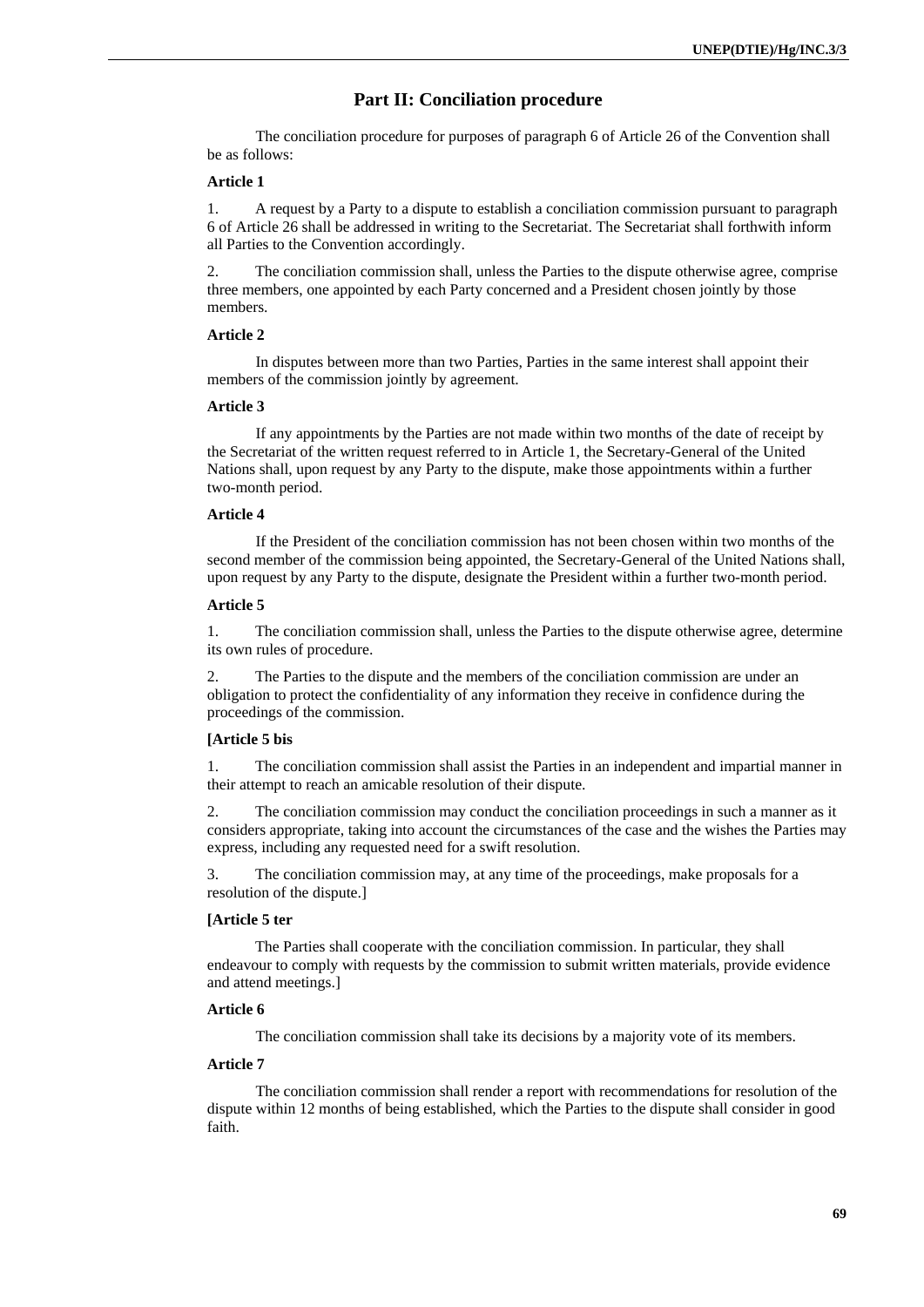# **Article 8**

Any disagreement as to whether the conciliation commission has competence to consider a matter referred to it shall be decided by the commission.

### **Article 9**

The costs of the conciliation commission shall be borne by the Parties to the dispute in shares agreed by them. The commission shall keep the record of all its costs and shall furnish a final statement thereof to the Parties.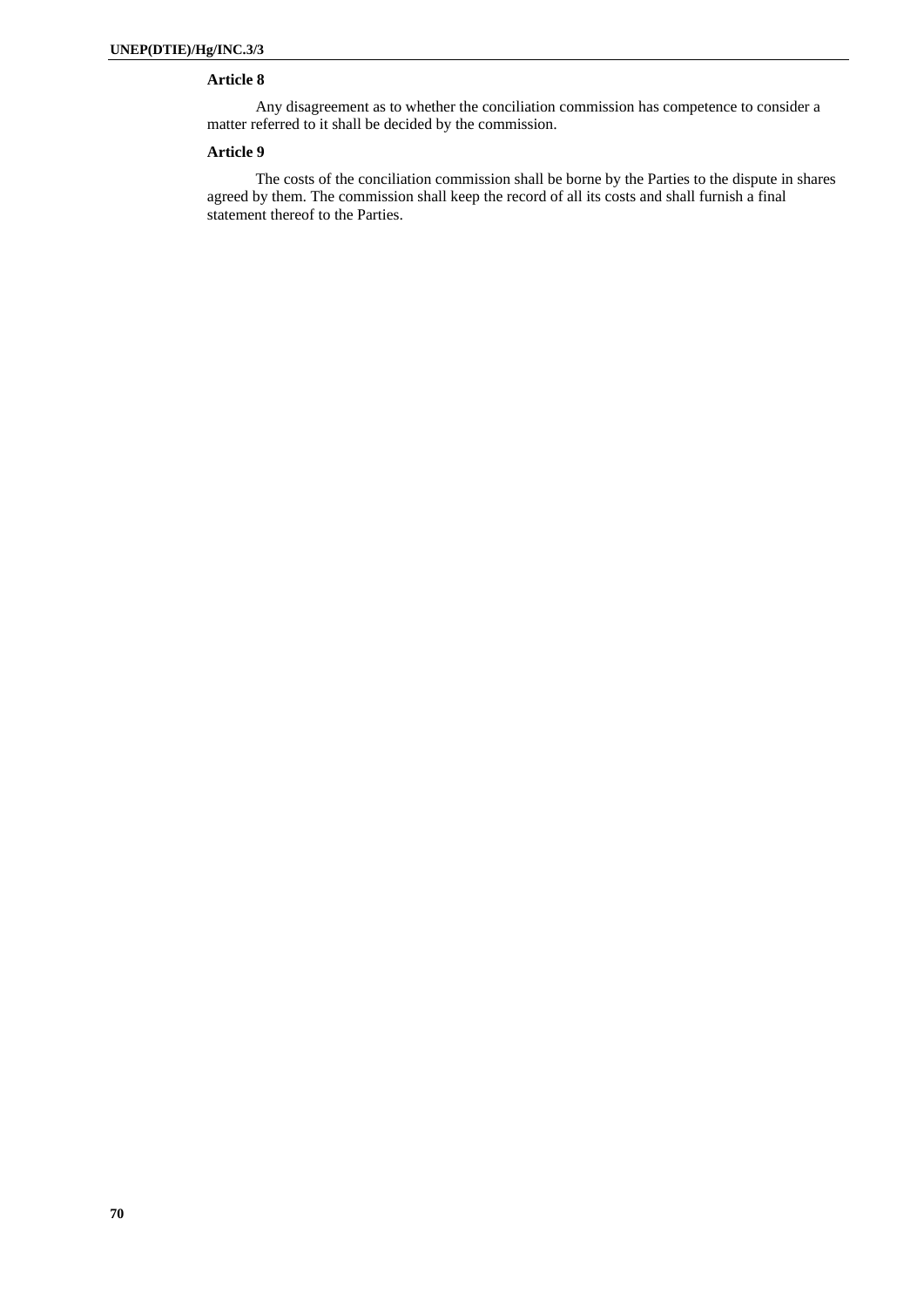# **Annex II**

# **Table cross-referencing new draft text article numbers with numbers used in the draft elements paper**

| New draft text: Part or article                                                | Draft elements paper: Part or element                             |  |
|--------------------------------------------------------------------------------|-------------------------------------------------------------------|--|
| designation/annex letter                                                       | designation/annex letter                                          |  |
| <b>Preamble</b><br>A.                                                          | <b>Preamble</b>                                                   |  |
| Introduction<br>В.                                                             | <b>Part I: Introduction</b>                                       |  |
| Objective<br>1.                                                                | Objective<br>1.                                                   |  |
| 1 bis. Relationship with other international                                   | (not in elements paper)                                           |  |
| agreements                                                                     |                                                                   |  |
| 2.<br>Definitions<br>C.                                                        | 2.<br>Definitions<br>Part II: Measures to reduce the supply of    |  |
| <b>Supply</b>                                                                  | mercury                                                           |  |
| Mercury supply sources<br>3.                                                   | 3.<br>Mercury supply sources                                      |  |
| International trade in mercury [and<br>D.                                      |                                                                   |  |
| mercury compounds]                                                             |                                                                   |  |
| 4. International trade [with Parties] in                                       | International trade with Parties in<br>5 <sub>1</sub>             |  |
| mercury [or mercury compounds]                                                 | mercury or mercury compounds                                      |  |
| International trade with non-Parties in<br>5 <sub>1</sub>                      | International trade with non-Parties<br>б.                        |  |
| mercury [or mercury compounds]                                                 | in mercury or mercury compounds                                   |  |
| <b>Products and processes</b><br>Е.                                            | Part III: Measures to reduce intentional use                      |  |
| 6.                                                                             | of mercury<br>Mercury-added products                              |  |
| Mercury-added products<br>Manufacturing processes in which<br>7.               | 7.<br>8.<br>Manufacturing processes in which                      |  |
| mercury is used                                                                | mercury is used                                                   |  |
| Allowable-use exemptions [and<br>8.                                            | Allowable-use exemptions<br>14.                                   |  |
| acceptable use]                                                                |                                                                   |  |
| 8 bis. Special situation of developing                                         | (not in elements paper)                                           |  |
| countries                                                                      |                                                                   |  |
| Artisanal and small-scale gold mining<br>F.                                    |                                                                   |  |
| Artisanal and small-scale gold mining<br>9.                                    | Artisanal and small-scale gold<br>9.                              |  |
|                                                                                | mining                                                            |  |
| <b>Emissions and releases</b><br>G.                                            | Part IV: Measures to reduce releases of                           |  |
|                                                                                | mercury to air, water and land                                    |  |
| [Unintentional] Atmospheric emissions<br>10.<br>11. Releases to water and land | Atmospheric emissions<br>10.<br>Releases to water and land<br>11. |  |
| 11 alt. Unintentional emissions and releases                                   |                                                                   |  |
| (arts. 10 and 11 combined)                                                     | (not in elements paper)                                           |  |
| Storage, wastes and contaminated sites<br>Н.                                   |                                                                   |  |
| 12. Environmentally sound storage [of                                          | 4.<br>Environmentally sound storage                               |  |
| commodity mercury]                                                             |                                                                   |  |
| 13.<br>Mercury wastes                                                          | 12.<br>Mercury wastes                                             |  |
| Contaminated [and polluted] sites<br>14.                                       | Contaminated sites<br>13.                                         |  |
| Financial resources and technical and<br>Ι.                                    | Part VI: Financial resources and technical                        |  |
| implementation assistance                                                      | and implementation assistance                                     |  |
| 15.<br>Financial resources and mechanisms                                      | 15. Financial resources and                                       |  |
|                                                                                | mechanisms                                                        |  |
| Technical assistance [and capacity<br>16.<br>building]                         | 16. Technical assistance                                          |  |
| 16 bis. Partnerships                                                           | (not in elements paper)                                           |  |
| [[Implementation] [Compliance]<br>17.                                          | 17. Implementation committee                                      |  |
| committee] [Committee[s] on financial assistance,                              |                                                                   |  |
| technical support, capacity building and                                       |                                                                   |  |
| implementation]                                                                |                                                                   |  |
| Awareness-raising, research and<br>J.                                          | Part VII: Awareness-raising, research and                         |  |
| monitoring, and communication of information                                   | monitoring, and communication of                                  |  |
|                                                                                | information                                                       |  |
| Information exchange<br>18.                                                    | Information exchange<br>18.                                       |  |